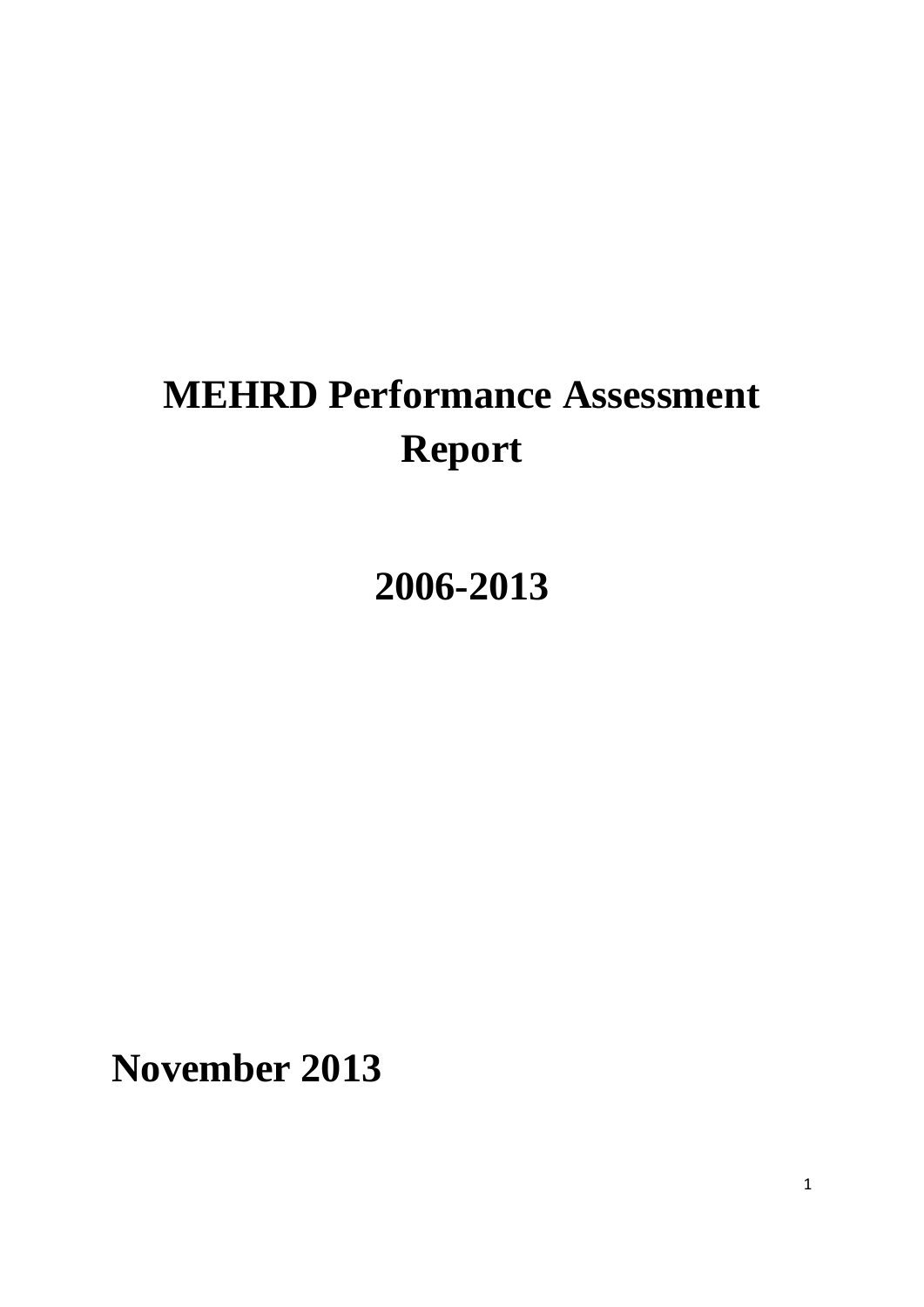# <span id="page-1-0"></span>**Acknowledgement**

The Performance Assessment Report (PAR) previously known as the Performance Assessment Framework (PAF) is a product of a cooperative effort by the Planning Division and other Divisions in MEHRD with the support from the Australian and New Zealand Governments through their aid programs. The indicators used in this report were compiled by the MEHRD Planning Division with the support from UIS-AIMS, SPC and NZAid. The PAR is aligned with the 2013-2015 National Education Action Plan and the international Education For All and Millennium Development Goal 2 (To achieve universal primary education) and Goal 3 (To promote gender equality and empowering women).

The 2013 PAR uses a new reporting format. We report on enrolment and staffing data from 2006. This longer series of data shows trends for consistency or any irregularity in reporting this statistical information over the years. It also provides comment on Solomon Islands Education Management Information System (SIEMIS) data reliability and accuracy. Financial data is reported for a slightly shorter timeframe. Previous PAF reports only provided three years of data.

The PAR is a statistical report that uses as its core information from the annual school census data stored in the SIEMIS. Population data, student performance information and financial information is also included. The SIEMIS has the current and historical data for all education subsector levels except for tertiary level and includes: Early Childhood Education, Primary, Secondary and the Technical Vocational Education and Training.

The School Head Teachers, Principals and Education Authorities are acknowledged for submitting to MEHRD all the distributed school census forms which have been updated annually by this huge national data collection process. Appreciation is also given to the MEHRD Planning Division for their input of data from the school census forms and for taking the leadership in the production of this document.

Special gratitude is given to Dr. Ian Cosier, an Independent Assessor and Scot Pontifex from Secretariat to Pacific Communities (SPC) for supporting the Planning Division in the finalisation of the 2006-2013 Performance Assessment Report.

Though there are still numerous challenges exists in MEHRD to achieve its three overarching goals on Access, Quality and Management, the main message in this Performance Assessment Report 2013 is that we have made considerable progress with access at all levels with increased number of children going to school over this reporting period 2006-2013. Early Childhood (17.7%), Primary (22.1%), Junior Secondary (59.6%) and Senior Secondary (77.5%). However, there is a need for more effective and efficient allocation and usage of resources to improve quality and management at all sub-sector levels. **There is a need that all actors in the Education Sector at the National, Provincial, Education Authority, School and Community levels to collaborate and provide the necessary support and**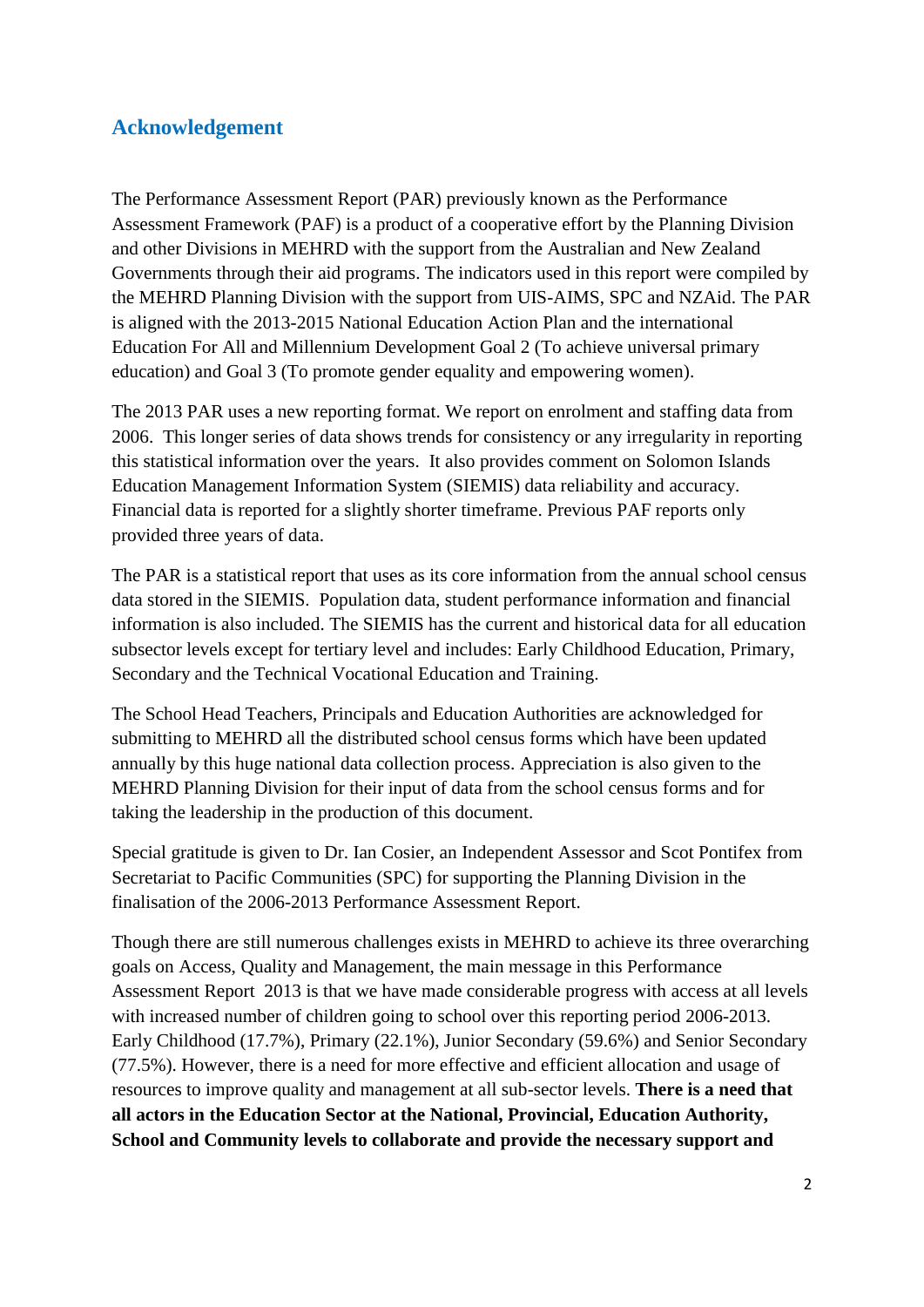**assistance to improve the education of our children. It is very important that we work together in a team spirit and avoid being confined to departmental settings to achieve more.** Let this report be our tool for better monitoring to ensure achievement of our short and long term goals and also to assist better quality planning, decision making and policy development.

Dr. Fred Isom Rohorua

Permanent Secretary

Ministry of Education and Human Resources Development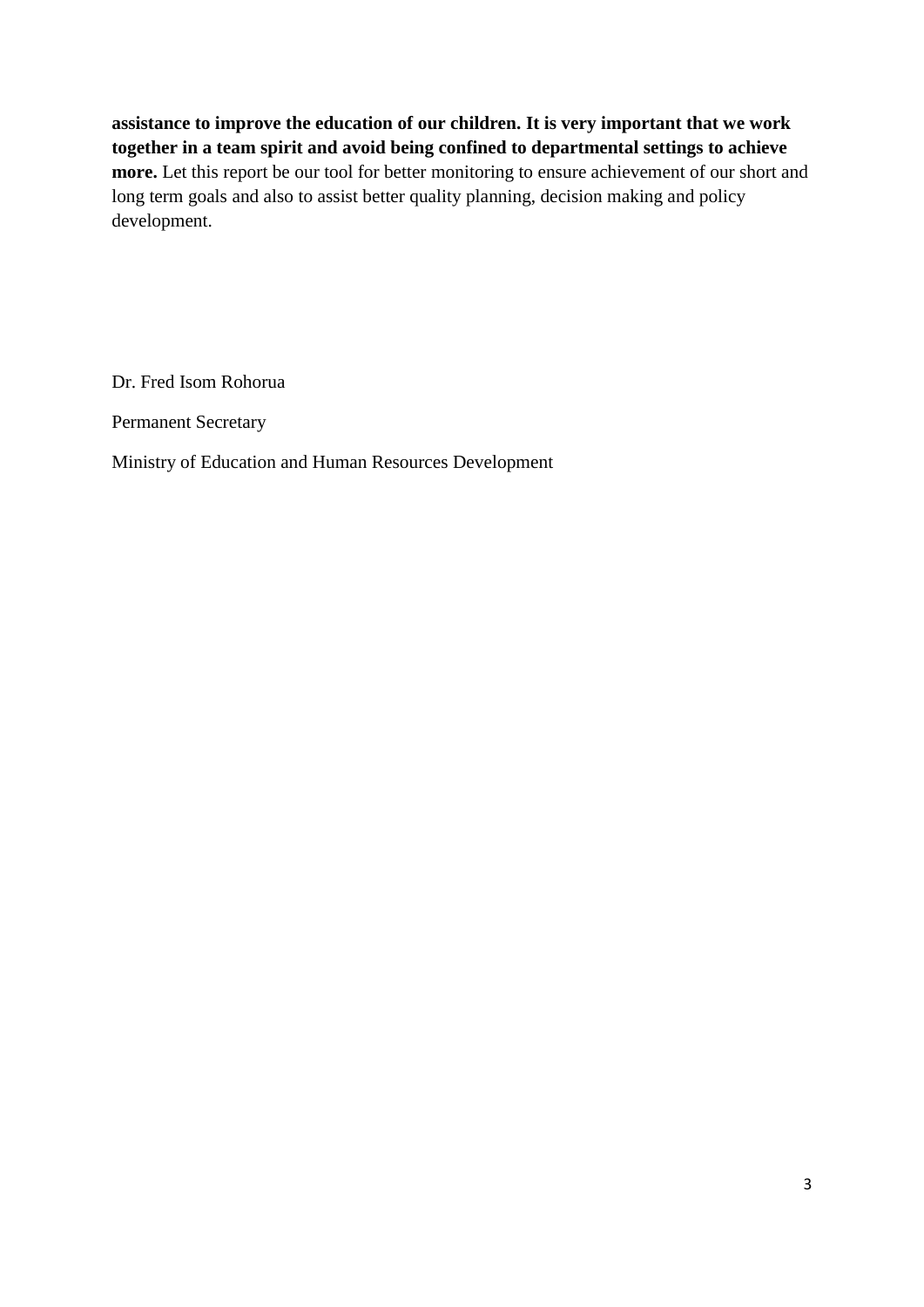# **Key Messages of Performance Assessment Report 2006-2013**

### **Challenges and Issues**

# **ECE**

- The data has indicated that there is low participation at the ECE level. It seems that there is not enough space available to accommodate all ECE statutory age children. The geographical distance from ECE centres and low government financial support to ECE may also have contributed to this low participation. The summary graphs on pages 46-48 clearly indicate this scenario. There is very low participation for the age 3-5 years for this whole reporting period and there seems to be no progress being made over this period.
- SIEMIS data returns show that only a few ECEs have water and sanitation facilities, the most essential important service that this age group needs.

# **Primary**

- Though the Basic Education policy was adopted in 2009 it has not been comprehensively implemented. A key aspect of this policy was to phase out the prep component from the primary education level. About 87.7% (636) of primary schools still offer prep with the total enrolment of 23,282 pupils in 2013. About 18.8% of the total enrolment in Primary Education is at the Prep Level.
- The low performance in literacy and numeracy of primary pupils in year 4 and 6 as indicated in the SISTA results is a critical issue that also needs to be addressed. These results show that a focus on improving student learning outcomes needs to continue, and that increased effort and resources needs to be put into the basic education sector in the Solomon Islands.
- The changes in population growth, student access, retention, repeat rates, and moving to the correct age are all factors which have implications for capital works and teacher supply and demand.

# **Secondary**

 The participation indicators (GER, NER, Transition Rate ) for the Secondary level indicate that there is not enough space available at both the Junior Secondary and Senior Secondary Education level to accommodate all children currently enrolled in Primary.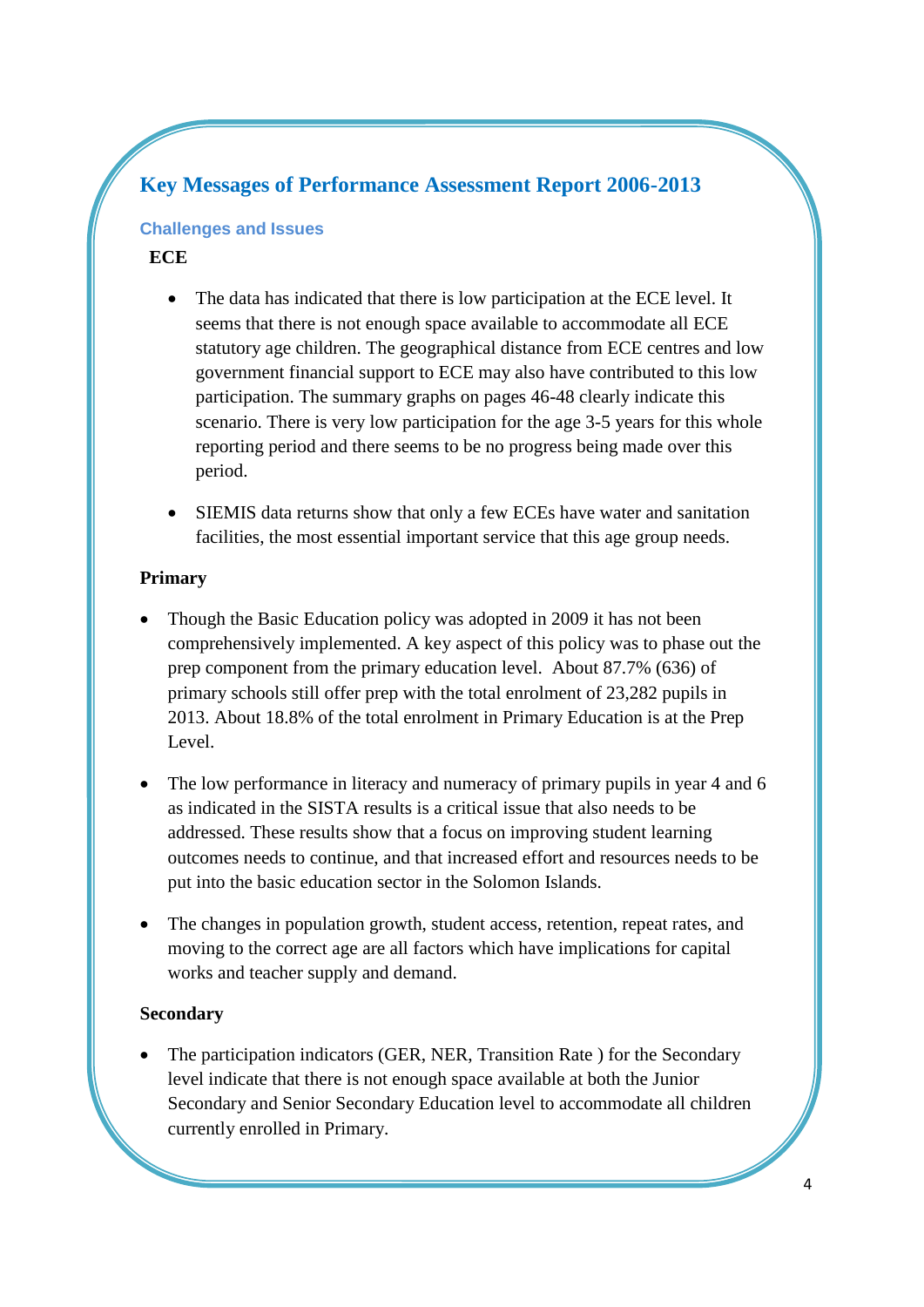The summary graphs on pages 46-48 also denotes that there is less support provided for the Secondary Sector especially the Senior Secondary level by the decline in the participation of age 16-19 in schools. This brings into question the issues associated with school, student and teacher supply and demand. There is more demand for higher education but there is not enough supply available to meet this demand in terms of space and other resources.

### **Management**

- There is a need to improve the execution of the development budget (472). By comparison, the development budget execution is quite low compared to the recurrent (272) and the budget support (372). This has resulted in late and no implementation of some development projects.
- The linking of the PAR to MEHRD Strategy and Operational Policy ensuring that emerging strategic priorities are included in annual operational planning and accountability systems
- The timeliness and comprehensiveness of SIEMIS returns is required to allow the production of the PAR on time and for it to be used for decision makings and sub national data analysis to assist provincial governance and Educational Authorities.
- The need for more comprehensive and useful measures to identify teacher quality and to measure school leadership and effective community partnerships.
- Incorporation of the tertiary and technical vocational data analysis in the Performance Assessment Report.
- Some important MEHRD data such as the Inspectorate data, establishment data, scholarship data, teacher development training data, curriculum resources distribution data are only stored in spread sheets which is very vulnerable for being lost and may affect the reporting of this information for planning and decision making.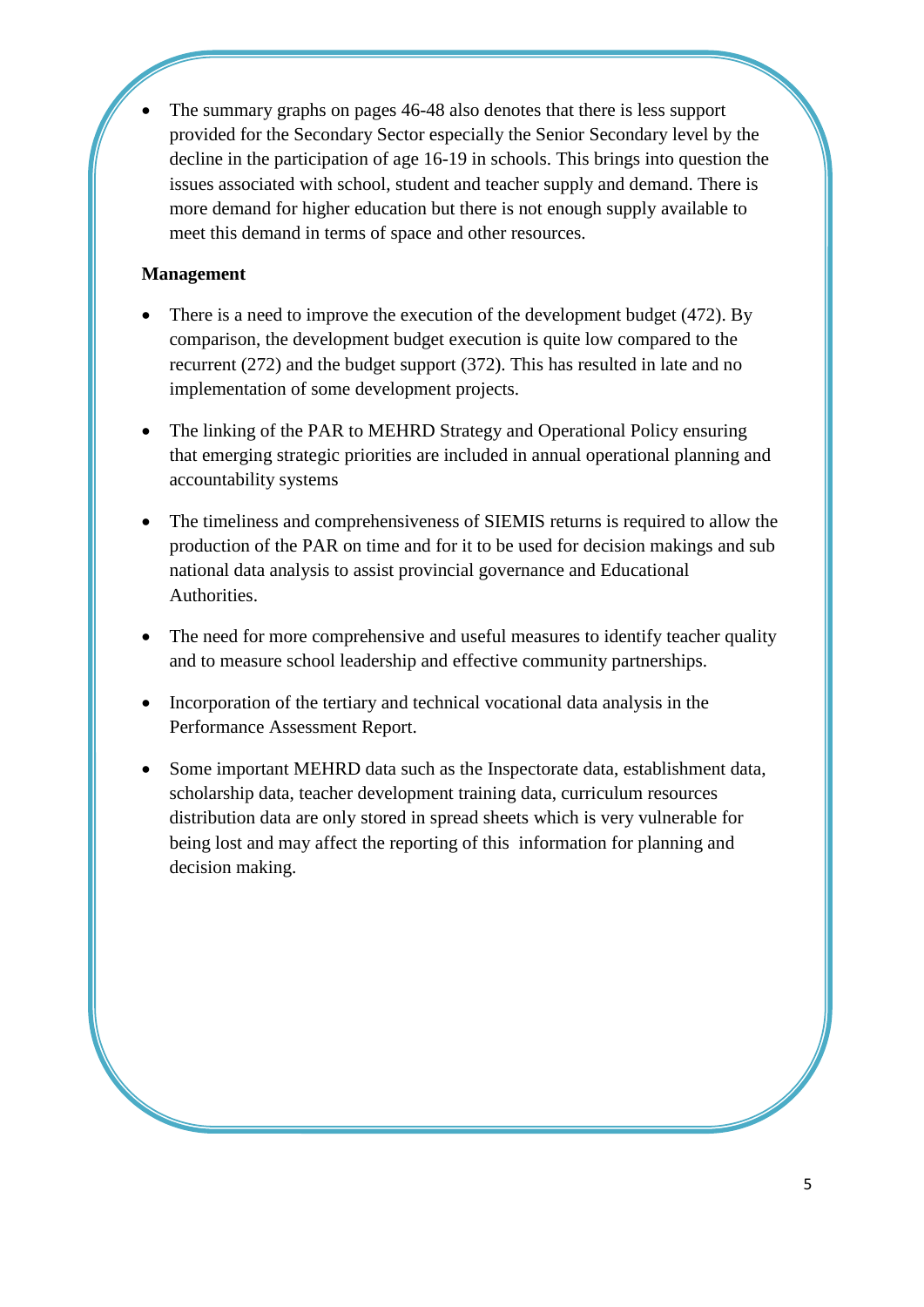### **Recommendations**

# **ECE**

- The ECE policy should be reviewed and the Government should provide more support for this sub-sector since it is the initial starting base for the primary and upper education levels. ECE provides the foundation for students to be ready for school. If this sub-sector is not stabilise and the issues surrounding the ECE in terms of access, teachers, resources, finance and community supports are not addressed then the issue of overage and late starters at the entry year at primary level will continue for some more years.
- All ECE centres and possible places that ECE centres can be established in the Solomon Islands should be mapped. This shall provide information for better planning for the ECE sub-sector.
- Research should be conducted to investigate the possible causes of the low participation at the ECE sub-sector level so that appropriate strategies can be developed and put in place to address the issues that the ECE-Subsector is facing.
- The ECE centres should have proper and better sanitation providing healthy environments that meet the needs of all young children.

### **Primary**

- The policy/ implementation issues associated with Prep needs to be resolved because they have funding, staffing and infrastructure impacts which also have flow through impacts across many areas of the education portfolio. There is a need to get a much clearer direction to address this issue because this move will affect the availability of space, curriculum resources and transition between the prep curriculum to year 1 curriculum, teacher competencies and policy areas then a research should be conducted to clearly identify what strategies to take as the way forward. Some of the possible alternatives that can be considered with the prep component in primary include:
	- Legalise the prep component to become the first year in Primary and that the primary education level to have 7 years of schooling.
	- Omit the prep from the primary by 2014 by moving all children in year 3 ECE and Prep in 2013 to year 1 primary in 2014.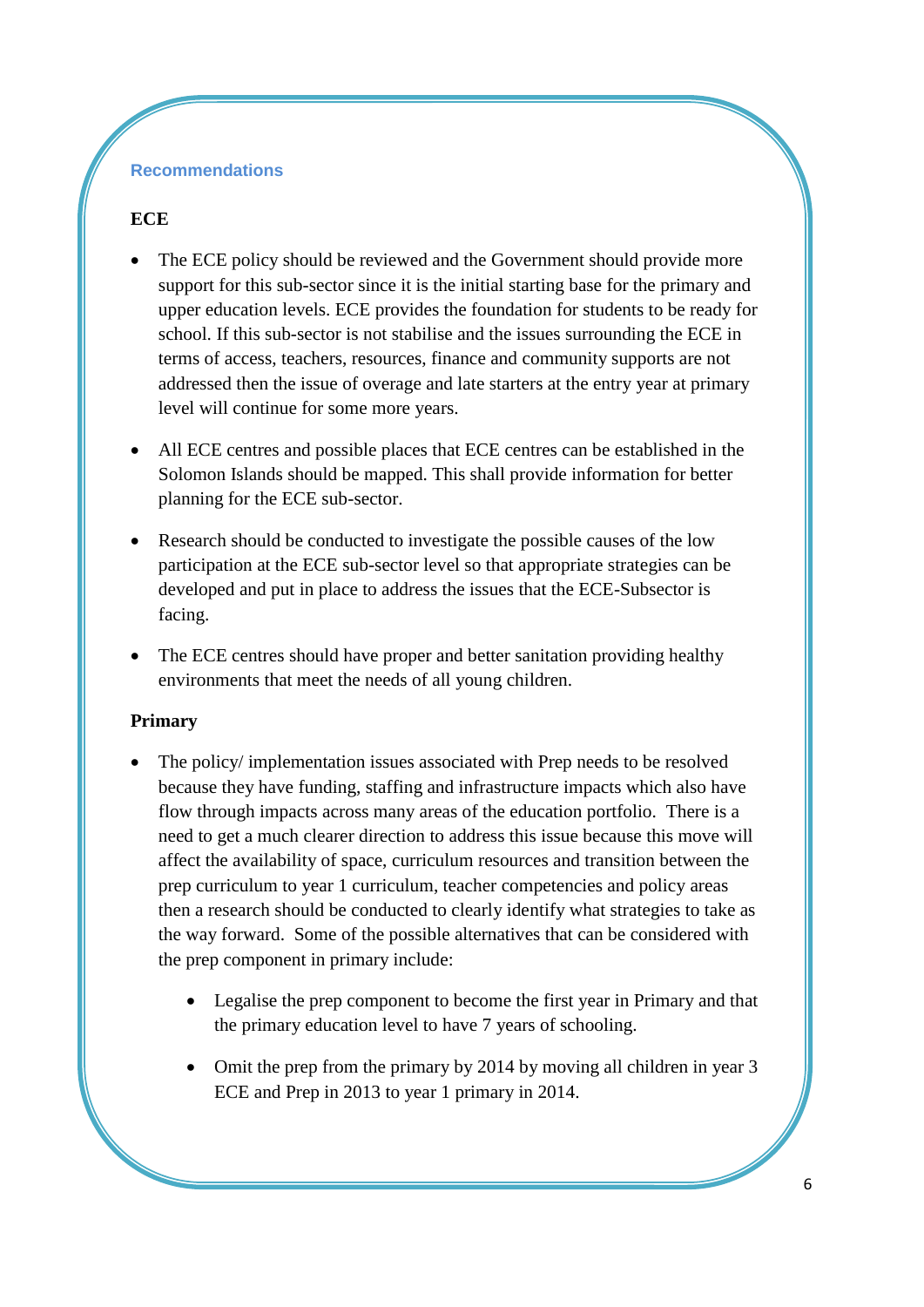There should be enough space at year one in all primary education level to accommodate this. All Education Authorities will need to take note of this and be directed as stipulated in the Basic Education Policy. If some schools have prep and not ECE then change the name of the prep component to ECE. When the ECE policy is reviewed it should provide provisions to accommodate this transition.

- 3. Transfer school age Prep students into Standard 1 within their existing schools and transfer students below school age to ECE programs. This would then be 6 years of primary schooling.
- There is a need for a research to be conducted on what factors influence the performance of students in Literacy and Numeracy in Primary schools in Solomon Islands to identify clear strategies to improve literacy and numeracy.

### **Secondary**

- There is a need to provide more infrastructures at the Senior Secondary Education level to provide adequate space for the current demand.
- Assessment has to be done on the space availability and particularly on infrastructure at the Senior Secondary level to improve on enrolment in the future.

# **Management**

- Preparation and proper planning should be done on time with the respective Ministries to avoid lateness and running out of time to improve on the execution of the development budget.
- Ensure that sub**-**sector policies and other policy development and implementation is included in future PAR reports.
- The Planning Division should be well coordinated with other Divisions, MEHRD Management and other important stakeholders so that the SIEMIS data can be used for planning, decision making and reporting. This link needs to be strengthened with clear understanding and directions to make informed decisions based on data.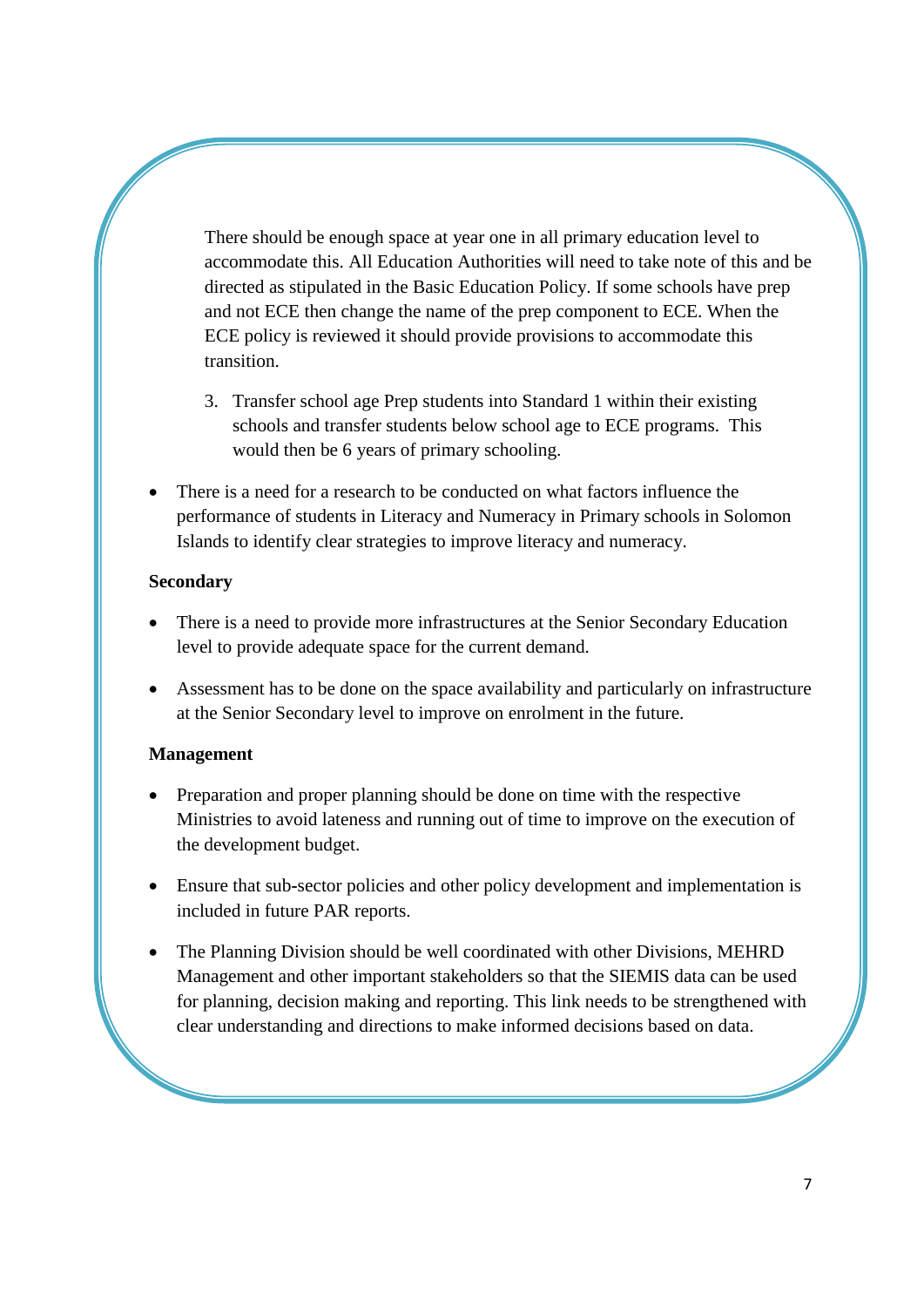- A data quality assurance output should be factored in the National Education Action implementation Plan for 2014 to check on school enrolments. This will further enhance the quality of data provided by schools which will correctly inform decision makers of the real sub-sectoral needs.
- Ensure that the PAR is reliable, accurate and has a wider coverage of the important key indicators that replicates the need of the Ministry to make productive and fruitful decisions. The PAR should be made available to all stakeholders when it is needed.
- Some issues identified from the PAR should be well monitored and researched to provide the correct evaluation reports to develop right strategies to address these issues.
- This quantitative report should be complimented by other qualitative reports such as the inspectorate reports and other monitoring and evaluation reports to clearly identify the historical and current status of the Ministry of Education implementation progress. This will provide clear information and direction for the future of the Ministry.
- The challenges and difficulties faced in reporting the Tertiary, TVET and curriculum resources information for decision making should be addressed. Since the SCOHLAR is no longer working, an effective and efficient information system should be created to support the tertiary sector to store all management and scholarship information. The technical problem encountered with entering the TVET SIEMIS forms should be attended to immediately to enter this sector data for reporting and decision making purposes.
- A parallel Education Management Information System (EMIS) to the SIEMIS is needed to replace the current pineapple software to ease the difficulty in decentralizing it at the Education Authority level. The information system should be driven by the monitoring and Evaluation (M&E) needs rather than the system driven the M&E needs. This will allow flexibilities in amending the system to collect data on our changing needs which should be reflected as indicators.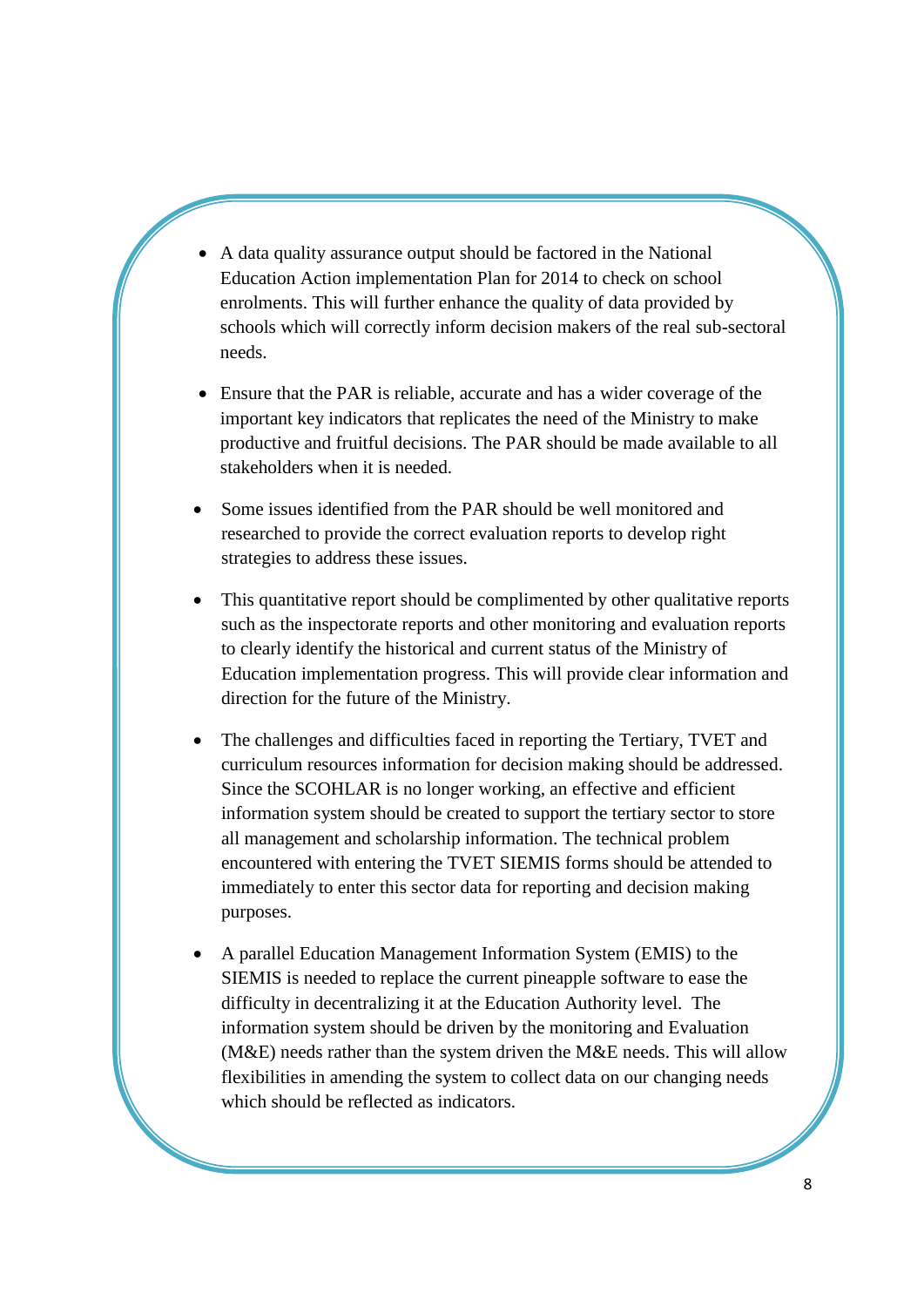- An EMIS policy should be developed to provide guidance and procedures for all important data source from the collection process to data analysis and information dissemination for better decision making across the education sector. An Output for the development of the EMIS policy should be incorporated in the 2014 National Education Action Implementation Plan.
- Information System (s) should be developed to store the scholarship data, the Inspectorate monitoring qualitative data and the Human Resources Establishment data. These data sets are important to compliment the SIEMIS, ATLAS, Teacher Master File and the financial data stored in the Mind Your Own Business software to have a clear information baseline to plan and make decisions in the Education Sector.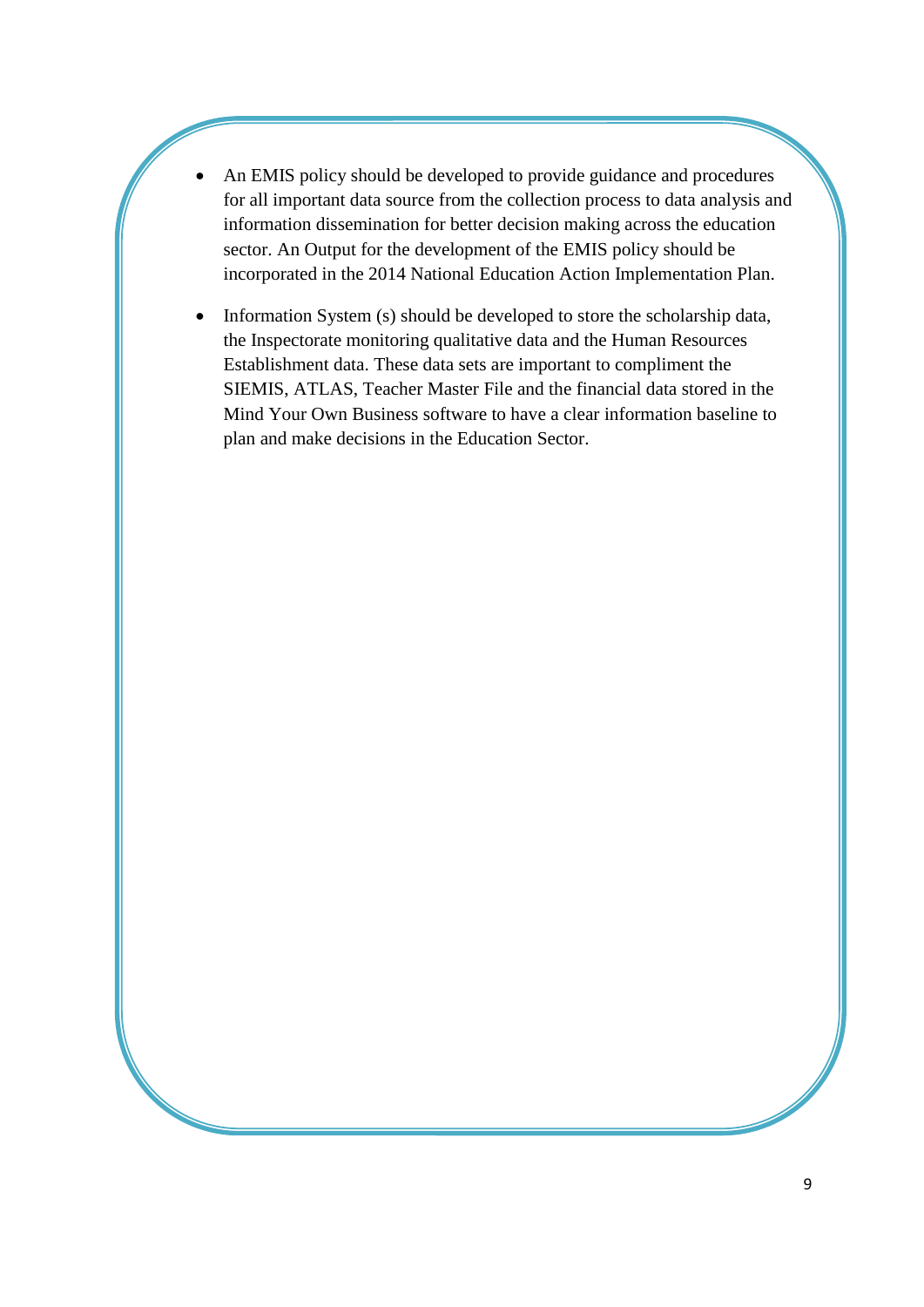# **Contents**

| Strategic Goal 1: To increase equitable access to education for all people at all levels of |
|---------------------------------------------------------------------------------------------|
|                                                                                             |
|                                                                                             |
|                                                                                             |
| Strategic Goal 2: To improve the quality of education in the Solomon Islands28              |
|                                                                                             |
|                                                                                             |
|                                                                                             |
| Strategic Goal 3: To Improve Management in the Education Sector in the Solomon Islands 40   |
|                                                                                             |
|                                                                                             |
| Summary line graphs on enrolment compared to projected population data 2006-2013 45         |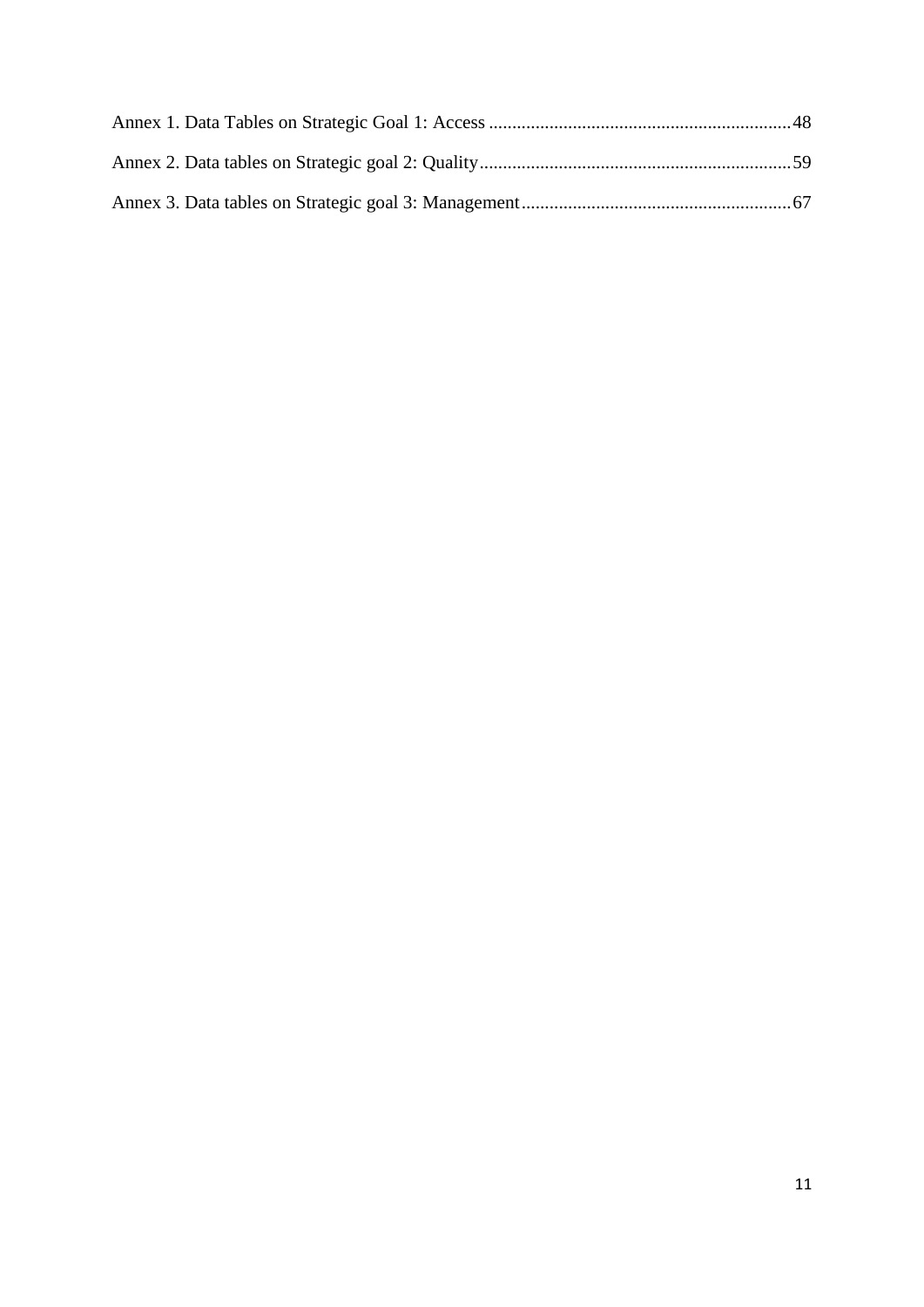# <span id="page-11-0"></span>**List of figures**

| Figure 1.1: The national overall literacy achievement levels at year 4 in 2010 compared to the baseline year        |  |
|---------------------------------------------------------------------------------------------------------------------|--|
|                                                                                                                     |  |
| Figure 1.2: The national overall literacy achievement levels by gender at year 4 in 2010 compared to the baseline   |  |
| Figure 1.3: The national overall literacy achievement by Lc and L3+ at year 4 in 2010 compared to the baseline year |  |
|                                                                                                                     |  |
| Figure 1.4: The national overall numeracy achievement levels at year 4 in 2010 compared to the baseline year        |  |
|                                                                                                                     |  |
| Figure 1.5: The national numeracy achievement levels by gender at year 4 in 2010 compared to the baseline year      |  |
|                                                                                                                     |  |
| Figure 1.6: The national numeracy achievement levels by strands at year 4 in 2010 compared to the baseline year     |  |
|                                                                                                                     |  |
| Figure 1.7: The national overall literacy achievement levels at year 6 in 2010 compared to the baseline year        |  |
|                                                                                                                     |  |
|                                                                                                                     |  |
| Figure 1.9: Achievement levels in National Literacy by Sub-Strands at year 6 in 2010 compared to the baseline year  |  |
|                                                                                                                     |  |
| Figure 2.0: National Literacy achievement levels by Province at year 6 in 2010 compared to the baseline year        |  |
|                                                                                                                     |  |
|                                                                                                                     |  |
|                                                                                                                     |  |
|                                                                                                                     |  |
| Figure 2.4: National Numeracy achievement levels by Province at year 6 in 2010 compared to the baseline year        |  |
|                                                                                                                     |  |
|                                                                                                                     |  |
|                                                                                                                     |  |
| Figure 2.7: Percentage of MEHRD performance weight against the consolidated and non-appropriated donor funds,       |  |
|                                                                                                                     |  |
|                                                                                                                     |  |
|                                                                                                                     |  |
|                                                                                                                     |  |
|                                                                                                                     |  |
|                                                                                                                     |  |
|                                                                                                                     |  |
|                                                                                                                     |  |
|                                                                                                                     |  |

# <span id="page-11-1"></span>**List of Tables**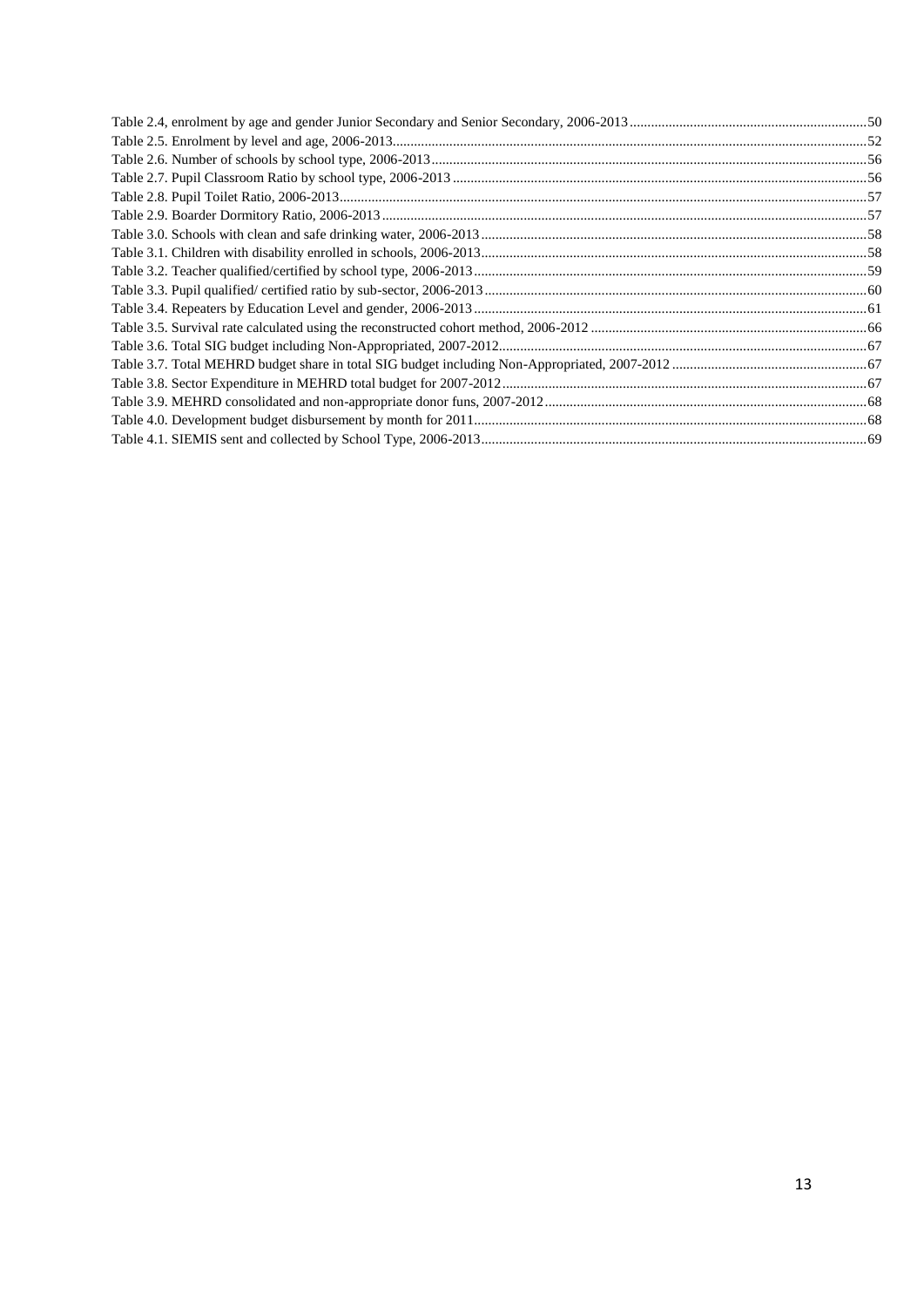# <span id="page-13-0"></span>**Acronyms and Abbreviations**

| <b>ASER</b>   | Age Specific Enrolment Rate                             |
|---------------|---------------------------------------------------------|
| <b>ATLAS</b>  | Assessment of Teaching Learning Administration System   |
| <b>CHS</b>    | <b>Community High Schools</b>                           |
| <b>ECE</b>    | Early Childhood Education                               |
| <b>EFA</b>    | <b>Education</b> for All                                |
| <b>GER</b>    | <b>Gross Enrolment Rate</b>                             |
| <b>GIR</b>    | <b>Gross Intake Rate</b>                                |
| <b>GPI</b>    | <b>Gender Parity Index</b>                              |
| <b>JS</b>     | Junior Secondary Education                              |
| <b>MDG</b>    | Millennium Development Goals                            |
| <b>MDPAC</b>  | Ministry of Development Planning and Aid Coordination   |
| <b>MEHRD</b>  | Ministry of Education and Human Resources Development   |
| <b>MoFT</b>   | Ministry of Finance and Treasury                        |
| <b>NER</b>    | <b>Net Enrolment Rate</b>                               |
| <b>NIR</b>    | Net Intake Rate                                         |
| <b>NESU</b>   | National Examination and Selection Unit                 |
| <b>NSS</b>    | <b>National Secondary School</b>                        |
| PAR           | Performance Assessment Report                           |
| <b>PSS</b>    | Provincial Secondary School                             |
| <b>PSSC</b>   | Pacific Secondary School Certificate                    |
| SЕ            | <b>Secondary Education</b>                              |
| <b>SIEMIS</b> | Solomon Islands Education Management Information System |
| SIF3          | Solomon Islands Form 3 Examination                      |
| <b>SISC</b>   | Solomon Islands Secondary Certificate                   |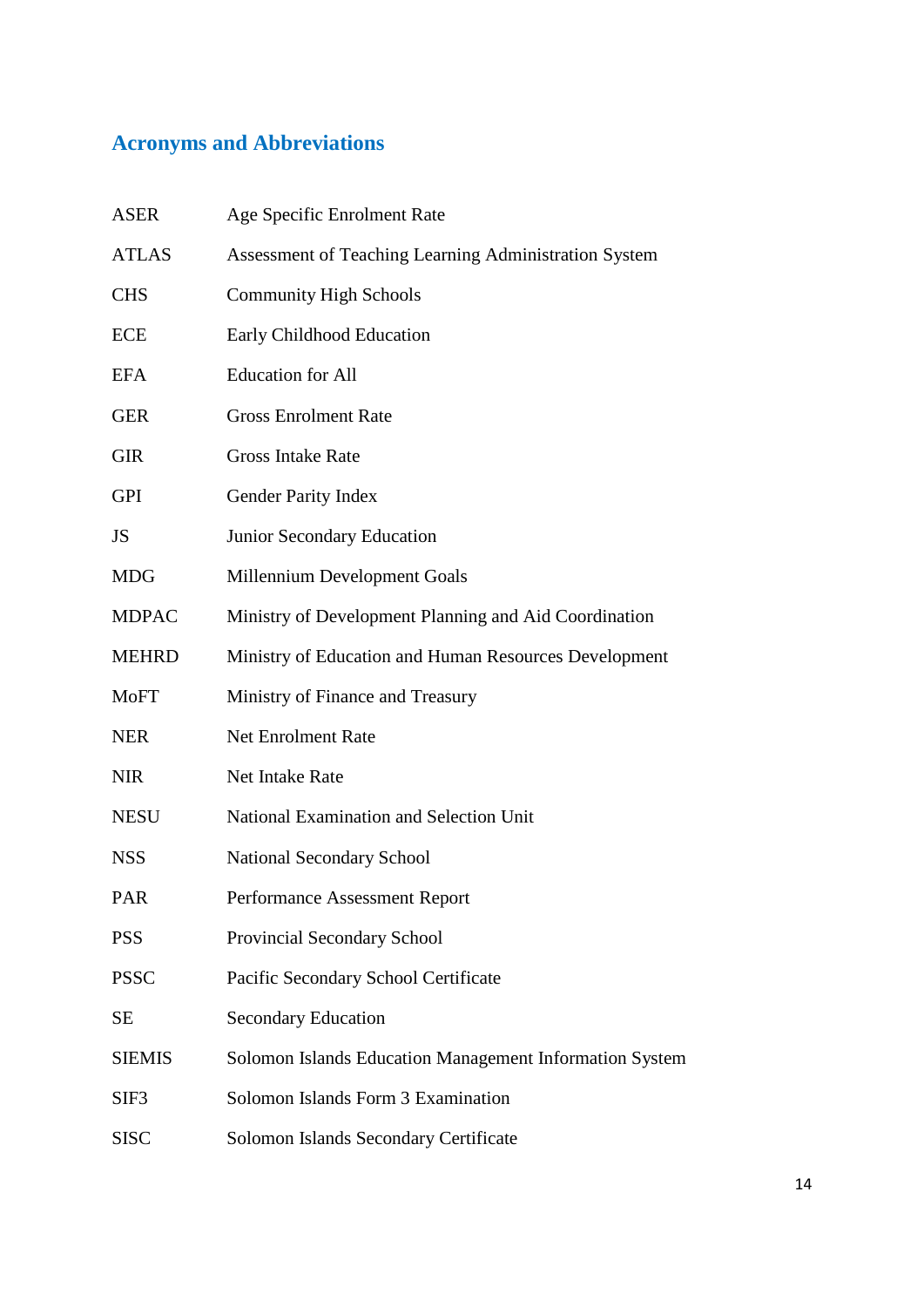| <b>SISEE</b>    | Solomon Islands Secondary Entrance Examination                                                       |
|-----------------|------------------------------------------------------------------------------------------------------|
| <b>SISTA</b>    | Solomon Islands Standardized Test of Assessment                                                      |
| <b>SPBEA</b>    | Secretary to Pacific Board of Education Assessment                                                   |
| <b>SPC</b>      | Secretary to the Pacific Communities                                                                 |
| <b>SS</b>       | Senior Secondary Education                                                                           |
| <b>UIS-AIMS</b> | UNESCO Institute for Statistics-Assessment, Information Systems,<br><b>Monitoring and Statistics</b> |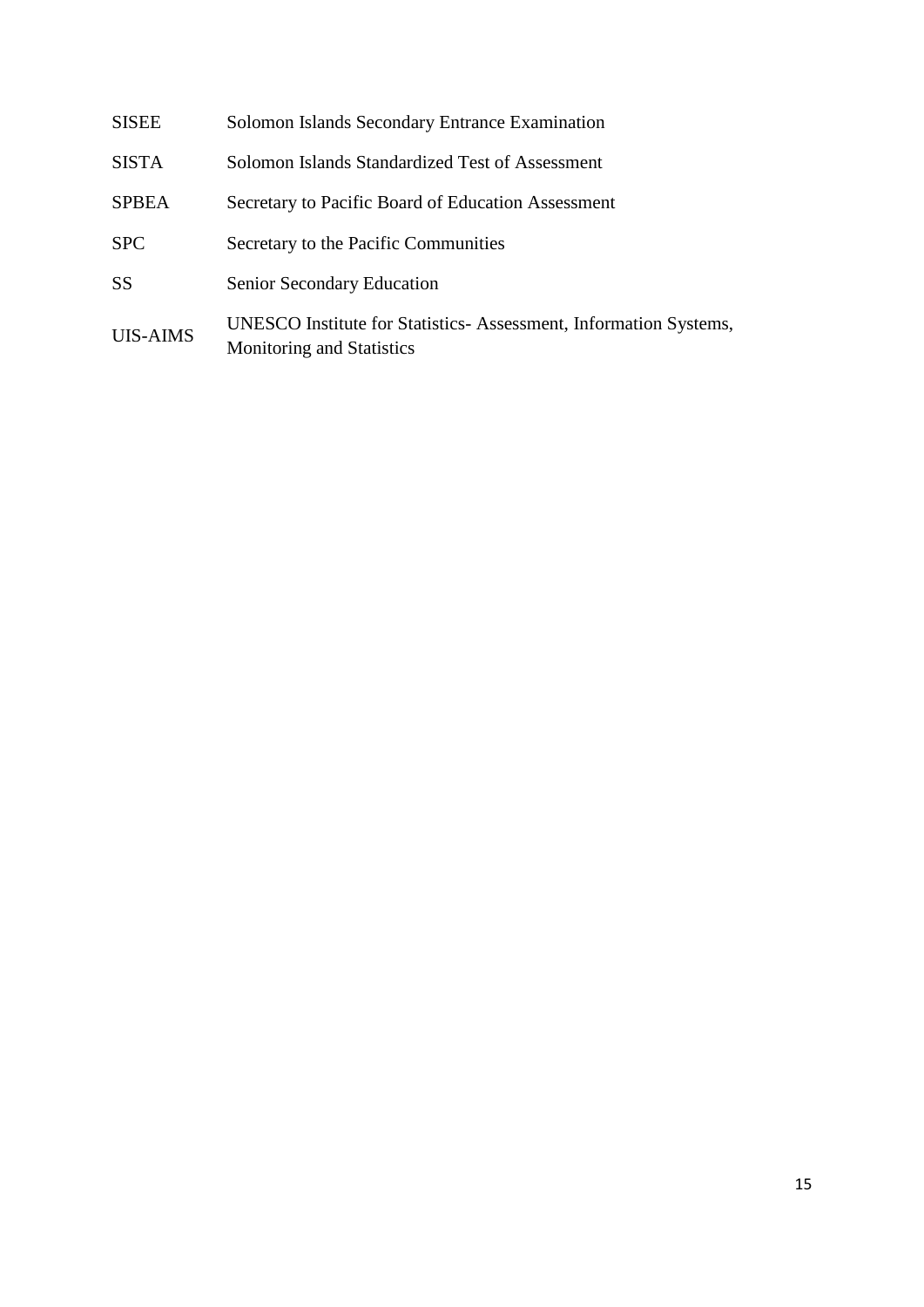# <span id="page-15-0"></span>**Introduction**

The Performance Assessment Report 2006-2013 (PAR) provides the national progress in correlation with the international agreements to achieve the EFA and Millennium Development Goals (MDG's, 2 and 3) and to identify the areas of improvement in the Solomon Islands Education Sector to offer good and relevant learning opportunities for all children, youths and adults in the Solomon Islands.

The purpose for developing the PAR is to facilitate the monitoring of the general progress of the National Education Action Plans and the Sector Wide Approach education programmes as incorporated in the longer term plan, the National Education Strategic Framework 2007- 2015. The PAR was developed on the basis of a comprehensive set of agreed indicators related to all the main expected outputs and outcomes of the three overarching goals of the Education Sector. Access, Quality and Management in accordance to the Education For All and Millennium Development goals.

The PAR aims to give a 'quick scan' of the education sector progress towards the level of achievements of the three main goals in the medium term plans, the National Education Action Plans. It also helps the Ministry to identify and locate existing gaps and challenges related to planning, decision making and policy areas in access, quality and equity and management, and to focus on disadvantaged and underserved areas in the Solomon Islands.

The data captured in the school census forms for sub-sector levels ranges from general information about school; statistical data about student enrolment that includes repeaters, drop outs, transfers and grade progression; teacher and teacher training; statistical data about schools and classroom facilities and other education resources.

By using 2009 population census data as the baseline for all participation indicators, it clarifies some of the doubts that we have about the irregularities and differences reported on NIR, GIR, NER, GER in the previous PAFs.

We also realise that the PAR (as a summary report of data) and SIEMIS and ATLAS (the complete database) as statistic tools, they are not sufficient to understand all details of the progress and challenges in the education sector. Qualitative analysis of the quality of education is very much needed. In order to provide more data and information on the quality of teaching and learning in the schools, more classroom observations, assessments and research is needed.

Though the PAR can be still improved in terms of data quality, this year is the first time that the current year is included in the report. Corrections of some assumptions are highly likely to impact on future reporting of SIEMIS data. This 2013 performance assessment report should be regarded as the end of a consistent time series of activity measurement since it still include the prep as the first year in the Primary Education level.

We hope that this PAR 2006-2013 will be used by all Ministry staff and other stakeholders to measure general progress. We also hope that it will encourage staff to utilise data for more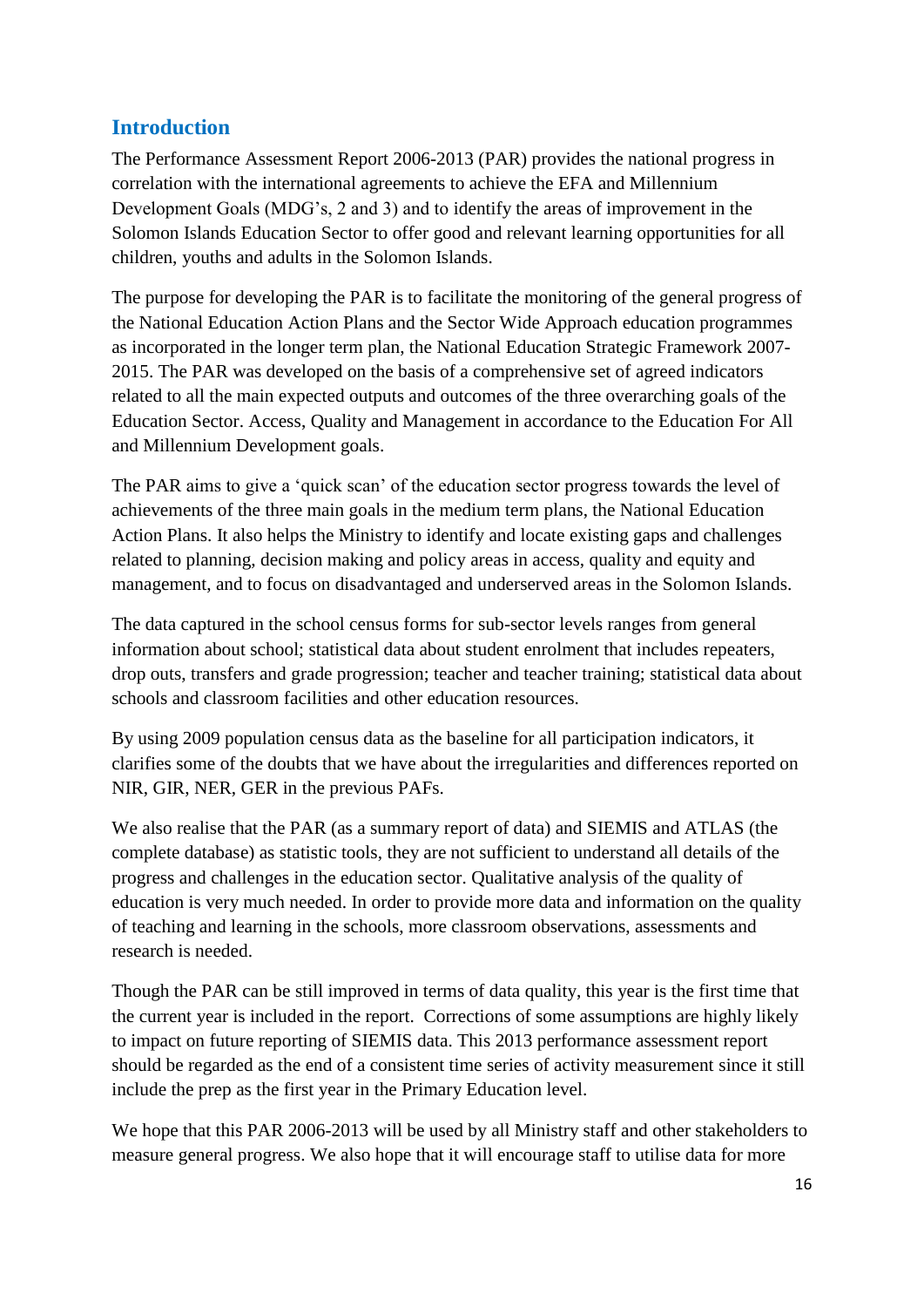result oriented reporting and planning. In the meantime we will make an effort to ensure that all important indicators that report the MEHRD progress are incorporated in this report and are factored in the newly revised school census form which will be used at a later stage in the near future. I wish you all a decisive and fruitful year 2014.

MBilihi

Noelyne Biliki

Director Planning, Coordination and Research Unit

Ministry of Education and Human Resources Development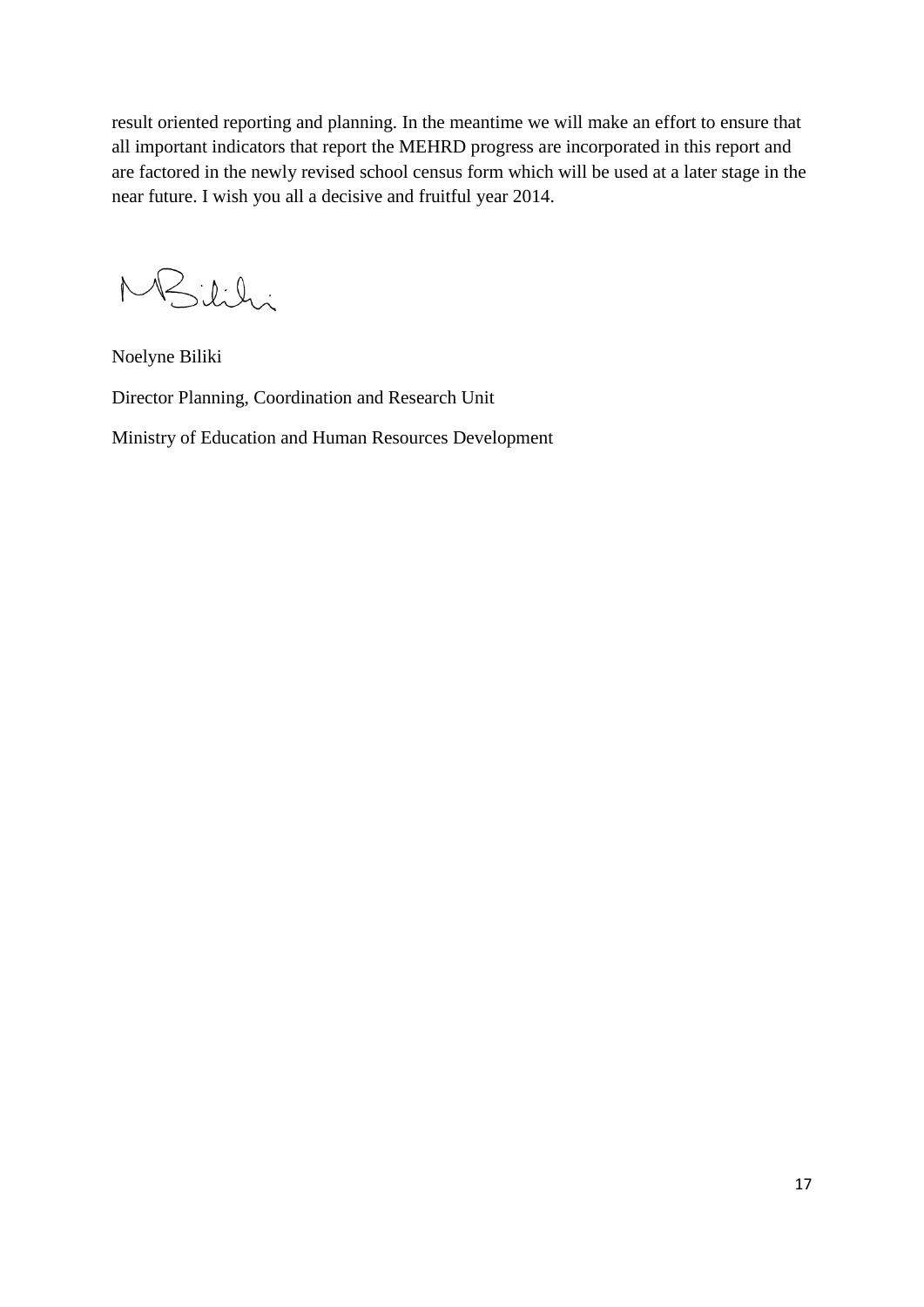# <span id="page-17-0"></span>**Glossary**

# <span id="page-17-1"></span>**Access Indicators**

# **1. Net enrolment Ratio (NER)**

Number of official age student enrolled per 100 population official age

- 3-5 years for Early Childhood
- 6-12 years for primary level (this analysis include prep as the first year in primary)
- 13-15 years for Junior Secondary
- 16-19 years for Senior Secondary

# **2. Gross Enrolment Ratio (GER)**

Number of students enrolled per 100 population official age

- 3-5 years for Early Childhood
- 6-12 years for primary level (this analysis include prep as the first year in primary) 13-15 years for Junior Secondary
- 16-19 years for Senior Secondary

# **3. Gender Parity Index (GPI)**

 Ratio of total enrolment for female to total enrolment for male. It measures the relative education participation of boys and girls. A GPI of 1 reflects equal enrolment rate for boys and girls, whereas a GPI greater than 1 shows disparity in favour of girls.

# **4. Transition Rate**

• The proportion of pupils/students progressing from the last year of a given school cycle to the first year of the next school cycle expressed as a percentage of the number of pupils/students in the previous last year of a given school cycle. For Instance year 6 to year 7, year 9 to year 10, year 11 to year 12 and year 12 to year 13.

# **5. Percentage of examination enrolment**

• The total number of pupils/students who has sat for a given examination expressed as a percentage of the total enrolment for the examination year.

# **6. Pass Rate**

• The number of children who passed a given examination expressed as a percentage of the total pupils/students who sat for the examination.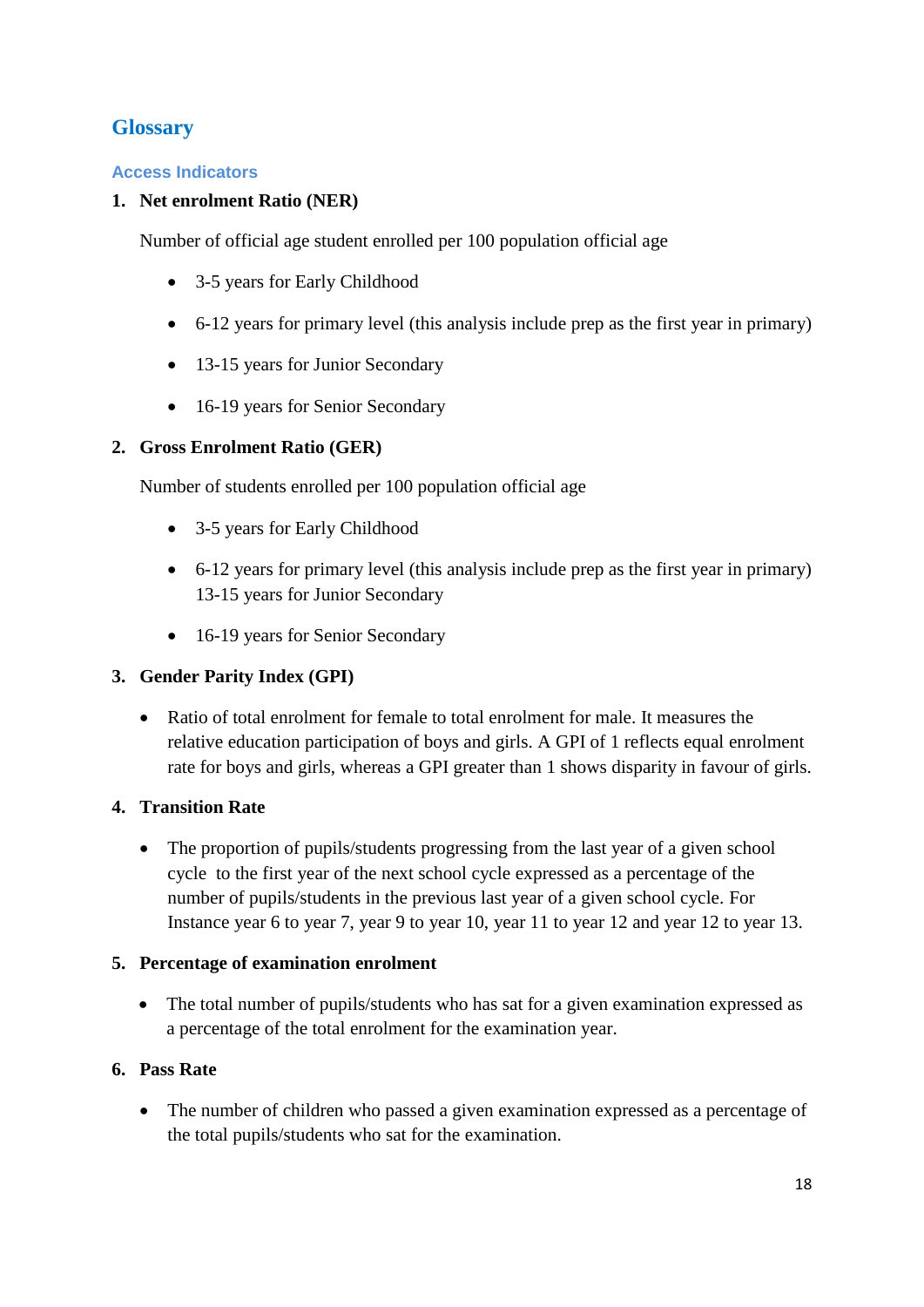# **7. Age Specific Enrolment Rate (ASER)**

• The children aged 5 to 25 years who are enrolled in the education system irrespective of the education level, expressed as a percentage of the total number of pupils/students of that age in the population.

# **8. Gross Intake Rate (GIR)**

 The total number of new entrants in the first year primary as a percentage of all children eligible for admission at the official or statutory age of 6 years in the population.

# **9. Net Intake Rate (NIR)**

• The ratio of new entrants in the first year primary education who are of 6 years of age expressed as the percentage of the total population of the same age. It gives a more precise measurement of the first time-access to primary education of the eligible age 6 than the GIR. It is a key parameter used for projecting school enrolment, taking into account future developments as the new entrants either progress to higher grades, repeat the same grade, or drop out of school. This analysis includes Prep as the first year in primary.

# **10. Percentage of new entrants to primary first year who have attended some form of organised ECE programmes**

• Number of new entrants to first year primary who have attended some form of organised ECE programmes expressed as the percentage of the total enrolment at the first year of primary enrolment which is prep.

# **11. Pupil Classroom Ratio**

 Each classroom should have a maximum of pupils in ECE 1:15, Primary 1:35 and Secondary 1:40

# **12. Nr. of schools with safe and clean water supply**

 Total number of schools with drinkable water supply systems that meets the MEHRD infrastructure standards**.**

# **13. Pupil Toilet Ratio**

• Number of toilets that met the MEHRD infrastructure standard per school. - 1:40 (female) and 1:60 (male) for both Primary and Secondary

# **14: Student Dormitory Ratio**

 The number of children who should be accommodated in a standardised dormitory as specified in the MEHRD infrastructure standards.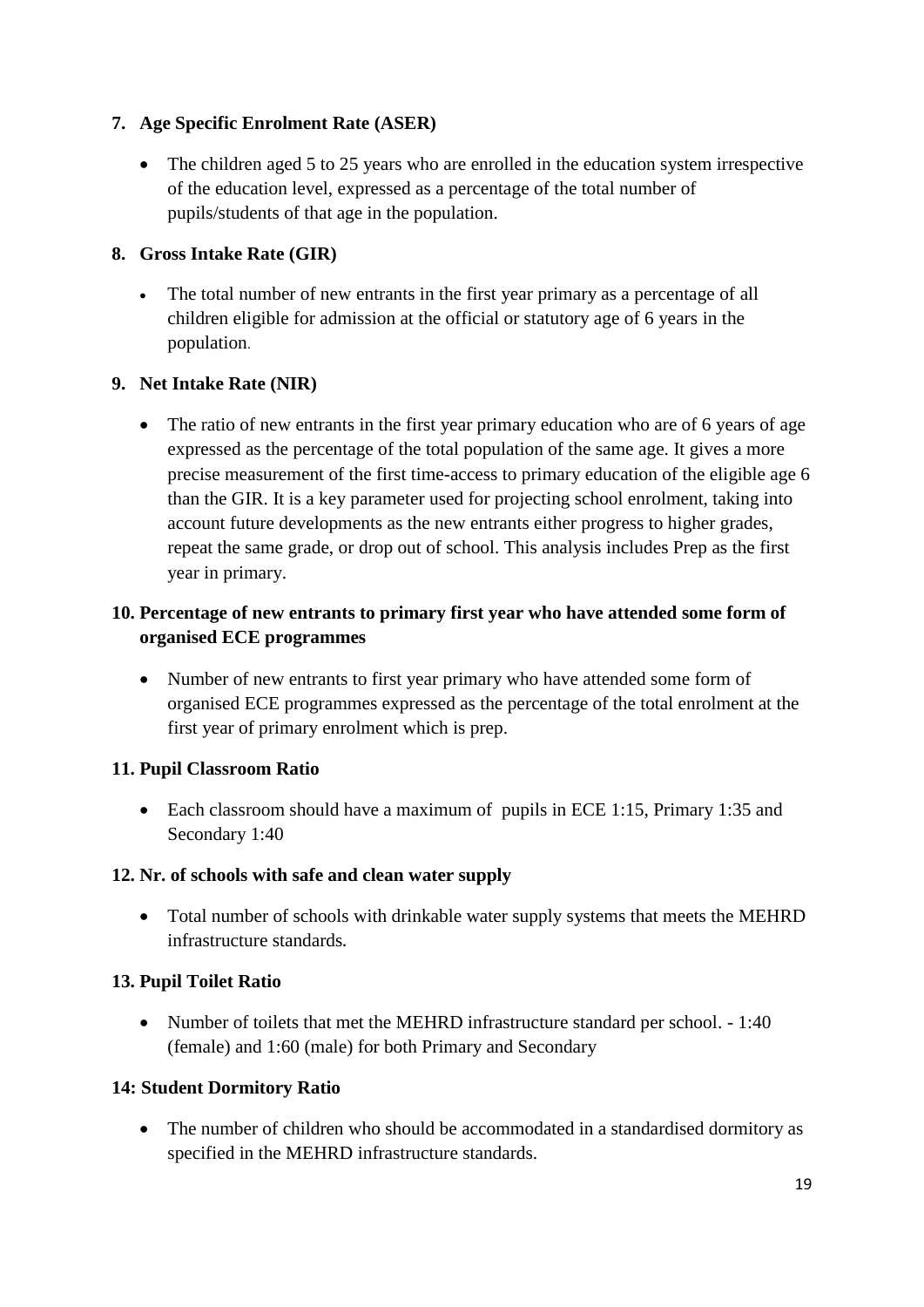# <span id="page-19-0"></span>**Quality Indicators**

# **14. Pupil/Teacher Ratio**

The average number of pupils per teacher at a given level of education.

# **15. Pupil/Certified Teacher Ratio**

The average number of pupils per certified teacher at a given level of education.

# **16. Pupil/Qualified Teacher Ratio**

• The average number of pupils per qualified teacher at a given level of education.

# **17. Literacy Rate at year 4 and 6**

 Number of pupils in years 4 and 6 who can understand, and read and write a simple statement, expressed as a percentage of the total number of pupils enrolled in these grades.

# **18. Numeracy Rate at year 4 and 6**

• Number of pupils in years 4 and 6 who can do and understanding, basic mathematical calculations, expressed as a percentage of the total number of pupils enrolled in these grades.

# **19. Survival Rate**

 Is the estimated proportion of a cohort of students who may reach the last year of an education level cycle expressed as the percentage of the total students enrolled in the first year of the same cycle in a given school year. This indicator is used to show the extent to which the school system can retain students in the education system.

# **20. Repetition Rate**

• The proportion of pupils who repeat a year level. Pupils who repeat a level tend to occupy school places which otherwise could be used to accommodate other eligible children. A high repetition rate therefore implies a low internal efficiency in education when a part of the resources inputs are being used by repeaters.

# <span id="page-19-1"></span>**Management Indicators**

# **21. Public expenditure on Secondary Education level as a percentage of total public expenditure**

 Percentage of total public expenditure on education devoted for each sector. It reflects the degree of government emphasis and priority on investment in ECE, Primary, Secondary, TVET and Tertiary level of education.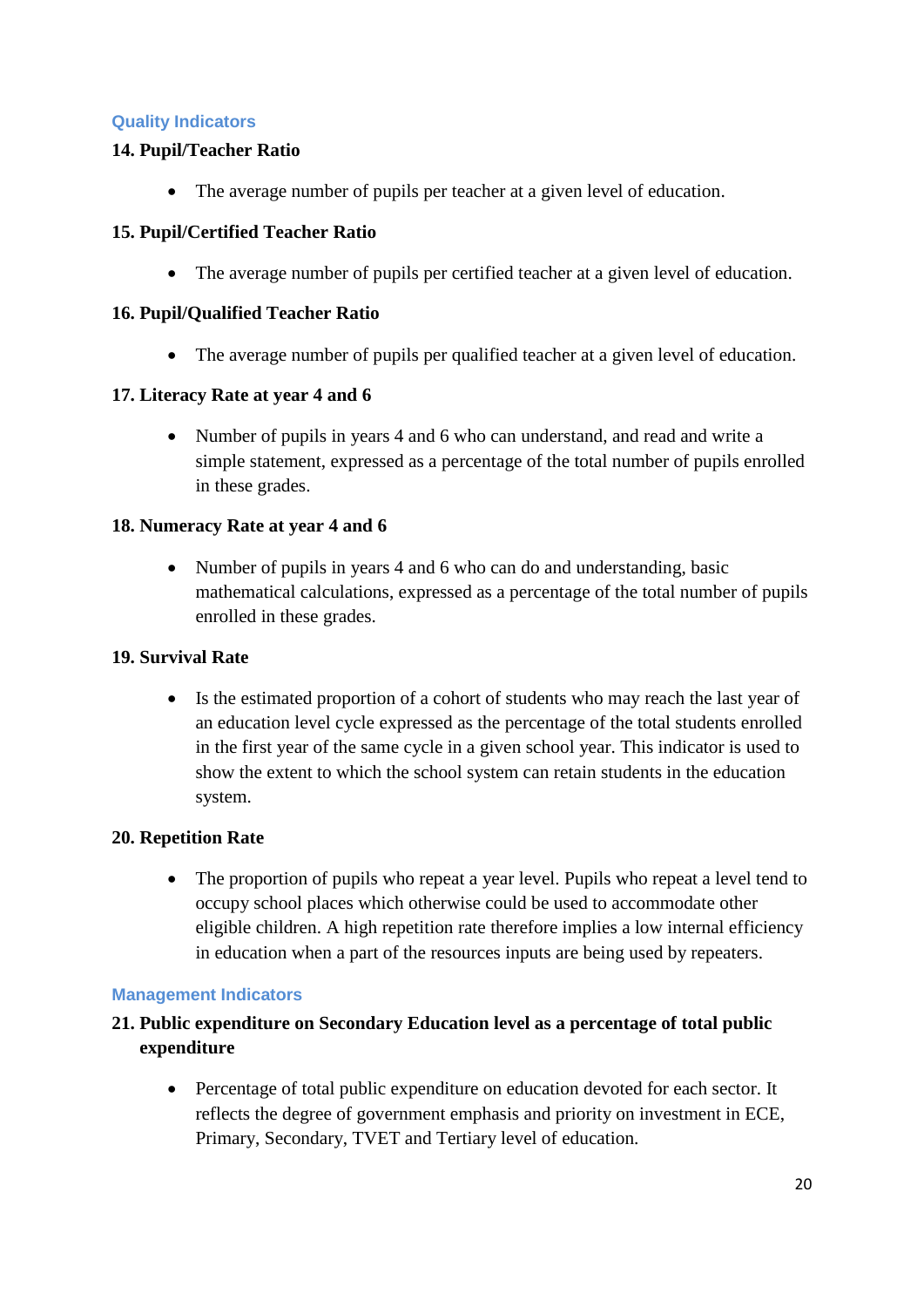# **22. Nr. of policies implemented to support Primary Education level**

 Total number of policies implemented to support the Education Sector levels. ECE, Primary, Secondary, TVET and Tertiary.

# **23. SIEMIS Return Rate**

 Number of SIEMIS forms sent, received and entered as percentage of the total number of SIEMIS forms sent to schools.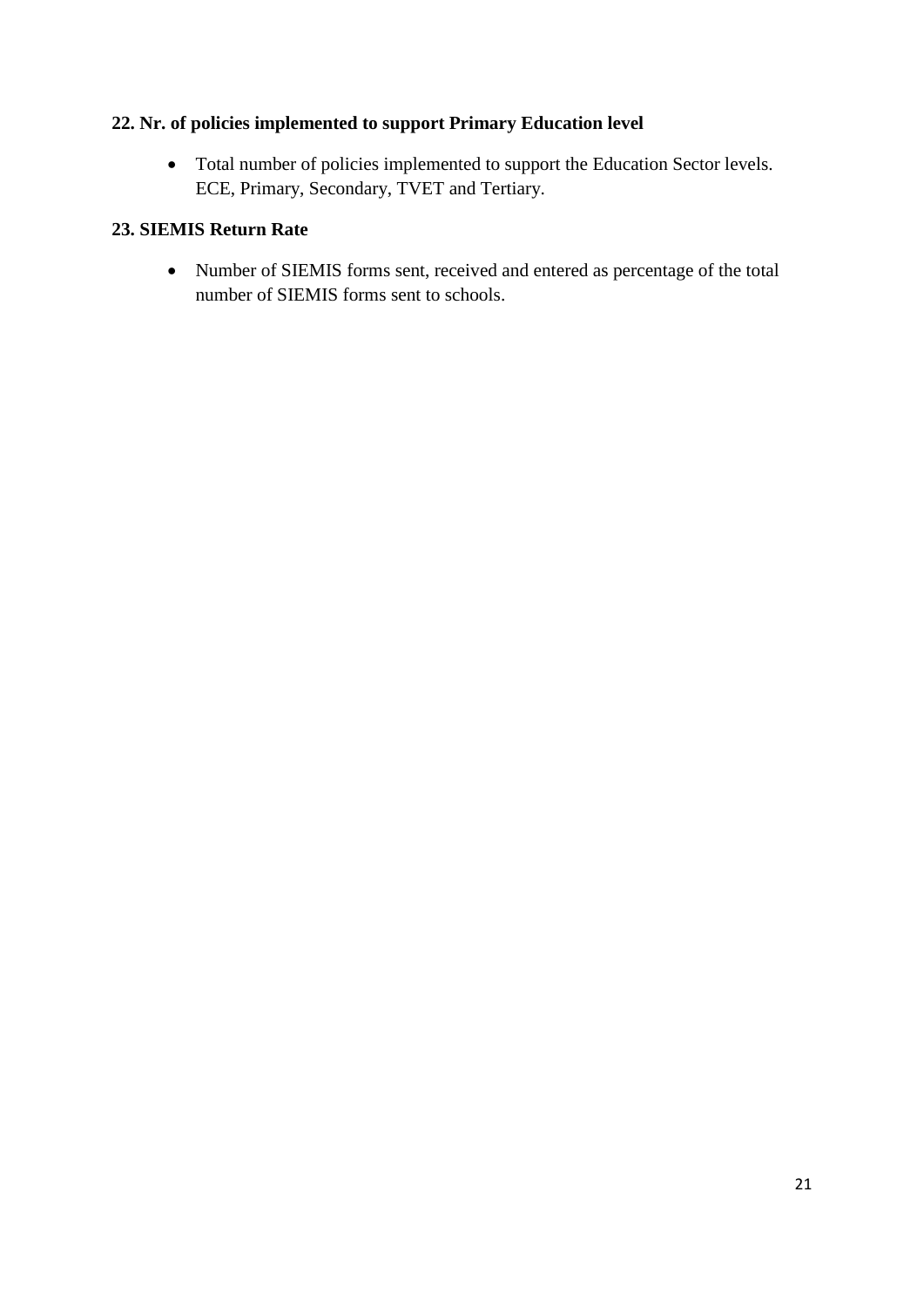# **Strategic Goal 1: To increase equitable access to education for all people at all levels of education in Solomon Islands**

#### **Early Childhood Education**

#### **Table 1. 0. Access Indicators for ECE, 2006 - 2013**

|                                       |       | 2006           |       |       | 2007                  |         |       | 2008              |       |       | 2009                                                                                                                 |         |       | 2010               |       |           | 2011               |               |                       | 2012               |       |             | 2013                    |            |
|---------------------------------------|-------|----------------|-------|-------|-----------------------|---------|-------|-------------------|-------|-------|----------------------------------------------------------------------------------------------------------------------|---------|-------|--------------------|-------|-----------|--------------------|---------------|-----------------------|--------------------|-------|-------------|-------------------------|------------|
|                                       |       | M              | GPI F |       | ıМ                    | $GPI$ F |       | M                 | GPI F |       | M                                                                                                                    | $GPI$ F |       | M                  | GPI F |           | м                  | $ $ GPI $ $ F |                       | M                  | GPI F |             | м                       | <b>GPI</b> |
| Gross Enrolment Rate (GER)            |       | 46.4% 44.5%    |       |       | $1.0$   49.9%   48.1% |         |       | $1.0$ 47.2% 46.3% |       |       | $1.0$ 45.5% 45.4%                                                                                                    |         |       | 1.0 47.9% 47.4%    |       | 1.0 47.6% | $ 47.8\% $         |               | $1.0$ 44.4% 44.4%     |                    |       | $1.0$ 43.7% | 43.8%                   | 1.0        |
| Net Enrolment Rate (NER)              |       | $32.3\%$ 30.6% |       |       | $1.1$   35.1%   33.3% |         |       | $1.1$ 34.0% 32.8% |       |       | $1.0$ 32.9% 32.4%                                                                                                    |         |       | 1.0 34.6% 33.9%    |       |           | 1.0 34.1% 34.0%    |               | $1.0$   31.3%   30.9% |                    |       | $1.0$ 30.9% | 30.5%                   | 1.0        |
| Proportion of enrolled girls to boys  | 97.2% |                |       | 96.8% |                       |         | 95.0% |                   |       | 93.8% |                                                                                                                      |         | 94.8% |                    |       | 93.5%     |                    |               | 94.3%                 |                    |       | 94.2%       |                         |            |
| Proportion of female enrolment        | 49.3% |                |       | 49.2% |                       |         | 48.7% |                   |       | 48.4% |                                                                                                                      |         | 48.7% |                    |       | 48.3%     |                    |               | 48.5%                 |                    |       | 48.5%       |                         |            |
| Age specific enrolment rate for age 3 |       |                |       |       |                       |         |       |                   |       |       | 27.6% 25.9% 1.07 30.6% 27.5% 1.11 27.3% 25.0% 1.09 28.0% 26.9% 1                                                     |         |       | $1.04$ 28.5% 27.7% |       |           | $1.03$ 28.7% 28.6% |               |                       | $1.00$ 26.8% 26.1% |       |             | $1.03$ 25.1% 25.0% 1.01 |            |
| Age specific enrolment rate for age 5 |       |                |       |       |                       |         |       |                   |       |       | $63.5\%$ 60.7% 1.05 64.4% 61.9% 1.04 67.6% 66.9% 1.01 64.5% 62.4% 1.03 63.4% 61.0% 1.04 61.7% 60.1% 1.03 58.3% 57.6% |         |       |                    |       |           |                    |               |                       |                    |       |             | $1.01$ 58.4% 56.6% 1.03 |            |
| % of schools with access to safe and  |       |                |       |       |                       |         |       |                   |       |       |                                                                                                                      |         |       |                    |       |           |                    |               |                       |                    |       |             |                         |            |
| clean water supply                    |       | 48.5%          |       |       | 52.5%                 |         |       | 44.4%             |       |       | 50.9%                                                                                                                |         |       | 52.6%              |       |           | 54.2%              |               |                       | 54.0%              |       |             | 47.2%                   |            |
| Pupil Toilet Ratio                    |       | 19.6           |       |       | 21.4                  |         |       | 19.9              |       |       | 19.5                                                                                                                 |         |       | 23.6               |       |           | 23.2               |               |                       | 23.2               |       |             | 26.7                    |            |

- <span id="page-21-0"></span>• The GER and NER declines over this reporting period. The reason for this decline is that ECE enrolments have not kept up with the rate of population growth for 3 to 5 year olds. This is also reflected in the decline of the Age Specific Enrolment Rate (ASER) for age 3 and 5. The decline in GER highlights that the space available at the ECE level to accommodate students of the official age of 3-5 years is not improving.
- <span id="page-21-2"></span><span id="page-21-1"></span>• While the GPI for GER, NER and ASER has indicated more female children participation than boys at the ECE level, there are still more boys enrolled at the ECE level as reflected in the proportion of girls to boys and percentage of female enrolment.
- There is no improvement done on the provision of providing safe cleaning water for ECE Centres. The total number of ECE centres that have safe clean water is still below 40% for the whole 8 years of this reporting period. Also the pupil toilet ratio is worsening in 2013 compared to 2006. The standard pupil toilet ratio as stipulated in the ECE policy is 1:15.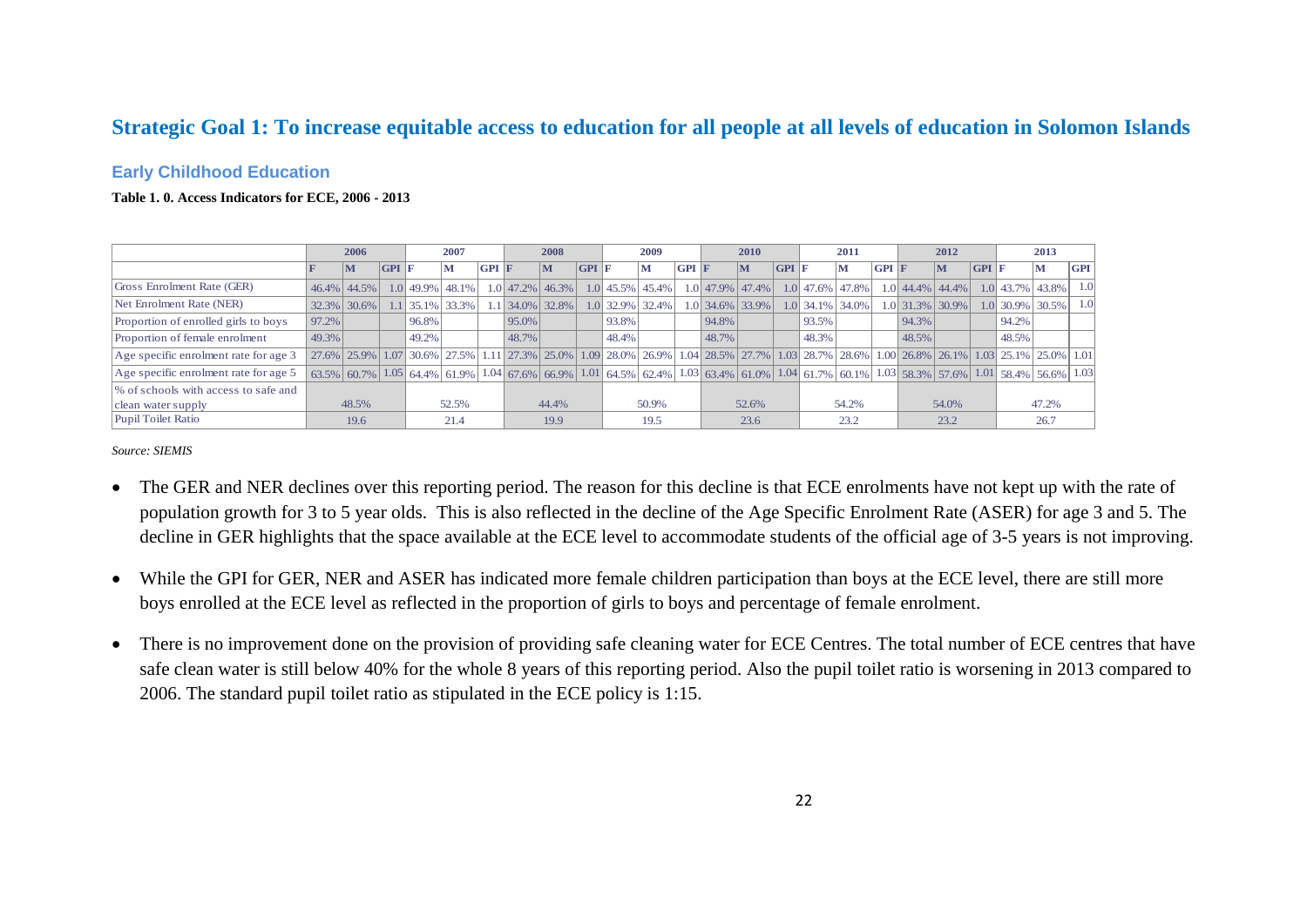### **Primary Education**

#### **Table 1. 1. Access Indicators for Primary Education for 2006-2013**

|                                                                                                  |          | 2006            |           |                                                                                      | 2007                     |       |                    | 2008            |              |                    | 2009            |              |                       | 2010            |       |                    | 2011         |         |       | 2012                                              |       | 2013   |             |              |
|--------------------------------------------------------------------------------------------------|----------|-----------------|-----------|--------------------------------------------------------------------------------------|--------------------------|-------|--------------------|-----------------|--------------|--------------------|-----------------|--------------|-----------------------|-----------------|-------|--------------------|--------------|---------|-------|---------------------------------------------------|-------|--------|-------------|--------------|
|                                                                                                  |          | lМ              | $GPI$ $F$ |                                                                                      | M                        | GPI F |                    | M               | GPI F        |                    | М               | GPI F        |                       | M               | GPI F |                    | М            | $GPI$ F |       | M                                                 | GPI F |        | M           | <b>GPI</b>   |
| Gross intake rate                                                                                | 120.6%   | 123.5%          |           | $\vert 0.98 \vert 117.9\% \vert$                                                     |                          |       | 121.7% 0.97 124.0% |                 |              | 130.1% 0.95 124.0% |                 |              | $130.1\%$ 0.95 125.0% |                 |       | 127.9% 0.98 121.1% |              |         |       | 126.7% 0.96 118.9% 123.5% 0.96                    |       | 123.9% | 125.0% 0.99 |              |
| <b>Net Intake Rate</b>                                                                           | 49.8%    | $50.8\%$   0.98 |           | 50.2%                                                                                | $50.4\%$   1.00          |       | 49.2%              | $50.1\%$ 0.98   |              | 48.8%              | $48.1\%$   1.02 |              | 49.4%                 | $49.2\%$   1.00 |       | 45.9%              | 45.2%        | 1.02    | 46.2% | 45.5%   1.02                                      |       | 42.7%  | 41.1% 1.04  |              |
| Gross Enrolment Rate (GER)                                                                       |          |                 |           | 108.5% 114.0% 0.95 107.7% 113.7% 0.95 111.4% 116.0% 0.96 115.2% 120.1% 0.96 114.7% 1 |                          |       |                    |                 |              |                    |                 |              |                       |                 |       | 119.2% 0.96 114.6% |              |         |       | 119.3% 0.96 112.4% 115.7% 0.97 111.6%             |       |        | 113.9% 0.98 |              |
| Net Enrolment Rate (NER)                                                                         | 85.0%    | 88.0%           | 0.97      | 84.5%                                                                                | 88.5% 0.95               |       | 87.5%              | $90.1\%$ 0.97   |              | 90.5%              | 93.4% 0.97      |              | 89.8%                 | $92.6\%$ 0.97   |       | 90.2%              | 93.0%        | 0.97    | 88.5% | $90.5\%$ 0.98                                     |       | 88.5%  | 89.2% 0.99  |              |
| % of children with disabilities attended school                                                  | 1.9%     | $2.3\%$ 0.82    |           | 2.5%                                                                                 | $2.8\%$ 0.87             |       | 2.1%               |                 | $2.5\%$ 0.83 | 1.4%               |                 | $2.1\%$ 0.68 | 1.4%                  | $2.1\%$ 0.68    |       | 1.8%               | $2.2\%$ 0.83 |         | 1.9%  | $2.4\%$ 0.79                                      |       | 2.1%   |             | $2.5\%$ 0.84 |
| Transition Rate (primary year 6 to secondary<br>year 7)                                          | 78.1%    | 79.7% 0.98      |           | 79.2%                                                                                | 83.8% 0.95               |       | 81.2%              | $81.3\%$   1.00 |              | 93.9%              | $92.7\%$   1.01 |              | 83.9%                 | $86.1\%$ 0.98   |       | 86.3%              | 85.5%        | 1.01    | 86.2% | 87.8% 0.98                                        |       | 88.8%  | 88.8% 1.00  |              |
| Nr. of year 6 students who sat the SISEE as a<br>percentage of all year 6 pupils                 | 90.9%    | $92.8\%$ 0.98   |           | 86.7%                                                                                | 85.2%                    | 1.02  | 92.4%              | 88.3% 1.05      |              | 89.9%              | 89.2% 1.01      |              | 89.9%                 | 87.0% 1.03      |       | 86.6%              | 86.3%        | 1.00    | 93.9% | 93.2% 1.01                                        |       |        |             |              |
| Pass Rate at year 6 to year 7                                                                    | 95.4%    | 95.3%           | 1.00      | 94.6%                                                                                | 95.5% 0.99               |       | 94.3%              | $95.3\%$ 0.99   |              | 88.0%              | 88.1% 1.00      |              | 89.8%                 | $88.8\%$   1.01 |       | 92.9%              | 93.2%        | 1001    | 90.5% | 89.3% 1.01                                        |       |        |             |              |
| Age specific enrolment rate for age 6                                                            | 80.6%    | $81.4\%$ 0.99   |           | 81.3%                                                                                | $80.8\%$ 1.01            |       | 77.7%              | $80.3\%$ 0.97   |              | 82.6%              | $81.7\%$   1.01 |              | 84.5%                 | $84.9\%$   1.00 |       | 79.5%              | 79.9%        | 0.99    | 81.1% | 79.5% 1.02                                        |       | 77.4%  | 75.6% 1.02  |              |
| Age specific enrolment rate for age 12                                                           | $95.0\%$ | $105.2\%$ 0.90  |           |                                                                                      | $91.8\%$   103.3%   0.89 |       | 98.1%              |                 |              | 105.6% 0.93 100.2% | $107.2\%$ 0.94  |              | $97.4\%$              |                 |       |                    |              |         |       | 105.4% 0.92 102.4% 106.2% 0.96 102.7% 111.1% 0.92 |       | 101.6% | 103.3% 0.98 |              |
| Proportion of enrolled girls to boys                                                             | 89.7%    |                 |           | 89.3%                                                                                |                          |       | 90.6%              |                 |              | 90.7%              |                 |              | 91.1%                 |                 |       | 91.2%              |              |         | 92.4% |                                                   |       | 93.5%  |             |              |
| Proportion of female enrolment                                                                   | 47.3%    |                 |           | 47.2%                                                                                |                          |       | 47.5%              |                 |              | 47.6%              |                 |              | 47.7%                 |                 |       | 47.7%              |              |         | 48.0% |                                                   |       | 48.3%  |             |              |
| % of new entrants to primary first year who<br>attended some form of organised ECE<br>programmes | 82.3%    | 79.4%           | 1.04      | 89.2%                                                                                | 83.4%                    |       | 89.0%              | 84.1%           |              | 80.3%              | 78.2%           |              | 92.4%                 | 90.5%           |       | 98.2%              | 95.0%        |         | 96.6% | 97.6%                                             |       | 92.8%  | 93.5%       |              |
| Pupil Classroom ratio                                                                            |          | 161.7           |           |                                                                                      | 107.2                    |       |                    | 47.3            |              |                    | 54.0            |              |                       | 57.1            |       |                    | 54.2         |         |       | 0.0                                               |       |        | 0.0         |              |
| % of schools with safe and clean water supply                                                    |          | 75.0%           |           |                                                                                      | 81.3%                    |       |                    | 81.3%           |              |                    | 81.3%           |              |                       | 81.3%           |       |                    | 94.1%        |         |       | 87.5%                                             |       |        | 93.3%       |              |
| Pupil Toilet Ratio                                                                               |          | 20.1            |           |                                                                                      | 28.2                     |       |                    | 24.1            |              |                    | 29.6            |              |                       | 33.9            |       |                    | 24.6         |         |       | 22.0                                              |       |        | 33.9        |              |

<span id="page-22-1"></span><span id="page-22-0"></span>*Source: SIEMIS and ATLAS*

• The GIR analysis indicates that there are still many over age children admitted to the first level (prep) in primary in 2013. However, the above 100% GIR and GER also reflects that the entry space availability for persons aged six is adequate to accommodate all persons aged six in the population data and there is enough space at the primary level to admit all age 6-12 in the population. This is also reflected in the declining trend shown for the NIR over this reporting period that the number of official age children admitted to prep has never been improved. The many late starters at the primary entry level have also reflected in the decline in NER over this reporting period.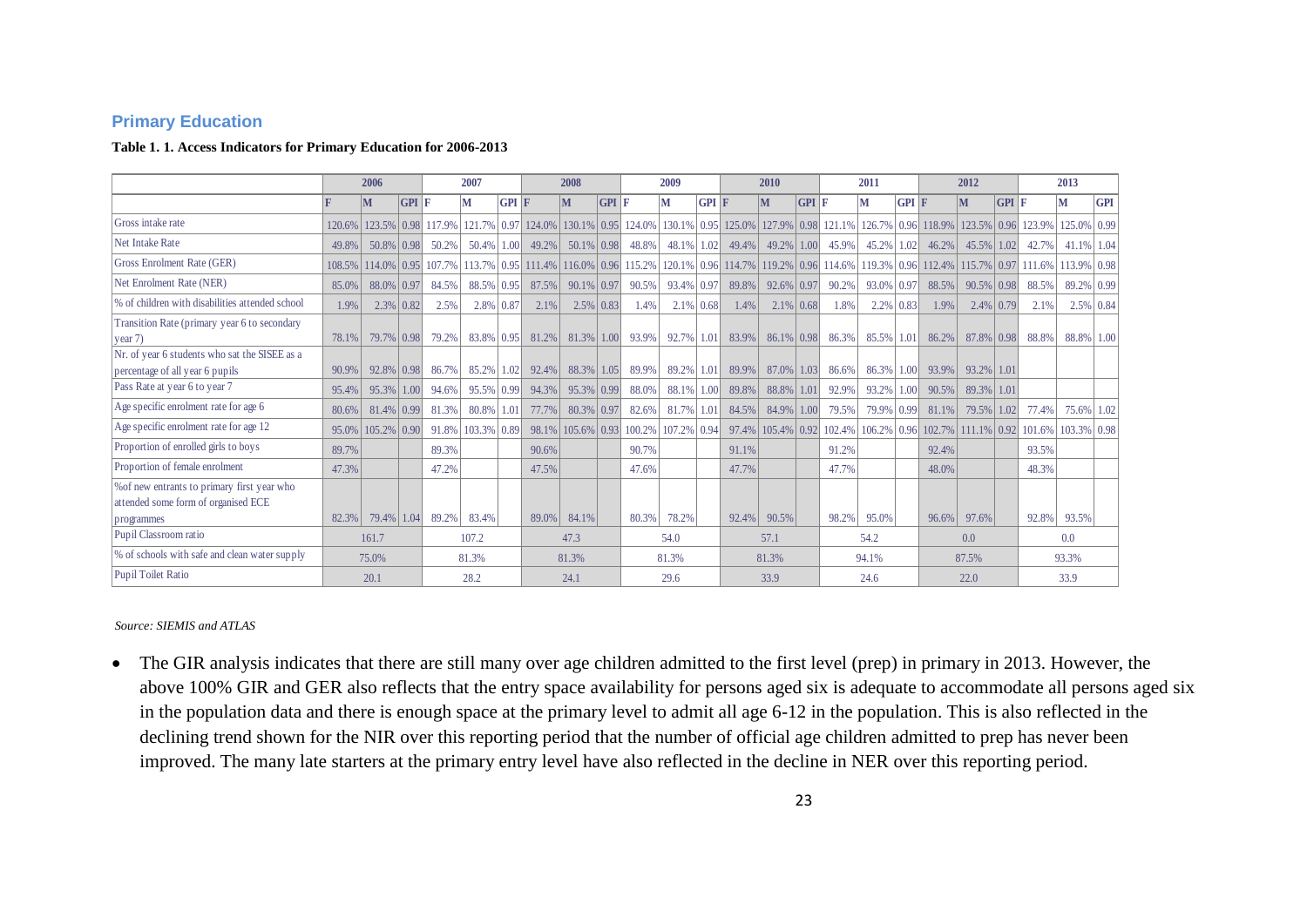- The participation rate of disabled children at the primary level has shown a fluctuation trend. There is not much increase in 2013 compared to 2006. It is evident from this data that there are more male disabled children than female disabled children attending primary schools. However, children with disabilities of both genders should be provided with the same opportunity as other children without disabilities to attend primary schools.
- The transition rate for year 6-7 has made good progress in 2009 compared with 2006 but the rate dropped in 2010 and has gradually made progress again in 2013. In comparison, the transition rate between 2006 and 2013 has increased by 12.5%. This is assumed to be the result of the increasing infrastructure development at the Junior Secondary level to cater for the high number of primary school children. It also seems from the data that the drop in 2010 of fewer children attending year 6 in 2009 and the lower transitioned to year 1 in 2010. The number of pupils who sat for the SISEE in 2013 has also increased by 1.9% in 2013 compared to 2006. However, there is a fluctuating trend shown for the pass rate over this reporting period with the highest shown in 2006 and the least in 2009.
- Though the total enrolment of male pupils in primary is still the highest over the years compared to female, out of the total increase of 21.1% enrolment in 2013 compared with 2006, the female enrolment has increased at a higher rate, of 23.8% compared with the male rate of 18.8%. All gender parity indexes for the participation indicators are also in favour of female except for the disabled children in 2013. This has indicated that there are more female going to school compared to male as indicated in the increase of the proportion of girls to boys and the proportion of girls enrolment.
- The pupil classroom ratio at the national level seems to be less that the required ratio of 1:35. However, this only indicates that there are enough rooms or space to accommodate all primary enrolled children across all primary schools in the Solomon Islands. Practically, this is not true for all urban primary schools, especially for some Honiara schools where the pupil teacher ratio is well above the requisite ratio.
- The number of primary schools with clean safe water is the lowest in 2013. Just only about above 40% of primary schools have safe and clean water.
- The pupil toilet ratio indicates some improvement in 2013 but the question on whether the reported numbers of toilets are usable or not usable needs to be verified.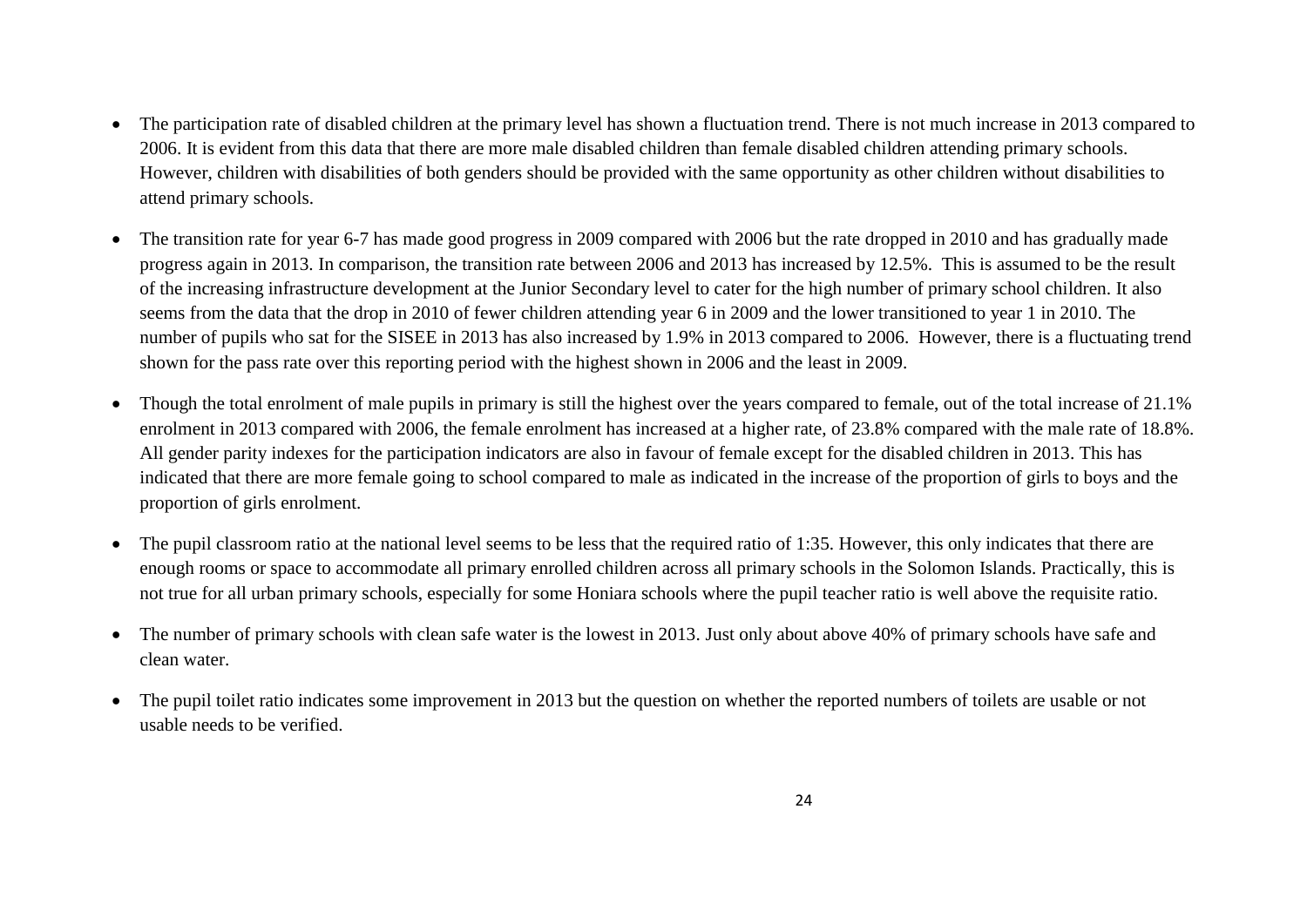# **Secondary Education**

#### **Table 1.2. Access Indicators for Secondary Education for 2006-2013**

|                                                                                     |       | 2006           |                   |       | 2007    |       |                    | 2008<br>2009       |       |       |               |                   | 2010   |                | 2011              |        |        |                | 2012   | 2013           |               |        |               |                |
|-------------------------------------------------------------------------------------|-------|----------------|-------------------|-------|---------|-------|--------------------|--------------------|-------|-------|---------------|-------------------|--------|----------------|-------------------|--------|--------|----------------|--------|----------------|---------------|--------|---------------|----------------|
|                                                                                     |       | M              | $GPI$ F           |       | M       | GPI F |                    | M                  | GPI F |       | M             | GPI F             |        | M              | $GPI$ F           |        | M      | $GPI$ $F$      |        | lм             | GPI F         |        | lм            | <b>GPI</b>     |
| Net Enrolment Rate for year 7-9                                                     | 27.2% | 31.1%          | $\overline{0.87}$ | 29.4% | 26.6%   |       | $1.11$ 29.5%       | 30.9%              | 0.96  | 37.6% | 37.1%         | 1.01              | 36.0%  | 35.4%          | 1.02              | 37.6%  | 35.8%  | 1.05           | 38.0%  | 36.6%          | 1.04          | 39.1%  | $37.1\%$      | 1.05           |
| Gross Enrolment rate for year 7-9                                                   | 47.9% | 62.5%          | 0.77              | 53.4% | 60.8%   |       | 0.88 55.7%         | 51.2%              | 1.09  | 66.2% | 72.2%         | 0.92              | 65.9%  | 70.5% 0.94     |                   | 68.3%  | 71.1%  | 0.96           | 68.7%  | 70.6%          | $\sqrt{0.97}$ | 67.7%  | $69.0\%$ 0.98 |                |
| Transition rate (Year 9-10)                                                         | 75.8% | $89.2\%$ 0.85  |                   | 70.7% | 76.5%   |       | $0.92$ 76.5%       | 78.1% 0.98         |       | 81.5% | 78.8%         | 1.03              | 71.1%  | 71.0%          | 1.00              | 66.5%  | 72.9%  | 0.91           | 72.0%  | 73.6% 0.98     |               | 75.7%  | 76.7% 0.99    |                |
| Nr. of year 9 students who sat the SIF3<br>as a percentage of all year 9 students   | 87.6% | 88.9%          | $\vert$ 0.99      | 88.8% | 89.5%   |       | 0.99 93.4%         | 49.8%              | 1.88  | 82.4% | 83.3% 0.99    |                   | 77.9%  | $84.1\%$ 0.93  |                   | 82.5%  | 81.6%  | 1.01           | 89.3%  | $93.2\%$ 0.96  |               |        |               |                |
| Pass Rate year 9-10                                                                 | 89.4% | 90.4%          | $\vert$ 0.99      | 89.7% | 90.9%   |       | 0.99 82.2%         | $85.3\%$ 0.96      |       | 68.8% | 73.9%         | 0.93              | 58.8%  | 68.7%          | 0.86              | 65.8%  | 69.4%  | 0.95           | 71.5%  | 73.6% 0.97     |               |        |               |                |
| Age specific enrolment rate for age 13                                              | 92.3% | $112.6\%$ 0.82 |                   | 96.9% | 100.3%  |       | 0.97 98.7%         | 102.6% 0.96 104.4% |       |       | 108.9%        | 0.96              | 104.2% | $106.2\%$ 0.98 |                   | 102.9% | 104.7% | 0.98           | 103.3% | $103.9\%$ 0.99 |               | 104.1% | 105.8% 0.98   |                |
| Age specific enrolment rate for age 15                                              | 61.4% | 80.7%          | 10.76             | 67.8% | 74.6%   | 0.91  | 68.3%              | 74.6% 0.92         |       | 79.7% | 85.9% 0.93    |                   | 79.1%  | 82.7% 0.96     |                   | 81.6%  | 82.4%  | 0.99           | 79.2%  | 81.9% 0.97     |               | 77.5%  | 79.8% 0.97    |                |
| Proportion of girls to boys year 7-9                                                | 81.3% |                |                   | 82.9% |         |       | 84.7%              |                    |       | 86.5% |               |                   | 88.3%  |                |                   | 90.6%  |        |                | 91.8%  |                |               | 99.4%  |               |                |
| Proportion of female enrolment year 7-9                                             | 44.8% | 55.2%          | $\overline{0.81}$ | 45.3% | 54.7%   |       | $0.83 \mid 45.9\%$ | 54.1% 0.85         |       | 46.4% | 53.6% 0.86    |                   | 46.9%  | $53.1\%$ 0.88  |                   | 47.5%  | 52.5%  | $\sqrt{0.91}$  | 47.9%  | $52.1\%$ 0.92  |               | 48.1%  | 51.9% 0.93    |                |
| Net Enrolment Rate for year 10-13                                                   | 16.6% | 22.8%          | 0.73              | 15.6% | 21.5%   |       | $0.72$ 17.1%       | $21.1\%$ 0.81      |       | 19.8% | 22.5% 0.88    |                   | 20.6%  | 23.5% 0.87     |                   | 21.2%  | 24.9%  | 0.85           | 22.5%  | $24.6\%$ 0.92  |               | 24.4%  | $26.1\%$ 0.94 |                |
| Gross Enrolment rate for year 10-13                                                 | 17.0% | 23.4%          | 0.73              | 16.9% | 24.8%   |       | $0.68$ 18.8%       | 24.7%              | 0.76  | 22.8% | 27.6%         | 0.83              | 24.0%  | $29.4\%$ 0.81  |                   | 24.6%  | 31.7%  | 0.78           | 26.1%  | 30.9%          | $\sqrt{0.84}$ | 28.0%  | $32.0\%$ 0.88 |                |
| Transition rate SS (Yea 11-12)                                                      | 28.6% | 32.7%          | $\vert 0.88$      | 31.3% | 46.3%   |       | $0.68$ 40.5%       | $45.3\%$ 0.89      |       | 47.3% | 53.5% 0.88    |                   | 42.6%  | $56.0\%$ 0.76  |                   | 46.2%  | 51.7%  | 0.89           | 41.8%  | 43.8%          | 0.95          | 54.4%  | 56.4% 0.97    |                |
| Transition rate SS (Yea 12-13)                                                      | 26.8% | 28.4%          | $\sqrt{0.94}$     | 33.1% | 37.4%   |       | 0.88 34.4%         | $30.1\%$ 1.14      |       | 27.3% | 34.1%         | $\overline{0.80}$ | 29.7%  | 25.6%          | 1.16              | 26.3%  | 33.3%  | 0.79           | 32.0%  | 29.8%          | 1.07          | 28.4%  | 28.8% 0.98    |                |
| Nr. of year 11 students who sat the SISC<br>as a percentage of all year 11 students | 97.4% | 95.4%          | $\pm 1.02$        | 99.0% | 87.8%   |       | 1.13 95.2%         | 92.2%              | 1.03  | 80.1% | 84.5% 0.95    |                   | 85.0%  | 83.3%          | 1.02              | 85.5%  | 83.4%  | 1.02           | 90.1%  | $92.0\%$ 0.98  |               |        |               |                |
| Pass Rate (year 11-12)                                                              | 46.4% | 58.0%          | $\sqrt{0.80}$     | 51.9% | 53.0%   |       | 0.98 38.1%         | $46.1\%$ 0.83      |       | 40.4% | 50.2%         | $\overline{0.80}$ | 34.9%  | 38.7%          | $\overline{0.90}$ | 36.1%  | 40.1%  | 0.90           | 39.9%  | 38.1%          | 1.04          |        |               |                |
| Pass Rate (year 12-13)                                                              |       |                |                   |       |         |       |                    |                    |       | 21.4% | 21.0%         | 1.02              | 22.5%  | 22.2%          | 1.02              | 22.2%  | 24.9%  | $\sqrt{0.89}$  | 18.5%  | 22.7% 0.82     |               |        |               |                |
| Age specific enrolment rate for age 16                                              | 44.7% | 51.8%          | 0.86              | 51.5% | 58.1%   |       | 0.89 56.2%         | $60.8\%$ 0.92      |       | 64.2% | 70.4%         | 0.91              | 65.4%  | 68.7% 0.95     |                   | 66.0%  | 68.3%  | 0.97           | 68.7%  | 67.2%          | 1.02          | 65.8%  | 68.0% 0.97    |                |
| Age specific enrolment rate for age 17                                              | 37.6% | 48.1%          | $\sqrt{0.78}$     | 38.1% | 50.4%   |       | $0.76$ 41.3%       | 52.3% 0.79         |       | 50.1% | 58.1%         | 0.86              | 54.7%  | 61.5%          | 0.89              | 54.3%  | 62.5%  | 0.87           | 56.3%  | 59.6%          | 0.95          | 55.4%  | 58.9%         | 0.94           |
| Age specific enrolment rate for age 18                                              | 28.9% | 41.9%          | 0.69              | 28.1% | 41.0%   |       | $0.69$ 30.8%       | 42.3% 0.73         |       | 36.7% | 47.2%         | 0.78              | 39.7%  | $51.2\%$       | 0.77              | 41.3%  | 50.7%  | 0.81           | 39.5%  | 50.6%          | $\sqrt{0.78}$ | 42.8%  | 49.2% 0.87    |                |
| Age specific enrolment rate for age 19                                              | 20.5% | 39.8% 0.52     |                   | 20.3% | 37.7%   | 0.54  | 20.3%              | $32.8\%$ 0.62      |       | 21.5% | 30.7% 0.70    |                   | 22.2%  | $32.8\%$ 0.68  |                   | 25.1%  | 37.1%  | 0.68           | 25.8%  | $34.2\%$ 0.75  |               | 25.2%  | 32.8% 0.77    |                |
| Proportion of girls to boys (year 10-13)                                            | 68.4% |                |                   | 64.6% |         |       | 71.9%              |                    |       | 78.0% |               |                   | 77.0%  |                |                   | 73.4%  |        |                | 79.9%  |                |               | 82.9%  |               |                |
| Proportion of female enrolment (year 10-<br>13)                                     | 40.6% | 59.4% 0.68     |                   | 39.2% | 60.8%   |       | $0.65$ 41.8%       | 58.2% 0.72         |       | 43.8% | $56.2\%$ 0.78 |                   | 43.5%  | 56.5% 0.77     |                   | 42.3%  | 57.7%  | 0.73           | 44.4%  | $55.6\%$ 0.80  |               | 45.3%  | 54.7% 0.83    |                |
| % of children with disabilities attended<br><b>CHS</b>                              | 1.8%  |                | $2.2\%$ 0.82      | 1.8%  | 2.2%    | 0.80  | 1.5%               | 1.8%               | 0.84  | 1.2%  | $1.4\%$ 0.86  |                   | 1.3%   | $1.7\%$        | $\overline{0.77}$ | 1.4%   | 1.7%   | 0.84           | 1.3%   | $1.7\%$ 0.75   |               | 0.9%   |               | $1.0\%$ 0.87   |
| % of children with disabilities attended<br><b>PSS</b>                              | 2.2%  | 3.2%           | 10.69             | 0.5%  | 0.3%    | 1.65  | 0.2%               | $0.1\%$            | 3.60  | 0.3%  | $0.4\%$ 0.73  |                   | 1.8%   | 1.6%           | 1.10              | 0.9%   | 1.5%   | 0.61           | 0.3%   | $0.4\%$ 0.90   |               | 2.7%   |               | $2.1\%$ 1.29   |
| % of children with disabilities attended<br><b>NSS</b>                              | 0.1%  |                | $0.3\%$ 0.45      | 0.4%  | $0.2\%$ | 2.17  | 0.2%               | 0.2%               | 1.12  | 0.2%  |               | $0.4\%$ 0.66      | 0.6%   | $1.2\%$ 0.50   |                   | 2.3%   |        | $1.8\%$   1.30 | 0.3%   | $0.3\%$ 0.78   |               | 0.3%   |               | $0.3\%$   1.00 |

<span id="page-24-1"></span><span id="page-24-0"></span>*Source: SIEMIS and ATLAS*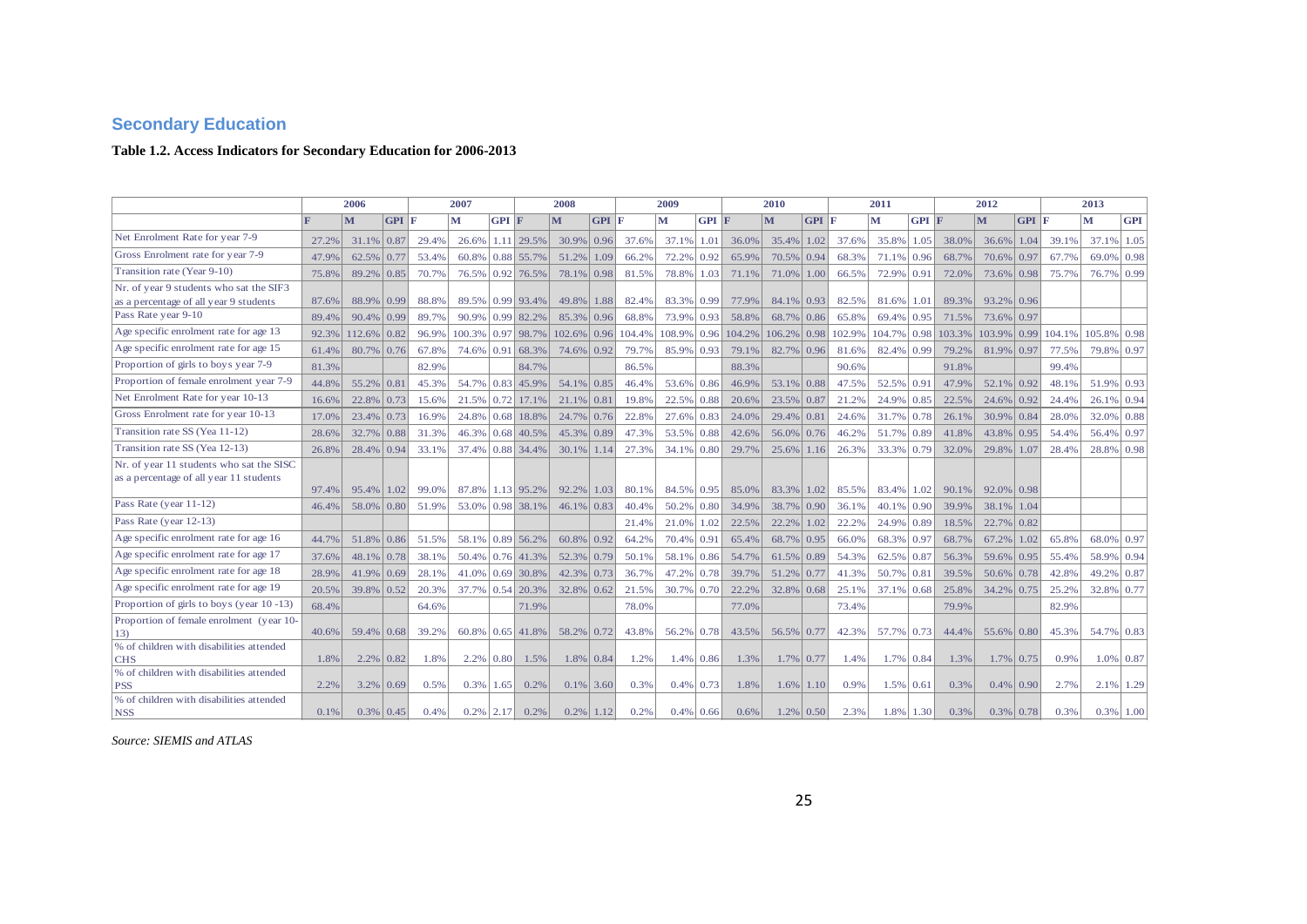|                                                                  | 2006  | 2007   | 2008   | 2009   | 2010   | 2011  | 2012  | 2013  |
|------------------------------------------------------------------|-------|--------|--------|--------|--------|-------|-------|-------|
| Student Classroom ratio (CHS)                                    | 31.2  | 31.1   | 34.6   | 30.8   | 30.4   | 29.9  | 29.9  | 30.3  |
| Student Classroom ratio (PSS)                                    | 0.0   | 0.0    | 0.0    | 0.0    | 0.0    | 0.0   | 29.9  | 30.3  |
| Student Classroom ratio (NSS)                                    | 0.0   | 0.0    | 0.0    | 0.0    | 0.0    | 0.0   | 0.0   | 0.0   |
| % of schools with access to safe and clean                       |       |        |        |        |        |       |       |       |
| water supply (CHS)                                               | 87.5% | 100.0% | 100.0% | 100.0% | 100.0% | 55.6% | 70.0% | 81.8% |
| % of schools with access to safe and clean<br>water supply (PSS) | 50.0% | 58.3%  | 100.0% | 100.0% | 50.0%  | 54.5% | 56.8% | 56.8% |
| % of schools with safe and clean water                           |       |        |        |        |        |       |       |       |
| supply (NSS)                                                     | 44.7% | 45.4%  | 44.6%  | 44.3%  | 43.1%  | 43.3% | 43.0% | 42.3% |
| Student Toilet Ratio (CHS)                                       | 23.2  | 14.6   | 15.7   | 29.7   | 20.3   | 17.8  | 27.4  | 24.1  |
| Student Toilet Ratio (PSS)                                       | 13.6  | 14.3   | 19.5   | 19.5   | 20.6   | 11.8  | 1.8   | 0.0   |
| Student Toilet Ratio (NSS)                                       | 13.6  | 14.3   | 19.5   | 19.5   | 20.6   | 11.8  | 1.8   | 0.0   |
| Student dormitory ratio (CHS)                                    | 15.6  | 28.6   | 33.8   | 23.2   | 36.6   | 37.6  | 39.2  | 33.3  |
| Student dormitory ratio (PSS)                                    | 45.1  | 44.4   | 39.2   | 42.5   | 47.3   | 53.6  | 55.7  | 50.4  |
| Student dormitory ratio (NSS)                                    | 43.0  | 42.6   | 36.5   | 35.3   | 48.7   | 52.3  | 56.5  | 68.9  |

*Source: SIEMIS and ATLAS*

- The NER for Junior Secondary (year 7-9) increased by 31.9% with female (44.1%) and male (19.9%) in 2013 compared to 2006 with more female of the official age attending relatively to male from 2006-2013 except for 2006 and 2008. The GER for the whole reporting period also denotes that there is not enough space available to absorb all the statutory age 13-15 at the Junior Secondary and the 16-19 years of age in the Senior Secondary respectively. The GER for the Senior Secondary level also increase by 50.8% in 2013 compared to 2006 with an increase of 65.1% female and 36.5% male. This is also reflected in the increase of 30.8% in the NER with the most increase on female (47.1%) and male (14.6%). The total enrolment for the JS increases by 59.6% with an increase of 70.8% female and 50.5% male. The SS total student enrolment also greatly increase over this reporting period by 77.5% with an increase of 97.2% female and 64.0% male.
- The transition rate from year 9 to10, year 11 to 12 and year 12 to 13 has shown a fluctuation trend from 2006-2013. The pass rate for SIF3, SISC also indicates the lowest pass rate in 2010 while there are some gradual improvements shown from 2011 to 2012. The PSSC has also indicated the lowest pass rate in 2012. The reason for this decline is due to the limited number of space available to cater for all the students at the lower levels in Secondary at the higher levels.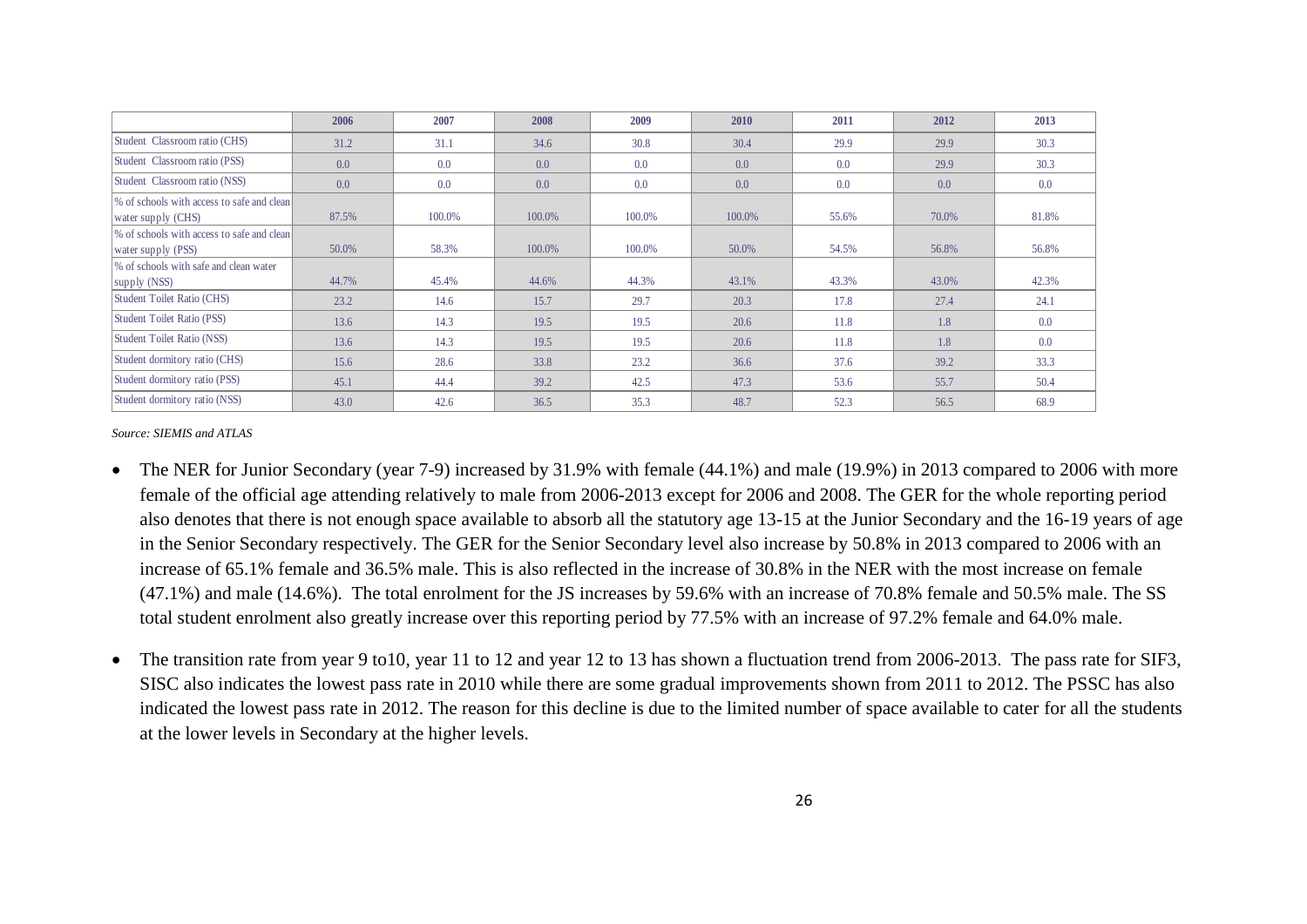- Most of the participation indicators have shown that there are more female students attending secondary schools than boys. This has been reflected in the improvement of the GPI over this reporting period and the proportion of girls to boys and to the total enrolment. The low NER in JS and SS also indicates that there are many students not of the statutory age attending these two education levels, especially over aged children. The ASER for age 16 to 19 clearly illustrates this overage age issue.
- The student to classroom ratio is growing worse at the National Secondary Education level compared to the PSS and CHS while the CHS has the lowest number of schools with safe and clean water and the highest student's toilet ratio in 2013. The student dormitory ratio is growing worse at the National Secondary Schools in this reporting period from 2006-2013.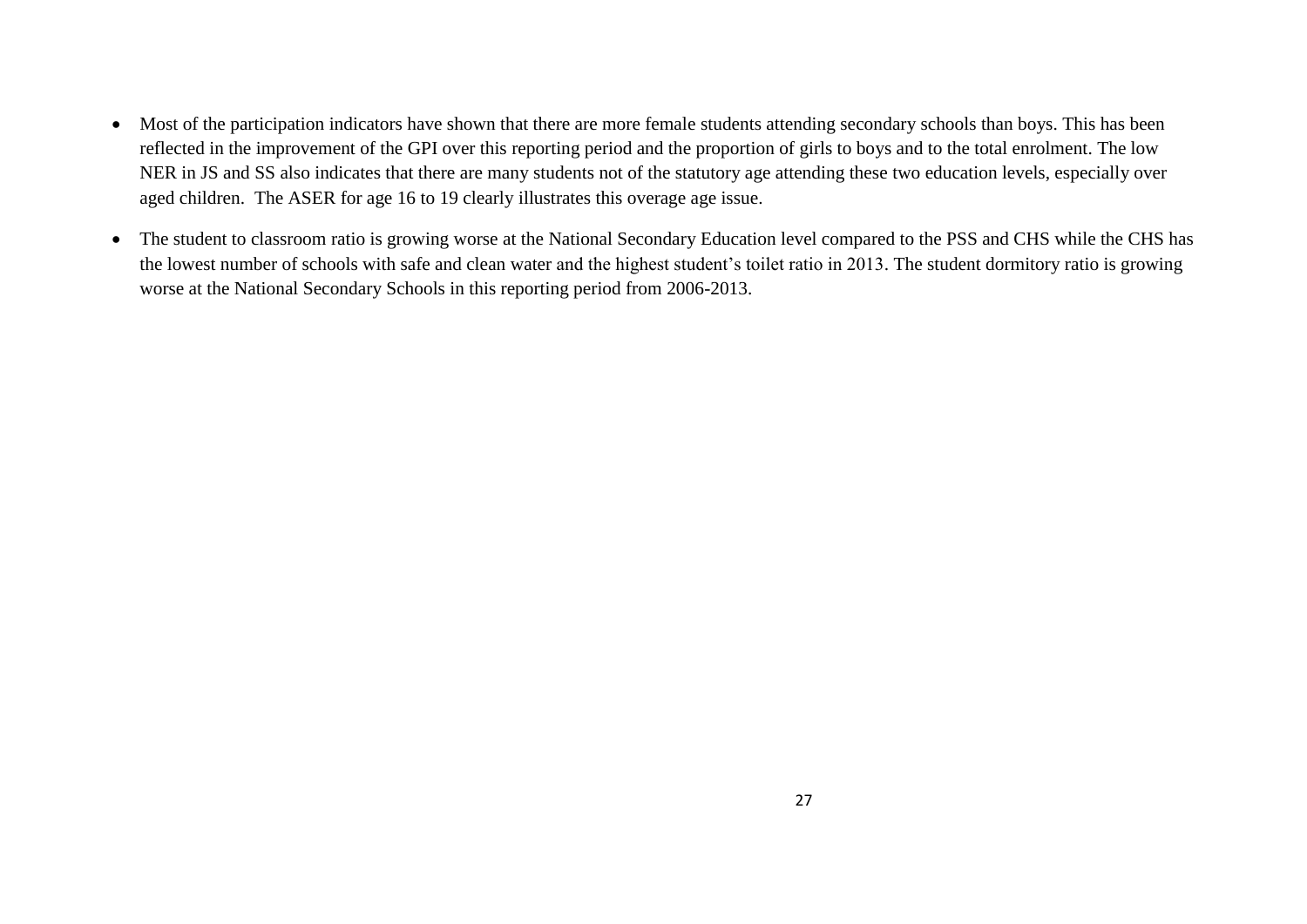# **Strategic Goal 2: To improve the quality of education in the Solomon Islands**

| Table 1.3. Quality Indicators ECE, 2006-2013 |  |  |  |  |  |
|----------------------------------------------|--|--|--|--|--|
|----------------------------------------------|--|--|--|--|--|

|                               |     | 2006               |       |  | 2007  |       |             | 2008        |       |            | 2009 |                               | 2010 |                                     | 2011 |                       |         | 2012        |       | 2013 |                      |
|-------------------------------|-----|--------------------|-------|--|-------|-------|-------------|-------------|-------|------------|------|-------------------------------|------|-------------------------------------|------|-----------------------|---------|-------------|-------|------|----------------------|
|                               |     | lM                 | GPI F |  | M     | GPI F |             | M           | GPI F |            |      | $\mathbf{M}$ GPI $\mathbf{F}$ |      | $\vert M \vert$ GPI $\vert F \vert$ |      | $\bf{M}$ GPI $\bf{F}$ |         | M           | GPI F |      | $\bf{M}$ GPI         |
| Pupil Teacher Ratio           |     | 20.1               |       |  | 18.9  |       |             | 18.5        |       |            | 19.5 |                               | 19.3 |                                     | 17.8 |                       |         | 17.8        |       | 16.3 |                      |
| Pupil/Certified Teacher Ratio |     | 270.8              |       |  | 116.0 |       |             | 85.2        |       |            | 71.3 |                               | 61.1 |                                     | 50.8 |                       |         | 43.5        |       | 32.3 |                      |
| Pupil/Qualified Teacher Ratio |     | 259.4              |       |  | 75.7  |       |             | 49.4        |       |            | 40.2 |                               | 36.0 |                                     | 30.1 |                       |         | 29.3        |       | 24.1 |                      |
| <b>Trained Teachers</b>       | 61  | 8.7<br>68          |       |  | 22    |       | $3.1$   202 | 23          |       | 8.8 272 33 |      |                               |      | 8.2 345 31 11.1 376 38              |      |                       |         | 9.9 438 438 |       |      | 570 81 7.0           |
| <b>Untrained Teachers</b>     | 724 | 5.7 851 132<br>127 |       |  |       |       |             | 6.4 541 112 |       | 4.8 484 91 |      |                               |      | 5.3 467 90 5.2 557 78               |      |                       | 7.1 416 | 64          |       |      | $6.5$   382  62  6.2 |

*Source: SIEMIS*

• The pupil teacher ratio for ECE has indicated some improvements over this reporting period to reach the 1:15 ratio. The same trend is also evident in the pupil/certified ratio and pupil qualified ratio. This has been improved because more ECE teachers have been trained through Field Base Training, at the Solomon Islands National University, University of the South Pacific and other institutions under national and provincial initiatives and donor funded programmes such as APTC. However, the data in annex 2, table 3.2 has shown there are still many untrained teachers teaching in this education level. The gender parity index is biased towards female teachers compared to male. This means more female have been teaching at the ECE than male teachers.

<span id="page-27-2"></span>

|                                                  | 2006                                                         |       |  | 2007 |       | 2008         |     | 2009 |         |         | 2010         |       |                   | 2011 |       |                                                                                           | 2012 |       |                   | 2013      |            |
|--------------------------------------------------|--------------------------------------------------------------|-------|--|------|-------|--------------|-----|------|---------|---------|--------------|-------|-------------------|------|-------|-------------------------------------------------------------------------------------------|------|-------|-------------------|-----------|------------|
|                                                  | $\overline{\mathsf{M}}$                                      | GPI F |  | ΙM   | GPI F | $\mathbf{M}$ | GPI | IM   | $GPI$ F |         | $\mathbf{M}$ | GPI F |                   | M    | GPI F |                                                                                           | M    | GPI F |                   | ١M        | <b>GPI</b> |
| Survival and completion Rate at year 6 (1 cycle) |                                                              |       |  |      |       |              |     |      |         |         |              |       |                   |      |       | 42.0%   41.7%   1.01   44.1%   41.9%   1.05   45.3%   44.9%   1.01   43.7%   43.5%   1.00 |      |       |                   |           |            |
| Repetition Rate (average)                        | 7.6% 7.9% 0.96 9.7% 10.0% 0.97 7.0% 7.8% 0.90 7.5% 8.1% 0.93 |       |  |      |       |              |     |      |         | $8.4\%$ |              |       | $9.4\%$ 0.89 7.9% |      |       | $8.6\%$ 0.92 7.5%                                                                         |      |       | $8.3\%$ 0.90 7.4% | 8.2% 0.90 |            |
| Pupil Teacher Ratio                              | 26.0                                                         |       |  | 25.2 |       | 25.5         |     | 24.0 |         |         | 24.9         |       |                   | 24.0 |       |                                                                                           | 23.9 |       |                   | 25.4      |            |
| Pupil/Certified Teacher Ratio                    | 323.9                                                        |       |  | 47.9 |       | 46.6         |     | 41.5 |         |         | 42.8         |       |                   | 42.7 |       |                                                                                           | 42.5 |       |                   | 41.0      |            |
| Pupil/Qualified Teacher Ratio                    | 311.9                                                        |       |  | 45.9 |       | 43.8         |     | 38.5 |         |         | 40.1         |       |                   | 39.7 |       |                                                                                           | 39.6 |       |                   | 38.2      |            |

#### <span id="page-27-1"></span><span id="page-27-0"></span>**Table 1.4. Quality Indicators Primary, 2006-2013**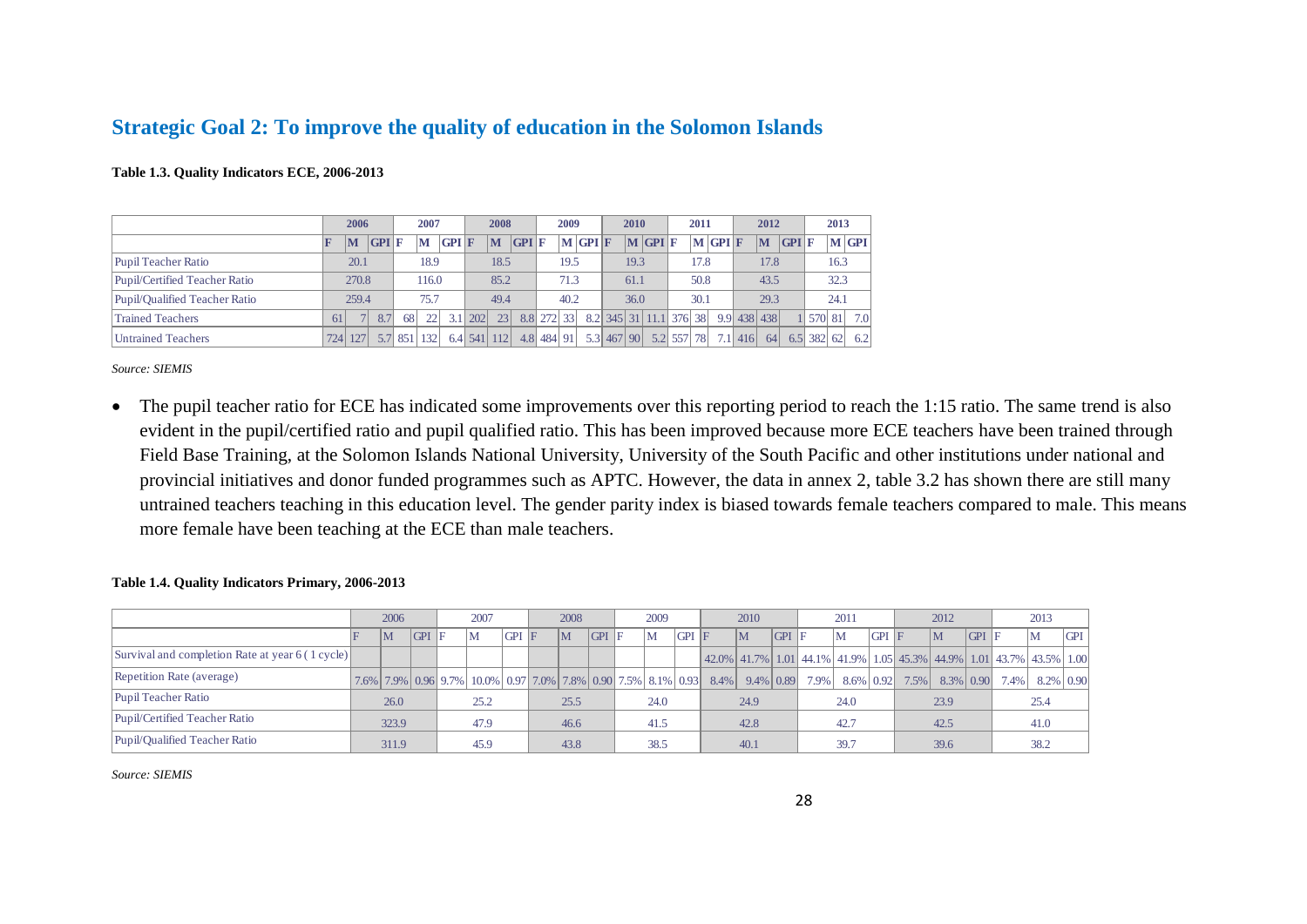- The survival rate for the full cycle cohort (1 cycle) calculated is the lowest in 2013 compared to 2010 to 2012. This has indicated that some pupils who have started with this cohort have been repeated and even drop out of the schooling system. Another set of data in Table 3.5 in annex 2 shows the survival rate for the reconstructed cohort which is has shown higher percentage for survival rate because the calculation only considers number of pupils enrolled for two consecutive years and the number of repeaters by grade in the second year and number of drop outs.
- The pupil teacher ratio for primary remains consistent from 2006-2013. There is also improvements in the pupil certified ratio but is still above the required ratio 1:35. This means that there is still less number of trained teachers in place to cater for the total enrolment in primary as reflected in the pupil qualified ratio and there is still many untrained teachers teaching at the primary level. See the data in annex 2, table 3.3.

|                                          | 2006                      |       |         | 2007         |       |      | 2008           |              |      | 2009         |                |      | <b>2010</b>  |              |         | 2011           |       |      | 2012         |              |      | 2013                                                                                                                      |     |
|------------------------------------------|---------------------------|-------|---------|--------------|-------|------|----------------|--------------|------|--------------|----------------|------|--------------|--------------|---------|----------------|-------|------|--------------|--------------|------|---------------------------------------------------------------------------------------------------------------------------|-----|
|                                          | $\mathbf{M}$              | GPI F |         | M            | GPI F |      | lм             | GPI F        |      | M            | GPI F          |      | $\mathbf{M}$ | GPI F        |         | $\mathbf{M}$   | GPI F |      | lм           | GPI F        |      | M                                                                                                                         | GPI |
| Survival Rate year 9 comapred to year 7  |                           |       |         |              |       |      |                |              |      |              |                |      |              |              |         |                |       |      |              |              |      |                                                                                                                           |     |
| (JSS cycle)                              |                           |       |         |              |       |      |                |              |      |              |                |      |              |              |         |                |       |      |              |              |      | 12.2% 11.1% 11.0 13.9% 12.7% 11.10 15.5% 13.7% 11.13 13.7% 13.8% 0.99 18.6% 15.2% 1.22 15.4% 15.0% 1.03 12.6% 11.9% 10.06 |     |
| Survival Rate year 12 compared to year 7 |                           |       |         |              |       |      |                |              |      |              |                |      |              |              |         |                |       |      |              |              |      |                                                                                                                           |     |
| (Secondary cycle)                        |                           |       |         |              |       |      |                |              |      |              |                |      |              |              |         |                |       |      |              |              |      | 26.4% 33.1% 0.80 25.2% 31.9% 0.79 24.4% 28.6% 0.85 31.3% 36.4% 0.86                                                       |     |
| Repetition Rate JSS (average)            | $2.6\%$ 3.2% 0.80         |       | $2.0\%$ | $2.3\%$ 0.88 |       | 3.4% | $2.9\%$   1.19 |              | 1.7% | $2.1\%$ 0.82 |                | 1.4% |              | $1.7\%$ 0.84 | 1.5%    | $1.6\%$ 0.95   |       | 1.3% | $1.3\%$ 0.99 |              | 1.3% | $1.3\%$ 0.99                                                                                                              |     |
| Repetition Rate SS (average)             |                           |       | 2.2%    | $2.1\%$      | 1.03  | 1.5% |                | $1.6\%$ 0.95 | 1.6% |              | $1.4\%$   1.13 | 1.7% | $2.4\%$ 0.73 |              | $1.2\%$ | $1.1\%$   1.08 |       | 1.5% |              | $1.7\%$ 0.88 | 1.3% | $1.6\%$ 0.83                                                                                                              |     |
| Pupil Teacher Ratio                      | $2.1\%$ 2.6% 0.81<br>23.3 |       |         | 22.1         |       |      | 21.4           |              |      | 24.9         |                |      | 26.0         |              |         | 23.7           |       |      | 25.9         |              |      | 26.0                                                                                                                      |     |
| Pupil/Certified Teacher Ratio            | 112.3                     |       |         | 36.5         |       |      | 33.3           |              |      | 34.5         |                |      | 35.9         |              |         | 32.2           |       |      | 35.7         |              |      | 31.5                                                                                                                      |     |
| Pupil/Qualified Teacher Ratio            | 97.0                      |       |         | 30.4         |       |      | 27.9           |              |      | 28.9         |                |      | 30.3         |              |         | 27.4           |       |      | 30.5         |              |      | 28.7                                                                                                                      |     |

#### **Table 1.5. Quality Indicators Secondary, 2006-2013**

*Source: SIEMIS*

<span id="page-28-0"></span>• The pupil to teacher ratio analysed at the national level seems to be well below the required ratio of 1:40 but this is not practical in most urban schools, especially Honiara where most schools have overcrowded classrooms. The survival rate for the 3 year cycle in JSS and for the 6 year cycle for year 7 to year 12 has shown some improvement in 2012 compared to 2007 but it was not consistent with 2009, 2010, 2011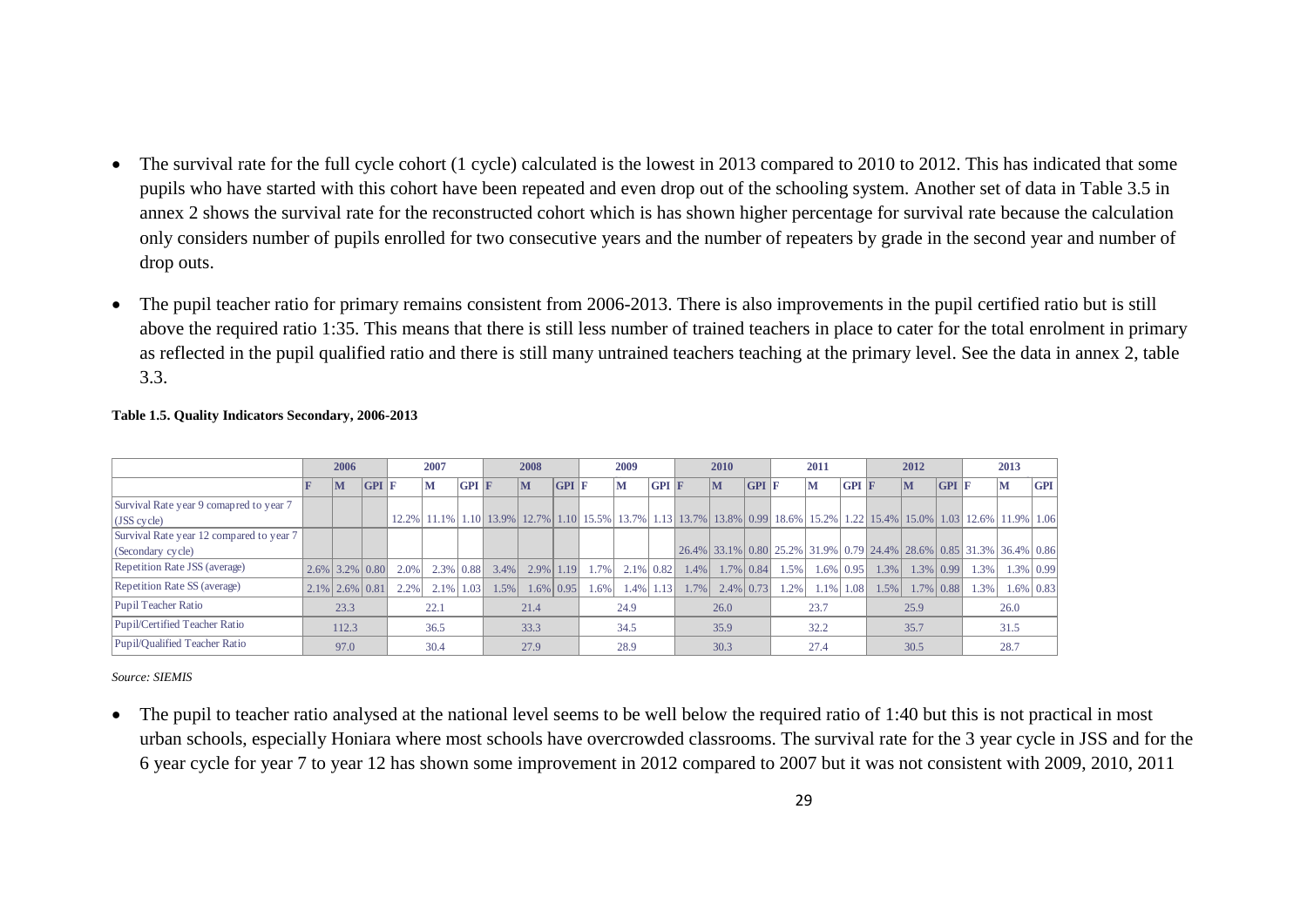and 2012 which have higher survival rates than the cohort completing their studies in 2013. The repetition rate for secondary level seems low over this reporting period.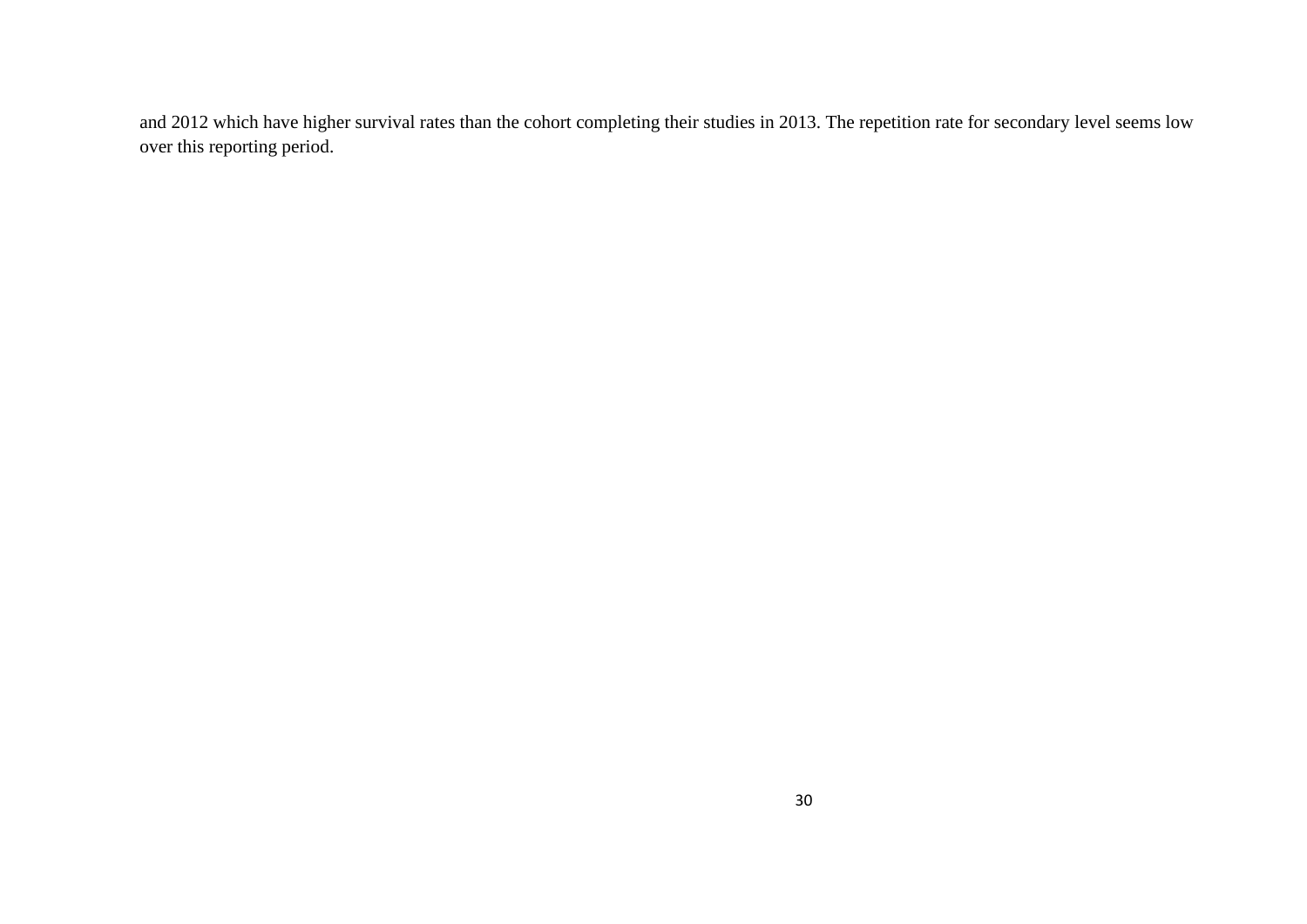# <span id="page-30-0"></span>**Literacy and Numeracy Achievement Levels<sup>1</sup>**

The literacy and numeracy rates reported in this PAR are based on the Solomon Islands Standardized Tests of Achievements 1 and 2 of year 4 and 6 in selected schools in November and August 2010 respectively. The baseline for the SISTA 1 and 2 were set in the year 2005/2006. The detailed report from NESU covers literacy and numeracy by gender, province, strands and skills. However, only the overall data at national level are presented here. There are six levels of achievement that are used to benchmark the pupils' level of achievement as outlined below.

- L5: Full mastery of the learning outcome
- L4: Substantial mastery of the learning outcome
- L3: Moderate mastery of the learning outcome
- L2: Minor mastery of the learning outcome
- L1: Minimal mastery of the learning outcome
- L0: No mastery of the learning outcome

L1 and L0 are denoted as the Lc (critical underachievement levels).

<span id="page-30-1"></span>**Solomon Islands Standardized Tests of Achievement 1- SISTA 1**<sup>2</sup>

### **Literacy achievement level at Year 4**

<span id="page-30-2"></span>**Figure 1.1: The national overall literacy achievement levels at year 4 in 2010 compared to the baseline year 2005/2006**



*Source: NESU, SPBEA,, SPC*

1

The overall national literacy data indicate some improvements on the different literacy achievement levels in 2010 compared to the baseline year 2005/2006 which is reflected in the

<sup>1</sup> Solomon Islands Standardized Tests of Achievement SISTA 1& 2, 2011 reports.

<sup>2</sup> Solomon Islands Standardized Tests of Achievement SISTA 1, August 2011 report.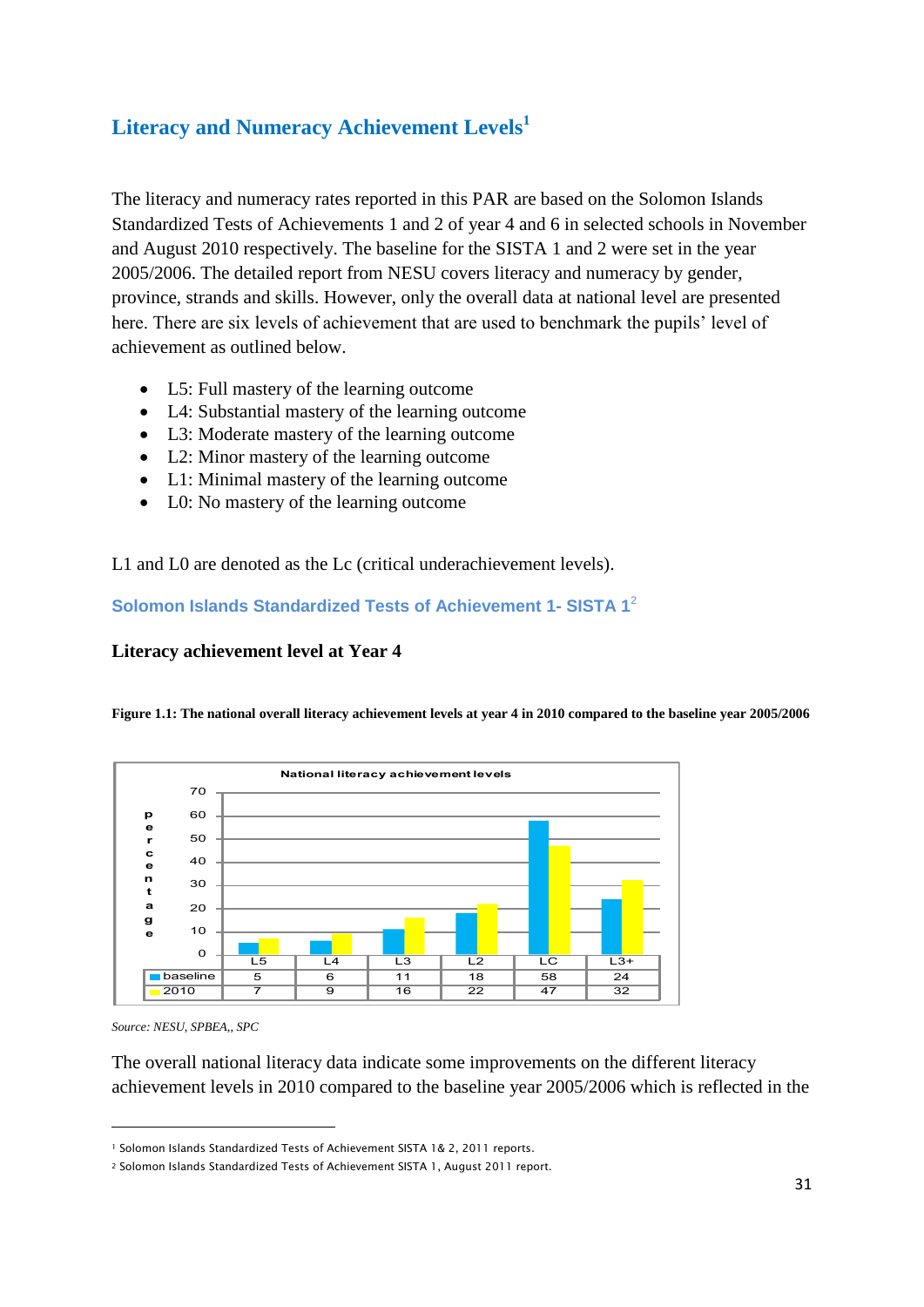decrease of the critical levels (Lc) of achievement and an increase in the satisfactory level (L3+). Though there were some improvements made, the overall level of Lc for literacy which is still 47% in 2010 is still a matter of significant concern. This implies that of every pupils who sat for SISTA 1, about 1 in every 2 pupils is struggling with the year 4 English curriculum learning outcomes in certain strands skill areas.



<span id="page-31-0"></span>

Gender performance in literacy shows little significant difference by levels. On the overall, the females performed better than the males as evident in the overall L3+ level. However, there are still concerns that the Lc values are still higher at 44% and 50% than the L3+ values 35 and 28 respectively for female and male children.

<span id="page-31-1"></span>



*Source: NESU, SPBEA,, SPC*

*Source: NESU, SPBEA,, SPC*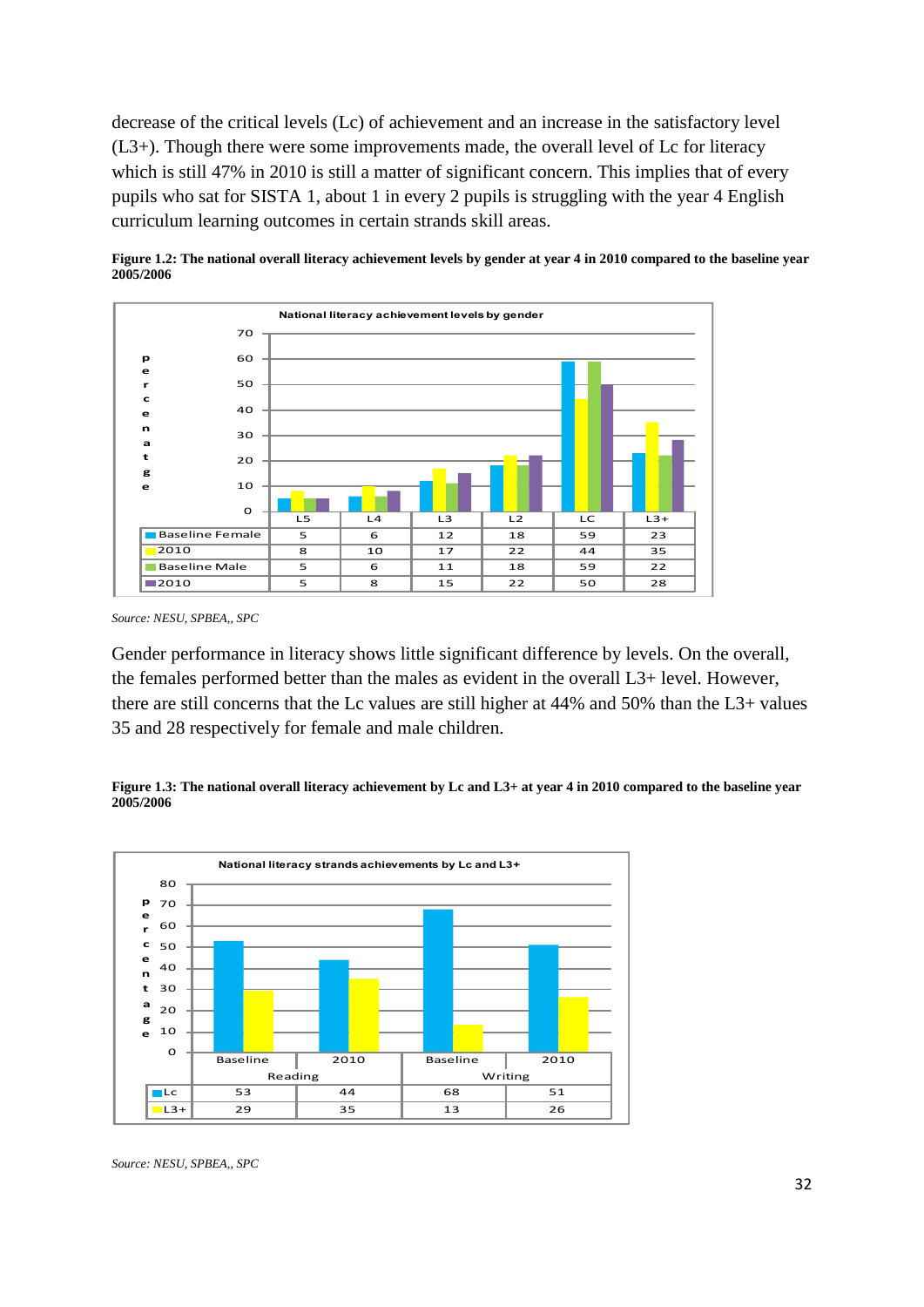The results have indicated that there are decrease in the critical levels (Lc) of underachievement for both the key strands, Reading and Writing. Though there are some significant improvements in the L3+ levels the writing strand still shows higher Lc value of 51% for all achievements. This has implied that that 1 of every 2 pupils still have serious problems in Writing at the end of year 4.

### **Numeracy achievement level at Year 4**

<span id="page-32-0"></span>



*Source: NESU, SPBEA,, SPC*

There are slight significant improvements in all achievement levels, except for level 4. The critical level has been reduced by 9% in 2010 compared to 2005/2006. Despite the improvement, the relatively high Lc level of 33% is still a cause for concern and should be a target for priority interventions. This implies that 1 in every 3 pupils is struggling with year 4 mathematics curriculum learning outcomes.

<span id="page-32-1"></span>

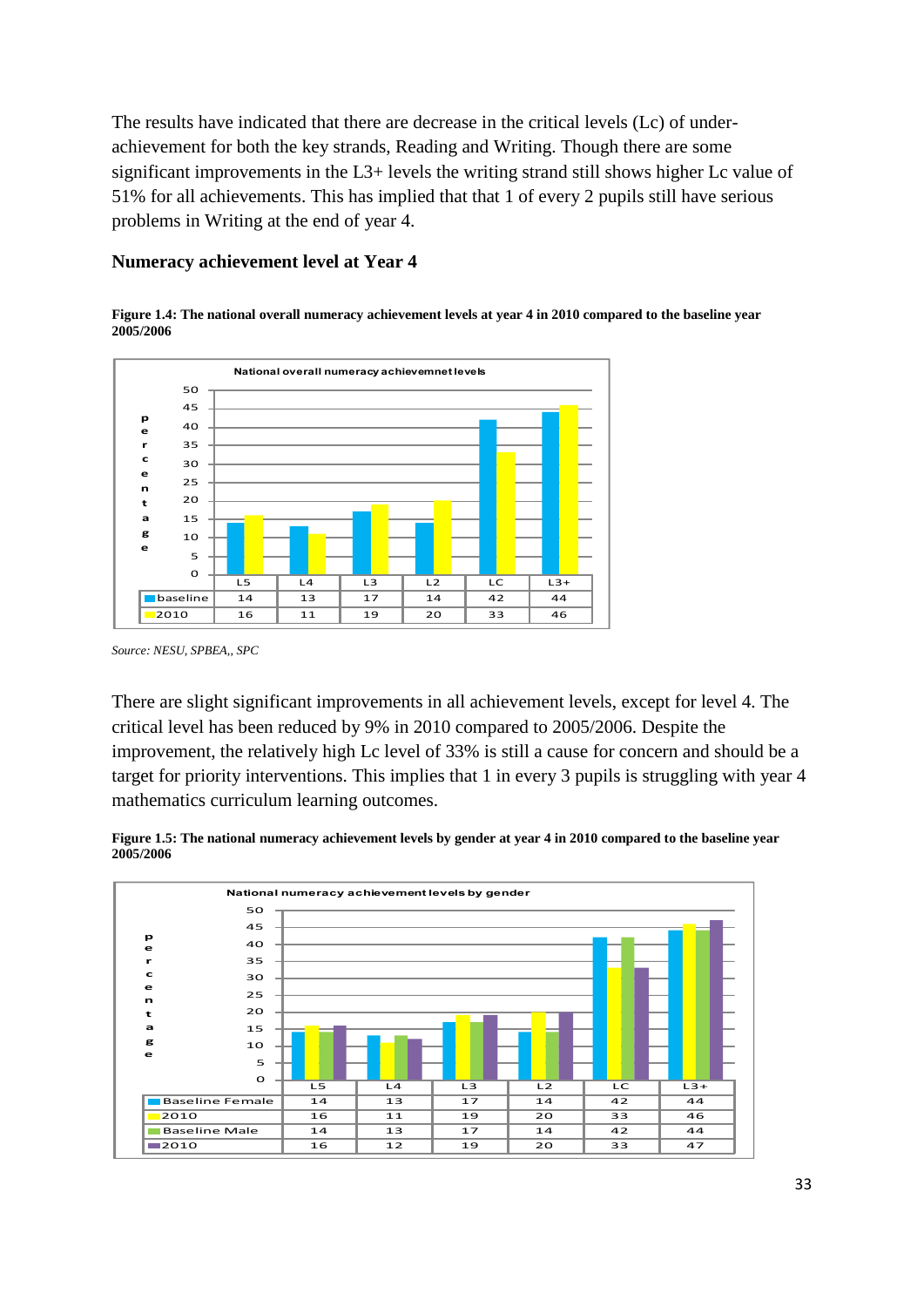#### *Source: NESU, SPBEA,, SPC*

The numeracy data shows that both males and females have similar level of achievement for all levels. This corresponds to the decrease in the underachievement levels except for level 4. The Lc shows a reduction of 9% in both genders and the increase in the satisfactory level, L3+, showing an increase of an average of 2.5% for both genders as compared to the baseline.



<span id="page-33-0"></span>

Source: NESU, SPBEA, SPC

Improvements are evident in terms of the decrease in Lc levels and increase in L3+ levels, which are noted in all the numeracy strands, except a marginal decrease in L3+ for the Number strand by 2%. Two strands have shown significant improvements, graphs (11%), Measurement (9%), in relation to performance at the satisfactory level of achievements. The increase in L3+ levels are accompanied by decrease in Lc levels for the following strands: Geometry (10%), Graphs (12%), Measurement (17%) and Operation (8%). The Fraction strand has shown has shown the high Lc level of 55%. In figure 3.9, the baseline report of 2007 for the Fraction strand was not reported as a separate strand. However, in 2010 it was extracted separately to give a clearer picture of achievement levels in this important area of Numeracy. Despite the significant progress made, the Lc levels are still high for Measurement (47%), and Fractions (55%). These two strands therefore need to be given priority intervention in order to reduce the Lc levels.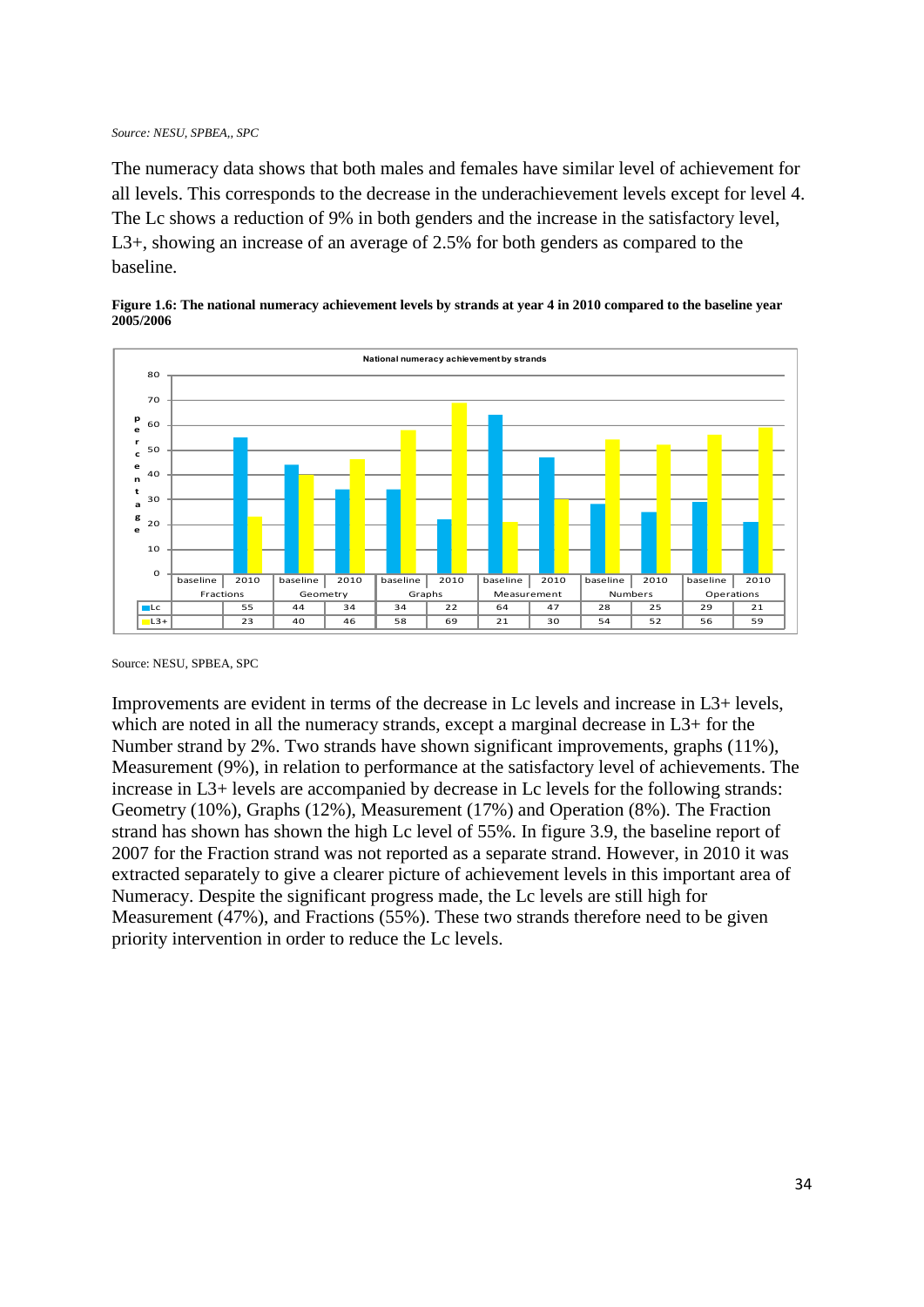# <span id="page-34-0"></span>**Solomon Islands Standardized Tests of Achievement 2-SISTA 2<sup>3</sup>**

### **Literacy Achievement Level at Year 6**

<span id="page-34-1"></span>**Figure 1.7: The national overall literacy achievement levels at year 6 in 2010 compared to the baseline year 2005/2006**



*Source: NESU, SPBEA, SPC*

 There is positive progress which indicates the reduction of the Lc levels with 12% while at the same time the L3+ levels grows by 11% in 2010 compared to the baseline year. This means an overall improvement in literacy rate at year 6. The disaggregation of this result by province is shown in figure 3.7. Though there is improvement in the literacy rate, there is also still a significant concern for the overall Lc which is 41% in 2010. This reflects that just 59% performs satisfactorily in literacy.

<span id="page-34-2"></span>**Figure 1.8: Achievement levels in the national literacy strands at year 6 in 2010 compared to 2005/2006.**



*Source: NESU, SPBEA,SPC*

1

<sup>3</sup> Solomon Islands Standardized Tests of Achievement 2 report, February 2011.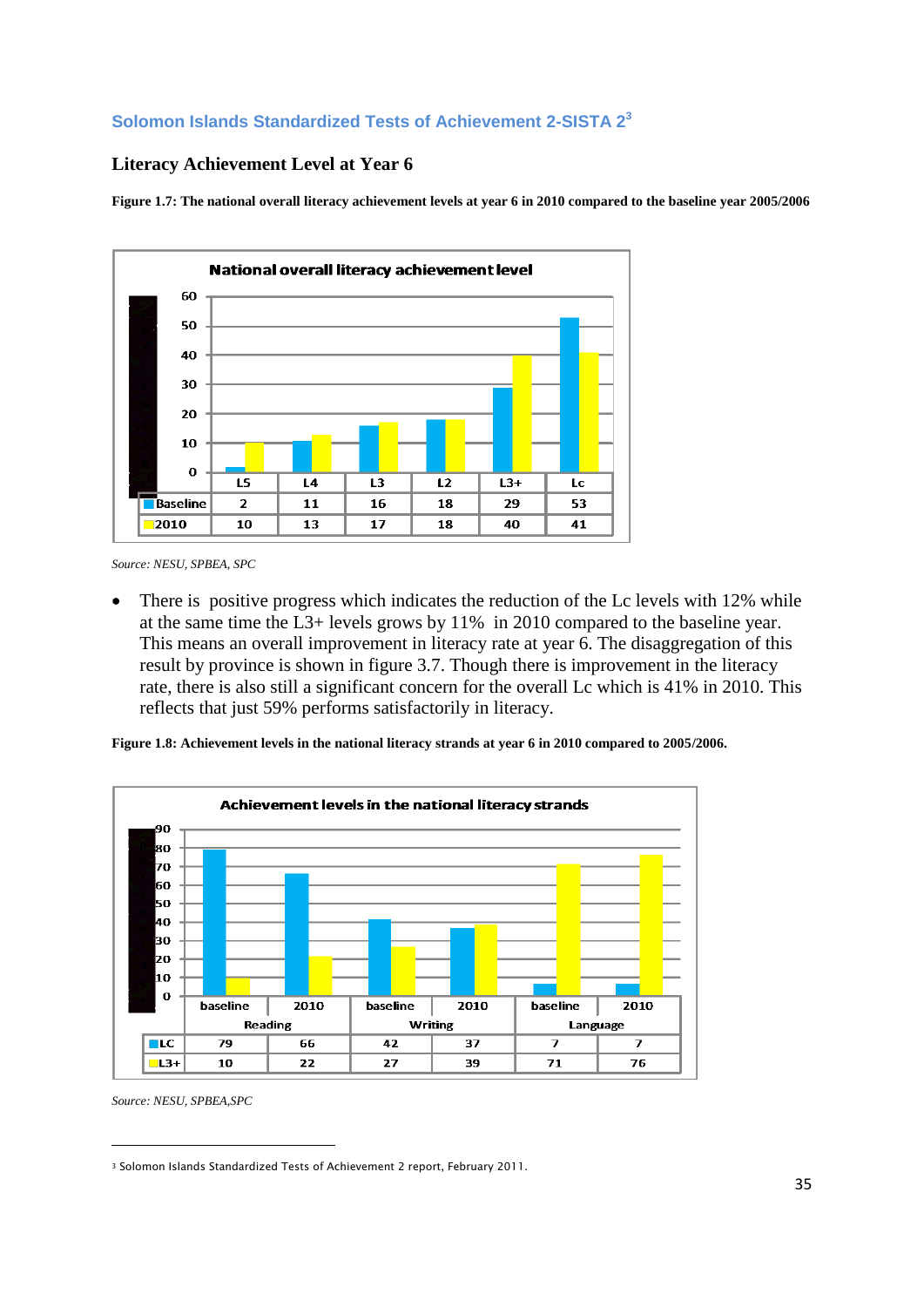• The results shown for the three key strands have indicated that there are some improvements at the L3+ levels for Reading skills (12%), Writing skills (12%) and Language skills (6%) compared to the baseline year. However, at the Lc level, though there are improvements in Reading (17%) and Writing (5%) there is no change in the Language skills which still remains at 7% in 2010. The high level of L3+ achievement for Language skills which is 76% is encouraging but the high Lc level of 62% for Reading skills is a concern. .

<span id="page-35-0"></span>**Figure 1.9: Achievement levels in National Literacy by Sub-Strands at year 6 in 2010 compared to the baseline year 2005/2006**



*Source: NESU, SPBEA, SPC*

The Lc level for comprehension and vocabulary shows some positive progress by 24% and 8% respectively in 2010 compared to 2005/2006, but these Lc levels are still high indicating that the majority of the learners don't perform satisfactorily in these areas.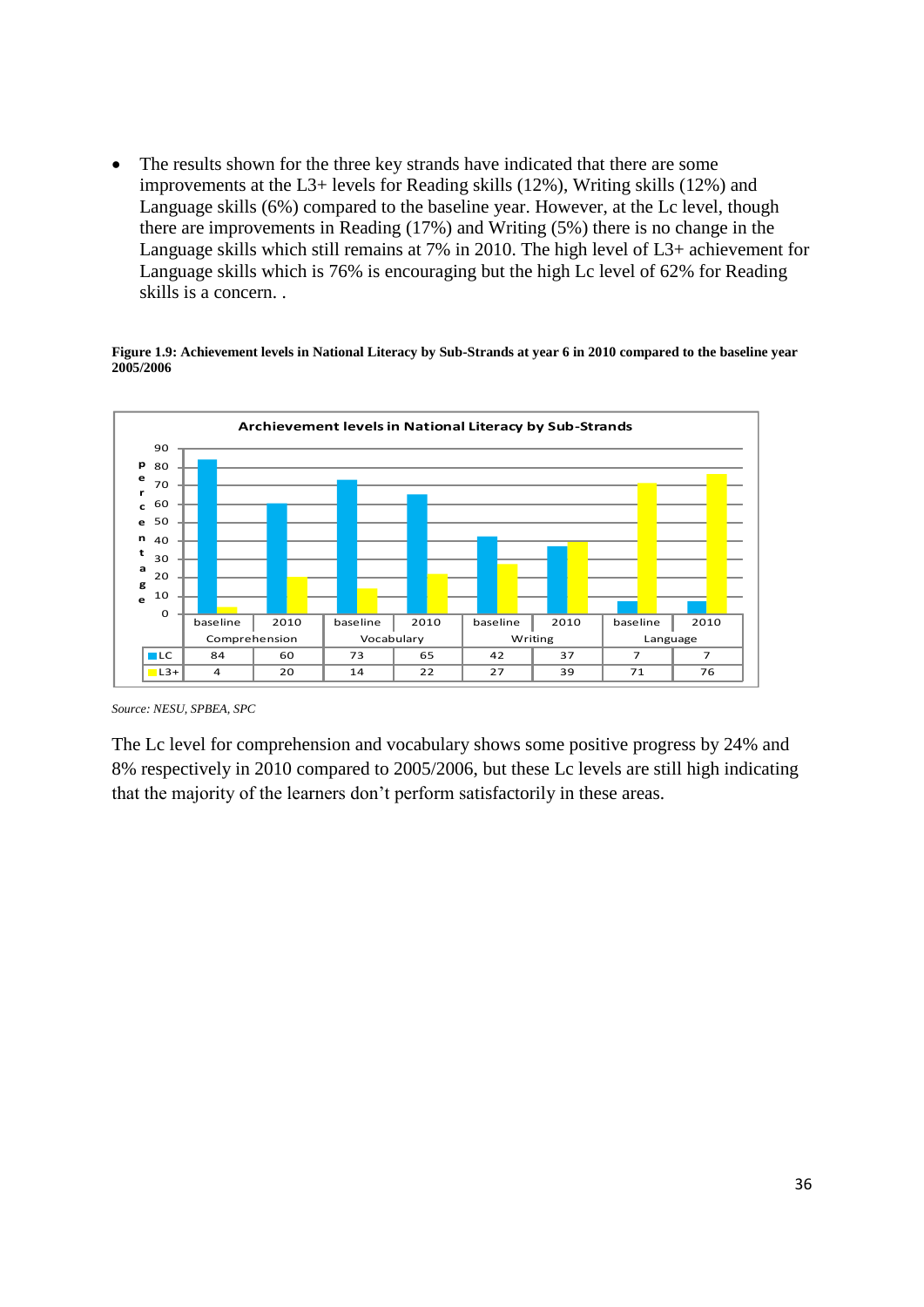

<span id="page-36-0"></span>**Figure 2.0: National Literacy achievement levels by Province at year 6 in 2010 compared to the baseline year 2005/2006**

 While the critical level has been reduced nationally, the results for Central, Choiseul and Isabel indicated a negative trend compared to the baseline year. .

#### **Numeracy Achievement Level at year 6**

<span id="page-36-1"></span>**Figure 2.1: National Overall Numeracy Achievements levels in 2010 compared to 2005/2006.\**



*Source: NESU, SPBEA, SPC*

It is encouraging to note that the  $L3$ + level increased by 5% with L5 (full mastery) showing the greatest improvement of 4%. Overall numeracy results have improved, corresponding with a 6% decrease in the Lc level, yet the Lc level of 41% indicates that there is a large share of students (59%) still underperforming

*Source: NESU, SPBEA, SPC*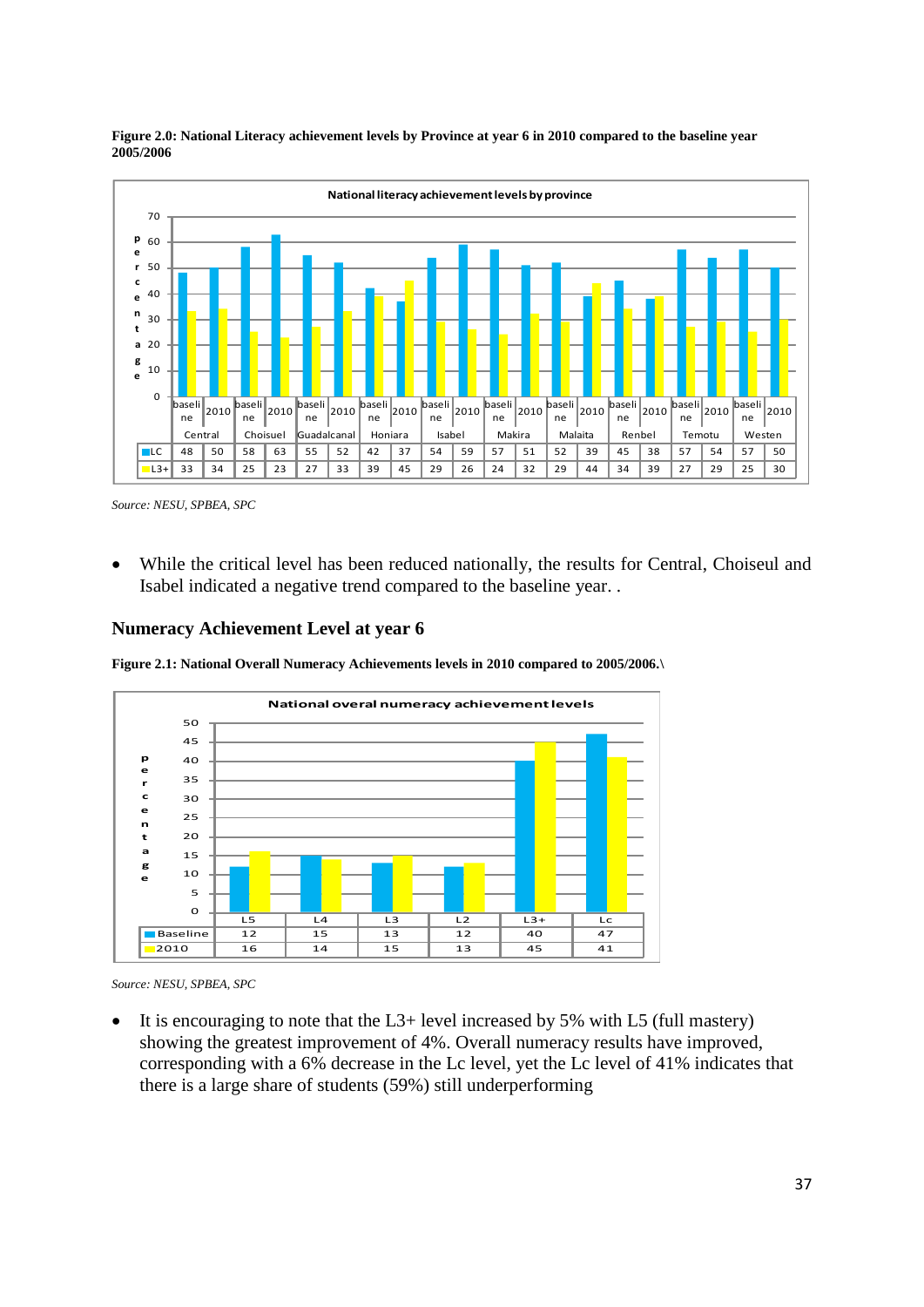

#### <span id="page-37-0"></span>**Figure 2.2: National Numeracy Achievements levels by strands in 2010 compared to 2005/2006**

*Source: NESU, SPBEA, SPC*

 A progressive improvement at the Lc level for working with numbers (9%), Measurement (4%), Shapes/Space (15%), and Graphs (17%) is reflected in the graph above. Yet there is more work to do for education policy makers and teachers in improving Shapes/Spaces and Measurement where more than half of the students are underperforming.

#### <span id="page-37-1"></span>**Figure 2.3: National Numeracy Achievements levels by sub-strands in 2010 compared to 2005/2006**



*Source: NESU, SPBEA, SPC*

 The data indicate that Conversions, Time zone, Shape and Space, Ratios Measurement and Percentage have a Lc level of above 50% and relatively a L3+-level. It is important NESU and other responsible divisions in MEHRD identify the reasons behind these scores and identify strategies on how to improve learners' achievement at year 6.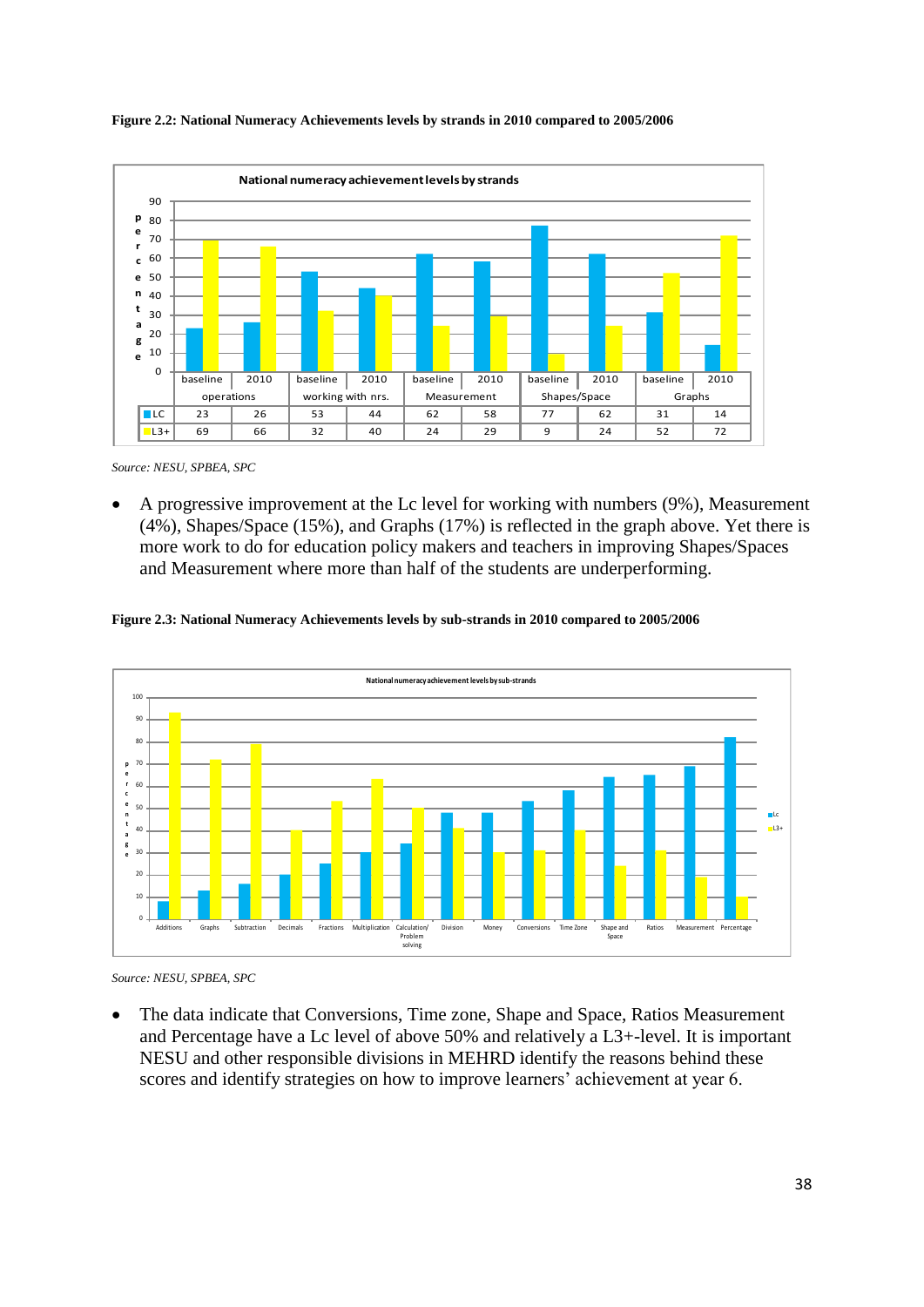<span id="page-38-0"></span>



*Source: NESU, SPBEA, SPC*

 A general improvement at L3+ level is demonstrated by all provinces with Malaita Province showing the best improvement in 2010 compared to the baseline year. This also corresponds to the general decrease in the Lc level. However, all provinces have indicated a high Lc ranging from 36% to 48% that means that in some provinces just over half of the students do perform satisfactorily (e.g in Guadalcanal and Temotu)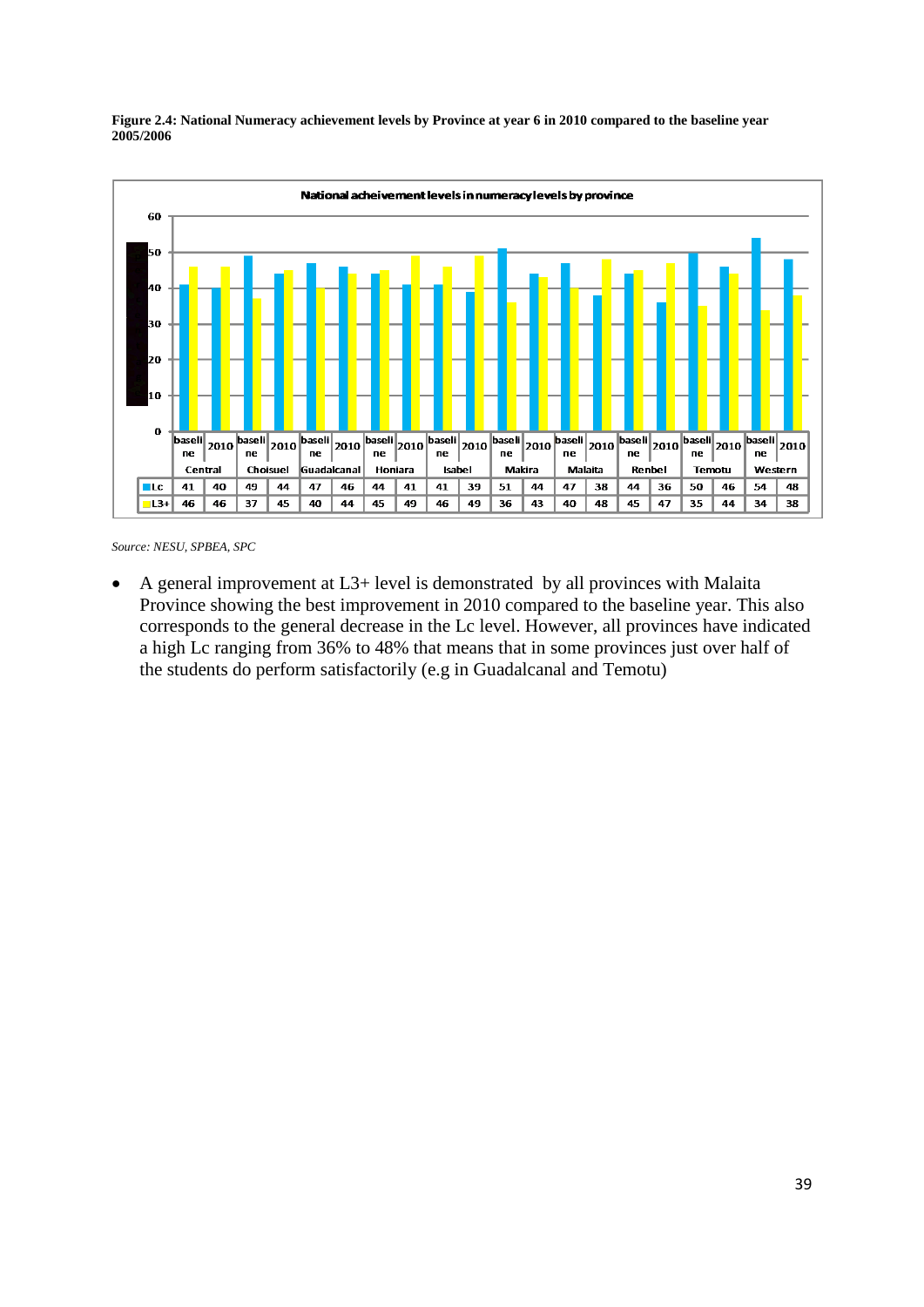# **Strategic Goal 3: To Improve Management in the Education Sector in the Solomon Islands**

### **Finance<sup>4</sup>**

| <b>MEHRD</b> Share in     |               |        |               |        |               |        |               |        |               |        |               |         |
|---------------------------|---------------|--------|---------------|--------|---------------|--------|---------------|--------|---------------|--------|---------------|---------|
| <b>SIG Budget Include</b> | 2007          | 2007   | 2008          | 2008   | 2009          | 2009   | 2010          | 2010   | 2011          | 201    | 2012          | 2012    |
| Non-Appropriated          | <b>Budget</b> | Actual | <b>Budget</b> | Actual | <b>Budget</b> | Actual | <b>Budget</b> | Actual | <b>Budget</b> | Actual | <b>Budget</b> | Actuals |
| 272 - Recurrent           | 23.7%         | 23.9%  | 22.6%         | 22.2%  | 26.4%         | 24.2%  | 25.4%         | 23.9%  | 28.1%         | 28.9%  | 21.4%         | 27.5%   |
| 372 - Budget Support      | 100.0%        | 100.0% | 27.4%         | 27.4%  | 40.6%         | 40.5%  | 47.8%         | 39.2%  | 47.8%         | 34.8%  | 44.9%         | 35.1%   |
| 472 - Development         | 9.2%          | 6.6%   | 7.7%          | 6.1%   | 7.5%          | 10.7%  | 8.8%          | 4.4%   | 10.2%         | 8.5%   | 16.8%         | 7.5%    |

#### **Table 1.6. MEHRD share in total SIG Budget including Non-Appropriated, 2007-2012**

*Source. MoFT*

The MEHRD budget share in total SIG budget is 21% in 2012. The actual increase of the recurrent MEHRD budget over this period is 99.6%. The 372 MEHRD budget has significantly increased in 2012 relatively to 2007 by 254.2%. The development budget for MEHRD has decreased by 22.7% between 2007 to 2012 although there have been significant variations in allocations on a year basis, the decrease is mainly due to less resources allocated to the non-appropriated development budget. It also reflects the increased use of national systems for disbursement of donor funds which has resulted in more funds being channelled through the budget support.

#### <span id="page-39-1"></span><span id="page-39-0"></span>**Table 1.7. MEHRD performances compared to MEHRD budgets, 2007-2012**

<span id="page-39-2"></span>

| <b>MEHRD Performance in MEHRD</b><br><b>Budget vs Actuals</b> | 2007     | 2008      | 2009  | 2010     | 2011   | 2012      |
|---------------------------------------------------------------|----------|-----------|-------|----------|--------|-----------|
| 272 - MEHRD-Recurrent Budget                                  | 107.3%   | $100.1\%$ | 88.0% | $96.3\%$ | 110.4% | $116.9\%$ |
| 372 - MEHRD-Budget Support                                    | 100.0%   | 100.0%    | 99.8% | 69.7%    | 111.5% | 70.0%     |
| 472 - MEHRD-Development Budget                                | $71.9\%$ | 73.2%     | 48.7% | 7.4%     | 18.6%  | $36.6\%$  |

*Source. MoFT*

 $\overline{a}$ 

<span id="page-39-3"></span><sup>4</sup> MEHRD Line Ministry Expenditure 2013 report.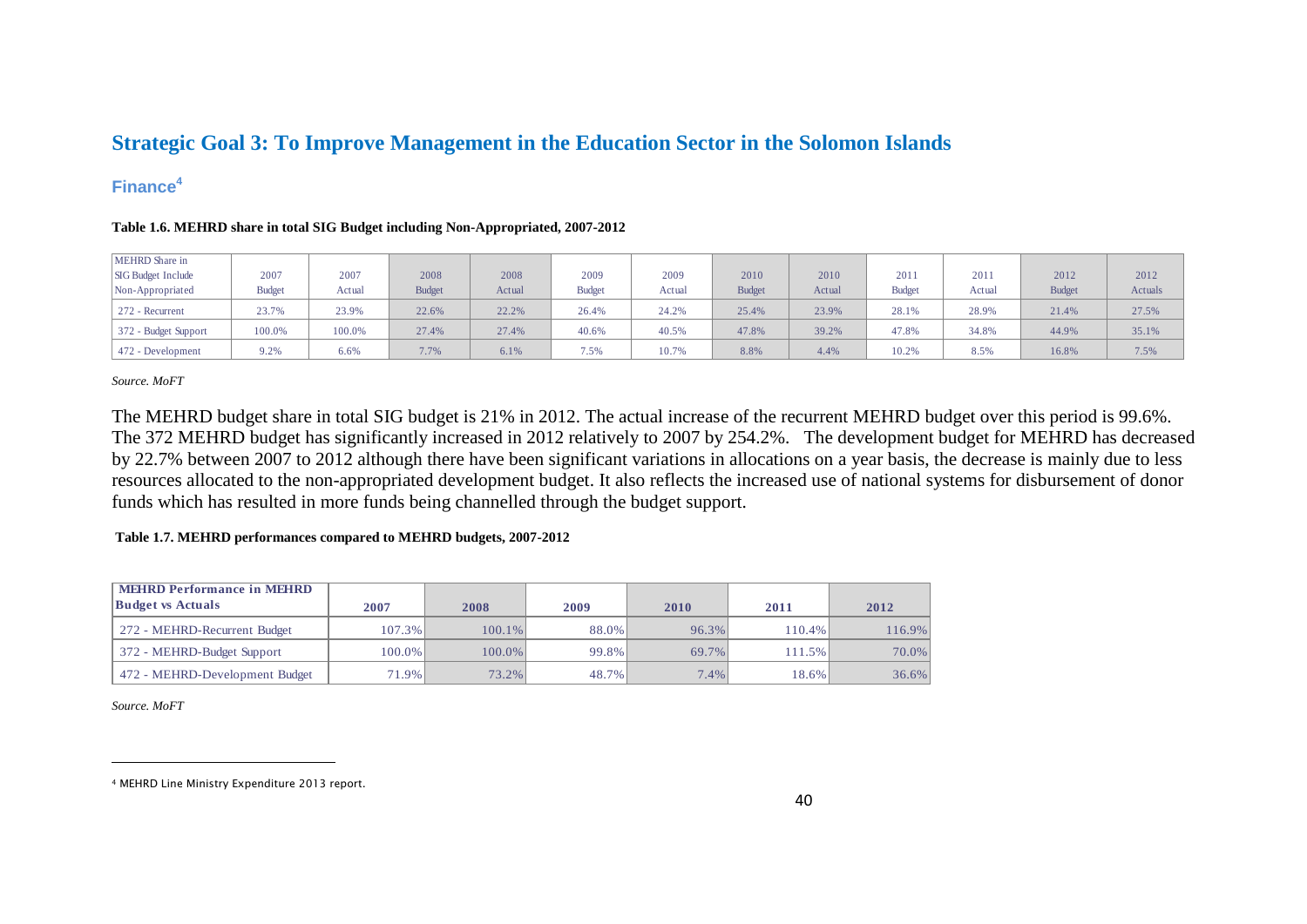The largest share of the recurrent budget in MEHRD is payroll for teachers in the primary and secondary sectors, thus the recurrent budget is usually fully utilized with some overspending evident in 2007, 2011 and 2012. The aggregate numbers has evidently shown that MEHRD budget execution performance is strong over this period for the recurrent budget. This is largely driven by expenditures in payroll for teachers' salaries in the recurrent 272 budget. The least executed budget is 472 where MEHRD's performance in executing this budget is the lowest compared to 272 and 372 for this whole reporting period.



#### <span id="page-40-0"></span>**Figure 2.5: Line graph of MEHRD's Performance against 272, 372 and 472 budget, 2007-2012**

*Source. MoFT*.

 Budget support as a component of recurrent expenditures has shown significant increase over this period and accounts for 24.9% of MEHRD recurrent budget in the 2012 budget (\$115 SBD million). This increase is largely due to increased support from the main education sector donors, NZAID and AusAID to support expenditure in school infrastructure, basic education policy and school curriculum resources. However, the average execution rate in 2012 is low compared to 2007, 2008 and 2009.

#### <span id="page-40-1"></span>**Table 1.8. Sector expenditure and Administration cost for 2007-2012**

| Sector Expenditure by<br>sector, 2007-2012 | 2007 Actual | 2008 Actual | 2009 Actual | 2010 Actual | 2011 Actual | $ 2012$ Actual |
|--------------------------------------------|-------------|-------------|-------------|-------------|-------------|----------------|
| Admin                                      | 40%         | 40%         | 38%         | 17%         | 14%         | 13%            |
| ECE                                        | $0\%$       | 0%          | 0%          | 1%          | 2%          | 2%             |
| Primary                                    | 19%         | 18%         | 26%         | 40%         | 36%         | 35%            |
| Secondary                                  | 17%         | 15%         | 19%         | 23%         | 20%         | 22%            |
| <b>TVET</b>                                | 1%          | 1%          | 1%          | 2%          | 2%          | 3%             |
| Tertiary                                   | 23%         | 26%         | 16%         | 17%         | 26%         | 25%            |

*Source. MoFT*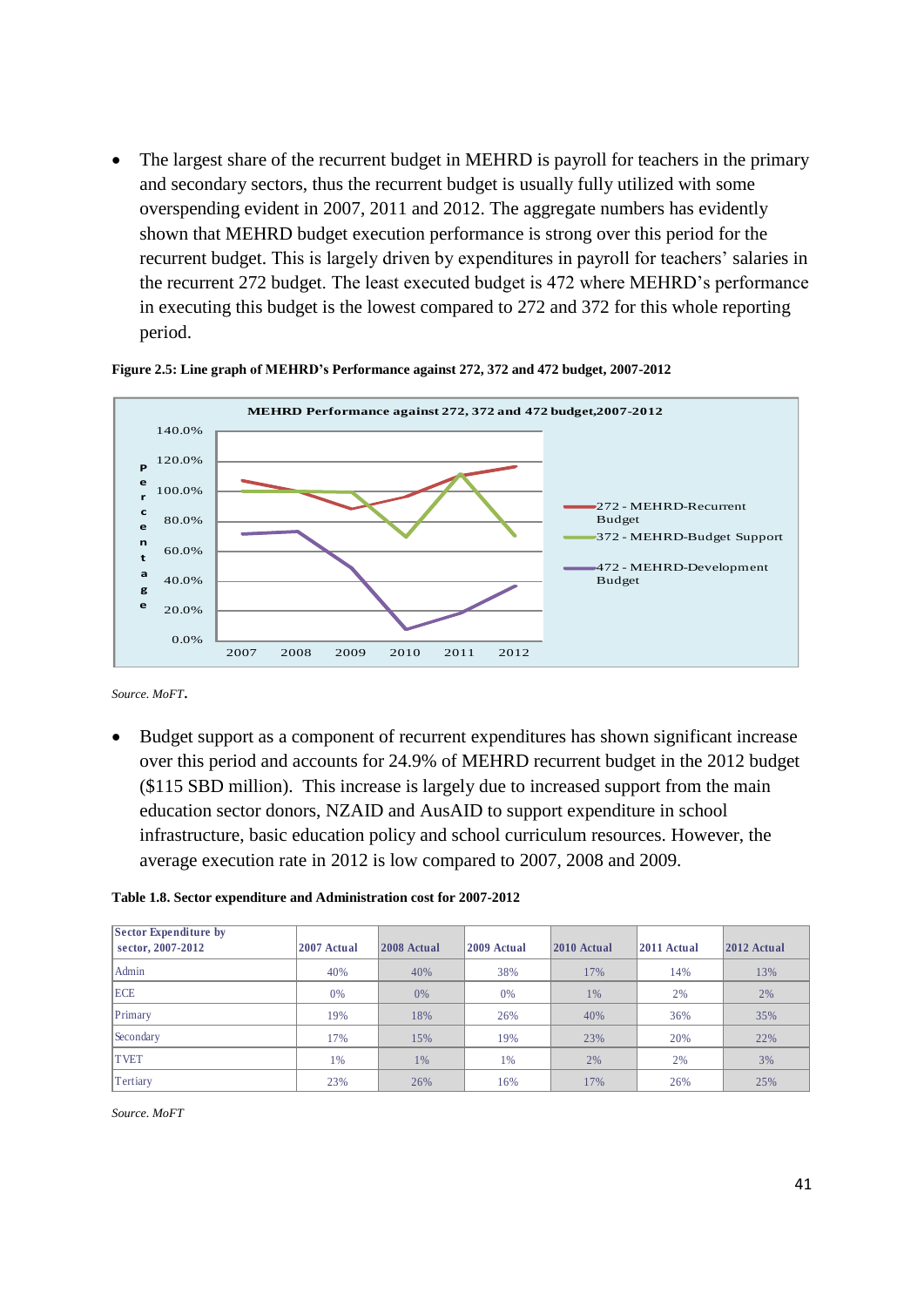Total expenditures across sectors in 2012 shows that spending in the primary sector (35%) accounts for the largest proportion of all education expenditures. The next highest level of spending is in the tertiary sector (25%) followed closely by expenditures in secondary education sector (22%). Trends in spending across sectors shows that spending in primary sector has increased over the period, from 19% in 2007 to 35% in 2012, whilst allocations to the tertiary sector average 22% over the 5 year period. Whilst the tertiary sector does not show significant changes in allocations over the period, the composition of the spending is an important indicator. The main driver for tertiary sector spending has been spending on tertiary scholarships (classified under 'other charges' expenditures) which have increased significantly in recent years. In 2012 spending on tertiary scholarships amounted to \$103 million. The expenditure for ECE and TVET is the lowest of all the sectors as indicated in table 1.8 and figure 1.2. The reason for this is they also have the smallest budget share compared to other sectors.



#### <span id="page-41-0"></span>**Figure 2.6: Expenditure by Sector and admin cost for 272, 372 and 472 budget, 2007-2012**

 Total expenditures in the administrative sector have decreased significantly between 2009-2010 as 'Grants to SICHE' have moved out of adminstration and into the tertiary sector. The decline as a percentage share of spending has been due to the relocation of 'grants to SICHE' which has moving out of from under the UNESCO line item under the adminsitration sector component. In 2010 these grants moved into the tertiary support line item and have since been captured in expenditures in the tertiary sector.

<span id="page-41-1"></span>

|  |  | Table 1.9. MEHRD performance against donor consolidated and non-appropriated funds, 2007-2012 |  |
|--|--|-----------------------------------------------------------------------------------------------|--|
|--|--|-----------------------------------------------------------------------------------------------|--|

| Table 1.9. MEHRD performance against donor consolidated and non-appropriated funds, 2007-2012 |        |          |       |       |       |          |
|-----------------------------------------------------------------------------------------------|--------|----------|-------|-------|-------|----------|
| <b>MEHRD</b><br>perfromance<br>in<br>consolidated and non-appropriated<br>donor funds         | 2007   | 2008     | 2009  | 2010  | 2011  | 2012     |
| Consolidated                                                                                  | 136.7% | 29.8%    | 76.3% | 34.7% | 61.0% | 47.1%    |
| Non-Appropriated                                                                              | 62.6%  | $95.1\%$ | 39.4% | 0.0%  | 4.5%  | $30.8\%$ |

*Source. MoFT*

*Source. MoFT*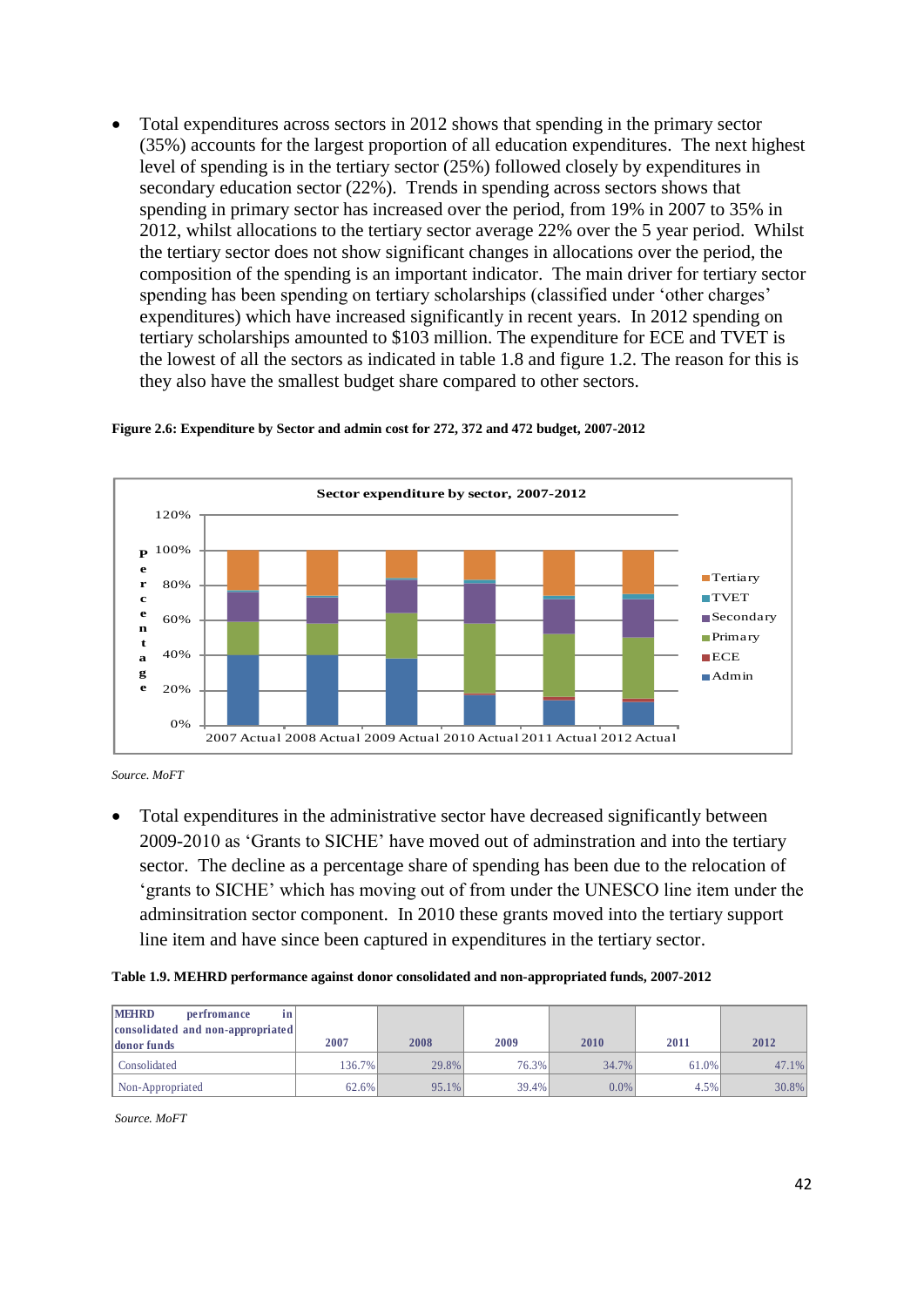- Data inconsistencies on the non-appropriated development budget have made it not possible to make clear conclusive analysis on the performance of the non-appropriated budget as in 2010 with no data. This analysis is therefore done on the performance of MEHRD in executing the SIG funded development budget.
- MEHRD average for SIG development budget execution is at 64% showing above average execution of the development budget when compared to other line ministries. The SIG funded component of the development budget has shown periods of stronger budget execution especially in 2009 and 2011 with execution rates of 76.3% and 61% respectively. These higher than average budget execution rates can be explained by the stronger execution in those years for the Waimapuru and KGVI school renovations (which form a significant part of the MEHRD SIG funded development budget portfolio) than in previous years. There was significant overspending observed in 2007 with actual spending at 136.7% when compared to the 2007 development budget. The cause of the overspending is due to the 2007 supplementary budget not being included in the budget figures available on the MoFT PER database to reflect the revised 2007 budget.

<span id="page-42-0"></span>



*Source. MoFT*

 The years with lower rates of budget execution 2008, 2010 and 2012 for the development budget can be well explained by the delays incurred in the development and submission of work plans for MDPAC's approval, procurement process and tendering process for projects which sometimes takes almost 2 months. An example analysis of development budget disbursements by month for 2011 in annex 3, table 4.2 shows that most of the projects disbursements occurred in the last 6 months of the year. There have been steps taken to improve this process for the 2013 budget process since MDPAC has launched a more integrated approach to the development budget which should result in improved planning and include more realistic estimates for both SIG funded and donor funded projects.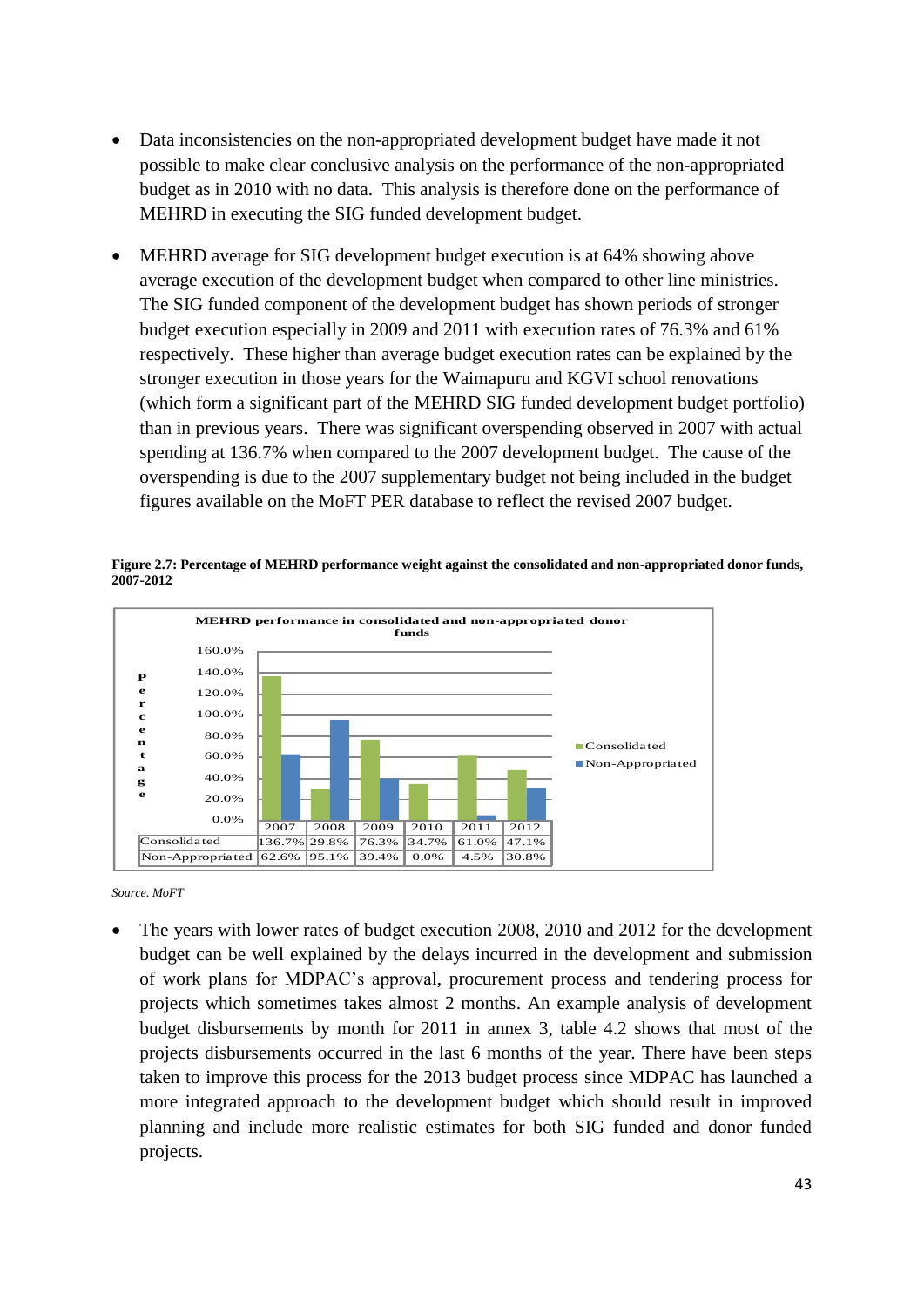#### **School Census Form Records**

| <b>Survey Data</b>           |        | 2006      |           |          | 2007             |           |      | 2008             |           |      | 2009      |           |      | 2010             |           |      | 2011             |           |      | 2012             |           |      | 2013  |                           |
|------------------------------|--------|-----------|-----------|----------|------------------|-----------|------|------------------|-----------|------|-----------|-----------|------|------------------|-----------|------|------------------|-----------|------|------------------|-----------|------|-------|---------------------------|
|                              |        |           | Collected |          |                  | Collected |      |                  | Collected |      |           | Collected |      |                  | Collected |      |                  | Collected |      |                  | Collected |      |       | Collected                 |
| SchoolType                   | Sent l | Collected | OnTime    |          | Sent   Collected | OnTime    |      | Sent   Collected | OnTime    | Sent | Collected | OnTime    |      | Sent   Collected | OnTime    |      | Sent   Collected | OnTime    |      | Sent   Collected | OnTime    |      |       | Sent   Collected   OnTime |
| Kindergarten                 | 450    | 65.3%     | 20.4%     | 586      | 46.2%            | 18.3%     | 562  | 57.8%            | 32.4%     | 536  | 51.7%     | 17.7%     | 549  | 52.3%            | 35.9%     | 578  | 52.1%            | 37.2%     | 521  | 57.4%            | 36.1%     | 512  | 67.6% | 40.8%                     |
| Primary School               | 462    | 88.7%     | 43.1%     | 454      | 83.9%            | 42.3%     | 462  | 90.5%            | 37.9%     | 470  | 92.1%     | 14.0%     | 527  | 93.5%            | 56.7%     |      | 96.7%            | 72.5%     | 536  | 95.7%            | 67.2%     | 527  | 92.8% | 47.8%                     |
| Community High School        | .40    | 82.1%     | 22.9%     | 149      | 78.5%            | 30.9%     | 160  | 87.5%            | 20.0%     | 168  | 98.2%     | 8.9%      | 177  | 98.3%            | 49.7%     | 178  | 99.4%            | 59.6%     | 192  | 98.4%            | 53.6%     | 205  | 93.2% | 39.0%                     |
| National Secondary School    |        | 44.4%     | 0.0%      | $\Omega$ | 22.2%            | 11.1%     |      | 44.4%            | 0.0%      | 10   | 90.0%     | 0.0%      |      | 100.0%           | 60.0%     |      | 100.0%           | 10.0%     |      | 100.0%           | 36.4%     | 12   | 91.7% | 25.0%                     |
| Provincial Secondary School  | 16     | 50.0%     | 6.3%      | 16       | 81.3%            | 25.0%     | 16   | 68.8%            | 37.5%     | 16   | 100.0%    | 6.3%      |      | 100.0%           | 43.8%     |      | 100.0%           | 52.9%     | 16   | 93.8%            | 43.8%     | 15   | 93.3% | 26.7%                     |
| <b>Rural Training Centre</b> | 25     | 80.0%     | 0.0%      | 23       | 47.8%            | 8.7%      | 25   | 96.0%            | 20.0%     | 27   | 100.0%    | 18.5%     |      | 70.8%            | 50.0%     | 33   | 84.8%            | 54.5%     | 35   | 88.6%            | 45.7%     | 10   | 70.0% | 40.0%                     |
| <b>Grand Total</b>           | 1102   | 77.2%     | 29.4%     | 1237     | 64.3%            | 28.5%     | 1234 | 74.7%            | 32.4%     | 1228 | 75.5%     | 14.8%     | 1303 | 76.5%            | 46.7%     | 1357 | 77.8%            | 54.6%     | 1311 | 80.7%            |           | 1281 | 82.6% | 43.1%                     |

#### **Table 2.0. SIEMIS records on sent and collected for all school type, 2006-2013**

- The school census form collected rate for the ECE is the least of all the other sectors even if it has shown some improvement in 2013 compared to the other years. The issue with ECE is that it only has 223 registered ECE centres in 2012 but there are many other unregistered ECE centres that are operating under communities and other ECE providers which do not have the same privilege like the registered ones who have registered teachers. This might result in the closure of some ECEs who have been registered in the SIEMIS. Also, this year the MEHRD Planning Division has decided not to enter the enrolments of unregistered ECE centres into SIEMIS.
- <span id="page-43-1"></span><span id="page-43-0"></span>• The collection rate for Primary, CHS, NS and PSS is above 90% with the CHS the highest. However, there is a decline in the collected rate for these sectors in 2013 compared to 2009, 2010, 2011 and 2012 respectively. The reason for this decline might be related to these schools not submitting their SIEMIS form on time and the Planning Division is not allowed to enter their data into SIEMIS and some of these schools did not submit their census forms back to MEHRD.
- $\bullet$  The collected on time becomes an issue here. It seems from this data that most of the school census data reached MEHRD after the 31<sup>st</sup> of March, the dateline for the SIEMIS forms to reach MEHRD from schools through Education Authorities over this whole reporting period.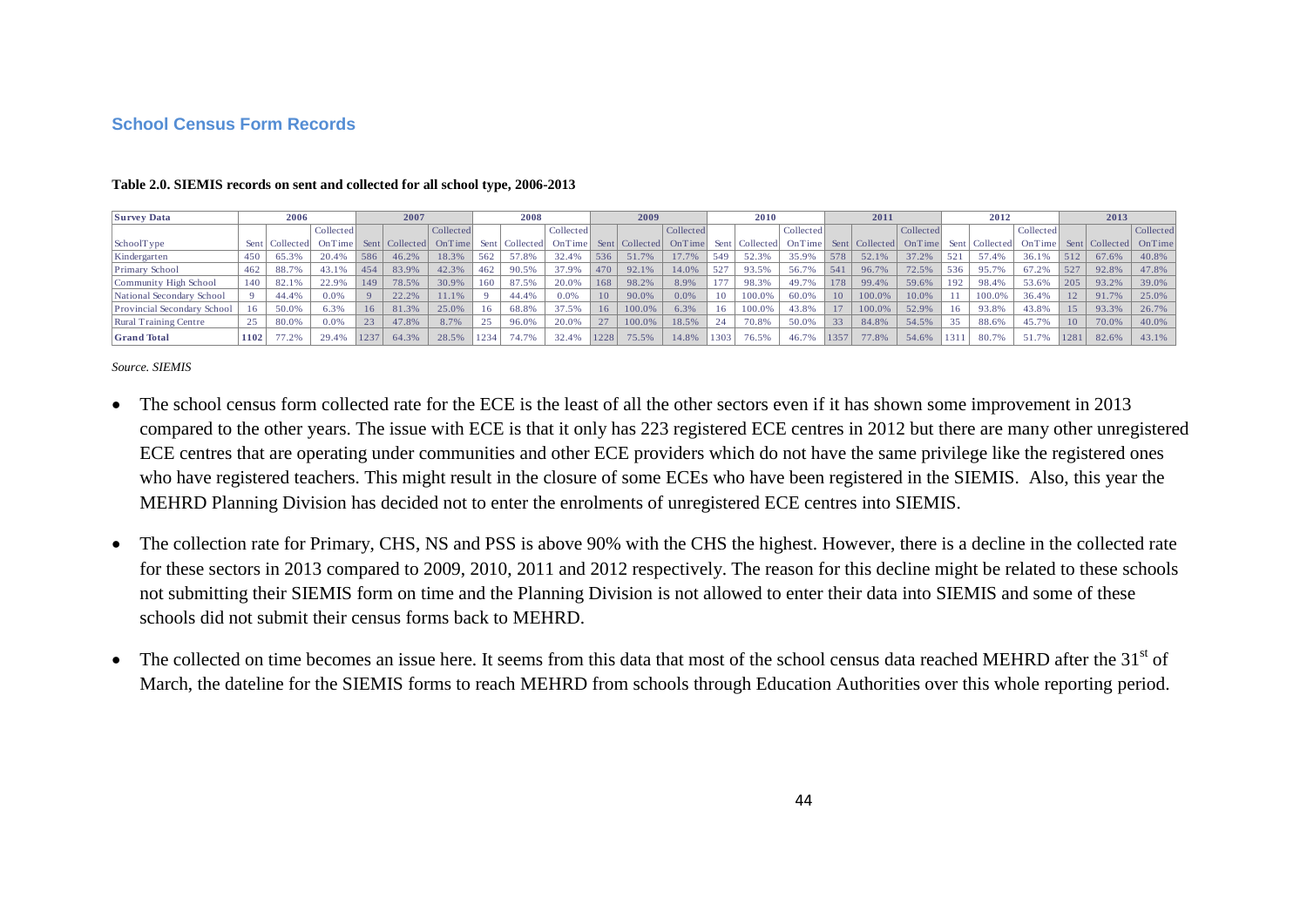# <span id="page-44-0"></span>**Summary line graphs on enrolment compared to projected population data 2006-2013**

<span id="page-44-1"></span>**Figure 2.8: Shows the estimated enrolment data and projected population data for 2006**



*Source; SIEMIS and National Statistics Office*



<span id="page-44-2"></span>

*Source; SIEMIS and National Statistics Office*



<span id="page-44-3"></span>**Figure 3.0: Shows the estimated enrolment data and projected population data for 2008**

*Source; SIEMIS and National Statistics Office*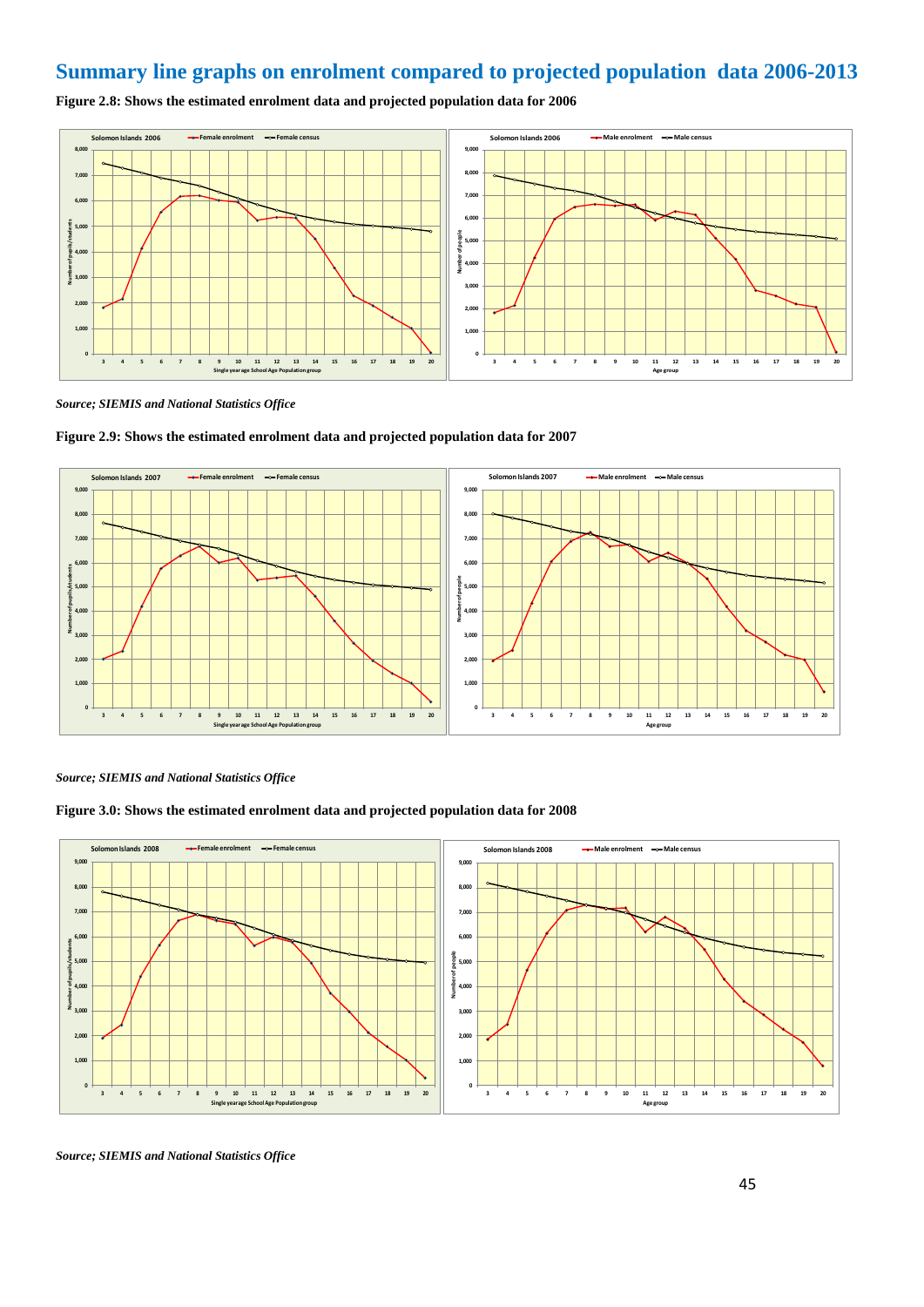#### <span id="page-45-0"></span>**Figure 3.1: Shows the estimated enrolment data and projected population data for 2009**



*Source; SIEMIS and National Statistics Office*



<span id="page-45-1"></span>**Figure 3.2 Shows the estimated enrolment data and projected population data for 2010**

*Source; SIEMIS and National Statistics Office*

<span id="page-45-2"></span>



*Source; SIEMIS and National Statistics Office*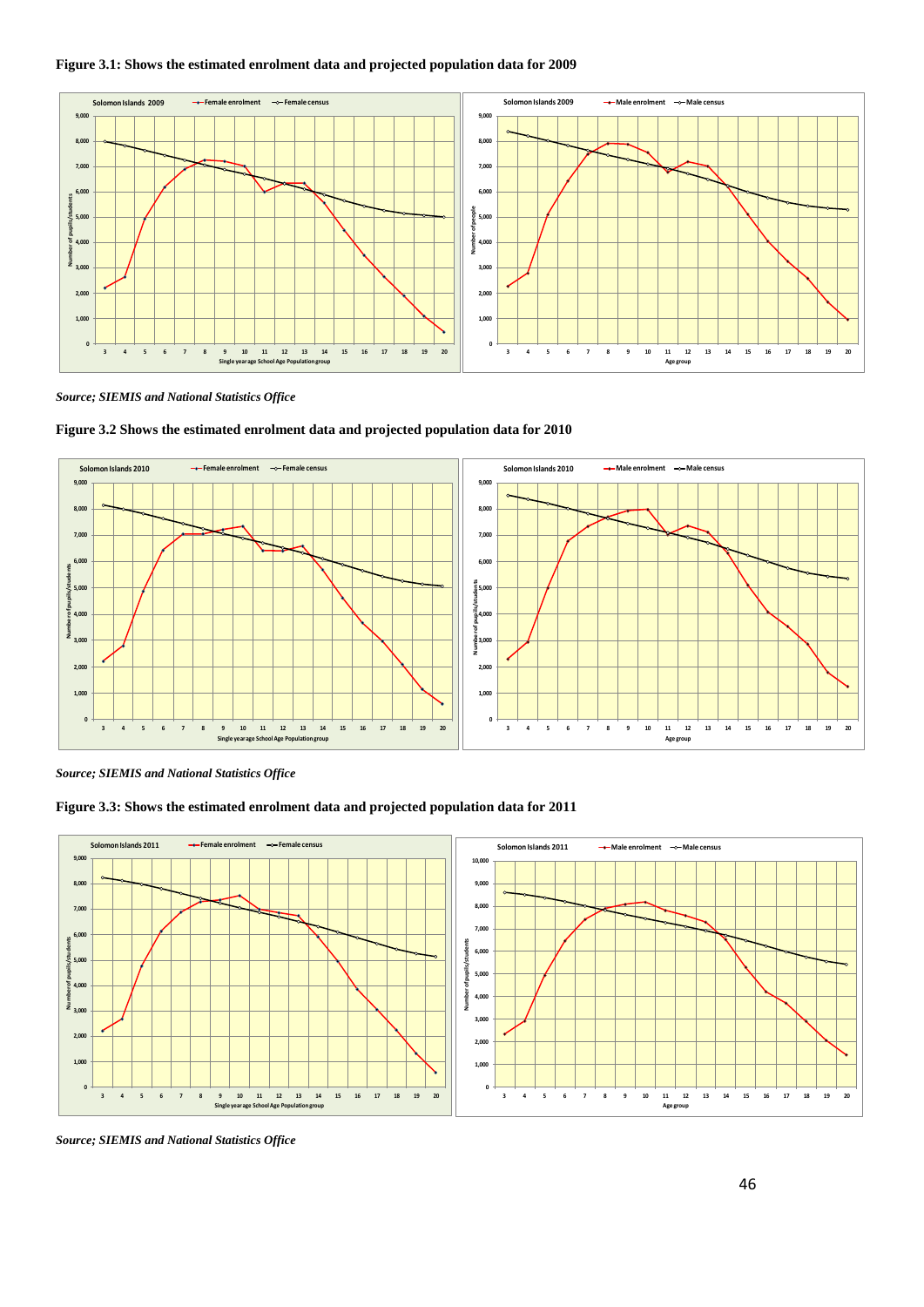#### <span id="page-46-0"></span>**Figure 3.4: Shows the estimated enrolment data and projected population data for 2012**



*Source; SIEMIS and National Statistics Office*



<span id="page-46-1"></span>**Figure 3.5: Shows the estimated enrolment data and projected population data for 2013**

*Source; SIEMIS and National Statistics Office*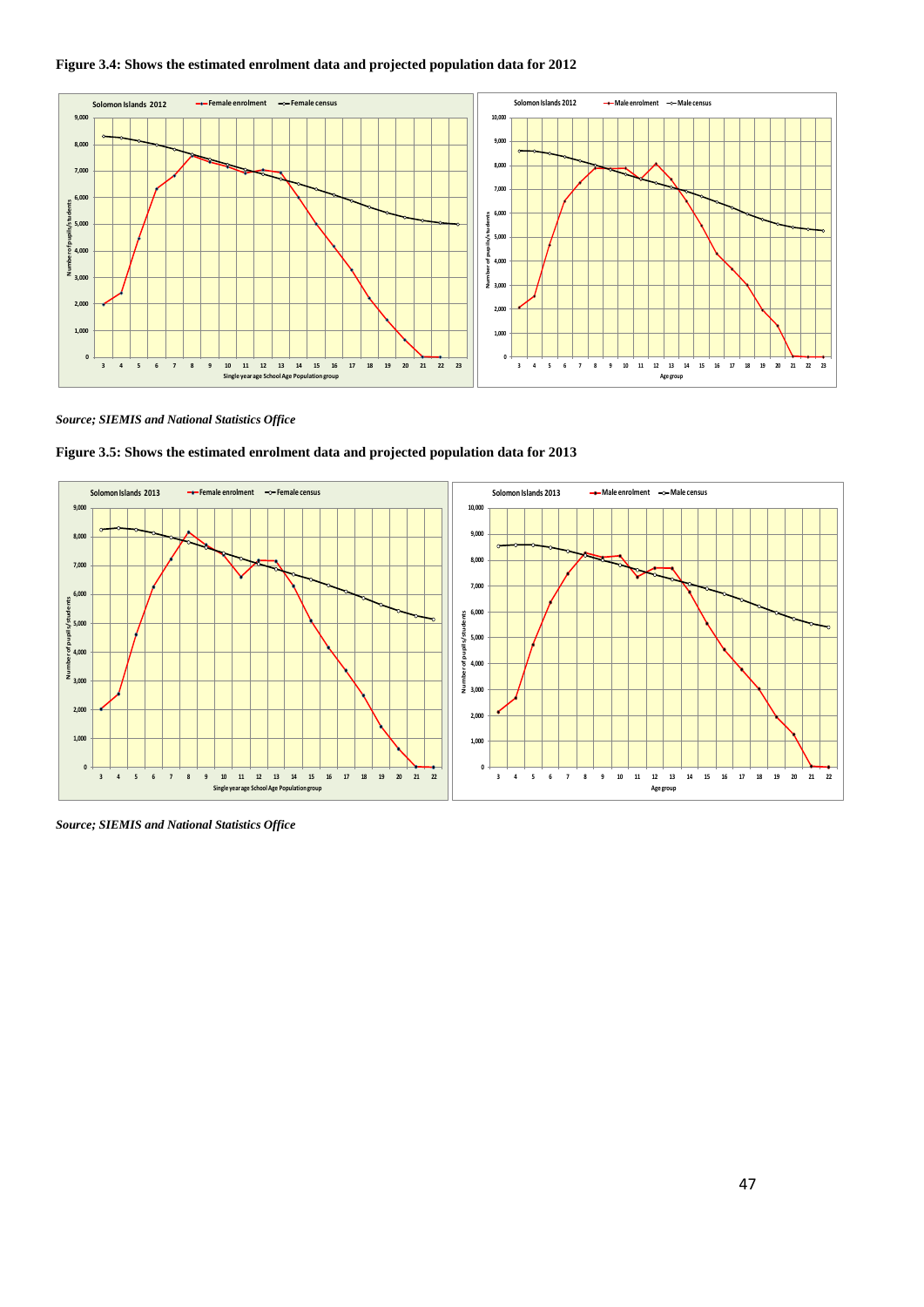# **Annex 1. Data Tables on Strategic Goal 1: Access**

#### **Table 2.1. Population census projected data, 2006-2013**

<span id="page-47-1"></span><span id="page-47-0"></span>

| Projected          |              |                |       |              |                      |       |       |               |       |             |                     |             |             |                     |              |              |                |              |              |                |              |              |                      |        |
|--------------------|--------------|----------------|-------|--------------|----------------------|-------|-------|---------------|-------|-------------|---------------------|-------------|-------------|---------------------|--------------|--------------|----------------|--------------|--------------|----------------|--------------|--------------|----------------------|--------|
| year<br>Population |              | 2006           |       |              | 2007                 |       |       | 2008          |       |             | 2009                |             |             | 2010                |              |              | 2011           |              |              | 2012           |              |              | 2013                 |        |
| Age                | <b>Males</b> | <b>Females</b> | Total | <b>Males</b> | <b>Females</b> Total |       |       | Males Females | Total |             | Males Females Total |             |             | Males Females Total |              | <b>Males</b> | <b>Females</b> | <b>Total</b> | <b>Males</b> | <b>Females</b> | <b>Total</b> | <b>Males</b> | <b>Females</b> Total |        |
| 3                  | 7872         | 7478           | 15350 | 8032         | 7647                 | 15679 | 8185  | 7808          | 15993 | 8391        | 8000                | 16391 8521  |             | 8145                | 16666        | 8609         | 8257           | 16866        | 8601         | 8313           | 16914        | 8543         | 8247                 | 16791  |
| $\overline{4}$     | 7688         | 7288           | 14976 | 7855         | 7464                 | 15319 | 8015  | 7634          | 15649 | 8219        | 7827                | 16046 8378  |             | 7994                | 16372        | 8508         | 8139           | 16647        | 8596         | 8251           | 16848        | 8588         | 8308                 | 16896  |
| 5                  | 7503         | 7097           | 14600 | 7676         | 7279                 | 14955 | 7843  | 7456          | 15299 | 8032        | 7640                | 15672 8210  |             | 7823                | 16032        | 8369         | 7990           | 16359        | 8499         | 8135           | 16634        | 8587         | 8247                 | 16835  |
| <b>Total</b>       | 23063        | 21863          | 44926 | 23563        | 22390                | 45953 | 24043 | 22898         | 46941 | 24642       | 23467               | 48109       | 25109       | 23962               | 49070        | 25486        | 24386          | 49872        | 25696        | 24699          | 50396        | 25718        | 24802                | 50522  |
| 6                  | 7313         | 6900           | 14213 | 7492         | 7088                 | 14580 | 7665  | 7271          | 14936 | 7838        | 7448                | 15286 8023  |             | 7636                | 15659        | 8201         | 7819           | 16020        | 8360         | 7986           | 16346        | 8490         | 8131                 | 16621  |
| $7\phantom{.0}$    | 7186         | 6747           | 13932 | 7304         | 6893                 | 14197 | 7483  | 7082          | 14565 | 7646        | 7256                | 14901 7830  |             | 7445                | 15275        | 8015         | 7633           | 15648        | 8193         | 7816           | 16009        | 8352         | 7983                 | 16335  |
| 8                  | 7007         | 6591           | 13598 | 7177         | 6741                 | 13918 | 7296  | 6887          | 14184 | 7460        | 7069                | 14529 7639  |             | 7253                | 14892        | 7824         | 7442           | 15265        | 8008         | 7630           | 15639        | 8186         | 7813                 | 15999  |
| 9                  | 6733         | 6345           | 13079 | 7000         | 6586                 | 13586 | 7170  | 6736          | 13906 | 7283        | 6888                | 14171 7454  |             | 7066                | 14520        | 7633         | 7250           | 14883        | 7818         | 7439           | 15257        | 8002         | 7628                 | 15630  |
| 10                 | 6461         | 6094           | 12555 | 6727         | 6341                 | 13067 | 6993  | 6581          | 13575 | 7108        | 6710                | 13817  7277 |             | 6886                | 14163        | 7449         | 7064           | 14512        | 7627         | 7248           | 14875        | 7812         | 7437                 | 15248  |
| 11                 | 6207         | 5856           | 12063 | 6455         | 6089                 | 12544 | 6721  | 6336          | 13057 | 6925        | 6526                | 13451       | 7102        | 6707                | 13810        | 7272         | 6883           | 14155        | 7443         | 7061           | 14505        | 7622         | 7245                 | 14867  |
| 12                 | 5976         | 5638           | 11614 | 6201         | 5851                 | 12052 | 6449  | 6085          | 12534 | 6722        | 6329                | 13051 6920  |             | 6524                | 13444        | 7097         | 6705           | 13802        | 7267         | 6881           | 14147        | 7438         | 7059                 | 14497  |
| <b>Total</b>       | 46883        | 44171          | 91054 | 48356        | 45589                | 93944 | 49777 | 46978         | 96757 | 50982 48226 |                     |             | 99206 52245 | 49517               | 101763 53491 |              | 50796          | 104285       | 54716        | 52061          | 106778 55902 |              | 53296                | 109197 |
| 13                 | 5779         | 5452           | 11231 | 5970         | 5633                 | 11604 | 6195  | 5847          | 12042 | 6493        | 6113                | 12606 6717  |             | 6327                | 13044        | 6915         | 6522           | 13436        | 7092         | 6703           | 13794        | 7261         | 6878                 | 14140  |
| 14                 | 5617         | 5298           | 10915 | 5773         | 5447                 | 11220 | 5964  | 5629          | 11593 | 6250        | 5887                | 12138 6488  |             | 6110                | 12598        | 6712         | 6324           | 13036        | 6909         | 6519           | 13428        | 7086         | 6700                 | 13786  |
| 15                 | 5491         | 5179           | 10669 | 5610         | 5293                 | 10903 | 5766  | 5442          | 11208 | 5999        | 5656                | 11655 6244  |             | 5885                | 12129        | 6482         | 6108           | 12589        | 6705         | 6321           | 13027        | 6902         | 6516                 | 13419  |
| <b>Total</b>       | 16887        | 15929          | 32815 | 17353        | 16373                | 33727 | 17925 | 16918         | 34843 | 18742 17656 |                     |             | 36399 19449 | 18322               | 37771        | 20109        | 18954          | 39061        | 20706        | 19543          | 40249        | 21249        | 20094                | 41345  |
| 16                 | 5396         | 5090           | 10487 | 5483         | 5173                 | 10656 | 5603  | 5288          | 10890 | 5765        | 5441                | 11206 5992  |             | 5653                | 11645        | 6237         | 5882           | 12119        | 6475         | 6105           | 12580        | 6698         | 6318                 | 13017  |
| 17                 | 5324         | 5024           | 10347 | 5388         | 5085                 | 10472 | 5475  | 5168          | 10643 | 5575        | 5267                | 10842 5757  |             | 5438                | 11196        | 5984         | 5650           | 11635        | 6230         | 5879           | 12109        | 6467         | 6102                 | 12569  |
| 18                 | 5258         | 4964           | 10222 | 5314         | 5017                 | 10332 | 5379  | 5079          | 10458 | 5446        | 5147                | 10593 5567  |             | 5264                | 10831        | 5749         | 5435           | 11184        | 5976         | 5647           | 11623        | 6221         | 5876                 | 12097  |
| 19                 | 5182         | 4894           | 10076 | 5248         | 4957                 | 10205 | 5304  | 5011          | 10316 | 5362        | 5069                | 10431 5437  |             | 5144                | 10581        | 5558         | 5260           | 10819        | 5740         | 5432           | 11172        | 5967         | 5644                 | 11611  |
| <b>Total</b>       | 21160        | 19972          | 41132 | 21433        | 20232                | 41665 | 21761 | 20546         | 42307 | 22148       | 20924               |             | 43072 22753 | 21499               | 44253        | 23528        | 22227          | 45757        | 24421        | 23063          | 47484        | 25353        | 23940                | 49294  |
| 20                 | 5086         | 4803           | 9889  | 5172         | 4887                 | 10058 | 5237  | 4950          | 10188 | 5296        | 5009                | 10305 5352  |             | 5065                | 10418        | 5428         | 5140           | 10568        | 5549         | 5257           | 10806        | 5731         | 5428                 | 11159  |
| 21                 | 4975         | 4699           | 9674  | 5074         | 4796                 | 9870  | 5160  | 4880          | 10040 | 5226        | 4944                | 10170 5287  |             | 5005                | 10292        | 5343         | 5062           | 10404        | 5418         | 5137           | 10555        | 5539         | 5253                 | 10792  |
| 22                 | 4862         | 4590           | 9452  | 4964         | 4691                 | 9655  | 5063  | 4788          | 9851  | 5147        | 4871                | 10019 5216  |             | 4941                | 10156        | 5277         | 5001           | 10278        | 5333         | 5058           | 10390        | 5408         | 5133                 | 10541  |
| 23                 | 4760         | 4493           | 9252  | 4850         | 4582                 | 9433  | 4952  | 4683          | 9636  | 5050        | 4780                | 9830        | 5137        | 4867                | 10004        | 5206         | 4936           | 10142        | 5266         | 4997           | 10263        | 5322         | 5054                 | 10376  |
| 24                 | 4672         | 4413           | 9085  | 4748         | 4485                 | 9232  | 4839  | 4575          | 9413  | 4941        | 4676                | 9618        | 5040        | 4776                | 9816         | 5127         | 4863           | 9990         | 5195         | 4932           | 10128        | 5256         | 4993                 | 10249  |
| 25                 | 4605         | 4356           | 8961  | 4660         | 4404                 | 9065  | 4736  | 4477          | 9213  | 4829        | 4568                | 9397        | 4931        | 4672                | 9603         | 5030         | 4771           | 9801         | 5117         | 4859           | 9975         | 5185         | 4928                 | 10113  |
|                    |              |                |       |              |                      |       |       |               |       |             |                     |             |             |                     |              |              |                |              |              |                |              |              |                      |        |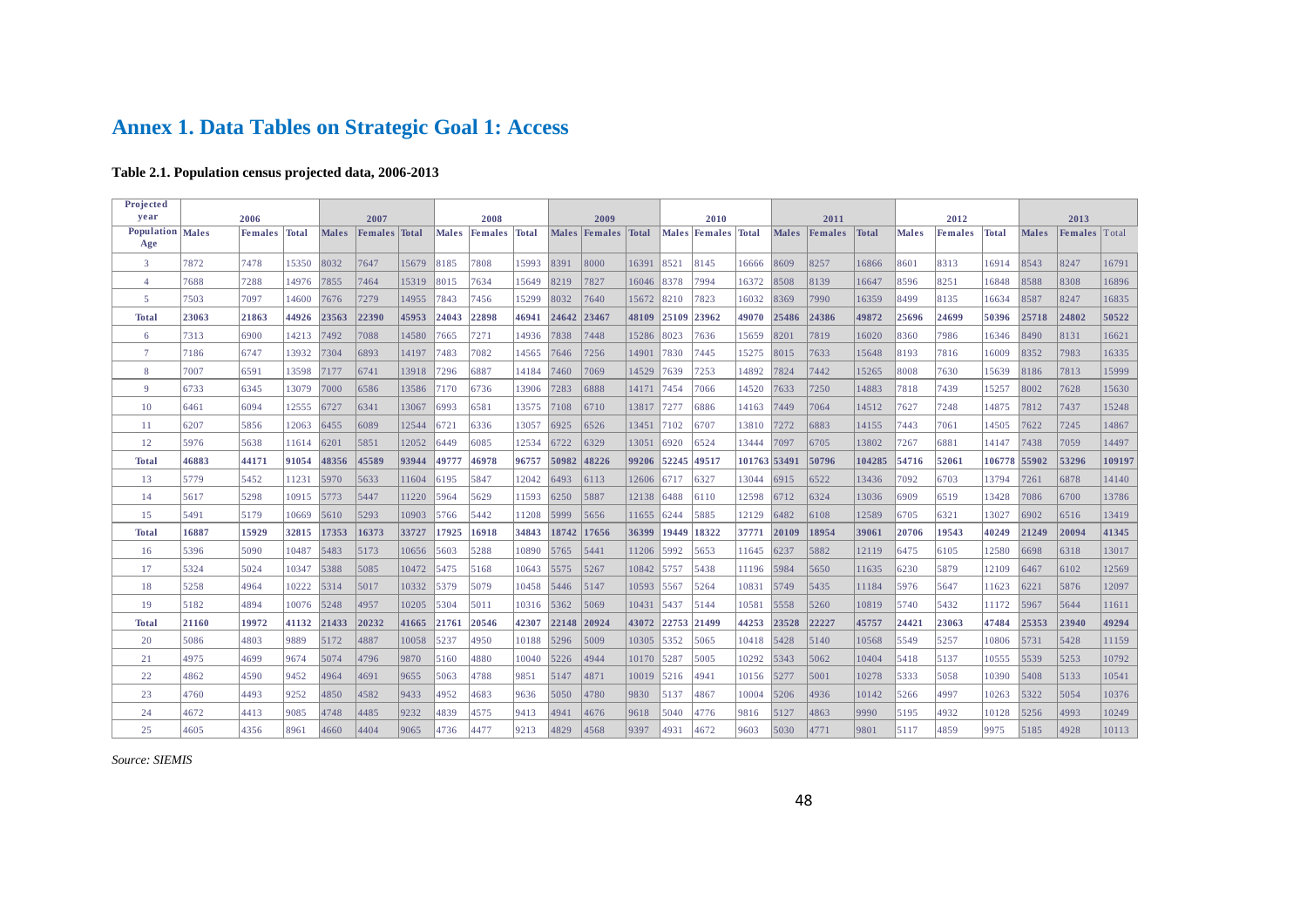#### **Table 2.2. Enrolment by education level and gender, 2006-2013**

<span id="page-48-0"></span>

| <b>Survey Year</b> |              | 2006  |        |               | 2007  |            |       | 2008        |              |        | 2009        |              |        | 2010  |       |        | 2011        |        |                | 2012        |              |        | 2013  |            |
|--------------------|--------------|-------|--------|---------------|-------|------------|-------|-------------|--------------|--------|-------------|--------------|--------|-------|-------|--------|-------------|--------|----------------|-------------|--------------|--------|-------|------------|
| Level              | <b>Femal</b> | Male  | Total  | <b>Female</b> |       | Male Total | Femal | <b>Male</b> | <b>Total</b> | Female | <b>Male</b> | <b>Total</b> | Female | Male  | Total | Female | <b>Male</b> | Total  | <b> Female</b> | <b>Male</b> | <b>Total</b> | Female |       | Male Total |
| <b>ECE</b>         | 9080         | 9336  | 18416  | 9759          | 10085 | 19844      | 9389  | 9865        | 19254        | 10528  | 11207       | 21735        | 11245  | 1845  | 23090 | 1249   | 12009       | 23258  | 1052           | 11153       | 21680        | 10529  | 11152 | 21681      |
| <b>Total</b>       | 9080         | 9336  | 18416  | 9759          | 10085 | 19844      | 9389  | 9865        | 19254        | 10528  | 11207       | 21735        | 11245  | 11845 | 23090 | 11249  | 12009       | 23258  | 10527          | 11153       | 21680        | 10529  | 11152 | 21681      |
| Prep               | 990          | 10646 | 20552  | 0191          | 1121  | 21402      | 10984 | 2004        | 22988        | 11719  | 12666       | 24385        | 11408  | 12425 | 23833 | 144    | 12478       | 23919  | 163            | 12305       | 23936        | 11329  | 11958 | 23287      |
| Std                | 8320         | 9030  | 17350  | 8358          | 9120  | 17478      | 8814  | 9704        | 18518        | 9238   | 10189       | 19427        | 9528   | 10223 | 19751 | 9425   | 10323       | 19748  | 9444           | 10249       | 19693        | 10079  | 10597 | 20676      |
| Std 2              | 7390         | 8367  | 15757  | 7454          | 8383  | 15837      | 7894  | 8653        | 16547        | 8325   | 9300        | 17625        | 8429   | 9368  | 17797 | 8846   | 9723        | 18569  | 8695           | 9457        | 18152        | 8818   | 9705  | 18523      |
| Std 3              | 6729         | 7429  | 14158  | 6959          | 7882  | 14841      | 7383  | 8129        | 15512        | 7843   | 8574        | 16417        | 8108   | 9096  | 17204 | 8221   | 9151        | 17372  | 841            | 9191        | 17602        | 8476   | 9194  | 17670      |
| Std 4              | 591          | 6829  | 12740  | 6190          | 7055  | 3245       | 6667  | 7441        | 14108        | 6871   | 7816        | 14687        | 7300   | 7918  | 15218 | 7537   | 8455        | 15992  | 7576           | 8338        | 15914        | 7869   | 8547  | 16416      |
| Std 5              | 5170         | 6082  | 1252   | 5433          | 6130  | 1563       | 5851  | 6485        | 12336        | 6387   | 7066        | 13453        | 6501   | 7269  | 13770 | 6844   | 7436        | 14280  | 6834           | 7499        | 14333        | 7215   | 7678  | 14893      |
| Std 6              | 4507         | 5062  | 9569   | 4509          | 5192  | 9701       | 4762  | 5346        | 10108        | 5263   | 5767        | 11030        | 558    | 6125  | 11712 | 5871   | 6234        | 12105  | 5844           | 6174        | 12018        | 5934   | 6380  | 12314      |
| <b>Total</b>       | 47933        | 53445 | 101378 | 49094         | 54973 | 104067     | 52355 | 57762       | 110117       | 55646  | 61378       | 117024       | 56861  | 62424 | 19285 | 58185  | 63800       | 121985 | 58435          | 63213       | 121648       | 59720  | 64059 | 123779     |
| Form 1             | 3328         | 3924  | 7252   | 3571          | 4244  | 7815       | 3663  | 4220        | 7883         | 4470   | 4955        | 9425         | 4418   | 4964  | 9382  | 4828   | 5237        | 10065  | 5059           | 5472        | 10531        | 5256   | 5612  | 10868      |
| Form 2             | 2544         | 3175  | 5719   | 2892          | 3484  | 6376       | 3183  | 3622        | 6805         | 3839   | 4541        | 8380         | 4107   | 4522  | 8629  | 4302   | 4717        | 9019   | 4501           | 4881        | 9382         | 4556   | 4957  | 9513       |
| Form 3             | 221'         | 2852  | 5069   | 2281          | 2817  | 5098       | 2585  | 3294        | 5879         | 3307   | 3933        | 7240         | 3499   | 4132  | 7631  | 3819   | 4339        | 8158   | 3920           | 4332        | 8252         | 4007   | 4405  | 8412       |
| <b>Total</b>       | 8089         | 9951  | 18040  | 8744          | 10545 | 19289      | 9431  | 11136       | 20567        | 11616  | 13429       | 25045        | 12024  | 13618 | 25642 | 12949  | 14293       | 27242  | 13480          | 14685       | 28165        | 13819  | 14974 | 28793      |
| Form 4             | 1630         | 2212  | 3842   | 1568          | 2183  | 3751       | 1746  | 2201        | 3947         | 2107   | 2597        | 4704         | 2352   | 2792  | 5144  | 2328   | 3011        | 5339   | 2749           | 3193        | 5942         | 2951   | 3367  | 6318       |
| Form 5             | 1310         | 1951  | 3261   | 1330          | 1989  | 3319       | 1446  | 2010        | 3456         | 1836   | 2143        | 3979         | 1812   | 2420  | 4232  | 2084   | 2765        | 4849   | 2105           | 2724        | 4829         | 2364   | 2873  | 5237       |
| (Form 6)           | 357          | 612   | 969    | 410           | 904   | 1314       | 539   | 902         | 1441         | 684    | 1075        | 1759         | 782    | 1200  | 1982  | 837    | 1252        | 2089   | 871            | 1212        | 2083         | 1145   | 1535  | 2680       |
| Form 7             | 94           | 179   | 273    | 118           | 229   | 347        | 141   | 272         | 413          | 147    | 308         | 455          | 203    | 275   | 478   | 206    | 399         | 605    | 263            | 373         | 636          | 227    | 349   | 576        |
| <b>Total</b>       | 3391         | 4954  | 8345   | 3426          | 5305  | 8731       | 3872  | 5385        | 9257         | 4774   | 6123        | 10897        | 5149   | 6687  | 11836 | 5455   | 7427        | 12882  | 5988           | 7502        | 13490        | 6687   | 8124  | 14811      |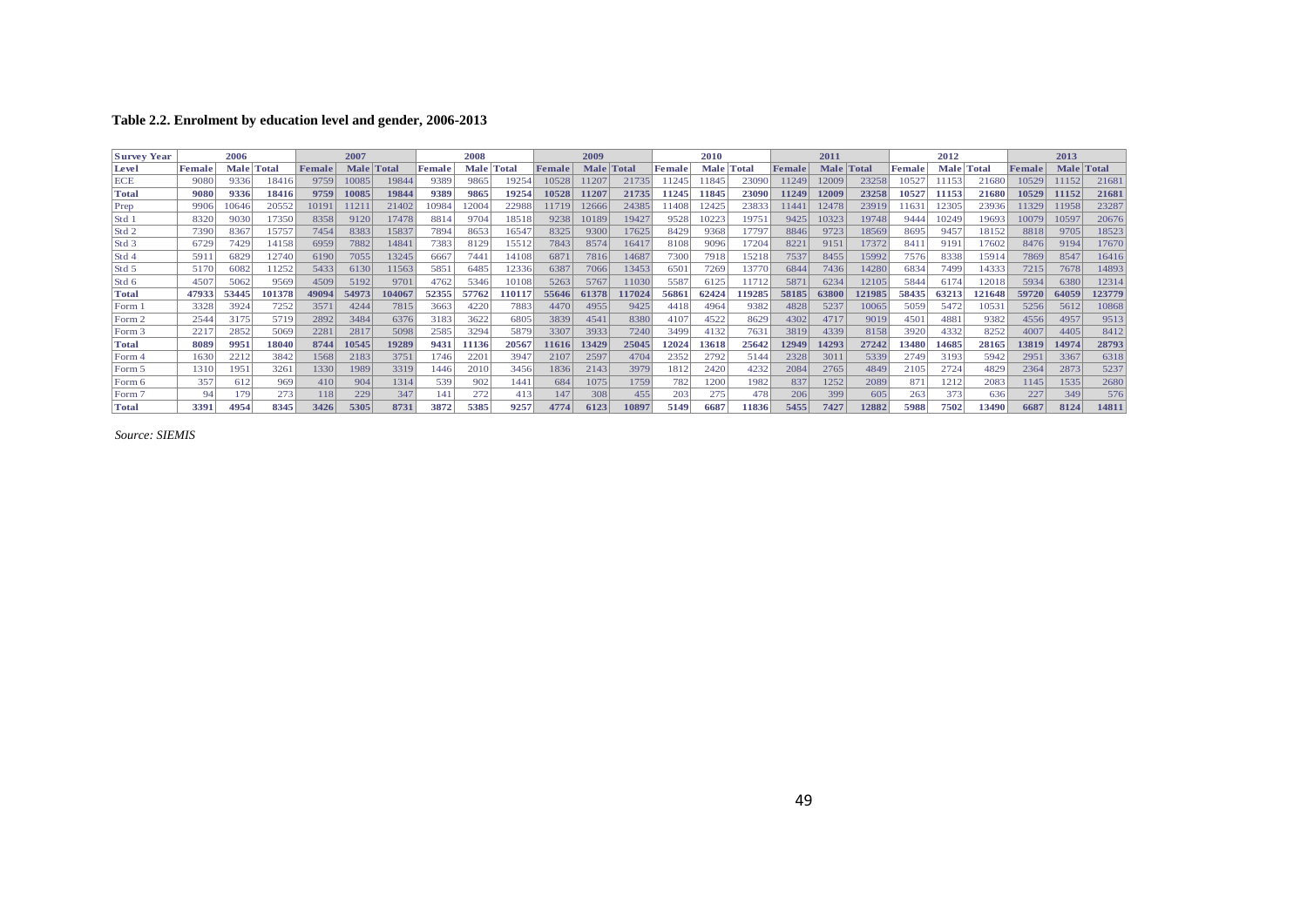#### **Table 2.3. Enrolment by age and gender for ECE and Primary, 2006-2013**

|                              |    |        | 2006 |                    |        | 2007        |                    |        | 2008        |                    |            | 2009  |                    |        | 2010  |                    |        | 2011  |                    |        | 2012  |                    |                | 2013               |       |
|------------------------------|----|--------|------|--------------------|--------|-------------|--------------------|--------|-------------|--------------------|------------|-------|--------------------|--------|-------|--------------------|--------|-------|--------------------|--------|-------|--------------------|----------------|--------------------|-------|
|                              |    | Female | Male | <b>Total</b>       | Female | <b>Male</b> | Total              | Female | <b>Male</b> | Total              | Female     | Male  | Total              | Female | Male  | Total              | Female | Male  | Total              | Female | Male  | <b>Total</b>       | Female         | Male               | Total |
| <b>Early Childhood</b>       |    |        |      |                    |        |             |                    |        |             |                    |            |       |                    |        |       |                    |        |       |                    |        |       |                    |                |                    |       |
|                              |    | 1812   | 1815 | 3627               | 2008   | 1932        | 3940               | 1902   | 1864        | 3766               | 2190       | 2255  | 4445               | 2251   | 2334  | 4585               | 2276   | 2408  | 4684               | 2117   | 2179  | 4296               | 2049           | 2163               | 4212  |
|                              |    | 2151   | 2137 | 4288               | 2331   | 2368        | 4699               | 2434   | 2471        | 4905               | 2611       | 2758  | 5369               | 2844   | 2987  | 5831               | 2760   | 2991  | 5751               | 2569   | 2678  | 5247               | 2580           | 2709               | 5289  |
|                              |    | 2367   | 2469 | 4836               | 2527   | 2687        | 5214               | 2448   | 2663        | 5111               | 2819       | 2996  | 5815               | 3042   | 3152  | 6194               | 3033   | 3140  | 6173               | 2737   | 2923  | 5660               | 2811           | 2891               | 5702  |
|                              |    | 1688   | 1806 | 3494               | 1706   | 1797        | 3503               | 1577   | 1771        | 3348               | 1858       | 1997  | 3855               | 1997   | 2153  | 4150               | 1991   | 2206  | 4197               | 2105   | 2231  | 4336               | 1946           | 2095               | 4041  |
|                              |    | 627    | 673  | 1300               | 716    | 777         | 1493               | 645    | 731         | 1376               | 686        | 814   | 1500               | 706    | 809   | 1515               | 776    | 826   | 1602               | 653    | 733   | 1386               | 773            | 847                | 1620  |
|                              | 8  | 245    | 261  | 506                | 253    | 284         | 537                | 223    | 195         | 418                | 222        | 219   | 441                | 222    | 241   | 463                | 233    | 259   | 492                | 225    | 293   | 518                | 232            | 287                | 519   |
|                              |    | 139    | 125  | 264                | 138    | 142         | 280                | 98     | 108         | 206                | 87         | 93    | 180                | 106    | 109   | 215                | 102    | 117   | 219                | 78     | 83    | 161                | 78             | 106                | 184   |
|                              | 10 | 51     | 50   | 101                | 80     | 98          | 178                | 62     | 62          | 124                | 55         | 75    | 130                | 77     | 60    | 137                | 78     | 62    | 140                | 43     | 33    | 76                 | 60             | 54                 | 114   |
| <b>Early Childhood Total</b> |    | 9080   | 9336 | 18416              | 9759   | 10085       | 19844              | 9389   | 9865        | 19254              | 10528      | 11207 | 21735              | 11245  | 11845 | 23090              | 11249  | 12009 | 23258              | 10527  | 11153 | 21680              |                | 10529 11152        | 21681 |
|                              |    |        |      |                    |        |             |                    |        |             |                    |            |       |                    |        |       |                    |        |       |                    |        |       |                    |                |                    |       |
| Primary                      |    |        |      |                    |        |             |                    |        |             |                    |            |       |                    |        |       |                    |        |       |                    |        |       |                    |                |                    |       |
|                              | 5  | 1772   | 1774 | 3546               | 1662   | 1636        | 3298               | 1942   | 2003        | 3945               | 2088       | 2076  | 4164               | 1863   | 1885  | 3748               | 1797   | 1876  | 3673               | 1855   | 1904  | 3759               | 1814           | 1865               | 3679  |
|                              | -6 | 3873   | 4150 | 8023               | 4056   | 4255        | 8311               | 4076   | 4384        | 8460               | 4296       | 4406  | 8702               | 4443   | 4630  | 9073               | 4199   | 4307  | 8506               | 4337   | 4366  | 8703               | 4302           | 4302               | 8604  |
|                              |    | 5550   | 5804 | 11354              | 5569   | 6109        | 11678              | 6000   | 6355        | 12355              | 6202       | 6667  | 12869              | 6340   | 6530  | 12870              | 6157   | 6612  | 12769              | 6242   | 6599  | 12841              | 6471           | 6657               | 13128 |
|                              | -S | 5963   | 6341 | 12304              | 6429   | 6977        | 13406              | 6659   | 7111        | 13770              | 7032       | 7691  | 14723              | 6827   | 7462  | 14289              | 7081   | 7648  | 14729              | 7379   | 7629  | 15008              | 7973           | 8040               | 16013 |
|                              | C  | 5884   | 6413 | 12297              | 5863   | 6530        | 12393              | 6546   | 7037        | 13583              | 7125       | 7795  | 14920              | 7106   | 7824  | 14930              | 7296   | 7992  | 15288              | 7284   | 7802  | 15086              | 7688           | 8054               | 15742 |
|                              | 10 | 5898   | 6539 | 12437              | 6113   | 6641        | 12754              | 6432   | 7122        | 13554              | 6966       | 7485  | 14451              | 7264   | 7924  | 15188              | 7477   | 8141  | 15618              | 7124   | 7866  | 14990              | 7352           | 8173               | 15525 |
|                              | 11 | 5168   | 5826 | 10994              | 5274   | 6044        | 11318              | 5629   | 6212        | 11841              | 6001       | 6783  | 12784              | 6415   | 7029  | 13444              | 7013   | 7822  | 14835              | 6930   | 7438  | 14368              | 6670           | 7394               | 14064 |
|                              | 12 | 5216   | 6166 | 11382              | 5195   | 6230        | 11425              | 5781   | 6618        | 12399              | 6094       | 6926  | 13020              | 6122   | 709   | 13213              | 6562   | 7247  | 13809              | 6729   | 7706  | 14435              | 6793           | 7360               | 14153 |
|                              | 13 | 4650   | 5405 | 10055              | 4750   | 5189        | 9939               | 4896   | 5493        | 10389              | 5169       | 5832  | 11001              | 5473   | 6012  | 11485              | 5381   | 6024  | 11405              | 5564   | 6027  | 11591              | 5730           | 6289               | 12019 |
|                              | 14 | 2852   | 3367 | 6219               | 2912   | 3547        | 6459               | 3018   | 3538        | 6556               | 3196       | 3741  | 6937               | 3349   | 3812  | 7161               | 3482   | 3980  | 7462               | 3425   | 3842  | 7267               | 3439           | 3981               | 7420  |
|                              | 15 | 1103   | 1653 | 2756               | 1127   | 1554        | 2681               | 1138   | 1507        | 2645               | 1249       | 1619  | 2868               | 1337   | 1727  | 3064               | 1454   | 1767  | 3221               | 1321   | 1674  | 2995               | 1261           | 1647               | 2908  |
|                              | 16 |        |      | 10                 | 112    | 204         | 316                | 199    | 305         | 504                | <b>190</b> | 283   | 473                | 243    | 365   | 608                | 233    | 292   | 525                | 192    | 284   | 476                | 181            | 229                | 410   |
|                              | 17 |        |      |                    | 22     | 44          | 66                 | 34     | 67          | 101                | 35         | 56    | 91                 | 63     | 102   | 165                | 41     | 75    | 116                | 40     | 51    | 91                 | 41             | 57                 | 98    |
|                              | 18 |        |      |                    | 10     | 13          | 23                 |        | 10          | 15                 |            | 18    | 21                 | 16     | 31    | 47                 | 12     | 17    | 29                 | 13     | 25    | 38                 | $\overline{5}$ | 11                 | 16    |
| <b>Primary Total</b>         |    |        |      | 47933 53445 101378 |        |             | 49094 54973 104067 |        |             | 52355 57762 110117 |            |       | 55646 61378 117024 |        |       | 56861 62424 119285 |        |       | 58185 63800 121985 |        |       | 58435 63213 121648 |                | 59720 64059 123779 |       |

<span id="page-49-0"></span>*Source: SIEMIS*

<span id="page-49-1"></span>**Table 2.4, enrolment by age and gender Junior Secondary and Senior Secondary, 2006-2013**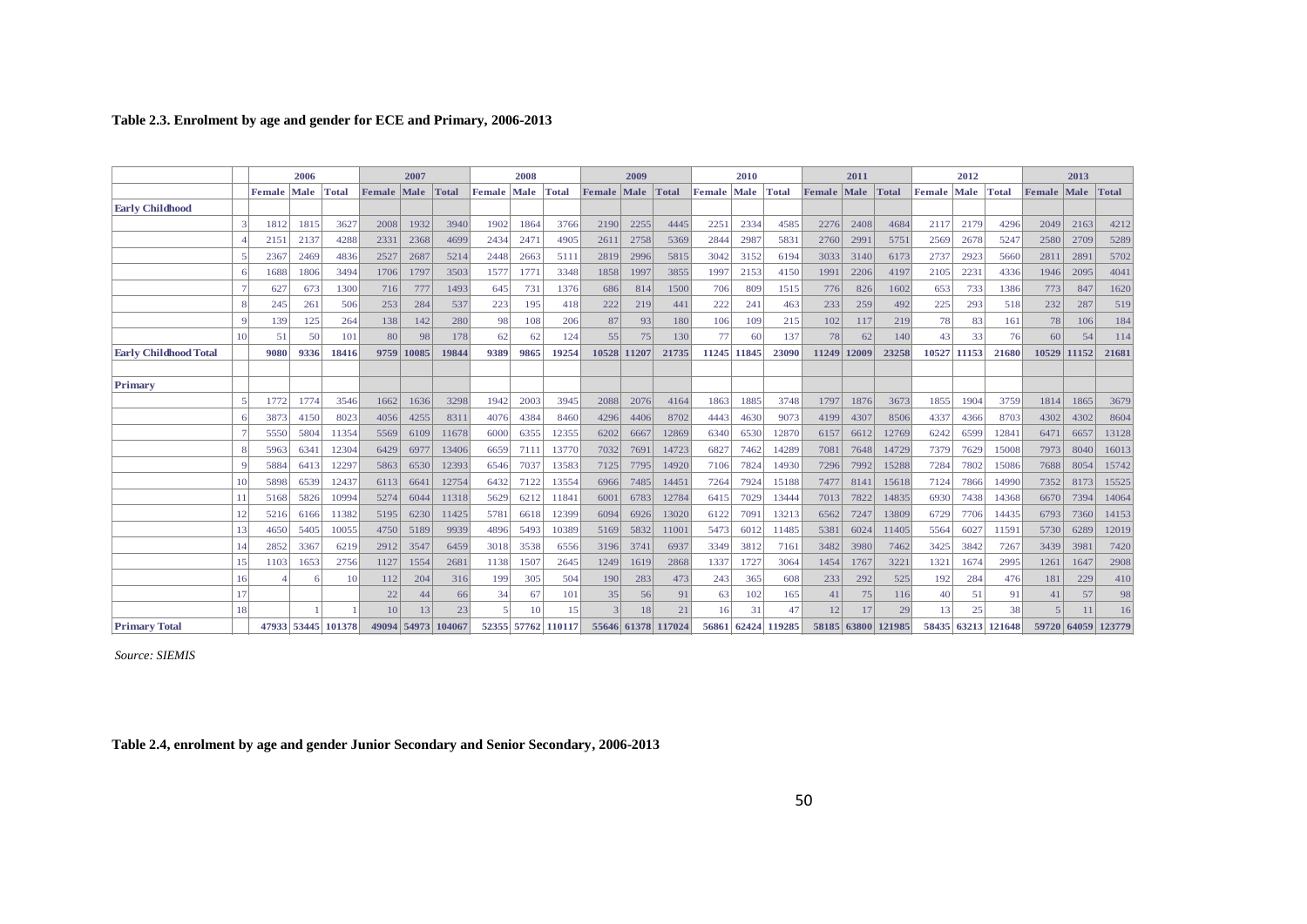|                               |     |                | 2006 |              |        | 2007           |       |        | 2008  |       |                    | 2009 |       |                    | 2010  |       |                    | 2011        |       |        | 2012  |              |                    | 2013        |       |
|-------------------------------|-----|----------------|------|--------------|--------|----------------|-------|--------|-------|-------|--------------------|------|-------|--------------------|-------|-------|--------------------|-------------|-------|--------|-------|--------------|--------------------|-------------|-------|
| <b>Junior Secondary</b>       |     | Female         | Male | <b>Total</b> | Female | Male           | Total | Female | Male  | Total | <b>Female</b> Male |      | Total | <b>Female</b> Male |       | Total | <b>Female</b> Male |             | Total | Female | Male  | <b>Total</b> | <b>Female</b> Male |             | Total |
|                               | 11  | 65             | 75   | 140          |        | 6              |       |        |       |       |                    |      |       |                    |       |       |                    |             |       |        |       |              |                    |             |       |
|                               | 12  | 141            | 122  | 263          | 177    | 178            | 355   | 191    | 193   | 384   | 253                | 272  | 525   | 281                | 267   | 548   | 322                | 352         | 674   | 333    | 377   | 710          | 433                | 409         | 842   |
|                               | 13  | 685            | 735  | 1420         | 708    | 796            | 1504  | 871    | 861   | 1732  | 1180               | 1184 | 2364  | 1116               | 1109  | 2225  | 1381               | 1279        | 2660  | 1379   | 1396  | 2775         | 1451               | 1458        | 2909  |
|                               | 14  | 1661           | 1736 | 3397         | 1694   | 1783           | 3477  | 1905   | 1961  | 3866  | 2344               | 2450 | 4794  | 2335               | 2508  | 4843  | 2430               | 2552        | 4982  | 2575   | 2657  | 5232         | 2839               | 2830        | 5669  |
|                               | 15  | 2240           | 2475 | 4715         | 2407   | 2552           | 4959  | 2512   | 2713  | 5225  | 3069               | 3265 | 6334  | 3125               | 3220  | 6345  | 3322               | 3364        | 6686  | 3497   | 3555  | 7052         | 3578               | 3669        | 7247  |
|                               | 16  | 1909           | 2403 | 4312         | 2153   | 2546           | 4699  | 2308   | 2639  | 4947  | 2678               | 3135 | 5813  | 2730               | 3080  | 5810  | 2991               | 3254        | 6245  | 3161   | 3239  | 6400         | 3134               | 3475        | 6609  |
|                               | 17  | 925            | 1412 | 2337         | 1059   | 1626           | 2685  | 1090   | 1671  | 2761  | 1391               | 1905 | 3296  | 1613               | 2017  | 3630  | 1692               | 2215        | 3907  | 1725   | 2144  | 3869         | 1632               | 1990        | 3622  |
|                               | 18  | 322            | 660  | 982          | 396    | 726            | 1122  | 415    | 776   | 1191  | 550                | 890  | 1440  | 670                | 1053  | 1723  | 687                | 993         | 1680  | 632    | 972   | 1604         | 612                | 884         | 1496  |
|                               | 19  | 129            | 318  | 447          | 121    | 287            | 408   | 111    | 230   | 341   | 126                | 247  | 373   | 130                | 272   | 402   | 112                | 233         | 345   | 154    | 283   | 437          | 116                | 210         | 326   |
|                               | 20  | -8             | 10   | 18           | 26     | 45             | 71    | 26     | 91    | 117   | 25                 | 81   | 106   | 24                 | 92    | 116   | 12                 | 51          | 63    | 24     | 62    | 86           | 24                 | 49          | 73    |
|                               | 2.1 |                |      |              |        |                |       |        |       |       |                    |      |       |                    |       |       |                    |             |       |        |       |              |                    |             |       |
| <b>Junior Secondary Total</b> |     | 8089           | 9951 | 18040        |        | 8744 10545     | 19289 | 9431   | 11136 | 20567 | 11616 13429        |      | 25045 | 12024              | 13618 | 25642 |                    | 12949 14293 | 27242 | 13480  | 14685 | 28165        |                    | 13819 14974 | 28793 |
|                               |     |                |      |              |        |                |       |        |       |       |                    |      |       |                    |       |       |                    |             |       |        |       |              |                    |             |       |
| <b>Senior Secondary</b>       |     |                |      |              |        |                |       |        |       |       |                    |      |       |                    |       |       |                    |             |       |        |       |              |                    |             |       |
|                               | 12  |                |      |              |        |                |       |        |       |       |                    |      |       |                    |       |       |                    |             |       |        |       |              |                    |             |       |
|                               | 13  |                |      |              |        |                |       |        |       |       |                    |      |       |                    |       |       |                    |             |       |        |       |              |                    |             |       |
|                               | 14  | $\overline{c}$ |      |              | -8     | 8 <sup>1</sup> | 16    |        | б     | 14    | 29                 | 17   | 46    |                    |       | 12    |                    | 3           | 10    | 8      | 16    | 24           |                    | 14          | 21    |
|                               | 15  | 31             | 53   | 84           | 57     | 78             | 135   | 69     | 83    | 152   | 163                | 235  | 398   | 154                | 166   | 320   | 181                | 169         | 350   | 192    | 256   | 448          | 243                | 253         | 496   |
|                               | 16  | 364            | 388  | 752          | 400    | 435            | 835   | 464    | 462   | 926   | 625                | 636  | 1261  | 701                | 643   | 1344  | 629                | 674         | 1303  | 819    | 794   | 1613         | 886                | 897         | 1783  |
|                               | 17  | 965            | 1148 | 2113         | 857    | 1044           | 1901  | 1008   | 1127  | 2135  | 1222               | 1292 | 2514  | 1298               | 1417  | 2715  | 1319               | 1424        | 2743  | 1518   | 1478  | 2996         | 1735               | 1789        | 3524  |
|                               | 18  | 1113           | 1544 | 2657         | 1006   | 1441           | 2447  | 1144   | 1489  | 2633  | 1340               | 1671 | 3011  | 1407               | 1778  | 3185  | 1543               | 1904        | 3447  | 1573   | 2006  | 3579         | 1880               | 2165        | 4045  |
|                               | 19  | 875            | 1743 | 2618         | 886    | 1690           | 2576  | 905    | 1510  | 2415  | 964                | 1399 | 2363  | 1016               | 1516  | 2532  | 1210               | 1836        | 3046  | 1245   | 1679  | 2924         | 1306               | 1742        | 3048  |
|                               | 20  | 39             | 69   | 108          | 209    | 608            | 817   | 272    | 706   | 978   | 431                | 872  | 1303  | 565                | 1158  | 1723  | 556                | 1379        | 1935  | 624    | 1242  | 1866         | 614                | 1221        | 1835  |
|                               | 21  | $\mathcal{D}$  |      |              |        |                |       |        |       |       |                    |      |       |                    |       |       | 8                  | 28          | 36    |        | 25    | 32           | 15                 | 38          | 53    |
|                               | 22  |                |      |              |        |                |       |        |       |       |                    |      |       |                    |       |       |                    |             |       |        |       | -6           |                    |             | 5     |
|                               | 23  |                |      |              |        |                |       |        |       |       |                    |      |       |                    |       |       |                    |             |       |        |       |              |                    |             |       |
|                               | 24  |                |      |              |        |                |       |        |       |       |                    |      |       |                    |       |       |                    |             |       |        |       |              |                    |             |       |
|                               | 25  |                |      |              |        |                |       |        |       |       |                    |      |       |                    |       |       |                    |             |       |        |       |              |                    |             |       |
|                               | 26  |                |      |              |        |                |       |        |       |       |                    |      |       |                    |       |       |                    |             |       |        |       |              |                    |             |       |
| <b>Senior Secondary Total</b> |     | 3391           | 4954 | 8345         | 3426   | 5305           | 8731  | 3872   | 5385  | 9257  | 4774               | 6123 | 10897 | 5149               | 6687  | 11836 | 5455               | 7427        | 12882 | 5988   | 7502  | 13490        | 6687               | 8124        | 14811 |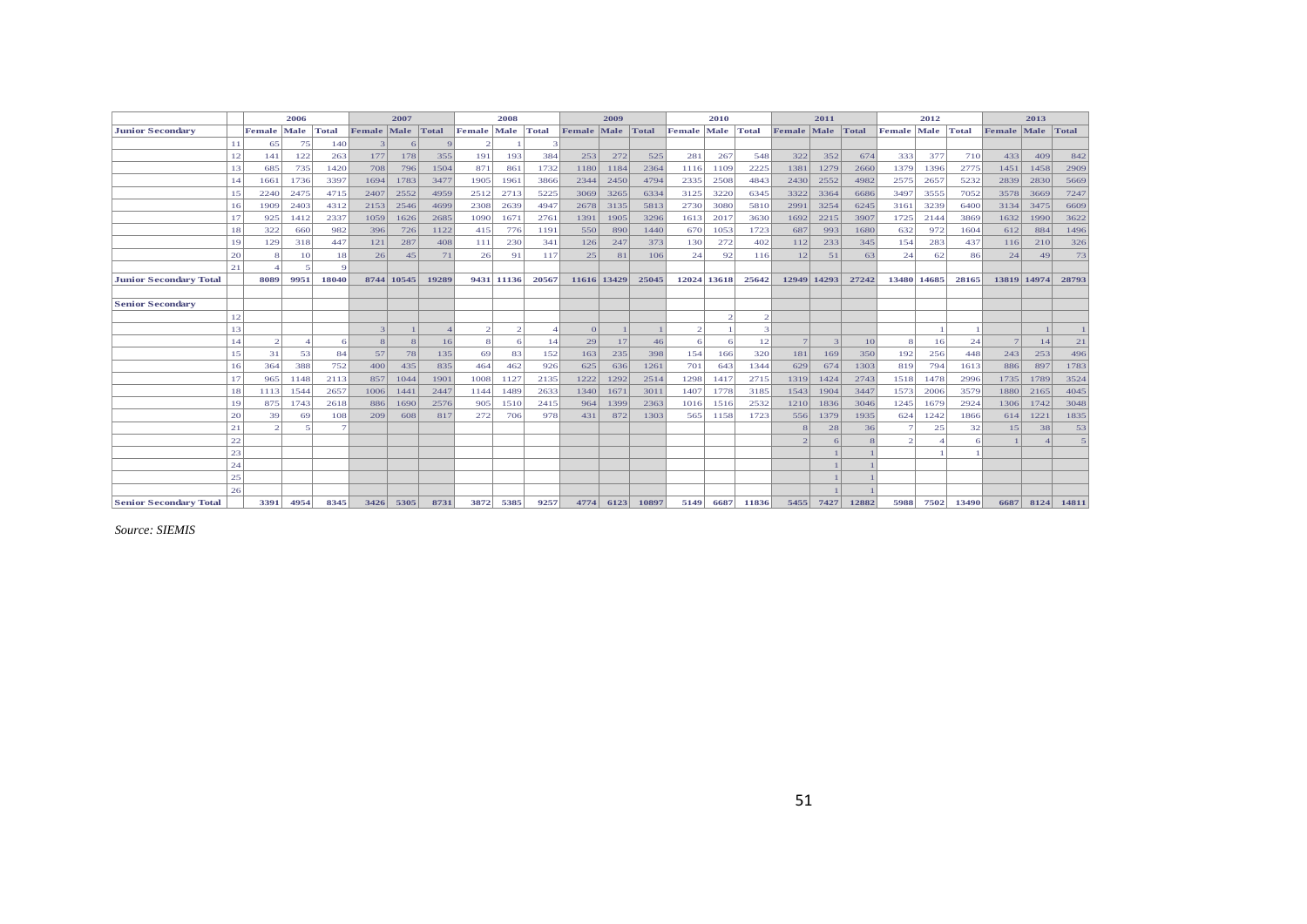#### <span id="page-51-0"></span>**Table 2.5. Enrolment by level and age, 2006-2013**

| Table 2.5. Enrolment by level and age, 2006-2013 |                  |                |                |           |                |                |       |                |                |                |                |                |                |              |                |                |                         |      |                |                         |    |    |    |    |                |
|--------------------------------------------------|------------------|----------------|----------------|-----------|----------------|----------------|-------|----------------|----------------|----------------|----------------|----------------|----------------|--------------|----------------|----------------|-------------------------|------|----------------|-------------------------|----|----|----|----|----------------|
|                                                  |                  |                |                |           |                |                |       |                |                |                |                |                |                |              |                |                |                         |      |                |                         |    |    |    |    |                |
|                                                  |                  |                |                |           |                |                |       |                |                |                |                |                |                |              |                |                |                         |      |                |                         |    |    |    |    |                |
| Enrol                                            |                  | Age            |                |           |                |                |       |                |                |                |                |                |                |              |                |                |                         |      |                |                         |    |    |    |    |                |
| Survey Year                                      | Level            | $\overline{3}$ | $\overline{4}$ | $\vert$ 5 | 6              | $\overline{7}$ | 8     | $\overline{9}$ | 10             | $1\,1$         | 12             | 13             | 14             | 15           | 16             | 17             | 18                      | 19   | 20             | 21                      | 22 | 23 | 24 | 25 | 26 Grand Total |
| 2006                                             |                  |                |                |           |                |                |       |                |                |                |                |                |                |              |                |                |                         |      |                |                         |    |    |    |    |                |
|                                                  | Kinder           | 3627           | 4288           | 4836      | 3494           | 1300           | 506   | 264            | 101            |                |                |                |                |              |                |                |                         |      |                |                         |    |    |    |    | 18416          |
|                                                  | Prep             |                |                | 3474      | 7156           | 6044           | 2808  | 807            | 208            | 45             | 8              | $\overline{1}$ |                |              |                |                |                         |      |                |                         |    |    |    |    | 20552          |
|                                                  | Std 1            |                |                | 72        | 848            | 4511           | 5887  | 3884           | 1638           | 349            | 132            | 24             | $\overline{3}$ |              | $\overline{2}$ |                |                         |      |                |                         |    |    |    |    | 17350          |
|                                                  | Std2             |                |                |           | 19             | 742            | 3069  | 4962           | 4197           | 1988           | 577            | 149            | 35             | 19           |                |                |                         |      |                |                         |    |    |    |    | 15757          |
|                                                  | Std 3            |                |                |           |                | 57             | 518   | 2254           | 4177           | 3688           | 2549           | 768            | 118            | 29           |                |                |                         |      |                |                         |    |    |    |    | 14158          |
|                                                  | Std 4            |                |                |           |                |                | 22    | 366            | 1927           | 3406           | 3817           | 2454           | 611            | 136          | $\mathbf{1}$   |                |                         |      |                |                         |    |    |    |    | 12740          |
|                                                  | Std <sub>5</sub> |                |                |           |                |                |       | 24             | 288            | 1374           | 3144           | 3677           | 2141           | 604          |                |                |                         |      |                |                         |    |    |    |    | 11252          |
|                                                  | Std 6            |                |                |           |                |                |       |                | $\overline{2}$ | 144            | 1155           | 2982           | 3311           | 1968         | 6              |                | $\mathbf{1}$            |      |                |                         |    |    |    |    | 9569           |
|                                                  | Form 1           |                |                |           |                |                |       |                |                | 139            | 245            | 1190           | 2326           | 1969         | 884            | 341            | 113                     | 40   | 5              |                         |    |    |    |    | 7252           |
|                                                  | Form 2           |                |                |           |                |                |       |                |                | $\overline{1}$ | 17             | 208            | 922            | 1858         | 1682           | 591            | 294                     | 133  | 6 <sup>1</sup> | $\overline{7}$          |    |    |    |    | 5719           |
|                                                  | Form 3           |                |                |           |                |                |       |                |                |                | $\overline{1}$ | 22             | 149            | 888          | 1746           | 1405           | 575                     | 274  | 7 <sup>1</sup> | $\overline{2}$          |    |    |    |    | 5069           |
|                                                  | Form 4           |                |                |           |                |                |       |                |                |                |                |                | 6              | 83           | 669            | 1475           | 1124                    | 475  | 10             |                         |    |    |    |    | 3842           |
|                                                  | Form 5           |                |                |           |                |                |       |                |                |                |                |                |                | $\mathbf{1}$ | 81             | 629            | 1342                    | 1129 | 75             | $\overline{4}$          |    |    |    |    | 3261           |
|                                                  | Form 6           |                |                |           |                |                |       |                |                |                |                |                |                |              | $\overline{2}$ | $\overline{9}$ | 186                     | 746  | 23             | $\overline{\mathbf{3}}$ |    |    |    |    | 969            |
|                                                  | Form 7           |                |                |           |                |                |       |                |                |                |                |                |                |              |                |                | $\overline{\mathbf{5}}$ | 268  |                |                         |    |    |    |    | 273            |
| 2006 Total                                       |                  | 3627           | 4288           | 8382      | 11517          | 12654          | 12810 | 12561          | 12538          | 11134          | 11645          | 11475          | 9622           | 7555         | 5074           | 4450           | 3640                    | 3065 | 126            | 16                      |    |    |    |    | 146179         |
| 2007                                             |                  |                |                |           |                |                |       |                |                |                |                |                |                |              |                |                |                         |      |                |                         |    |    |    |    |                |
|                                                  | Kinder           | 3940           | 4699           | 5214      | 3503           | 1493           | 537   | 280            | 178            |                |                |                |                |              |                |                |                         |      |                |                         |    |    |    |    | 19844          |
|                                                  | Prep             |                |                | 3280      | 7338           | 6307           | 3196  | 1110           | 139            | 31             |                |                |                |              |                |                |                         |      |                |                         |    |    |    |    | 21402          |
|                                                  | Std 1            |                |                | 18        | 969            | 4646           | 6061  | 3618           | 1749           | 320            | 72             | 18             | $\mathfrak{S}$ |              | $\overline{2}$ |                |                         |      |                |                         |    |    |    |    | 17478          |
|                                                  | Std 2            |                |                |           | $\overline{4}$ | 716            | 3439  | 4737           | 4170           | 2047           | 533            | 138            | 33             | 20           |                |                |                         |      |                |                         |    |    |    |    | 15837          |
|                                                  | Std <sub>3</sub> |                |                |           |                | $\overline{Q}$ | 684   | 2529           | 4398           | 3768           | 2587           | 690            | 142            | 25           | $\vert$ 3      | 6              |                         |      |                |                         |    |    |    |    | 14841          |
|                                                  | Std4             |                |                |           |                |                | 26    | 385            | 2007           | 3653           | 3904           | 2564           | 579            | 110          | 16             |                | $\mathbf{1}$            |      |                |                         |    |    |    |    | 13245          |
|                                                  | Std <sub>5</sub> |                |                |           |                |                |       | 14             | 287            | 1344           | 3192           | 3762           | 2396           | 474          | 66             | 20             | 8                       |      |                |                         |    |    |    |    | 11564          |
|                                                  | Std 6            |                |                |           |                |                |       |                | $\Delta$       | 155            | 1136           | 2767           | 3304           | 2052         | 229            | 40             | 14                      |      |                |                         |    |    |    |    | 9701           |
|                                                  | Form 1           |                |                |           |                |                |       |                |                | $\overline{9}$ | 335            | 1183           | 2357           | 2267         | 1175           | 355            | 88                      | 43   | $\vert$ 3      |                         |    |    |    |    | 7815           |
|                                                  | Form 2           |                |                |           |                |                |       |                |                |                | 20             | 303            | 933            | 1864         | 1820           | 961            | 297                     | 160  | 18             |                         |    |    |    |    | 6376           |
|                                                  | Form 3           |                |                |           |                |                |       |                |                |                |                | 18             | 187            | 828          | 1704           | 1369           | 737                     | 205  | 50             |                         |    |    |    |    | 5098           |
|                                                  | Form 4           |                |                |           |                |                |       |                |                |                |                | $\overline{4}$ | $\overline{9}$ | 116          | 731            | 1264           | 917                     | 585  | 125            |                         |    |    |    |    | 3751           |
|                                                  | Form 5           |                |                |           |                |                |       |                |                |                |                |                | 7              | 19           | 102            | 612            | 1279                    | 931  | 369            |                         |    |    |    |    | 3319           |
|                                                  | Form 6           |                |                |           |                |                |       |                |                |                |                |                |                |              | $\mathcal{D}$  | 25             | 240                     | 787  | 260            |                         |    |    |    |    | 1314           |
|                                                  | Form 7           |                |                |           |                |                |       |                |                |                |                |                |                |              |                |                | 11                      | 273  | 63             |                         |    |    |    |    | 347            |
| 2007 Total                                       |                  | 3940           | 4699           | 8512      | 11814          | 13172          | 13943 | 12673          | 12932          | 11327          | 11780          | 11447          | 9952           | 7775         | 5850           | 4652           | 3592                    | 2984 | 888            |                         |    |    |    |    | 151932         |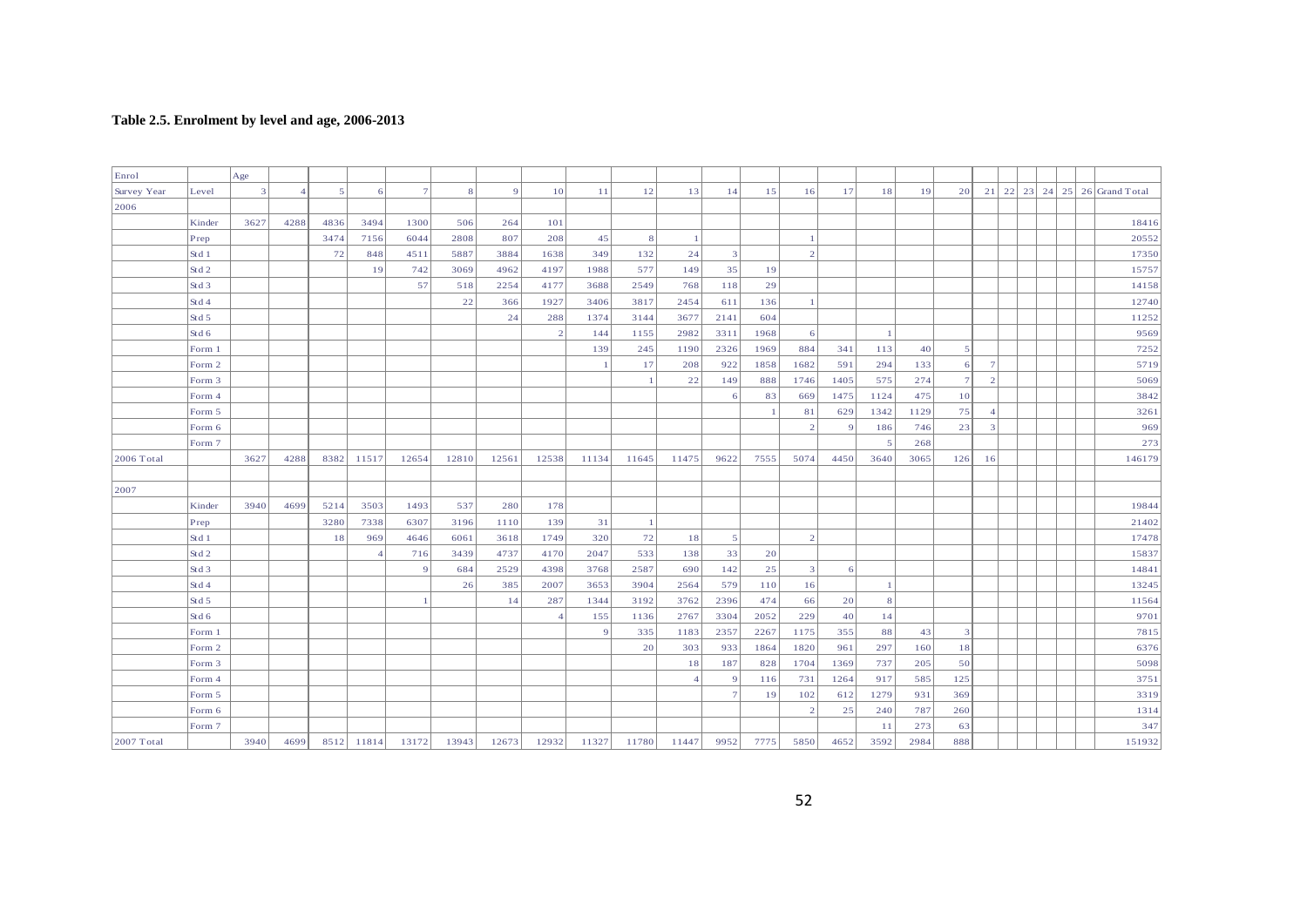| 2008       | Age              | $\overline{\mathbf{3}}$ | $\overline{4}$ | $\vert$ 5 | 6 <sup>1</sup> | $7\overline{ }$ | 8 <sup>1</sup> | $\overline{9}$ | 10    | 11           | 12               | 13                 | 14                      | 15           | 16             | 17             | 18             | 19         | 20                            |  |  | 21 22 23 24 25 26 Grand Total |
|------------|------------------|-------------------------|----------------|-----------|----------------|-----------------|----------------|----------------|-------|--------------|------------------|--------------------|-------------------------|--------------|----------------|----------------|----------------|------------|-------------------------------|--|--|-------------------------------|
|            | Kinder           | 3766                    | 4905           | 5111      | 3348           | 1376            | 418            | 206            | 124   |              |                  |                    |                         |              |                |                |                |            |                               |  |  | 19254                         |
|            | Prep             |                         |                | 3916      | 7417           | 6793            | 3495           | 1183           | 158   | 19           | $\vert$ 2        | $\overline{2}$     |                         | $\mathbf{3}$ |                |                |                |            |                               |  |  | 22988                         |
|            | Std 1            |                         |                | 29        | 997            | 4658            | 6200           | 4098           | 2043  | 392          | 86               | 11                 | $\overline{\mathbf{3}}$ | $\mathbf{1}$ |                |                |                |            |                               |  |  | 18518                         |
|            | Std2             |                         |                |           | 43             | 872             | 3451           | 5034           | 4216  | 2190         | 583              | 132                | 25                      | $\mathbf{1}$ |                |                |                |            |                               |  |  | 16547                         |
|            | Std <sub>3</sub> |                         |                |           |                | 30              | 589            | 2699           | 4568  | 3840         | 2898             | 685                | 157                     | 39           | -6             |                |                |            |                               |  |  | 15512                         |
|            | Std4             |                         |                |           |                | $\mathcal{I}$   | 35             | 531            | 2078  | 3566         | 4220             | 2805               | 686                     | 139          | 41             | $\overline{3}$ | $\overline{2}$ |            |                               |  |  | 14108                         |
|            | Std 5            |                         |                |           |                |                 |                | 38             | 476   | 1592         | 3398             | 3728               | 2388                    | 596          | 90             | 28             | $\overline{2}$ |            |                               |  |  | 12336                         |
|            | Std 6            |                         |                |           | $\overline{2}$ |                 |                |                | 15    | 242          | 1212             | 3026               | 3297                    | 1866         | 367            | 70             | 11             |            |                               |  |  | 10108                         |
|            | Form 1           |                         |                |           |                |                 |                |                |       | $\mathbf{3}$ | 376              | 1372               | 2538                    | 2104         | 1136           | 271            | 61             | 13         | $\overline{9}$                |  |  | 7883                          |
|            | Form 2           |                         |                |           |                |                 |                |                |       |              | 8                | 348                | 1075                    | 2181         | 1899           | 906            | 270            | 95         | 23                            |  |  | 6805                          |
|            | Form 3           |                         |                |           |                |                 |                |                |       |              |                  | 12                 | 253                     | 940          | 1912           | 1584           | 860            | 233        | 85                            |  |  | 5879                          |
|            | Form 4           |                         |                |           |                |                 |                |                |       |              |                  | $\overline{4}$     | 5                       | 133          | 758            | 1433           | 983            | 541        | 90                            |  |  | 3947                          |
|            | Form 5           |                         |                |           |                |                 |                |                |       |              |                  |                    | 9                       | 19           | 166            | 666            | 1331           | 854        | 411                           |  |  | 3456                          |
|            | Form 6           |                         |                |           |                |                 |                |                |       |              |                  |                    |                         |              | $\overline{2}$ | 36             | 305            | 793        | 305                           |  |  | 1441                          |
|            | Form 7           |                         |                |           |                |                 |                |                |       |              |                  |                    |                         |              |                |                | 14             | 227        | 172                           |  |  | 413                           |
| 2008 Total |                  | 3766                    | 4905           | 9056      | 11808          | 13731           | 14188          | 13789          | 13678 | 11844        | 12783            | 12125              | 10436                   | 8022         | 6377           | 4997           | 3839           | 2756       | 1095                          |  |  | 159195                        |
|            |                  |                         |                |           |                |                 |                |                |       |              |                  |                    |                         |              |                |                |                |            |                               |  |  |                               |
| 2009       |                  |                         |                |           |                |                 |                |                |       |              |                  |                    |                         |              |                |                |                |            |                               |  |  |                               |
|            | Kinder           | 4445                    | 5369           | 5815      | 3855           | 1500            | 441            | 180            | 130   |              |                  |                    |                         |              |                |                |                |            |                               |  |  | 21735                         |
|            | Prep             |                         |                | 4135      | 7402           | 7267            | 3886           | 1392           | 251   | 49           |                  | $\overline{2}$     |                         |              |                |                |                |            |                               |  |  | 24385                         |
|            | Std 1            |                         |                | 29        | 1285           | 4746            | 6359           | 4468           | 2017  | 370          | 134              | 18                 | $\overline{1}$          |              |                |                |                |            |                               |  |  | 19427                         |
|            | Std 2            |                         |                |           | 15             | 839             | 3730           | 5520           | 4483  | 2198         | 619              | 200                | 17                      | $\vert$ 3    |                | -1             |                |            |                               |  |  | 17625                         |
|            | Std <sub>3</sub> |                         |                |           |                | 17              | 740            | 3044           | 4970  | 4083         | 2769             | 638                | 132                     | 23           | $\overline{1}$ |                |                |            |                               |  |  | 16417                         |
|            | Std 4            |                         |                |           |                |                 | $\overline{7}$ | 475            | 2263  | 4009         | 4240             | 2882               | 655                     | 127          | 22             | $6 \mid$       |                |            |                               |  |  | 14687                         |
|            | Std <sub>5</sub> |                         |                |           |                |                 |                | 21             | 461   | 1755         | 3750             | 4175               | 2615                    | 585          | 85             | $\sqrt{5}$     |                |            |                               |  |  | 13453                         |
|            | Std 6            |                         |                |           |                |                 |                |                | 6     | 320          | 1507             | 3086               | 3517                    | 2130         | 365            | 79             | 20             |            |                               |  |  | 11030                         |
|            | Form 1           |                         |                |           |                |                 |                |                |       |              | 520<br>$\vert$ 5 | 1848<br>501        | 2758<br>1493            | 2518<br>2566 | 1333<br>2260   | 326            | 93<br>339      | 26         | $\overline{\mathbf{3}}$<br>17 |  |  | 9425                          |
|            | Form 2           |                         |                |           |                |                 |                |                |       |              |                  |                    |                         |              |                | 1111           |                | 88         |                               |  |  | 8380                          |
|            | Form 3<br>Form 4 |                         |                |           |                |                 |                |                |       |              |                  | 15<br>$\mathbf{1}$ | 543<br>46               | 1250         | 2220<br>1029   | 1859           | 1008<br>1127   | 259<br>494 | 86<br>119                     |  |  | 7240<br>4704                  |
|            | Form 5           |                         |                |           |                |                 |                |                |       |              |                  |                    |                         | 383<br>15    | 224            | 1505<br>823    | 1375           | 1057       | 485                           |  |  | 3979                          |
|            | Form 6           |                         |                |           |                |                 |                |                |       |              |                  |                    |                         |              | - 8            | 186            | 452            | 623        | 490                           |  |  | 1759                          |
|            | Form 7           |                         |                |           |                |                 |                |                |       |              |                  |                    |                         |              |                |                | 57             | 189        | 209                           |  |  | 455                           |
| 2009 Total |                  | 4445                    | 5369           | 9979      | 12557          | 14369           | 15164          | 15100          | 14581 | 12784        | 13545            | 13366              | 11777                   | 9600         | 7547           | 5901           | 4472           | 2736       | 1409                          |  |  | 174701                        |
|            |                  |                         |                |           |                |                 |                |                |       |              |                  |                    |                         |              |                |                |                |            |                               |  |  |                               |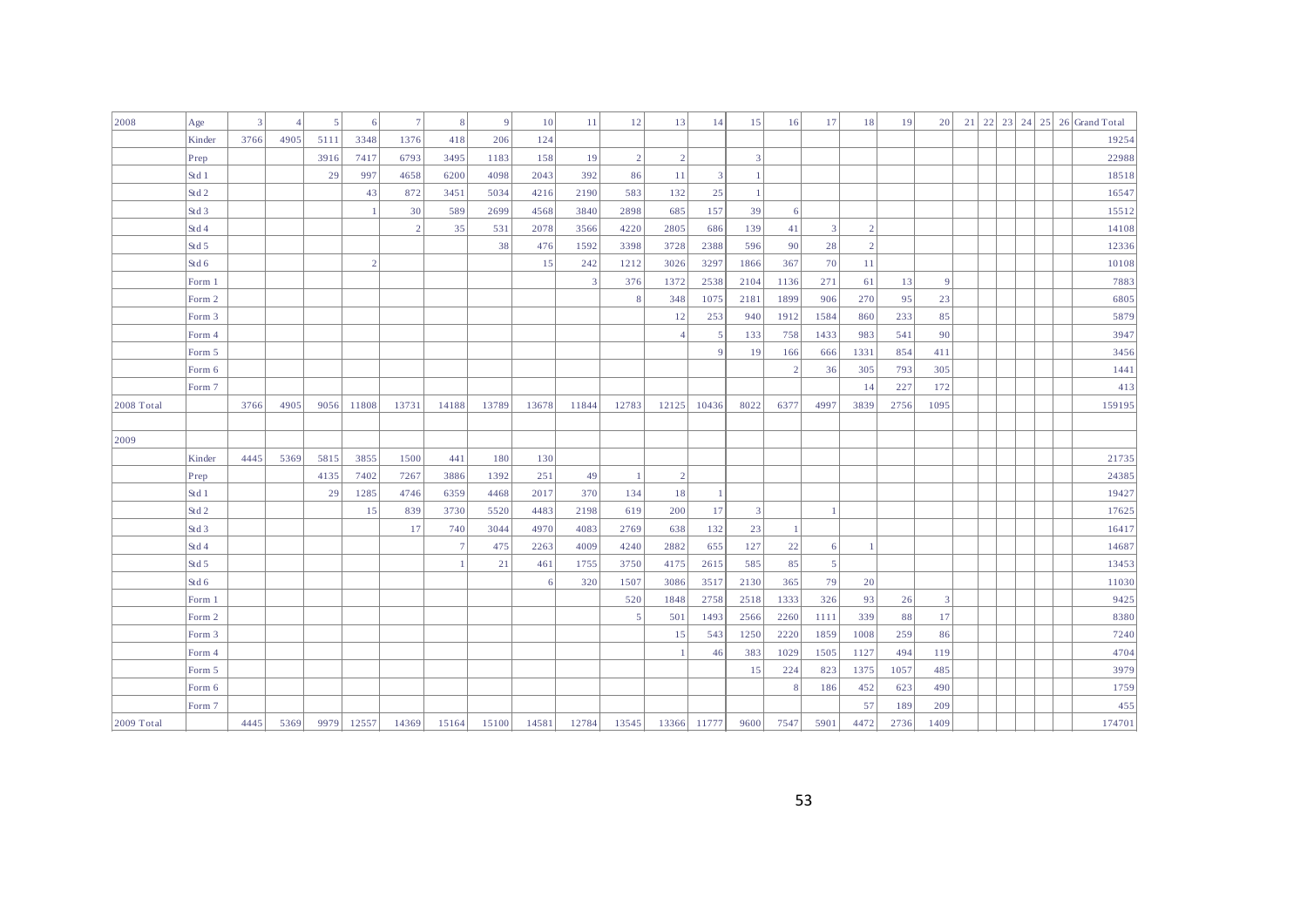| 2010       | Age              | $\overline{\mathbf{3}}$ | $\overline{4}$ | 5 <sup>1</sup> | 6     | $7\overline{ }$ | 8              | $\overline{9}$ | 10                       | 11    | 12             | 13             | 14             | 15             | 16             | 17             | 18              | 19   | 20                      |           |                |                |                |              | 21 22 23 24 25 26 Grand Total |
|------------|------------------|-------------------------|----------------|----------------|-------|-----------------|----------------|----------------|--------------------------|-------|----------------|----------------|----------------|----------------|----------------|----------------|-----------------|------|-------------------------|-----------|----------------|----------------|----------------|--------------|-------------------------------|
|            | Kinder           | 4572                    | 5820           | 6183           | 4150  | 1511            | 457            | 215            | 137                      |       |                |                |                |                |                |                |                 |      |                         |           |                |                |                |              | 23045                         |
|            | Prep             |                         |                | 3728           | 7698  | 7130            | 3705           | 1358           | 188                      | 19    | 7 <sup>1</sup> |                |                |                |                |                |                 |      |                         |           |                |                |                |              | 23833                         |
|            | Std 1            |                         |                | 20             | 1355  | 4867            | 6265           | 4535           | 2223                     | 384   | 90             | 12             |                |                |                |                |                 |      |                         |           |                |                |                |              | 19751                         |
|            | Std <sub>2</sub> |                         |                |                | 20    | 841             | 3455           | 5414           | 4974                     | 2324  | 595            | 159            | 12             | $\overline{3}$ |                |                |                 |      |                         |           |                |                |                |              | 17797                         |
|            | Std 3            |                         |                |                |       | 32              | 833            | 3021           | 4994                     | 4535  | 2867           | 720            | 170            | 27             | $\overline{4}$ | $\overline{1}$ |                 |      |                         |           |                |                |                |              | 17204                         |
|            | Std 4            |                         |                |                |       |                 | 31             | 591            | 2257                     | 3963  | 4393           | 3077           | 732            | 144            | 25             | 5              |                 |      |                         |           |                |                |                |              | 15218                         |
|            | Std <sub>5</sub> |                         |                |                |       |                 |                | 11             | 530                      | 1949  | 3646           | 4106           | 2752           | 606            | 134            | 29             | $\overline{7}$  |      |                         |           |                |                |                |              | 13770                         |
|            | Std 6            |                         |                |                |       | 5               |                |                | 22                       | 270   | 1615           | 3411           | 3495           | 2284           | 445            | 130            | 40              |      |                         |           |                |                |                |              | 11717                         |
|            | Form 1           |                         |                |                |       |                 |                |                |                          |       | 529            | 1725           | 2765           | 2529           | 1344           | 325            | 138             | 24   | $\overline{\mathbf{3}}$ |           |                |                |                |              | 9382                          |
|            | Form 2           |                         |                |                |       |                 |                |                |                          |       | 16             | 488            | 1664           | 2390           | 2314           | 1338           | 313             | 85   | 21                      |           |                |                |                |              | 8629                          |
|            | Form 3           |                         |                |                |       |                 |                |                |                          |       | $\overline{3}$ | 12             | 414            | 1426           | 2152           | 1967           | 1272            | 293  | 92                      |           |                |                |                |              | 7631                          |
|            | Form 4           |                         |                |                |       |                 |                |                |                          |       | $\vert$ 2      | $\overline{3}$ | 10             | 311            | 1026           | 1645           | 1362            | 594  | 191                     |           |                |                |                |              | 5144                          |
|            | Form 5           |                         |                |                |       |                 |                |                |                          |       |                |                | $\overline{1}$ | 9              | 318            | 866            | 1313            | 1053 | 672                     |           |                |                |                |              | 4232                          |
|            | Form 6           |                         |                |                |       |                 |                |                |                          |       |                |                |                |                |                | 204            | 433             | 738  | 607                     |           |                |                |                |              | 1982                          |
|            | Form 7           |                         |                |                |       |                 |                |                |                          |       |                |                | $\overline{1}$ |                |                |                | 77              | 147  | 253                     |           |                |                |                |              | 478                           |
| 2010 Total |                  | 4572                    | 5820           | 9931           | 13223 | 14386           | 14746          | 15145          | 15325                    | 13444 | 13763          | 13713          | 12016          | 9729           | 7762           | 6510           | 4955            | 2934 | 1839                    |           |                |                |                |              | 179813                        |
|            |                  |                         |                |                |       |                 |                |                |                          |       |                |                |                |                |                |                |                 |      |                         |           |                |                |                |              |                               |
| 2011       |                  |                         |                |                |       |                 |                |                |                          |       |                |                |                |                |                |                |                 |      |                         |           |                |                |                |              |                               |
|            | Kinder           | 4671                    | 5740           | 6162           | 4197  | 1598            | 486            | 219            | 140                      |       |                |                |                |                |                |                |                 |      |                         |           |                |                |                |              | 23213                         |
|            | Prep             |                         |                | 3651           | 7254  | 6946            | 3987           | 1809           | 223                      | 45    | $\overline{3}$ |                | $\overline{1}$ |                |                |                |                 |      |                         |           |                |                |                |              | 23919                         |
|            | Std 1            |                         |                | 21             | 1237  | 4863            | 6292           | 4406           | 2364                     | 437   | 110            | 18             |                |                |                |                |                 |      |                         |           |                |                |                |              | 19748                         |
|            | Std 2            |                         |                |                | 15    | 932             | 3689           | 5391           | 5035                     | 2736  | 596            | 164            | 10             |                |                |                |                 |      |                         |           |                |                |                |              | 18569                         |
|            | Std 3            |                         |                |                |       | 28              | 753            | 3008           | 4873                     | 4945  | 2921           | 622            | 177            | 37             | -6             | 2              |                 |      |                         |           |                |                |                |              | 17372                         |
|            | Std 4            |                         |                |                |       |                 | 8 <sup>1</sup> | 662            | 2555                     | 4225  | 4772           | 3039           | 577            | 133            | 14             | 7              |                 |      |                         |           |                |                |                |              | 15992                         |
|            | Std 5            |                         |                |                |       |                 |                | 12             | 563                      | 2038  | 3655           | 4289           | 2909           | 677            | 97             | 33             | $7\phantom{.0}$ |      |                         |           |                |                |                |              | 14280                         |
|            | Std <sub>6</sub> |                         |                |                |       |                 |                |                | $\overline{\phantom{0}}$ | 409   | 1752           | 3273           | 3788           | 2374           | 408            | 74             | 22              |      |                         |           |                |                |                |              | 12105                         |
|            | Form 1           |                         |                |                |       |                 |                |                |                          |       | 666            | 1973           | 2903           | 2656           | 1395           | 359            | 95              | 16   | $\overline{2}$          |           |                |                |                |              | 10065                         |
|            | Form 2           |                         |                |                |       |                 |                |                |                          |       | 8              | 672            | 1509           | 2661           | 2397           | 1342           | 328             | 85   | 17                      |           |                |                |                |              | 9019                          |
|            | Form 3           |                         |                |                |       |                 |                |                |                          |       |                | 15             | 570            | 1369           | 2453           | 2206           | 1257            | 244  | 44                      |           |                |                |                |              | 8158                          |
|            | Form 4           |                         |                |                |       |                 |                |                |                          |       |                |                | 10             | 346            | 1016           | 1729           | 1356            | 738  | 138                     | $\vert$ 1 | 2              | $\lceil$ 1     | $\mathbf{1}$   | $\mathbf{1}$ | 5339                          |
|            | Form 5           |                         |                |                |       |                 |                |                |                          |       |                |                |                | $\mathbf{3}$   | 286            | 878            | 1553            | 1400 | 728                     | -1        |                |                |                |              | 4849                          |
|            | Form 6           |                         |                |                |       |                 |                |                |                          |       |                |                |                | $\mathbf{1}$   |                | 135            | 448             | 738  | 753                     | 8         | $\overline{4}$ |                |                |              | 2089                          |
|            | Form 7           |                         |                |                |       |                 |                |                |                          |       |                |                |                |                |                | $\mathbf{1}$   | 90              | 170  | 316                     | 26        | $\vert$ 2      |                |                |              | 605                           |
| 2011 Total |                  | 4671                    | 5740           | 9835           | 12703 | 14367           | 15215          | 15507          | 15758                    | 14835 | 14483          | 14065          | 12454          | 10257          | 8073           | 6766           | 5156            | 3391 | 1998                    | 36        | 8              | $\overline{1}$ | $\overline{1}$ | -1           | 185322                        |
|            |                  |                         |                |                |       |                 |                |                |                          |       |                |                |                |                |                |                |                 |      |                         |           |                |                |                |              |                               |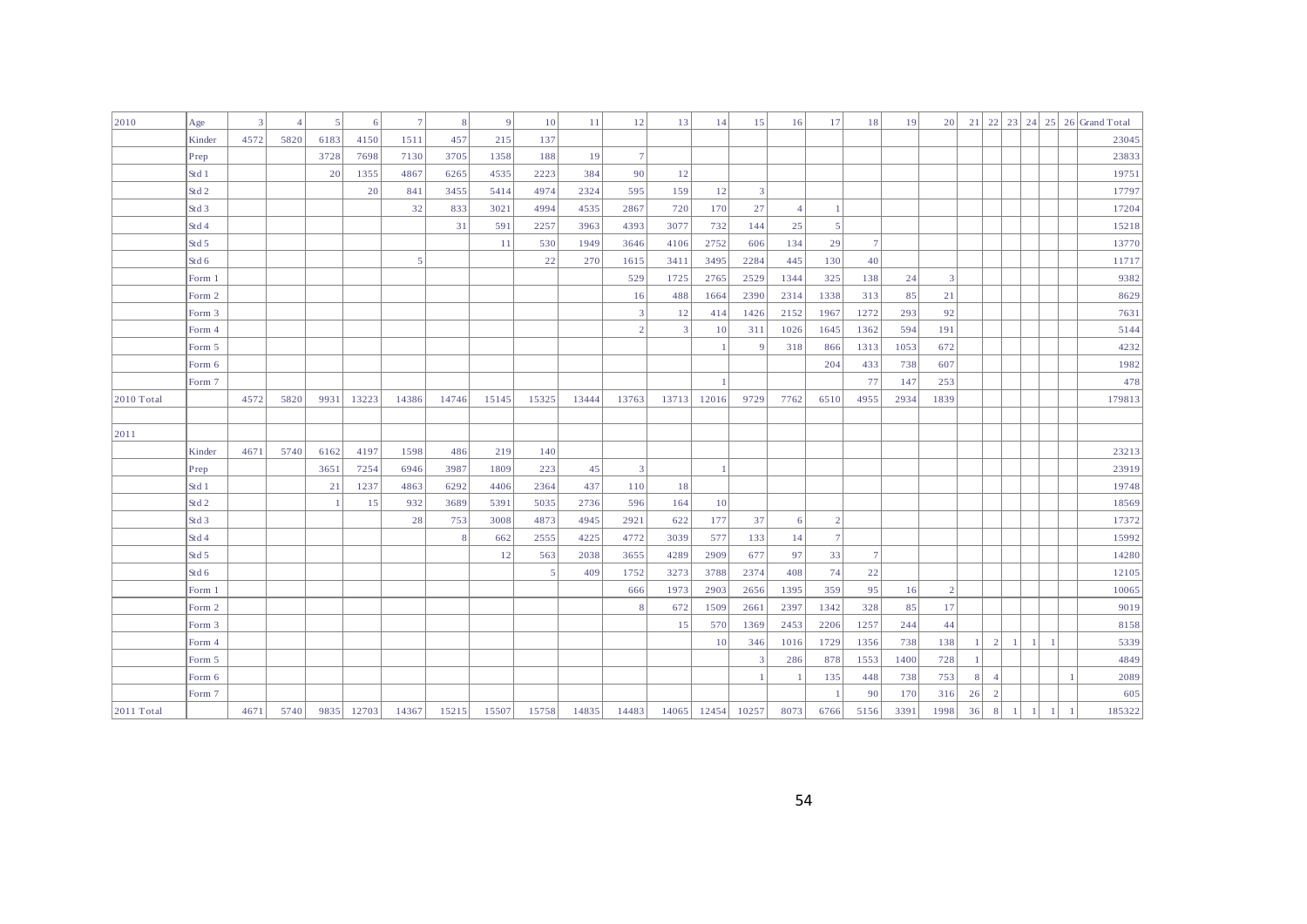| Survey Year | Age              | 3    | 4    | $\mathfrak{S}$ | 6     | $\tau$ | 8           | $\overline{9}$ | 10    | 11        | 12    | 13             | 14           | 15             | 16             | 17             | 18                      | 19   |           |                |                         |                | 20 $21$ 22 $23$ Grand Total |
|-------------|------------------|------|------|----------------|-------|--------|-------------|----------------|-------|-----------|-------|----------------|--------------|----------------|----------------|----------------|-------------------------|------|-----------|----------------|-------------------------|----------------|-----------------------------|
|             | $2012$ Level     |      |      |                |       |        |             |                |       |           |       |                |              |                |                |                |                         |      |           |                |                         |                |                             |
|             | Kinder           | 4296 | 5247 | 5660           | 4336  | 1386   | 518         | 161            | 76    |           |       |                |              |                |                |                |                         |      |           |                |                         |                | 21680                       |
|             | Prep             |      |      | 3741           | 7447  | 6912   | 3845        | 1734           | 201   | 34        | 20    | $\overline{2}$ |              |                |                |                |                         |      |           |                |                         |                | 23936                       |
|             | Std 1            |      |      | 18             | 1220  | 4819   | 6363        | 4348           | 2395  | 392       | 120   | 16             | $\mathbf{1}$ |                |                |                |                         |      |           |                |                         |                | 19693                       |
|             | Std <sub>2</sub> |      |      |                | 35    | 1062   | 3927        | 5260           | 4422  | 2593      | 652   | 172            | 27           | $\overline{1}$ | $\mathbf{1}$   |                |                         |      |           |                |                         |                | 18152                       |
|             | Std <sub>3</sub> |      |      |                |       | 47     | 849         | 3121           | 4747  | 4690      | 3185  | 745            | 155          | 52             | 10             |                |                         |      |           |                |                         |                | 17602                       |
|             | Std 4            |      |      |                |       |        | 23          | 599            | 2678  | 4139      | 4562  | 3046           | 700          | 135            | 25             | $\overline{3}$ | $\overline{\mathbf{3}}$ |      |           |                |                         |                | 15914                       |
|             | Std 5            |      |      |                |       |        |             | 24             | 534   | 2190      | 4076  | 4160           | 2627         | 597            | 94             | 23             | 7 <sup>1</sup>          |      |           |                |                         |                | 14333                       |
|             | Std 6            |      |      |                |       |        |             |                | 13    | 330       | 1820  | 3450           | 3757         | 2209           | 346            | 65             | 28                      |      |           |                |                         |                | 12018                       |
|             | Form 1           |      |      |                |       |        |             |                |       |           | 687   | 2015           | 2912         | 2779           | 1595           | 372            | 128                     | 37   | 6         |                |                         |                | 10531                       |
|             | Form 2           |      |      |                |       |        |             |                |       |           | 22    | 736            | 1657         | 2742           | 2407           | 1370           | 329                     | 101  | 18        |                |                         |                | 9382                        |
|             | Form 3           |      |      |                |       |        |             |                |       |           |       | 24             | 663          | 1531           | 2398           | 2127           | 1147                    | 299  | 62        |                |                         |                | 8252                        |
|             | Form 4           |      |      |                |       |        |             |                |       |           |       |                | 24           | 435            | 1229           | 1862           | 1555                    | 700  | 133       | $\overline{3}$ |                         |                | 5942                        |
|             | Form 5           |      |      |                |       |        |             |                |       |           |       |                |              | 13             | 375            | 1016           | 1462                    | 1213 | 743       | $\vert$ 3      | $\vert$ 3               | $\overline{1}$ | 4829                        |
|             | Form 6           |      |      |                |       |        |             |                |       |           |       |                |              |                | 9              | 109            | 495                     | 818  | 650       |                | $\mathbf{1}$            |                | 2083                        |
|             | Form 7           |      |      |                |       |        |             |                |       |           |       |                |              |                |                | 9              | 67                      | 193  | $340$ 25  |                | $\overline{2}$          |                | 636                         |
| 2012 Total  |                  | 4296 | 5247 | 9419           | 13039 | 14227  | 15526       | 15247          | 15066 | 14368     | 15145 | 14367          | 12523        | 10495          | 8489           | 6956           | 5221                    | 3361 | 1952      | 32             | 6 <sup>1</sup>          | $\overline{1}$ | 184983                      |
|             |                  |      |      |                |       |        |             |                |       |           |       |                |              |                |                |                |                         |      |           |                |                         |                |                             |
| 2013        |                  |      |      |                |       |        |             |                |       |           |       |                |              |                |                |                |                         |      |           |                |                         |                |                             |
|             | Kinder           | 4212 | 5289 | 5702           | 4041  | 1620   | 519         | 184            | 114   |           |       |                |              |                |                |                |                         |      |           |                |                         |                | 21681                       |
|             | Prep             |      |      | 3615           | 6922  | 6805   | 4089        | 1611           | 182   | <b>20</b> | 17    | 14             | 12           |                |                |                |                         |      |           |                |                         |                | 23287                       |
|             | Std 1            |      |      | 64             | 1647  | 4971   | 6888        | 4507           | 2248  | 265       | 62    | 23             | -1           |                |                |                |                         |      |           |                |                         |                | 20676                       |
|             | Std <sub>2</sub> |      |      |                | 34    | 1324   | 3886        | 5343           | 4726  | 2664      | 434   | 93             | 17           | $\overline{2}$ |                |                |                         |      |           |                |                         |                | 18523                       |
|             | Std <sub>3</sub> |      |      |                |       | 27     | 1133        | 3357           | 4826  | 4426      | 3087  | 638            | 141          | 32             | $\overline{c}$ |                |                         |      |           |                |                         |                | 17670                       |
|             | Std 4            |      |      |                |       |        | 17          | 895            | 2769  | 4008      | 4686  | 3327           | 581          | 109            | 21             | 2              |                         |      |           |                |                         |                | 16416                       |
|             | Std 5            |      |      |                |       |        |             | 28             | 761   | 2137      | 3973  | 4483           | 2925         | 472            | 90             | 19             | $\mathfrak{S}$          |      |           |                |                         |                | 14893                       |
|             | Std 6            |      |      |                |       |        |             | 1              | 13    | 544       | 1894  | 3441           | 3743         | 2293           | 297            | 77             | 11                      |      |           |                |                         |                | 12314                       |
|             | Form 1           |      |      |                |       |        |             |                |       |           | 809   | 2214           | 3145         | 2723           | 1647           | 235            | 71                      | 19   | 5         |                |                         |                | 10868                       |
|             | Form 2           |      |      |                |       |        |             |                |       |           | 33    | 675            | 1956         | 2774           | 2412           | 1318           | 244                     | 80   | 21        |                |                         |                | 9513                        |
|             | Form 3           |      |      |                |       |        |             |                |       |           |       | 20             | 568          | 1750           | 2550           | 2069           | 1181                    | 227  | 47        |                |                         |                | 8412                        |
|             | Form 4           |      |      |                |       |        |             |                |       |           |       | $\mathbf{1}$   | 21           | 488            | 1397           | 2098           | 1517                    | 719  | 77        |                |                         |                | 6318                        |
|             | Form 5           |      |      |                |       |        |             |                |       |           |       |                |              | 8              | 384            | 1125           | 1727                    | 1248 | 744       | $\mathbf{1}$   |                         |                | 5237                        |
|             | Form 6           |      |      |                |       |        |             |                |       |           |       |                |              |                | $\overline{2}$ | 298            | 728                     | 899  | 742       | $\overline{9}$ | $\overline{2}$          |                | 2680                        |
|             | Form 7           |      |      |                |       |        |             |                |       |           |       |                |              |                |                | 3              | 73                      | 182  | 272       | 43             | $\overline{\mathbf{3}}$ |                | 576                         |
| 2013 Total  |                  | 4212 | 5289 | 9381           | 12645 |        | 14748 16532 | 15926          | 15639 | 14064     | 14995 | 14929          | 13110        | 10651          | 8802           | 7244           | 5557                    | 3374 | $1908$ 53 |                | 5                       |                | 189064                      |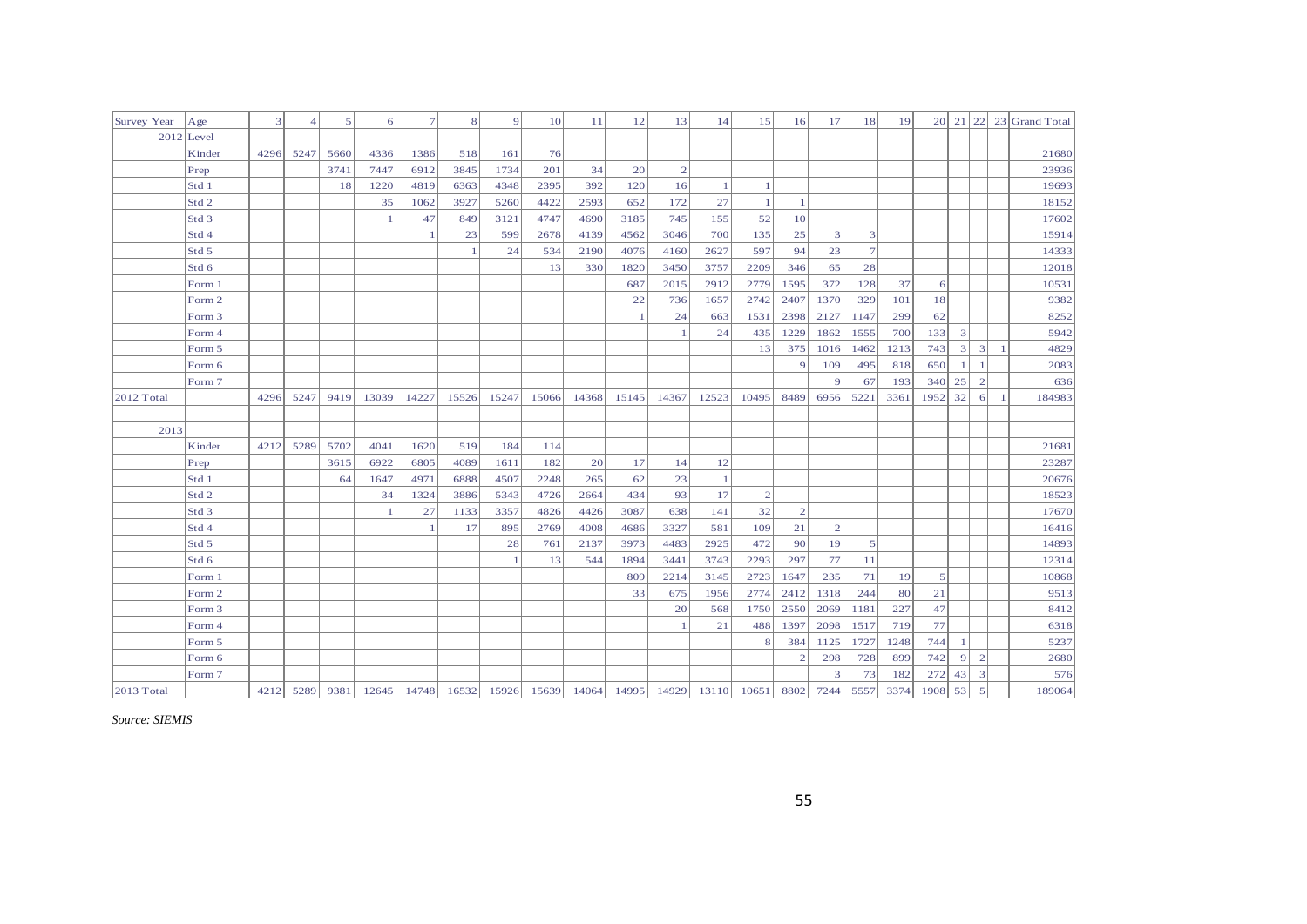#### **Table 2.6. Number of schools by school type, 2006-2013**

|                    |                |      |             |                | <b>Number of Schools</b> |          |                |      |
|--------------------|----------------|------|-------------|----------------|--------------------------|----------|----------------|------|
| <b>School Type</b> | 2006           | 2007 | 2008        | 2009           | 2010                     | 2011     | 2012           | 2013 |
| <b>ECE</b>         | 347            | 424  | 472         | 501            | 509                      | 523      | 472            | 484  |
| <b>PS</b>          | 486            | 484  | 493         | 508            | 517                      | 533      | 528            | 526  |
| <b>CHS</b>         | 130            | 141  | 160         | 169            | 175                      | 177      | 189            | 199  |
| <b>PSS</b>         | 16             | 16   | 16          | 16             | 16                       | 17       | 16             | 15   |
| <b>NSS</b>         | 8              | 8    | $\mathbf Q$ | 1 <sub>O</sub> | $\Theta$                 | $\Theta$ | 1 <sub>O</sub> | 11   |
| <b>RTC</b>         | 1 <sub>O</sub> | 12   | 26          | 25             | 24                       | 33       | 37             | 37   |
| <b>Grand Total</b> | 997            | 1085 | 1176        | 1229           | 1250                     | 1292     | 1252           | 1272 |

*Source: SIEMIS*

#### **Table 2.7. Pupil Classroom Ratio by school type, 2006-2013**

<span id="page-55-1"></span><span id="page-55-0"></span>

| <b>Survey Year</b> |            | 2006   |                  |       | 2007   |                  |       | 2008   |                  |              | 2009   |                 |       | 2010   |          |       | 2011   |           |              | 2012   |                 |              | 2013   |                  |
|--------------------|------------|--------|------------------|-------|--------|------------------|-------|--------|------------------|--------------|--------|-----------------|-------|--------|----------|-------|--------|-----------|--------------|--------|-----------------|--------------|--------|------------------|
|                    |            |        |                  |       |        |                  |       |        |                  |              |        | Pupil           |       |        | Pupil    |       |        |           |              |        | Pupil           |              |        |                  |
|                    |            |        | Pupil            |       |        | Pupil            |       |        | Pupil            |              |        | <b>Classroo</b> |       |        | Classroo |       |        | Pupil     |              |        | <b>Classroo</b> |              |        | Pupil            |
|                    | <b>Num</b> |        | <b>Classroom</b> | Num   |        | <b>Classroom</b> | Num   |        | <b>Classroom</b> | Num          |        | m               | Num   |        | m        | Num   |        | Classroom | Num          |        | m               | Num          |        | <b>Classroom</b> |
| SchoolType         | Rooms      | Enrol  | Ratio            | Rooms | Enrol  | Ratio            | Rooms | Enrol  | Ratio            | <b>Rooms</b> | Enrol  | Ratio           | Rooms | Enro.  | Ratio    | Rooms | Enrol  | Ratio     | <b>Rooms</b> | Enro   | Ratio           | <b>Rooms</b> | Enrol  | Ratio            |
| <b>PS</b>          | 2528       | 67676  | 26.8             | 2566  | 67689  | 26.4             | 2717  | 70413  | 25.9             | 2885         | 73511  | 25.5            | 2998  | 74530  | 24.9     | 3168  | 77610  | 24.5      | 3169         | 75618  | 23.9            | 3093         | 74367  | 24.0             |
| <b>CHS</b>         | 1398       | 51185  | 36.6             | 1517  | 55268  | 36.4             | 1710  | 60508  | 35.4             | 1331         | 69177  | 52.0            | 1908  | 71670  | 37.6     | 1997  | 73324  | 36.7      | 2076         | 76427  | 36.8            | 2172         | 80625  | 37.1             |
| <b>PSS</b>         | 143        | 5326   | 37.2             | 133   | 5153   | 38.7             | 137   | 5026   | 36.7             | 129          | 5618   | 43.6            | 128   | 5790   | 45.2     | 135   | 6454   | 47.8      | 134          | 6298   | 47.0            | 134          | 6232   | 46.5             |
| <b>NSS</b>         | 79         | 3495   | 44.2             | 78    | 3977   | 51.0             | 86    | 4133   | 48.1             | 105          | 4695   | 44.7            | 81    | 4773   | 58.9     | 77    | 4721   | 61.3      | -90          | 4960   | 55.1            | 98           | 5298   | 54.1             |
| <b>RTC</b>         | 14         | 2264   | 161.7            | 18    | 1929   | 107.2            | 50    | 2365   | 47.3             | 50           | 2701   | 54.0            | 39    | 2228   | 57.1     | 48    | 2600   | 54.2      |              | 399    |                 |              |        |                  |
| <b>Grand Total</b> | 4162       | 129946 | 31.2             | 4312  | 134016 | 31.1             | 4700  | 142445 | 30.3             | 4500         | 155702 | 34.6            | 5154  | 158991 | 30.8     | 5425  | 164709 | 30.4      | 5469         | 163702 | 29.9            | 5497         | 166522 | 30.3             |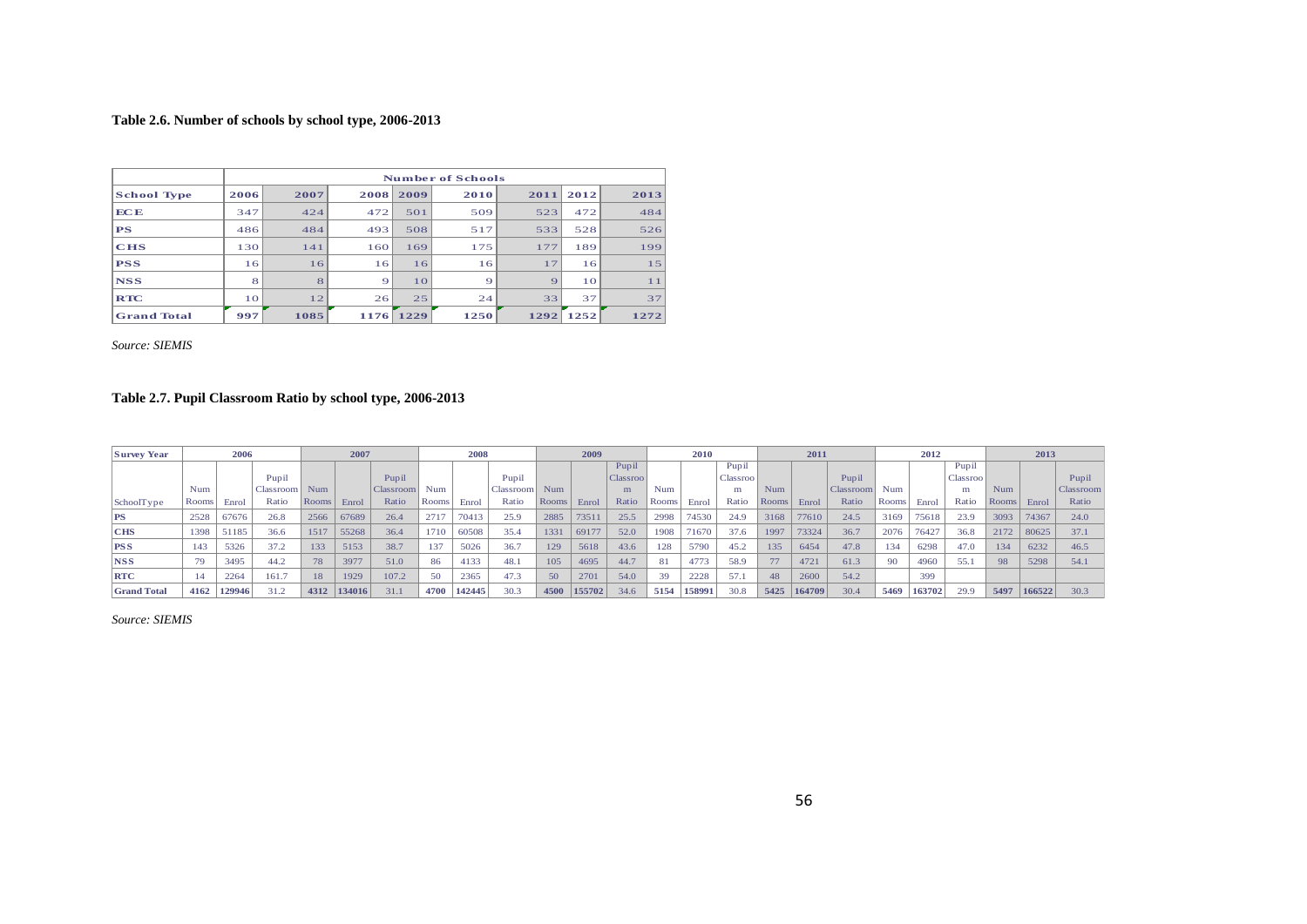#### **Table 2.8. Pupil Toilet Ratio, 2006-2013**

| <b>Survey Year</b> |     | 2006       |                     |     | 2007                          |                     |      | 2008   |                     |      | 2009   |                     |        | 2010   |                                   |      | 2011       |                     |          | 2012   |                            |      | 2013        |                              |
|--------------------|-----|------------|---------------------|-----|-------------------------------|---------------------|------|--------|---------------------|------|--------|---------------------|--------|--------|-----------------------------------|------|------------|---------------------|----------|--------|----------------------------|------|-------------|------------------------------|
| School Type Code   |     |            | PupilToile<br>Ratio |     | $\overline{\phantom{0}}$<br>Ш | PupilToile<br>Ratio | 음    | Ħ      | PupilToile<br>Ratio |      |        | PupilToile<br>Ratio |        | ت      | $\frac{1}{2}$ PupilToile<br>Ratio |      | $\Xi$<br>品 | PupilToile<br>Ratio | ≗<br>$-$ |        | <b>PupilToile</b><br>Ratio |      |             | $\vert$ Pupil Toile<br>Ratio |
| ECE                | 175 | 3428       | 19.6                | 400 | 8568                          | 21.4                | 582  | 1602   | 19.9                | 744  | 14493  | 19.5                | 713    | 16797  | 23.6                              | 783  | 18134      | 23.2                | 758      | 17563  | 23.2                       | 701  | 18690       | 26.7                         |
| <b>PS</b>          | 566 | 43126      | 76.2                | 665 | 51809                         | 77.9                | 730  | 58023  | 79.5                | 788  | 62201  | 78.9                | 868    | 67257  | 77.5                              | 952  | 73640      | 77.4                | 995      | 72436  | 72.8                       | 1205 | 71649       | 59.5                         |
| <b>CHS</b>         | 270 | 3268       | 121.0               | 383 | 44106                         | 115.2               | 488  | 53639  | 109.9               | 880  | 64116  | 72.9                | 578    | 69769  | 120.7                             | 757  | 71819      | 94.9                | 995      | 74861  | 75.2                       | 1180 | 79443       | 67.3                         |
| <b>PSS</b>         | 105 | 2106       | 20.1                | 139 | 3914                          | 28.2                | 170  | 4097   | 24.1                | 190  | 5618   | 29.6                | 171    | 5790   | 33.9                              | 262  | 6454       | 24.6                | 286      | 6298   | 22.0                       | 184  | 6232        | 33.9                         |
| <b>NSS</b>         |     | 764        | 23.2                | 71  | 1038                          | 14.6                | 100  | 1567   | 15.7                | 103  | 3056   | 29.7                | .70    | 3451   | 20.3                              | 190  | 3373       | 17.8                | 159      | 4360   | 27.4                       | 195  | 4698        | 24.1                         |
| <b>RTC</b>         | 27  | 367        | 13.6                | 37  | 529                           | 14.3                |      | 2201   | 19.5                | 113  | 2202   | 19.5                | 84     | 1729   | 20.6                              | 221  | 2600       | 11.8                | 226      | 399    | 1.8                        | 16   |             | 0.0                          |
| <b>Grand Total</b> |     | 1176 82472 | 70.1                |     | 1695 109964                   | 64.9                | 2183 | 131129 | 60.1                | 2818 | 151686 | 53.8                | 2584 1 | 164793 | 63.8                              | 3165 | 176020     | 55.6                | 3419     | 175917 | 51.5                       |      | 3481 180712 | 51.9                         |

*Source: SIEMIS*

#### **Table 2.9. Boarder Dormitory Ratio, 2006-2013**

<span id="page-56-1"></span><span id="page-56-0"></span>

| <b>Survey Year</b> |          |        | 2006                               |                              | 2007                       |                                    |           |         | 2008                         |                |           | 2009                               |                            |               | 2010                                |           |                           | 2011                         |             |        | 2012                                |                          |               | 2013                               |
|--------------------|----------|--------|------------------------------------|------------------------------|----------------------------|------------------------------------|-----------|---------|------------------------------|----------------|-----------|------------------------------------|----------------------------|---------------|-------------------------------------|-----------|---------------------------|------------------------------|-------------|--------|-------------------------------------|--------------------------|---------------|------------------------------------|
| School Type Code   | ω<br>∞   | Ĥ<br>÷ | <b>Boarder</b><br><b>DormRatio</b> | $\ddot{a}$<br>B <sub>o</sub> | ms<br>$\circ$<br>mRo<br>ž. | <b>Boarder</b><br><b>DormRatio</b> | ಕ         | 旨<br>ــ | <b>Boarder</b><br>Dorm Ratio | B <sub>0</sub> | mRo<br>ž. | <b>Boarder</b><br><b>DormRatio</b> | -e<br>$\mathbb{B}^{\circ}$ | s,<br>Ξ<br>Ê. | <b>Boarder</b><br><b>Dorm Ratio</b> | ਵਿ<br>ه   | ms<br>m <sup>2</sup><br>亭 | <b>Boarder</b><br>Dorm Ratio | arde:<br>Bo | Ê<br>ž | <b>Boarder</b><br><b>Dorm Ratio</b> | S.<br>$\omega$<br>ਚ<br>∞ | S<br>fin<br>۳ | <b>Boarder</b><br><b>DormRatio</b> |
| <b>CHS</b>         | 1455'    | 93     | 15.6                               | 3228                         | 113                        | 28.6                               | 4359      | 129     | 33.8                         | 3413           | 147       | 23.2                               | 5565                       | 152           | 36.6                                | 5860      | 156                       | 37.6                         | 6004        | 153    | 39.2                                | 5488                     | 165           | 33.3                               |
| <b>PSS</b>         | 4240     | 94     | 45.1                               | 4037                         | 91                         | 44.4                               | 3801      | 97      | 39.2                         | 3741           | 88        | 42.5                               | 4351                       |               | 47.3                                | 4774      | 89                        | 53.6                         | 4954        | 89     | 55.7                                | 4482                     | 89            | 50.4                               |
| <b>NSS</b>         | 3056     | 71     | 43.0                               | 3025                         | 71                         | 42.6                               | 2703      | 74      | 36.5                         | 2892           | 82        | 35.3                               | 3894                       | 80            | 48.7                                | 3715      | 71                        | 52.3                         | 4236        |        | 56.5                                | 4959                     | 72            | 68.9                               |
| <b>RTC</b>         | 1062     |        | 62.5                               | 1062                         | 25                         | 42.5                               | 1451      | 47      | 30.9                         | 1395           | 47        | 29.7                               | 861                        | 34            | 25.3                                | 1233      | 58                        | 21.3                         |             |        | 0.0                                 |                          |               | 0.0                                |
| <b>Grand Total</b> | 9813 275 |        | 35.7                               | 11352                        | 300                        | 37.8                               | 12314 347 |         | 35.5                         | $11441$ 364    |           | 31.4                               | 14671                      | 358           | 41.0                                | 15582 374 |                           | 41.7                         | 15194 358   |        | 42.4                                | 14929 333                |               | 44.8                               |
|                    |          |        |                                    |                              |                            |                                    |           |         |                              |                |           |                                    |                            |               |                                     |           |                           |                              |             |        |                                     |                          |               |                                    |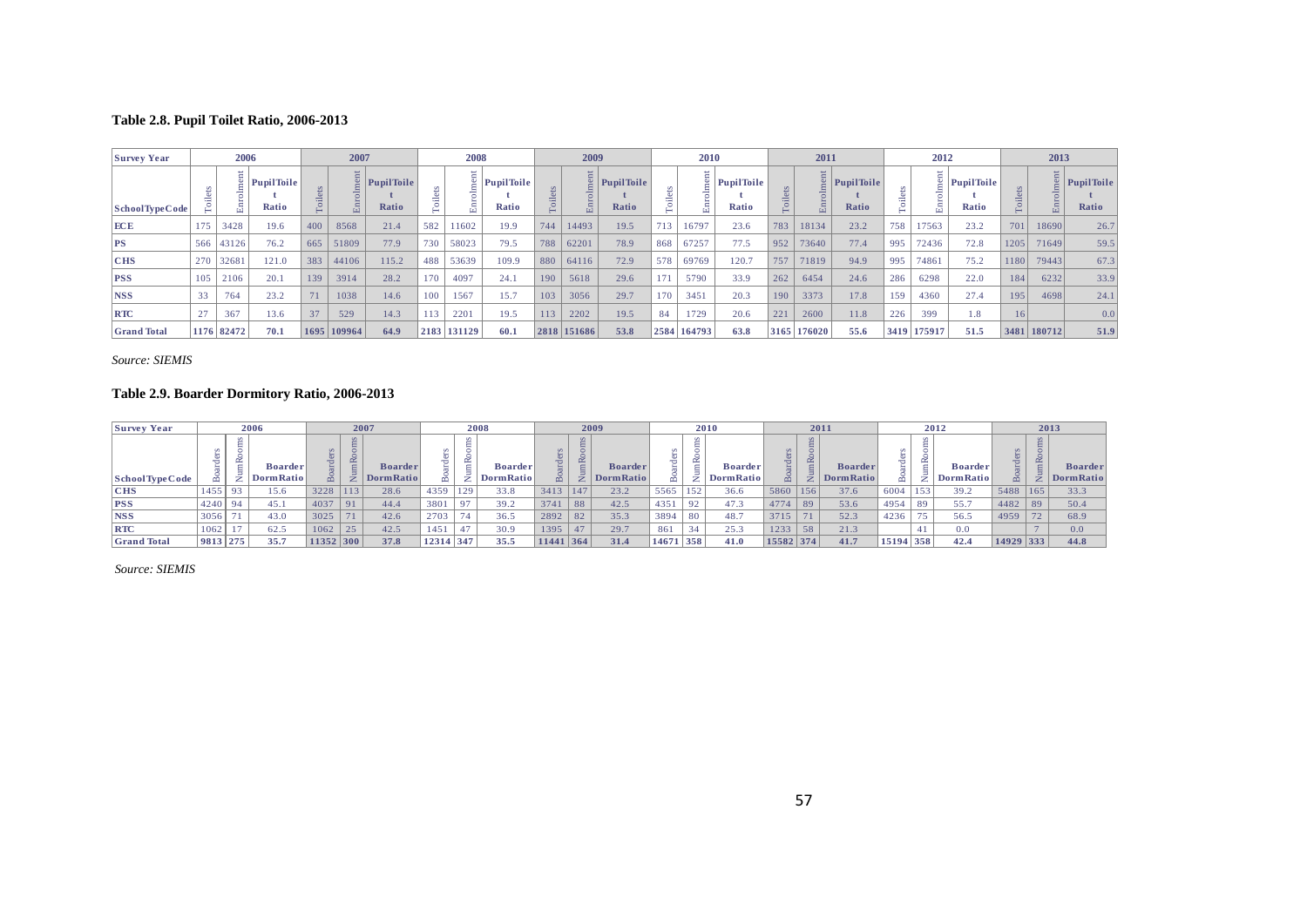#### **Table 3.0. Schools with clean and safe drinking water, 2006-2013**

| Survey Year        |               | 2006    |                      |                | 2007           | $%$ of<br>schools<br>with<br>CleanSafe clean safe<br>⇁<br>water<br>37.3%<br>48.1%<br>52.5% |     | 2008        |            |         | 2009            |                      |      | 2010    |                      |                | 2011    |                      |      | 2012      |            |     | 2013    |                      |
|--------------------|---------------|---------|----------------------|----------------|----------------|--------------------------------------------------------------------------------------------|-----|-------------|------------|---------|-----------------|----------------------|------|---------|----------------------|----------------|---------|----------------------|------|-----------|------------|-----|---------|----------------------|
|                    |               |         | $%$ of               | $\overline{s}$ |                |                                                                                            |     |             | $%$ of     |         |                 | $%$ of               |      |         | $%$ of               | ÷              |         | $%$ of               |      |           | $%$ of     |     |         | $%$ of               |
|                    |               | schools | schools              |                | schools        |                                                                                            |     | schools     | schools    | Schools | schools         | schools              |      | schools | schools              | ਚੋ             | schools | schools              |      | schools   | schools    |     | schools | schools              |
|                    |               | with    | with                 | Sch            | with           |                                                                                            |     | with        | with       |         | with            | with                 |      | with    | with                 | $\overline{a}$ | with    | with                 | Ō    | with      | with       |     | with    | with                 |
|                    |               |         | CleanSafe clean safe |                |                |                                                                                            |     | CleanSafe c | clean safe |         |                 | CleanSafe clean safe |      |         | CleanSafe clean safe |                |         | CleanSafe clean safe |      | CleanSafe | clean safe |     |         | CleanSafe clean safe |
| SchoolType         | $\rightarrow$ | water   | water                | 乞              | water          |                                                                                            |     | water       | water      | 之       | water           | water                | Ż.   | water   | water                | Z              | water   | water                | z    | water     | water      | ż   | water   | water                |
| ECE                | 347           | 121     | 34.9%                | 424            | 158            |                                                                                            | 472 | 173         | 36.7%      | 501     | 186             | 37.1%                | 509  | 181     | 35.6%                | 523            | 183     | 35.0%                | 472  | 163       | 34.5%      | 484 | 178     | 36.8%                |
| PS                 | 486           | 238     | 49.0%                | 484            | 233            |                                                                                            | 493 | 245         | 49.7%      | 508     | 237             | 46.7%                |      | 235     | 45.5%                | 533            | 241     | 45.2%                | 528  | 231       | 43.8%      | 526 | 222     | 42.2%                |
| <b>CHS</b>         | 130           | 63      | 48.5%                | 141            | 74             |                                                                                            | 160 | 71          | 44.4%      | 169     | 86              | 50.9%                | 175  | 92      | 52.6%                | 177            | 96      | 54.2%                | 189  | 102       | 54.0%      | 199 | 94      | 47.2%                |
| <b>PSS</b>         | 16            | 12      | 75.0%                | 16             | $\overline{3}$ | 81.3%                                                                                      |     | 13          | 81.3%      | 16      | $\overline{13}$ | 81.3%                |      |         | 81.3%                |                | 16      | 94.1%                | 16   |           | 87.5%      |     | 14      | 93.3%                |
| <b>NSS</b>         | 8             |         | 87.5%                | 8              |                | 100.0%                                                                                     |     | $\Omega$    | 100.0%     | 10      | 10              | 100.0%               |      |         | 66.7%                |                |         | 55.6%                | 10   |           | 70.0%      |     |         | 81.8%                |
| <b>RTC</b>         | 10            |         | 50.0%                | 12             |                | 58.3%                                                                                      | 26  | 13          | 50.0%      | 25      | 13              | 52.0%                | 24   |         | 50.0%                | 33             | 18      | 54.5%                | 37   |           | 56.8%      | 37  | 21      | 56.8%                |
| <b>Grand Total</b> | 997           | 446     | 44.7%                | 1085           | 493            | 45.4%                                                                                      |     | 524         | 44.6%      | 1229    | 545             | 44.3%                | 1250 | 539     | 43.1%                | 1292           | 559     | 43.3%                | 1252 | 538       | 43.0%      |     | 538     | 42.3%                |

*Source: SIEMIS*

#### **Table 3.1. Children with disability enrolled in schools, 2006-2013**

<span id="page-57-1"></span><span id="page-57-0"></span>

| Survey Year           |               |      | 2006                 |              |                 | 2007       |              |              |      | 2008<br>Children with<br>disability<br>Female Male  Female Male  Female Male  Female Male  Female Male  Female Male  Female Male  Female  Male  Female  Male  Female  Male  Female  Male  Female  Male  Female  Male  Female  Male  Female  Male  Female  Male  Femal<br>694<br>926<br>427<br>571 |                |              |                                    | 2009            |                |              |                 |                 | 2010 |      |                 | 2011            |              |                |               | 2012 |                |           |                    | 2013           |            |
|-----------------------|---------------|------|----------------------|--------------|-----------------|------------|--------------|--------------|------|---------------------------------------------------------------------------------------------------------------------------------------------------------------------------------------------------------------------------------------------------------------------------------------------------|----------------|--------------|------------------------------------|-----------------|----------------|--------------|-----------------|-----------------|------|------|-----------------|-----------------|--------------|----------------|---------------|------|----------------|-----------|--------------------|----------------|------------|
|                       |               |      |                      |              |                 |            | ⊵            |              |      |                                                                                                                                                                                                                                                                                                   | ⊵              |              |                                    |                 |                |              |                 |                 | D    |      |                 |                 | ⊵            |                |               |      | ⊵              |           |                    |                |            |
|                       | Children with |      |                      |              | Children with   |            |              |              |      |                                                                                                                                                                                                                                                                                                   |                |              | Children with<br>disability<br>485 |                 |                |              | Children with   |                 | τ    |      | Children with   |                 |              |                | Children with |      |                |           | Children with      |                |            |
|                       | disability    |      | æ                    |              | disability      |            |              |              |      |                                                                                                                                                                                                                                                                                                   | ⋇              |              |                                    |                 |                |              | disability      |                 | ℅    |      | disability      |                 |              |                | disability    |      |                |           | disability         |                |            |
| SchoolType            |               |      |                      |              |                 |            |              |              |      |                                                                                                                                                                                                                                                                                                   |                |              |                                    |                 |                |              |                 |                 |      |      |                 |                 |              |                |               |      |                |           | Female Male Female |                |            |
| <b>Primary School</b> | 605           | 827  | 1.9% 2.3%            |              |                 | 785   1011 |              | $2.5\%$ 2.8% |      |                                                                                                                                                                                                                                                                                                   | $2.1\%$ 2.5%   |              |                                    | 796             |                | $1.4\%$ 2.1% | 616             | 894             | 1.7% | 2.3% | 665             | 887             |              | 1.8% 2.2%      | 692           | 958  | $1.9\%$ 2.4%   |           | 734                |                | $942$ 2.1% |
| Community High        |               |      |                      |              |                 |            |              |              |      |                                                                                                                                                                                                                                                                                                   |                |              |                                    |                 |                |              |                 |                 |      |      |                 |                 |              |                |               |      |                |           |                    |                |            |
| School                | 431           | 601  |                      | 1.8% 2.2%    | 454             | 649        |              | 1.8% 2.2%    |      |                                                                                                                                                                                                                                                                                                   | 1.5%           | 1.8%         | 396                                | 513             | $1.2\%$   1.4% |              | 442             | 634             | 1.3% | 1.7% | 496             | 647             |              | $1.4\%$ 1.7%   | 469           | 672  | 1.3% 1.7%      |           | 339                | 421            | 0.9%       |
| Provincial Secondary  |               |      |                      |              |                 |            |              |              |      |                                                                                                                                                                                                                                                                                                   |                |              |                                    |                 |                |              |                 |                 |      |      |                 |                 |              |                |               |      |                |           |                    |                |            |
| School                | 48            | 102  | 2.2%                 | 3.2%         | 10 <sup>1</sup> |            |              | $0.5\%$ 0.3% |      |                                                                                                                                                                                                                                                                                                   | $0.2\%$ 0.1%   |              |                                    |                 | $0.3\%$ 0.4%   |              | 44              | 53              | 1.8% | 1.6% | 26 <sup>1</sup> | 57 <sup>1</sup> |              | $0.9\%$   1.5% |               |      | $0.3\%$ 0.4%   |           | 73                 | 74             | 2.7%       |
| National Secondary    |               |      |                      |              |                 |            |              |              |      |                                                                                                                                                                                                                                                                                                   |                |              |                                    |                 |                |              |                 |                 |      |      |                 |                 |              |                |               |      |                |           |                    |                |            |
| School                |               |      |                      | $0.1\%$ 0.3% |                 |            |              | $0.4\%$ 0.2% |      |                                                                                                                                                                                                                                                                                                   |                | $0.2\%$ 0.2% |                                    | 10 <sup>1</sup> | $0.2\%$ 0.4%   |              | 13 <sup>1</sup> | 30 <sup>1</sup> | 0.6% | 1.2% | 48              | 47              | $2.3\%$ 1.8% |                |               |      | $0.3\%$ 0.3%   |           |                    | 8 <sup>1</sup> | 0.3%       |
| Rural Training Centre |               |      | $0.0\%$ 0.0%         |              |                 |            | $0.0\%$ 0.0% |              |      |                                                                                                                                                                                                                                                                                                   | $0.0\%$   0.0% |              |                                    |                 |                | $0.0\%$ 0.0% |                 |                 | 0.0% | 0.0% |                 |                 |              | $0.0\%$ 0.0%   |               |      | $0.0\%$   0.0% |           |                    |                |            |
| Grand Total           | 1086          | 1538 | $1.6\%$ <sup>1</sup> | 1.9%         |                 | 1256 1674  |              | 1.8% 2.0%    | 1130 | 1504                                                                                                                                                                                                                                                                                              | 1.5%           | 1.7%         |                                    | 893 1330        |                | $1.1\%$ 1.4% | 1115 1611       |                 | 1.3% | .7%  | $1235$   1638   |                 |              | $1.4\%$ 1.6%   | 1176          | 1653 |                | 1.3% 1.7% |                    | 1153   1445    | 1.3%       |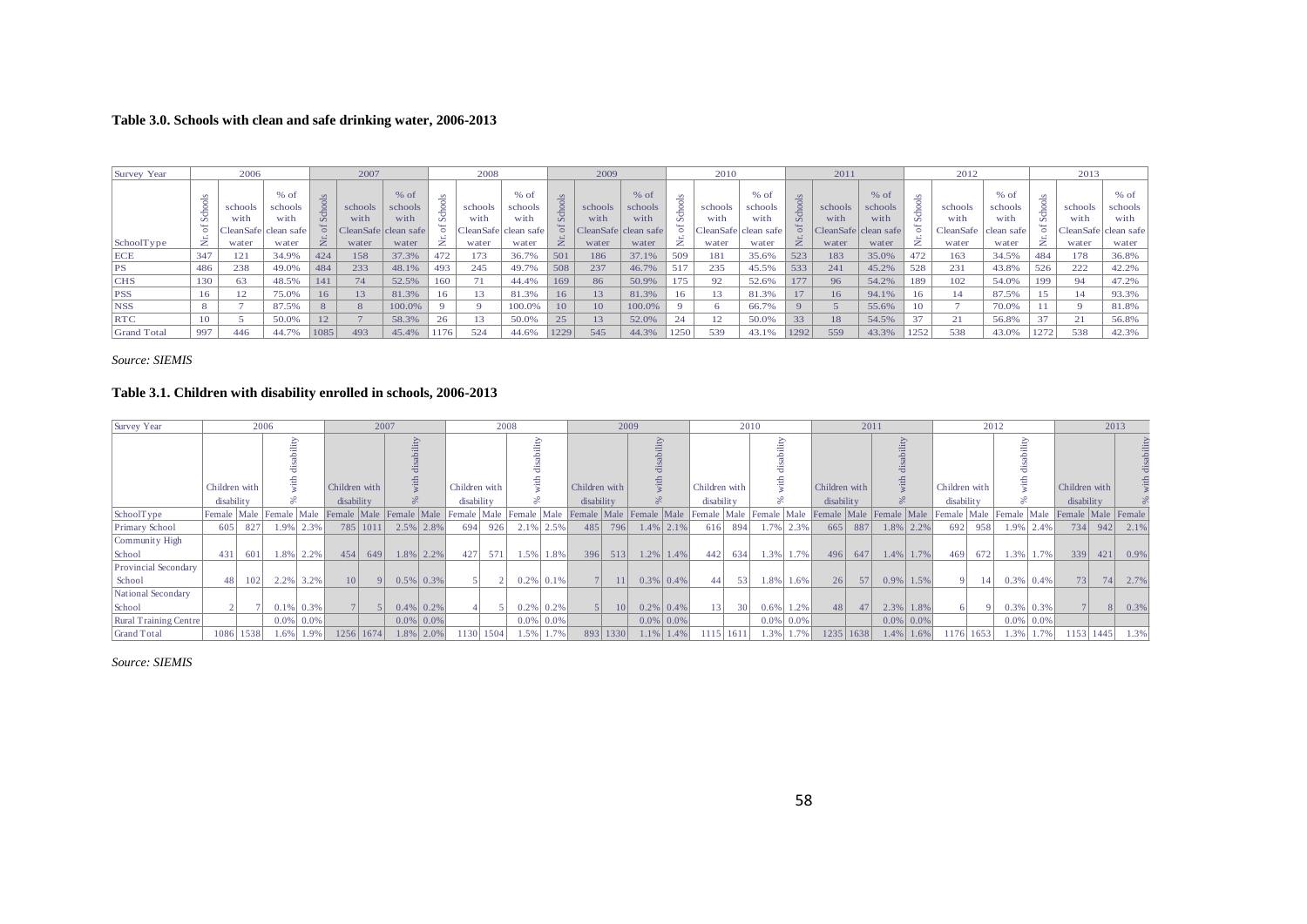# **Annex 2. Data tables on Strategic goal 2: Quality**

#### **Table 3.2. Teacher qualified/certified by school type, 2006-2013**

<span id="page-58-1"></span><span id="page-58-0"></span>

| Survey Year                  |                     | 2006           |          |                |              |                   | 2007        |                |      |           | 2008      |      |                                     | 2009        |                         |                                 |      | 2010      |                |         |                                                                                                                                     | 2011       |                |            |                                                                                                    | 2012      |                          |         |                                                   | 2013        |                 |                |
|------------------------------|---------------------|----------------|----------|----------------|--------------|-------------------|-------------|----------------|------|-----------|-----------|------|-------------------------------------|-------------|-------------------------|---------------------------------|------|-----------|----------------|---------|-------------------------------------------------------------------------------------------------------------------------------------|------------|----------------|------------|----------------------------------------------------------------------------------------------------|-----------|--------------------------|---------|---------------------------------------------------|-------------|-----------------|----------------|
|                              |                     |                |          | (blank)        |              |                   |             | (blank)        |      |           |           |      |                                     |             | $\mathbf{n} \mathbf{k}$ |                                 |      |           |                |         | $\begin{array}{c c}\n\widehat{\mathbf{E}} & \mathbf{F} \\ \hline\n\mathbf{E} & \mathbf{F} \\ \hline\n\end{array}$ Total Female Male |            |                |            | $\begin{array}{c c}\n\widetilde{\Xi} \\ \hline\n\Xi \\ \hline\n\Xi\n\end{array}$ Total Female Male |           | $\mathbf{u}(\mathbf{u})$ |         |                                                   |             | $\mathsf{ank})$ |                |
| SchoolType                   | Data                | Female Male    |          |                |              | Total Female Male |             |                |      |           |           |      | Total Female Male Total Female Male |             |                         | $\frac{3}{5}$ Total Female Male |      |           |                |         |                                                                                                                                     |            |                |            |                                                                                                    |           |                          |         | $\ddot{\Xi}$ Total Female Male $\ddot{\Xi}$ Total |             |                 |                |
|                              |                     |                |          |                |              |                   |             |                |      |           |           |      |                                     |             |                         |                                 |      |           |                |         |                                                                                                                                     |            |                |            |                                                                                                    |           |                          |         |                                                   |             |                 |                |
| Kindergarten                 | <b>NumQualified</b> | 64             |          |                | 71           | 224               | 38          |                | 262  | 332       | 55        | 387  | 464                                 | 77          |                         | 541                             | 566  | 73        |                | 639     | 686                                                                                                                                 | 88         |                | 774        | 650                                                                                                | 86        | $\overline{0}$           | 736     | 770                                               | 113         |                 | 883            |
|                              | NumCertified        | 61             |          |                | 68           | 149               | 22          |                | 171  | 202       | 23        | 225  | 272                                 | 33          |                         | 305                             | 345  | 31        |                | 376     | 419                                                                                                                                 | 38         |                | 457        | 438                                                                                                | 53        | $\vert$ 0                | 491     | 570                                               | 81          |                 | 651            |
| Total                        | NumTeachers         | 788            | 134      |                | 922          | 884               | 170         |                | 1054 | 873       | 167       | 1040 | 948                                 | 168         |                         | 1116                            | 1033 | 163       |                | 1196    | 1139                                                                                                                                | 166        |                | 1305       | 1066                                                                                               | 150       |                          | 1217    | 1152                                              | 175         |                 | 1327           |
| Primary School               | NumQualified        | 44             | 101      |                | 145          | 548               | 955         |                | 1503 | 599       | 1047      | 1646 |                                     | 679 1097    |                         | $0$   1776                      |      | 739 1144  |                | 0 1883  |                                                                                                                                     | 770   1163 |                | $0$   1933 |                                                                                                    | 771 1100  |                          | 1 1872  |                                                   | 812 1159    |                 | $0$   1971     |
|                              | NumCertified        | 44             | 99       |                | 143          | 518               | 910         |                | 1428 | 562       | 986       | 1548 |                                     | 635   1036  |                         | $0 \mid 1671$                   | 691  | 1063      | $\Omega$       | 1754    |                                                                                                                                     | 718 1068   | 0              | 1786       |                                                                                                    | 711 1010  | $\Omega$                 | 1721    |                                                   | 740 1065    |                 | $0$   1805     |
| Total                        | NumTeachers         | 1020           | 1622     |                | 2642         | 1094              | 1710        |                | 2804 | 1193      | 1753      | 2946 |                                     | 1266 1828   | $\vert$ 2               | 3096                            | 1342 | 1858      |                | 3208    | 1457                                                                                                                                | 1962       |                | 13 3432    |                                                                                                    | 1442 1889 |                          | 14 3345 |                                                   | 1378 1811   |                 | 9 3198         |
| Community High School        | <b>NumOualified</b> | 113            | 141      | $\overline{0}$ | 254          | 517               | 846         |                | 1364 | 662       | 933       | 1595 |                                     | 897 1224    |                         | 0 2121                          |      | 852 1175  |                | 2 2029  | 960                                                                                                                                 | 1293       | $\overline{1}$ | 2254       |                                                                                                    | 1000 1242 |                          | 2 2244  |                                                   | 1041   1358 |                 | 3 2402         |
|                              | NumCertified        | 109            | 128      | $\overline{0}$ | 237          | 485               | 740         | $\overline{1}$ | 1226 | 596       | 798       | 1394 |                                     | 804   1045  |                         | 0 1849                          | 769  | 1017      | -1 L           | 1787    | 863                                                                                                                                 | 1126       | 1 <sup>1</sup> | 1990       |                                                                                                    | 916 1089  |                          | 2 2007  |                                                   | 976 1233    |                 | 3 2212         |
| Total                        | NumTeachers         |                | 810 1171 | $\overline{2}$ | 1983         | 892               | 1276        |                | 2169 | 1003      | 1334      | 2337 |                                     | 1210   1562 |                         | 2 2774                          |      | 1163 1514 |                | 12 2689 | 1298                                                                                                                                | 1652       |                | 18 2968    |                                                                                                    | 1362 1635 |                          | 13 3010 |                                                   | 1328 1661   |                 | $11 \mid 3000$ |
|                              |                     |                |          |                |              |                   |             |                |      |           |           |      |                                     |             |                         |                                 |      |           |                |         |                                                                                                                                     |            |                |            |                                                                                                    |           |                          |         |                                                   |             |                 |                |
| Provincial Secondary School  | NumQualified        | 16             | 79       |                | 95           | 46                | 150         |                | 196  | 51        | 157       | 208  | 64                                  | 183         |                         | 247                             | 64   | 150       | $\overline{0}$ | 214     | 54                                                                                                                                  | 151        | 0              | 205        | 52                                                                                                 | 139       | $\vert$ 0                | 191     | 60 <sup>1</sup>                                   | 128         |                 | 188            |
|                              | NumCertified        | 15             | 60       |                | 75           | 42                | 126         |                | 168  | 47        | 143       | 190  | 56                                  | 159         |                         | 215                             | 60   | 134       | $\overline{0}$ | 194     | 51                                                                                                                                  | 141        | 0              | 192        | 48                                                                                                 | 130       | 0                        | 178     | 58                                                | 120         |                 | 178            |
| Total                        | NumTeachers         | 48             | 194      |                | 242          | 56                | 192         |                | 248  | 59        | 182       | 241  | 73                                  | 207         |                         | 280                             | 75   | 174       |                | 250     | 62                                                                                                                                  | 170        |                | 233        | 60                                                                                                 | 161       |                          | 222     | 65                                                | 150         |                 | 215            |
| National Secondary School    | NumQualified        | 31             | 72       |                | 103          | 34                | 88          |                | 122  | 37        | 92        | 129  | 40                                  | 95          |                         | 135                             | 18   | 65        |                | 83      | 35                                                                                                                                  | 104        |                | 139        | 30                                                                                                 | 90        |                          | 120     | 35                                                | 88          |                 | 123            |
|                              | NumCertified        | 31             | 62       |                | 93           | 34                | 78          |                | 112  | 37        | 83        | 120  | 39                                  | 87          |                         | 126                             | 18   | 64        |                | 82      | 32                                                                                                                                  | 97         |                | 129        | 27                                                                                                 | 83        |                          | 110     | 32                                                | 85          |                 | 117            |
| Total                        | NumTeachers         | 47             | 126      |                | 173          | 49                | 135         |                | 184  | 54        | 136       | 190  | 47                                  | 122         |                         | 169                             | 20   | 71        |                | 91      | 41                                                                                                                                  | 109        |                | 150        | 39                                                                                                 | 98        |                          | 137     | 39                                                | 103         |                 | 142            |
| <b>Rural Training Centre</b> | NumQualified        | $\overline{0}$ |          |                | $\vert$ 0    | 2                 | 16          |                | 18   | 13        | 54        | 67   | 23                                  | 57          |                         | 80                              | 16   | 47        |                | 63      | 24                                                                                                                                  | 62         | 0              | 86         | 55                                                                                                 | 117       | $\overline{0}$           | 172     | 51                                                | 121         | 0               | 172            |
|                              | NumCertified        | $\vert$ 0      |          |                | $\mathbf{0}$ | 2                 | 16          |                | 18   | 13        | 54        | 67   | 23                                  | 57          |                         | 80                              | 16   | 47        |                | 63      | 20                                                                                                                                  | 57         | 0              | 77         | 53                                                                                                 | 105       | $\overline{0}$           | 158     | 49                                                | 108         | 0               | 157            |
| Total                        | NumTeachers         | 22             | 39       |                | 61           | 24                | 58          |                | 82   | 42        | 100       | 142  | 38                                  | 94          |                         | 132                             | 32   | 85        |                | 117     | 41                                                                                                                                  | 118        | $\overline{7}$ | 166        | 74                                                                                                 | 171       | 6                        | 251     | 68                                                | 172         | $6 \mid$        | 246            |
|                              |                     |                |          |                |              |                   |             |                |      |           |           |      |                                     |             |                         |                                 |      |           |                |         |                                                                                                                                     |            |                |            |                                                                                                    |           |                          |         |                                                   |             |                 |                |
| Total Sum of NumQualified    |                     | 268            | 400      | $\overline{0}$ | 668          |                   | 1371 2093   |                | 3465 |           | 1694 2338 | 4032 |                                     | 2167 2733   | $\Omega$                | 4900                            |      | 2255 2654 | $\overline{2}$ | 4911    | 2529                                                                                                                                | 2861       |                | 5391       | 2558 2774                                                                                          |           |                          | 3 5335  |                                                   | 2769 2967   |                 | 3 5739         |
| Total Sum of NumCertified    |                     | 260            | 356      | $\overline{0}$ | 616          |                   | 1230   1892 | $1 \mid 3123$  |      | 1457 2087 |           | 3544 |                                     | 1829 2417   |                         | $0 \mid 4246$                   | 1899 | 2356      |                | 4256    | 2103 2527                                                                                                                           |            |                | 1 4631     | 2193 2470                                                                                          |           |                          | 2 4665  |                                                   | 2425 2692   |                 | $3 \mid 5120$  |
| Total Sum of NumTeachers     |                     | 2735           | 3286     | $\mathcal{D}$  | 6023         | 2999 3541         |             |                | 6541 |           | 3224 3672 | 6896 |                                     | 3582 3981   |                         | 7567                            | 3665 | 3865      | 21             | 7551    | 4038                                                                                                                                | 4177       | 39             | 8254       | 4043                                                                                               | 4104      | 35                       | 8182    |                                                   | 4030 4072   |                 | 26 8128        |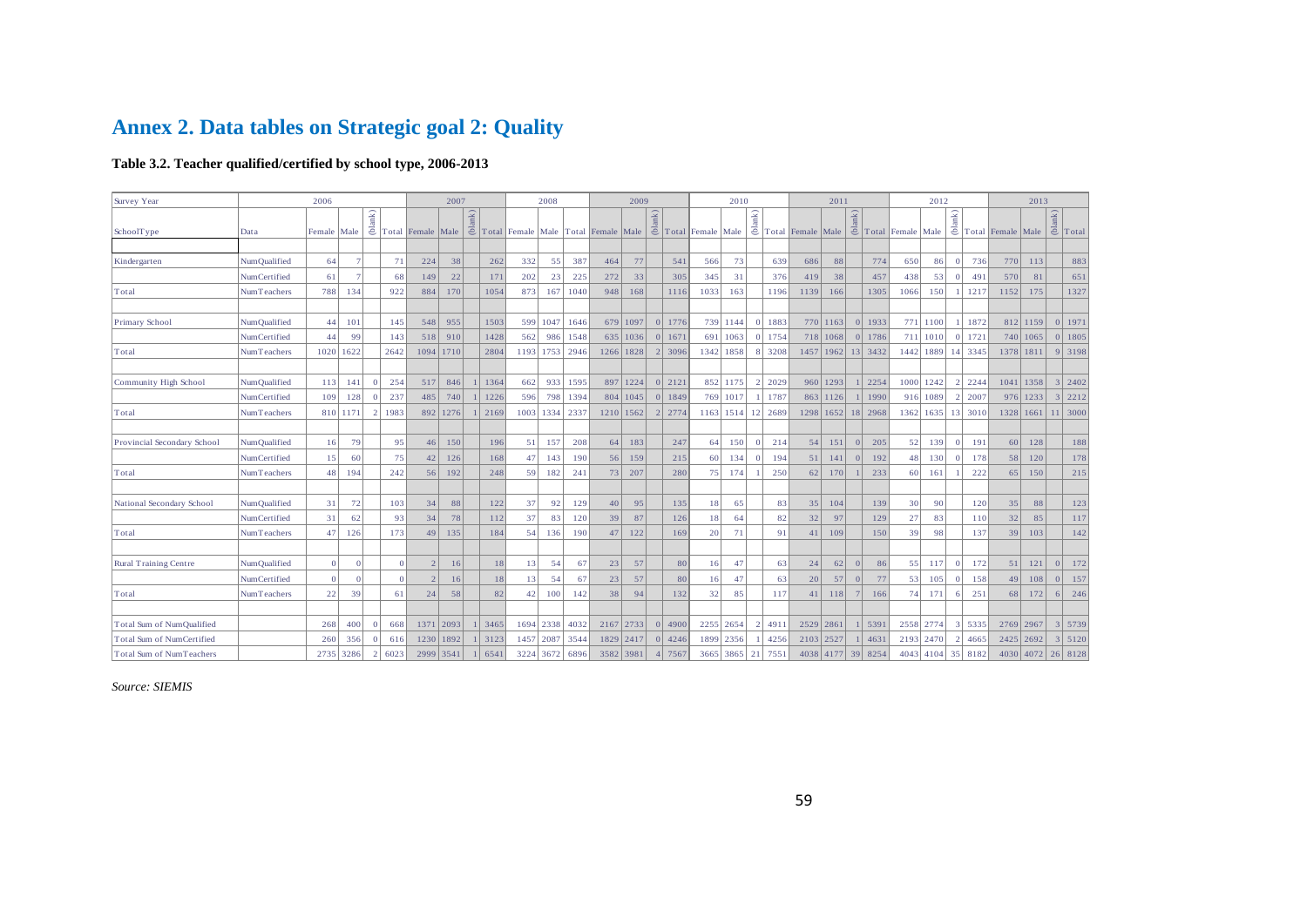#### <span id="page-59-0"></span>**Table 3.3. Pupil qualified/ certified ratio by sub-sector, 2006-2013**

| <b>SectorCode</b> | <b>Survey Year</b> | <b>Pupils</b>    | <b>Teachers</b> |                  | NumCertified   NumQualified | PupilTeacherRatio | PupilCertifiedRatio | PupilQualifiedRatio |
|-------------------|--------------------|------------------|-----------------|------------------|-----------------------------|-------------------|---------------------|---------------------|
| ECE               |                    |                  |                 |                  |                             |                   |                     |                     |
|                   | 2006               | 18416            | 918             | 68               | 71                          | 20.1              | 270.8               | 259.4               |
|                   | 2007               | 19844            | 1050            | 171              | 262                         | 18.9              | 116.0               | 75.7                |
|                   | 2008               | 19254            | 1039            | 226              | 390                         | 18.5              | 85.2                | 49.4                |
|                   | 2009               | 21735            | 1112            | 305              | 541                         | 19.5              | 71.3                | 40.2                |
|                   | 2010               | 23090            | 1196            | 378              | 641                         | 19.3              | 61.1                | 36.0                |
|                   | 2011               | 23258            | 1304            | 458              | 773                         | 17.8              | 50.8                | 30.1                |
|                   | 2012               | 21680            | 1217            | 498              | 740                         | 17.8              | 43.5                | 29.3                |
|                   | 2013               | 21681            | 1333            | 671              | 900                         | 16.3              | 32.3                | 24.1                |
| <b>ECE</b> Total  |                    | 168958           | 9169            | 2775             | 4318                        | 18.4              | 60.9                | 39.1                |
|                   |                    |                  |                 |                  |                             |                   |                     |                     |
| PRI               |                    |                  |                 |                  |                             |                   |                     |                     |
|                   | 2006               | 101378           | 3906            | 313              | 325                         | 26.0              | 323.9               | 311.9               |
|                   | 2007               | 104067           | 4135            | 2171             | 2267                        | 25.2              | 47.9                | 45.9                |
|                   | 2008               | 110117           | 4319            | 2363             | 2513                        | 25.5              | 46.6                | 43.8                |
|                   | 2009               | 117024           | 4873            | 2823             | 3037                        | 24.0              | 41.5                | 38.5                |
|                   | 2010               | 119285           | 4787            | 2784             | 2971                        | 24.9              | 42.8                | 40.1                |
|                   | 2011               | 121985           | 5090            | 2856             | 3070                        | 24.0              | 42.7                | 39.7                |
|                   | 2012               | 121648           | 5100            | 2862             | 3071                        | 23.9              | 42.5                | 39.6                |
|                   | 2013               | 123779           | 4874            | 3019             | 3242                        | 25.4              | 41.0                | 38.2                |
| <b>PRI</b> Total  |                    | 919283           | 37084           | 19191            | 20496                       | 24.8              | 47.9                | 44.9                |
|                   |                    |                  |                 |                  |                             |                   |                     |                     |
| SEC               |                    |                  |                 |                  |                             |                   |                     |                     |
|                   | 2006               | 26385            | 1134            | 235              | 272                         | 23.3              | 112.3               | 97.0                |
|                   | 2007               | 28020            | 1270            | 767              | 922                         | 22.1              | 36.5                | 30.4                |
|                   | 2008               | 29824            | 1392            | 896              | 1069                        | 21.4              | 33.3                | 27.9                |
|                   | 2009               | 35942            | 1442            | 1042             | 1244                        | 24.9              | 34.5                | 28.9                |
|                   | 2010               | 37478            | 1441            | 1043             | 1238                        | 26.0              | 35.9                | 30.3                |
|                   | 2011               | 40124            | 1691            | 1248             | 1465                        | 23.7              | 32.2                | 27.4                |
|                   | 2012               | 41655            | 1611            | 1168             | 1367                        | 25.9              | 35.7                | 30.5                |
|                   | 2013               | 43604            | 1678            | 1383             | 1517                        | 26.0              | 31.5                | 28.7                |
| <b>SEC</b> Total  |                    | 283032           | 11659           | 7782             | 9094                        | 24.3              | 36.4                | 31.1                |
|                   |                    |                  |                 |                  |                             |                   |                     |                     |
| <b>TVT</b>        |                    |                  |                 |                  |                             |                   |                     |                     |
|                   | 2006               | 2264             | 61              | $\boldsymbol{0}$ | $\mathbf{0}$                | 37.1              | 0.0                 | 0.0                 |
|                   | 2007               | 1929             | 82              | 18               | 18                          | 23.5              | 107.2               | 107.2               |
|                   | 2008               | 2365             | 142             | 67               | 67                          | 16.7              | 35.3                | 35.3                |
|                   | 2009               | 2701             | 136             | 83               | 84                          | 19.9              | 32.5                | 32.2                |
|                   | 2010               | 2228             | 123             | 66               | 66                          | 18.1              | 33.8                | 33.8                |
|                   | 2011               | 2600             | 167             | 78               | 87                          | 15.6              | 33.3                | 29.9                |
|                   | 2012               | 399              | 252             | 160              | 174                         | 1.6               | 2.5                 | 2.3                 |
|                   | 2013               | $\boldsymbol{0}$ | 246             | 158              | 173                         | 0.0               | 0.0                 | 0.0                 |
| <b>TVT</b> Total  |                    | 14486            | 1209            | 630              | 669                         | 12.0              | 23.0                | 21.7                |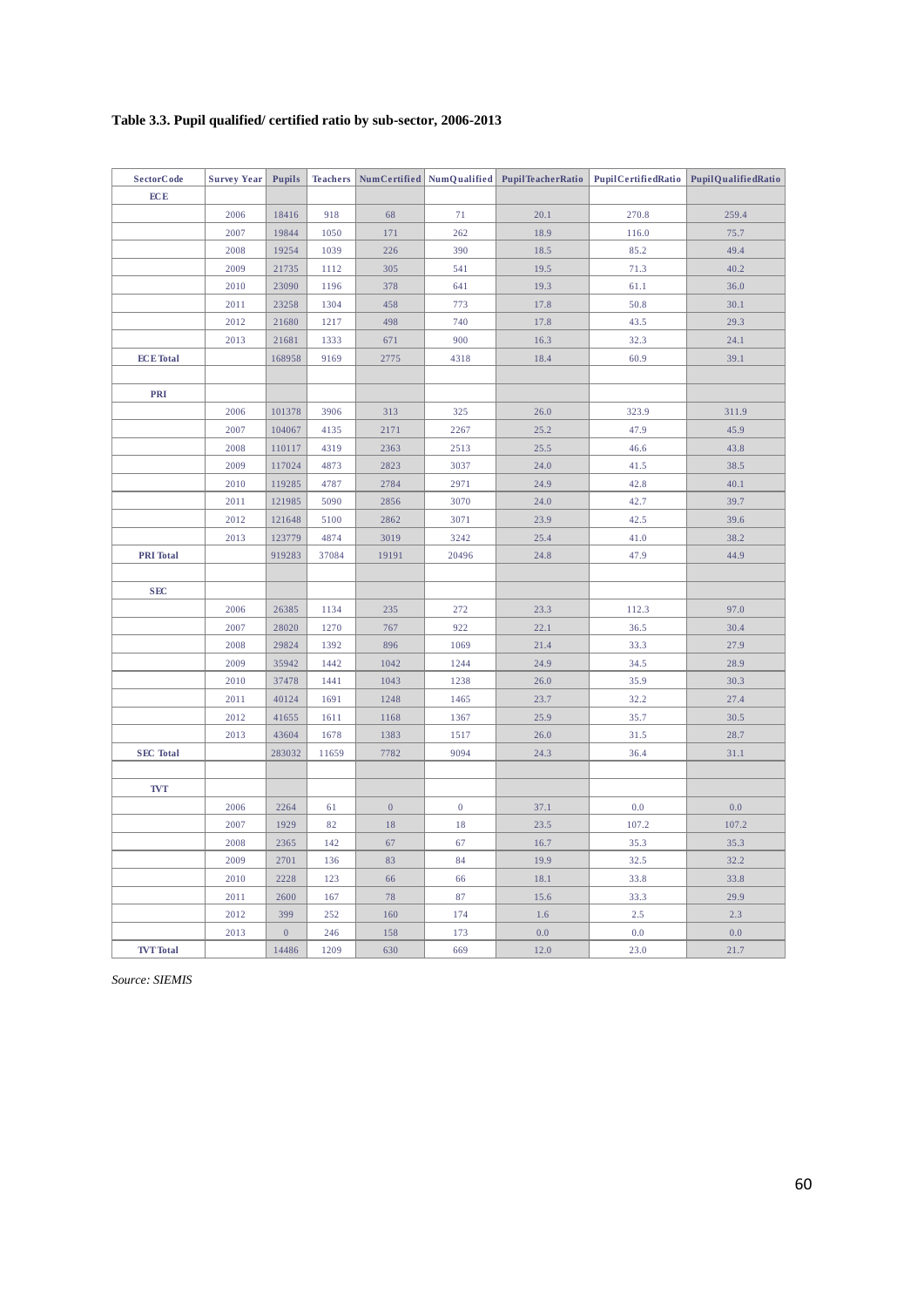|                   |                                      |        |                |              |                    |       |                  | <b>Total Sum of</b> |  |
|-------------------|--------------------------------------|--------|----------------|--------------|--------------------|-------|------------------|---------------------|--|
|                   |                                      |        | Nr. Repeat     |              | <b>RepeatRate</b>  |       | <b>Total Sum</b> | <b>RepeatRate</b>   |  |
|                   | <b>Survey Year   Education Level</b> | Level  | <b>Female</b>  | Male         | <b>Female</b> Male |       |                  |                     |  |
|                   |                                      |        |                |              |                    |       |                  |                     |  |
| 2006              |                                      |        |                |              |                    |       |                  |                     |  |
|                   | Primary                              |        |                |              |                    |       |                  |                     |  |
|                   |                                      | Prep   | 949            | 1058         | 9.6%               | 9.9%  | 2007             | 9.7%                |  |
|                   |                                      | Std 1  | 671            | 785          | 8.0%               | 8.6%  | 1456             | 8.4%                |  |
|                   |                                      | Std 2  | 468            | 595          | 6.3%               | 7.1%  | 1063             | 6.7%                |  |
|                   |                                      | Std 3  | 493            | 588          | 7.3%               | 7.9%  | 1081             | 7.6%                |  |
|                   |                                      | Std 4  | 384            | 514          | 6.5%               | 7.5%  | 898              | 7.0%                |  |
|                   |                                      | Std 5  | 345            | 472          | 6.6%               | 7.7%  | 817              | 7.2%                |  |
|                   |                                      | Std 6  | 177            | 240          | 3.9%               | 4.7%  | 417              | 4.3%                |  |
|                   | <b>Primary Total</b>                 |        | 3487           | 4252         | 7.2%               | 7.9%  | 7739             | 7.6%                |  |
|                   |                                      |        |                |              |                    |       |                  |                     |  |
|                   | <b>Junior Secondary</b>              |        |                |              |                    |       |                  |                     |  |
|                   |                                      | Form 1 | 61             | 98           | 1.8%               | 2.5%  | 159              | 2.2%                |  |
|                   |                                      | Form 2 | 73             | 77           | 2.9%               | 2.4%  | 150              | 2.6%                |  |
|                   |                                      | Form 3 | 77             | 147          | 3.5%               | 5.2%  | 224              | 4.5%                |  |
|                   | <b>Junior Secondary Total</b>        |        | 211            | 322          | 2.6%               | 3.2%  | 533              | 3.0%                |  |
|                   |                                      |        |                |              |                    |       |                  |                     |  |
|                   | <b>Senior Secondary</b>              |        |                |              |                    |       |                  |                     |  |
|                   |                                      | Form 4 | 43             | 81           | 2.7%               | 3.7%  | 124              | 3.2%                |  |
|                   |                                      | Form 5 | 37             | 85           | 2.9%               | 4.4%  | 122              | 3.8%                |  |
|                   |                                      | Form 6 | $\overline{c}$ | $\tau$       | 0.5%               | 1.1%  | 9                | 0.9%                |  |
|                   |                                      | Form 7 | $\overline{0}$ | $\mathbf{1}$ | 0.0%               | 0.6%  | $\mathbf{1}$     | 0.4%                |  |
|                   | <b>Senior Secondary Total</b>        |        | 82             | 174          | 2.1%               | 2.6%  | 256              | 2.4%                |  |
|                   |                                      |        |                |              |                    |       |                  |                     |  |
| <b>2006 Total</b> |                                      |        | 3780           | 4748         | $6.3\%$            | 6.8%  | 8528             | 6.5%                |  |
|                   |                                      |        |                |              |                    |       |                  |                     |  |
| 2007              |                                      |        |                |              |                    |       |                  |                     |  |
|                   | Primary                              |        |                |              |                    |       |                  |                     |  |
|                   |                                      | Prep   | 1247           | 1350         | 12.3%              | 12.1% | 2597             | 12.2%               |  |
|                   |                                      | Std 1  | 1009           | 1043         | 12.0%              | 11.4% | 2052             | 11.7%               |  |
|                   |                                      | Std2   | 665            | 847          | 8.9%               | 10.1% | 1512             | 9.5%                |  |
|                   |                                      | Std 3  | 692            | 846          | 9.9%               | 10.7% | 1538             | 10.3%               |  |
|                   |                                      | Std 4  | 553            | 666          | 8.8%               | 9.3%  | 1219             | 9.1%                |  |
|                   |                                      | Std 5  | 417            | 555          | 7.5%               | 9.0%  | 972              | 8.3%                |  |
|                   |                                      | Std 6  | 196            | 232          | 4.3%               | 4.4%  | 428              | 4.4%                |  |
|                   | <b>Primary Total</b>                 |        | 4779           | 5539         | 9.7%               | 10.0% | 10318            | 9.9%                |  |
|                   |                                      |        |                |              |                    |       |                  |                     |  |
|                   | <b>Junior Secondary</b>              |        |                |              |                    |       |                  |                     |  |
|                   |                                      | Form 1 | 71             | 93           | 2.0%               | 2.2%  | 164              | 2.1%                |  |
|                   |                                      | Form 2 | 54             | 79           | 1.8%               | 2.2%  | 133              | 2.1%                |  |
|                   |                                      | Form 3 | 55             | 73           | 2.3%               | 2.5%  | 128              | 2.4%                |  |
|                   | <b>Junior Secondary Total</b>        |        | 180            | 245          | 2.0%               | 2.3%  | 425              | 2.2%                |  |

#### <span id="page-60-0"></span>**Table 3.4. Repeaters by Education Level and gender, 2006-2013**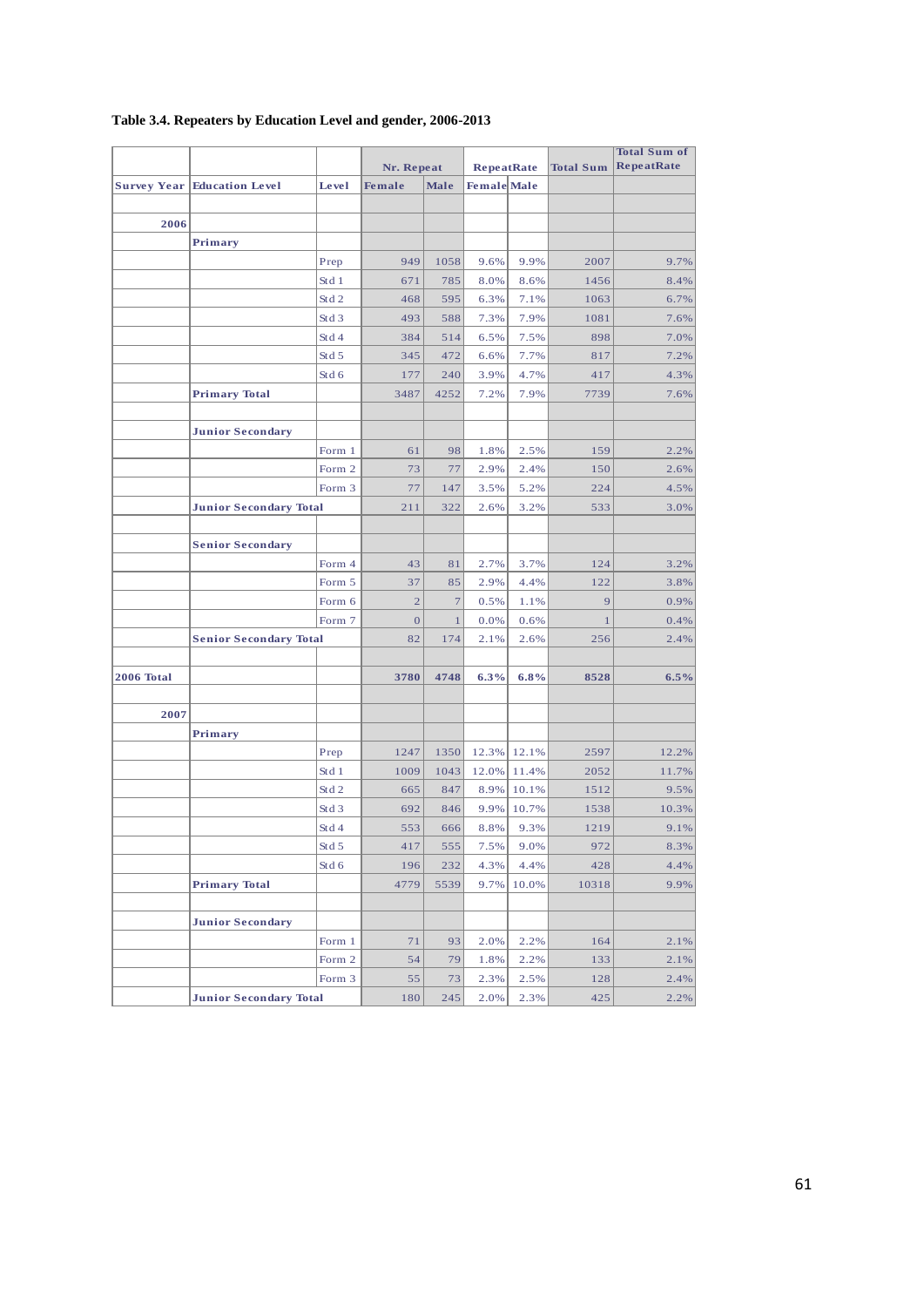|                   | <b>Senior Secondary</b>       |                  |                  |                |      |      |                |      |
|-------------------|-------------------------------|------------------|------------------|----------------|------|------|----------------|------|
|                   |                               | Form 4           | 43               | 59             | 2.7% | 2.7% | 102            | 2.7% |
|                   |                               | Form 5           | 34               | 63             | 2.5% | 3.2% | 97             | 2.9% |
|                   |                               | Form 6           | 11               | 23             | 2.5% | 2.5% | 34             | 2.5% |
|                   |                               | Form 7           | $\boldsymbol{0}$ | $\overline{0}$ | 0.0% | 0.0% | $\mathbf{O}$   | 0.0% |
|                   | <b>Senior Secondary Total</b> |                  | 88               | 145            | 2.2% | 2.1% | 233            | 2.1% |
|                   |                               |                  |                  |                |      |      |                |      |
| <b>2007 Total</b> |                               |                  | 5047             | 5929           | 8.1% | 8.1% | 10976          | 8.1% |
|                   |                               |                  |                  |                |      |      |                |      |
| 2008              |                               |                  |                  |                |      |      |                |      |
|                   | Primary                       |                  |                  |                |      |      |                |      |
|                   |                               | Prep             | 1044             | 1147           | 9.5% | 9.5% | 2191           | 9.5% |
|                   |                               | Std 1            | 723              | 899            | 8.2% | 9.2% | 1622           | 8.7% |
|                   |                               | Std <sub>2</sub> | 540              | 614            | 6.9% | 7.1% | 1154           | 7.0% |
|                   |                               | Std 3            | 501              | 622            | 6.8% | 7.6% | 1123           | 7.2% |
|                   |                               | Std 4            | 401              | 554            | 6.0% | 7.5% | 955            | 6.8% |
|                   |                               | Std 5            | 291              | 412            | 4.9% | 6.3% | 703            | 5.6% |
|                   |                               | Std 6            | 169              | 247            | 3.5% | 4.6% | 416            | 4.1% |
|                   | <b>Primary Total</b>          |                  | 3669             | 4495           | 7.0% | 7.8% | 8164           | 7.4% |
|                   |                               |                  |                  |                |      |      |                |      |
|                   | <b>Junior Secondary</b>       |                  |                  |                |      |      |                |      |
|                   |                               | Form 1           | 87               | 94             | 2.3% | 2.2% | 181            | 2.2% |
|                   |                               | Form 2           | 163              | 128            | 4.9% | 3.3% | 291            | 4.1% |
|                   |                               | Form 3           | 85               | 109            | 3.2% | 3.2% | 194            | 3.2% |
|                   | <b>Junior Secondary Total</b> |                  | 335              | 331            | 3.4% | 2.9% | 666            | 3.1% |
|                   |                               |                  |                  |                |      |      |                |      |
|                   | <b>Senior Secondary</b>       |                  |                  |                |      |      |                |      |
|                   |                               | Form 4           | 29               | 50             | 1.6% | 2.2% | 79             | 2.0% |
|                   |                               | Form 5           | 36               | 50             | 2.3% | 2.5% | 86             | 2.4% |
|                   |                               | Form 6           | 6                | 17             | 0.9% | 1.7% | 23             | 1.4% |
|                   |                               | Form 7           | $\boldsymbol{0}$ | $\mathbf{O}$   | 0.0% | 0.0% | $\overline{0}$ | 0.0% |
|                   | <b>Senior Secondary Total</b> |                  | 71               | 117            | 1.5% | 1.6% | 188            | 1.6% |
| 2008 Total        |                               |                  | 4075             | 4943           | 6.1% | 6.4% | 9018           | 6.3% |
|                   |                               |                  |                  |                |      |      |                |      |
| 2009              |                               |                  |                  |                |      |      |                |      |
|                   | Primary                       |                  |                  |                |      |      |                |      |
|                   |                               | Prep             | 1093             | 1177           | 9.3% | 9.3% | 2270           | 9.3% |
|                   |                               | Std 1            | 777              | 860            | 8.4% | 8.4% | 1637           | 8.4% |
|                   |                               | St d 2           | 638              | 759            | 7.7% | 8.1% | 1397           | 7.9% |
|                   |                               | St d 3           | 607              | 801            | 7.7% | 9.3% | 1408           | 8.6% |
|                   |                               | Std4             | 483              | 613            | 7.0% | 7.8% | 1096           | 7.4% |
|                   |                               | St d 5           | 356              | 471            | 5.6% | 6.7% | 827            | 6.1% |
|                   |                               | St d 6           | 235              | 306            | 4.5% | 5.3% | 541            | 4.9% |
|                   | <b>Primary Total</b>          |                  | 4189             | 4987           | 7.5% | 8.1% | 9176           | 7.8% |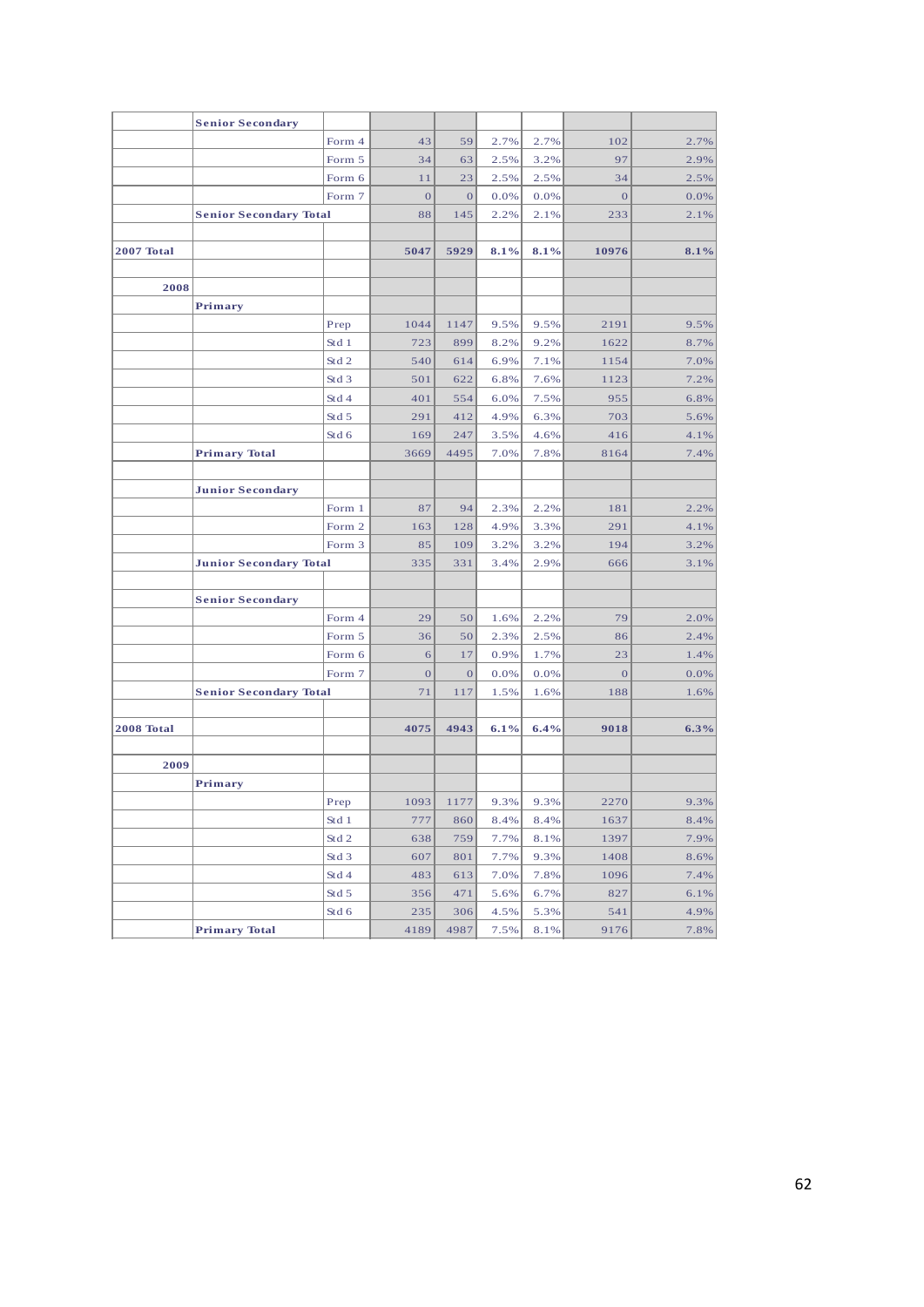|            | <b>Junior Secondary</b>       |                                  |              |                |         |         |                |         |
|------------|-------------------------------|----------------------------------|--------------|----------------|---------|---------|----------------|---------|
|            |                               | Form 1                           | 76           | 97             | 1.7%    | 2.0%    | 173            | 1.8%    |
|            |                               | Form 2                           | 63           | 81             | 1.6%    | 1.8%    | 144            | 1.7%    |
|            |                               | Form 3                           | 59           | 101            | 1.8%    | 2.6%    | 160            | 2.2%    |
|            | <b>Junior Secondary Total</b> |                                  | 198          | 279            | 1.7%    | 2.1%    | 477            | 1.9%    |
|            |                               |                                  |              |                |         |         |                |         |
|            | <b>Senior Secondary</b>       |                                  |              |                |         |         |                |         |
|            |                               | Form 4                           | 30           | 36             | 1.4%    | 1.4%    | 66             | 1.4%    |
|            |                               | Form 5                           | 39           | 51             | 2.1%    | 2.4%    | 90             | 2.3%    |
|            |                               | Form 6                           | 18           | 29             | 2.6%    | 2.7%    | 47             | 2.7%    |
|            |                               | Form 7                           | $\mathbf{1}$ | 3              | 0.7%    | 1.0%    | $\overline{4}$ | 0.9%    |
|            | <b>Senior Secondary Total</b> |                                  | 88           | 119            | 1.6%    | 1.4%    | 207            | 1.5%    |
|            |                               |                                  |              |                |         |         |                |         |
| 2009 Total |                               |                                  | 4475         | 5385           | 6.2%    | 6.5%    | 9860           | 6.3%    |
|            |                               |                                  |              |                |         |         |                |         |
| 2010       |                               |                                  |              |                |         |         |                |         |
|            | Primary                       |                                  |              |                |         |         |                |         |
|            |                               | Prep                             | 1226         | 1439           | 10.8%   | 11.6%   | 2665           | 11.2%   |
|            |                               | Std 1                            | 870          | 1069           | 9.1%    | 10.5%   | 1939           | 9.8%    |
|            |                               | Std <sub>2</sub>                 | 740          | 902            | 8.8%    | 9.6%    | 1642           | 9.2%    |
|            |                               | Std <sub>3</sub>                 | 681          | 825            | 8.4%    | 9.1%    | 1506           | 8.8%    |
|            |                               | Std 4                            | 492          | 686            | 6.7%    | 8.7%    | 1178           | 7.7%    |
|            |                               | Std 5                            | 466          | 619            | 7.2%    | 8.5%    | 1085           | 7.9%    |
|            |                               | Std 6                            | 294          | 345            | 5.2%    | 5.6%    | 639            | 5.4%    |
|            | <b>Primary Total</b>          |                                  | 4769         | 5885           | 8.4%    | 9.4%    | 10654          | 8.9%    |
|            |                               |                                  |              |                |         |         |                |         |
|            | <b>Junior Secondary</b>       |                                  |              |                |         |         |                |         |
|            |                               | Form 1                           | 43           | 58             | 1.0%    | 1.2%    | 101            | 1.1%    |
|            |                               | Form 2                           | 52           | 75             | 1.3%    | 1.7%    | 127            | 1.5%    |
|            |                               | Form 3                           | 75           | 95             | 2.1%    | 2.3%    | 170            | 2.2%    |
|            | <b>Junior Secondary Total</b> |                                  | 170          | 228            | 1.4%    | 1.7%    | 398            | 1.6%    |
|            |                               |                                  |              |                |         |         |                |         |
|            | <b>Senior Secondary</b>       |                                  |              |                |         |         |                |         |
|            |                               | Form 4                           | 32           | 65             | 1.4%    | 2.3%    | 97             | 1.9%    |
|            |                               | Form 5                           | 46           | 87             | 2.5%    | 3.6%    | 133            | 3.1%    |
|            |                               | Form 6                           | 21           | 50             | 2.7%    | 4.2%    | 71             | 3.6%    |
|            |                               | Form 7                           | $\,$ 0       | $\overline{0}$ | $0.0\%$ | 0.0%    | $\overline{0}$ | $0.0\%$ |
|            | <b>Senior Secondary Total</b> |                                  | 99           | 202            | 1.7%    | 2.4%    | 301            | 2.1%    |
| 2010 Total |                               |                                  | 5038         | 6315           | 6.8%    | $7.5\%$ | 11353          | 7.1%    |
|            |                               |                                  |              |                |         |         |                |         |
| 2011       |                               |                                  |              |                |         |         |                |         |
|            | Primary                       |                                  |              |                |         |         |                |         |
|            |                               | Prep                             | 1255         | 1428           | 11.0%   | 11.5%   | 2683           | 11.2%   |
|            |                               | Std 1                            | 827          | 951            | 8.8%    | 9.2%    | 1778           | 9.0%    |
|            |                               | ${\rm St} \, {\rm d} \, 2$       | 695          | 833            | 7.9%    | 8.6%    | 1528           | 8.2%    |
|            |                               | Std 3                            | 695          | 767            | 8.4%    | 8.4%    | 1462           | 8.4%    |
|            |                               | ${\rm St} \, {\rm d} \, {\rm 4}$ | 527          | 717            | 7.0%    | 8.5%    | 1244           | 7.8%    |
|            |                               | Std 5                            | 426          | 561            | 6.2%    | 7.5%    | 987            | 6.9%    |
|            |                               | Std 6                            | 179          | 211            | 3.1%    | 3.4%    | 390            | 3.2%    |
|            | <b>Primary Total</b>          |                                  | 4604         | 5468           | 7.9%    | 8.6%    | 10072          | 8.3%    |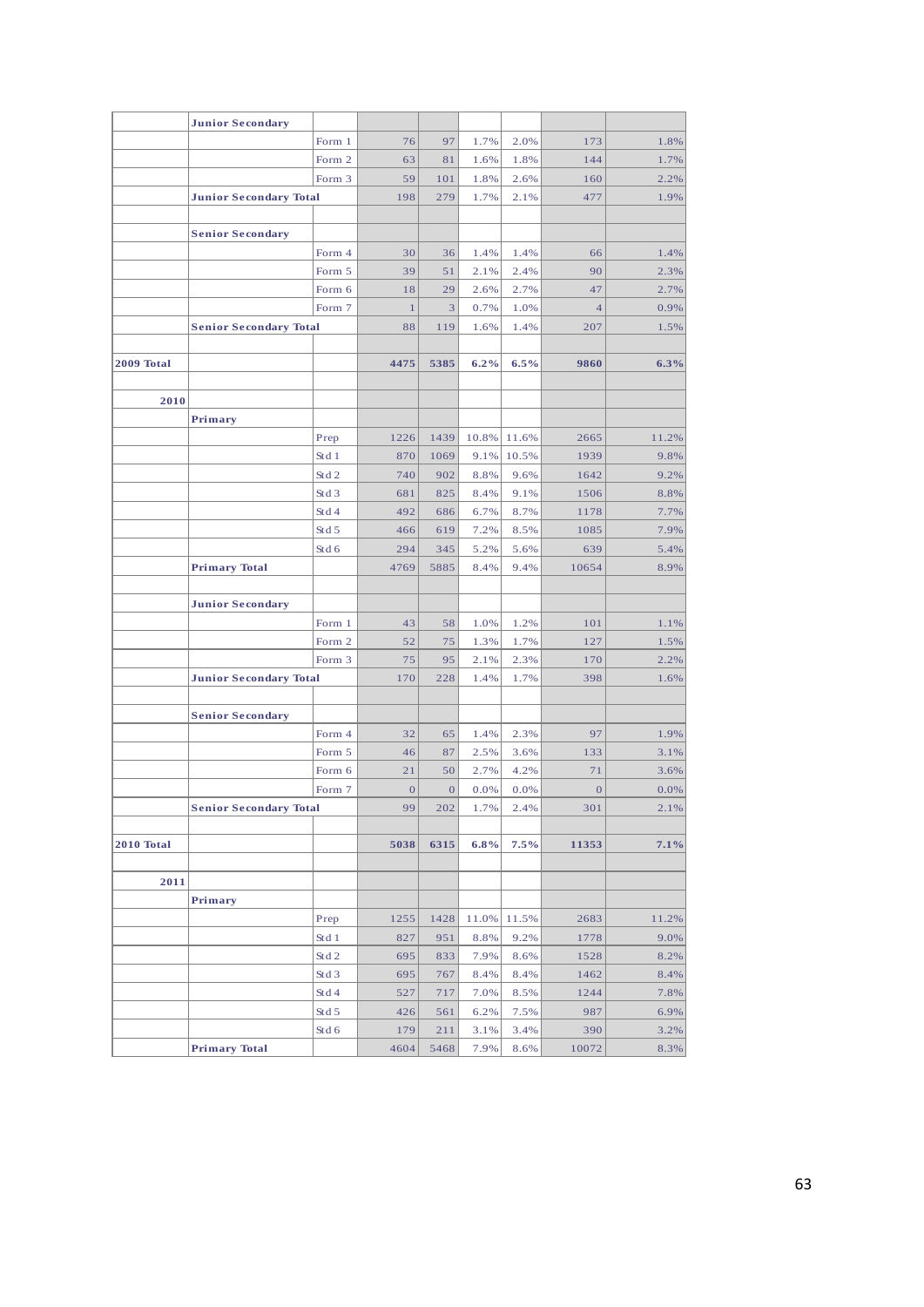|                   | <b>Junior Secondary</b>       |                  |                  |                  |       |       |                  |       |
|-------------------|-------------------------------|------------------|------------------|------------------|-------|-------|------------------|-------|
|                   |                               | Form 1           | 46               | 51               | 0.9%  | 1.0%  | 97               | 1.0%  |
|                   |                               | Form 2           | 73               | 86               | 1.7%  | 1.8%  | 159              | 1.8%  |
|                   |                               | Form 3           | 74               | 86               | 1.9%  | 2.0%  | 160              | 2.0%  |
|                   | <b>Junior Secondary Total</b> |                  | 193              | 223              | 1.5%  | 1.6%  | 416              | 1.5%  |
|                   |                               |                  |                  |                  |       |       |                  |       |
|                   | <b>Senior Secondary</b>       |                  |                  |                  |       |       |                  |       |
|                   |                               | Form 4           | 29               | 30               | 1.2%  | 1.0%  | 59               | 1.1%  |
|                   |                               | Form 5           | 37               | 56               | 1.8%  | 2.0%  | 93               | 1.9%  |
|                   |                               | Form 6           | $\overline{7}$   | 19               | 0.8%  | 1.5%  | 26               | 1.2%  |
|                   |                               | Form 7           | $\overline{0}$   | $\overline{0}$   | 0.0%  | 0.0%  | $\overline{0}$   | 0.0%  |
|                   | <b>Senior Secondary Total</b> |                  | 73               | 105              | 1.2%  | 1.1%  | 178              | 1.1%  |
|                   |                               |                  |                  |                  |       |       |                  |       |
| 2011 Total        |                               |                  | 4870             | 5796             | 6.3%  | 6.6%  | 10666            | 6.5%  |
|                   |                               |                  |                  |                  |       |       |                  |       |
| 2012              |                               |                  |                  |                  |       |       |                  |       |
|                   | Primary                       |                  |                  |                  |       |       |                  |       |
|                   |                               | Prep             | 1174             | 1321             | 10.1% | 10.7% | 2495             | 10.4% |
|                   |                               | Std 1            | 862              | 983              | 9.1%  | 9.6%  | 1845             | 9.4%  |
|                   |                               | Std <sub>2</sub> | 705              | 811              | 8.1%  | 8.6%  | 1516             | 8.3%  |
|                   |                               | Std <sub>3</sub> | 618              | 820              | 7.4%  | 8.9%  | 1438             | 8.2%  |
|                   |                               | Std 4            | 472              | 615              | 6.2%  | 7.4%  | 1087             | 6.8%  |
|                   |                               | Std 5            | 430              | 499              | 6.3%  | 6.6%  | 929              | 6.5%  |
|                   |                               | Std 6            | 139              | 208              | 2.4%  | 3.4%  | 347              | 2.9%  |
|                   | <b>Primary Total</b>          |                  | 4400             | 5257             | 7.5%  | 8.3%  | 9657             | 7.9%  |
|                   |                               |                  |                  |                  |       |       |                  |       |
|                   | <b>Junior Secondary</b>       |                  |                  |                  |       |       |                  |       |
|                   |                               | Form 1           | 44               | 53               | 0.9%  | 1.0%  | 97               | 0.9%  |
|                   |                               | Form 2           | 63               | 67               | 1.4%  | 1.4%  | 130              | 1.4%  |
|                   |                               | Form 3           | 71               | 75               | 1.8%  | 1.7%  | 146              | 1.8%  |
|                   | <b>Junior Secondary Total</b> |                  | 178              | 195              | 1.3%  | 1.3%  | 373              | 1.3%  |
|                   |                               |                  |                  |                  |       |       |                  |       |
|                   | <b>Senior Secondary</b>       |                  |                  |                  |       |       |                  |       |
|                   |                               | Form 4           | 40               | 40               | 1.5%  | 1.3%  | 80               | 1.3%  |
|                   |                               | Form 5           | 38               | 70               | 1.8%  | 2.6%  | 108              | 2.2%  |
|                   |                               | Form 6           | 12               | 22               | 1.4%  | 1.8%  | 34               | 1.6%  |
|                   |                               | Form 7           | $\boldsymbol{0}$ | $\boldsymbol{0}$ | 0.0%  | 0.0%  | $\boldsymbol{0}$ | 0.0%  |
|                   | <b>Senior Secondary Total</b> |                  | 90               | 132              | 1.5%  | 1.7%  | 222              | 1.6%  |
|                   |                               |                  |                  |                  |       |       |                  |       |
| <b>2012 Total</b> |                               |                  | 4668             | 5584             | 6.0%  | 6.5%  | 10252            | 6.3%  |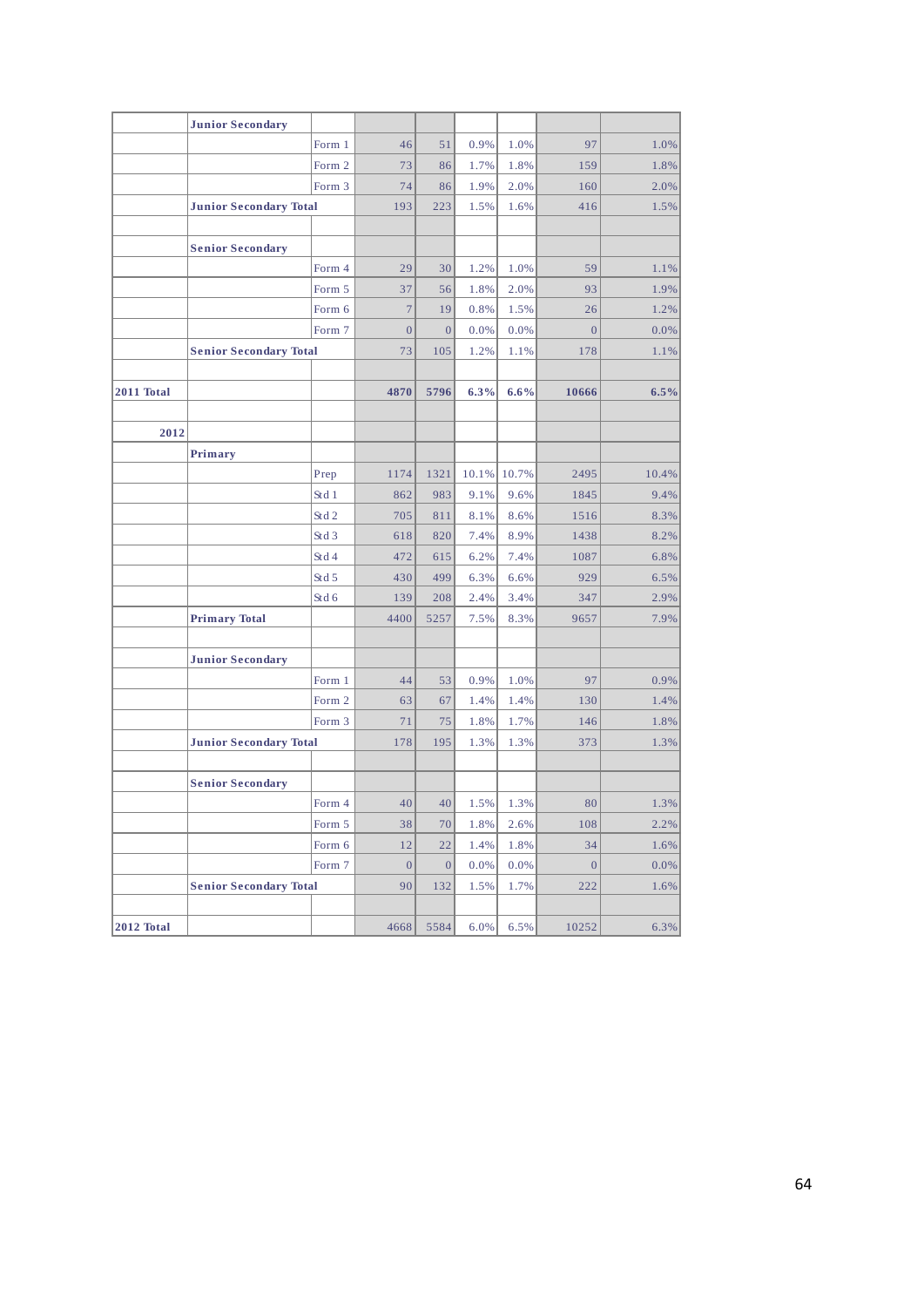| 2013       |                               |                  |                |                |       |         |                |       |
|------------|-------------------------------|------------------|----------------|----------------|-------|---------|----------------|-------|
|            | Primary                       |                  |                |                |       |         |                |       |
|            |                               | Prep             | 1174           | 1321           | 10.4% | 11.0%   | 2495           | 10.7% |
|            |                               | Std 1            | 862            | 981            | 8.6%  | 9.3%    | 1843           | 8.9%  |
|            |                               | Std 2            | 705            | 811            | 8.0%  | 8.4%    | 1516           | 8.2%  |
|            |                               | Std <sub>3</sub> | 618            | 820            | 7.3%  | 8.9%    | 1438           | 8.1%  |
|            |                               | Std <sub>4</sub> | 472            | 615            | 6.0%  | 7.2%    | 1087           | 6.6%  |
|            |                               | Std <sub>5</sub> | 430            | 499            | 6.0%  | 6.5%    | 929            | 6.2%  |
|            |                               | Std 6            | 139            | 208            | 2.3%  | 3.3%    | 347            | 2.8%  |
|            | <b>Primary Total</b>          |                  | 4400           | 5255           | 7.4%  | $8.2\%$ | 9655           | 7.8%  |
|            |                               |                  |                |                |       |         |                |       |
|            | <b>Junior Secondary</b>       |                  |                |                |       |         |                |       |
|            |                               | Form 1           | 44             | 53             | 0.8%  | 0.9%    | 97             | 0.9%  |
|            |                               | Form 2           | 63             | 67             | 1.4%  | 1.4%    | 130            | 1.4%  |
|            |                               | Form 3           | 71             | 75             | 1.8%  | 1.7%    | 146            | 1.7%  |
|            | <b>Junior Secondary Total</b> |                  | 178            | 195            | 1.3%  | 1.3%    | 373            | 1.3%  |
|            |                               |                  |                |                |       |         |                |       |
|            | <b>Senior Secondary</b>       |                  |                |                |       |         |                |       |
|            |                               | Form 4           | 40             | 40             | 1.4%  | 1.2%    | 80             | 1.3%  |
|            |                               | Form 5           | 38             | 70             | 1.6%  | 2.4%    | 108            | 2.1%  |
|            |                               | Form 6           | 12             | 22             | 1.0%  | 1.4%    | 34             | 1.3%  |
|            |                               | Form 7           | $\overline{0}$ | $\overline{0}$ | 0.0%  | 0.0%    | $\overline{0}$ | 0.0%  |
|            | <b>Senior Secondary Total</b> |                  | 90             | 132            | 1.3%  | 1.6%    | 222            | 1.5%  |
|            |                               |                  |                |                |       |         |                |       |
| 2013 Total |                               |                  | 4668           | 5582           | 5.8%  | 6.4%    | 10250          | 6.1%  |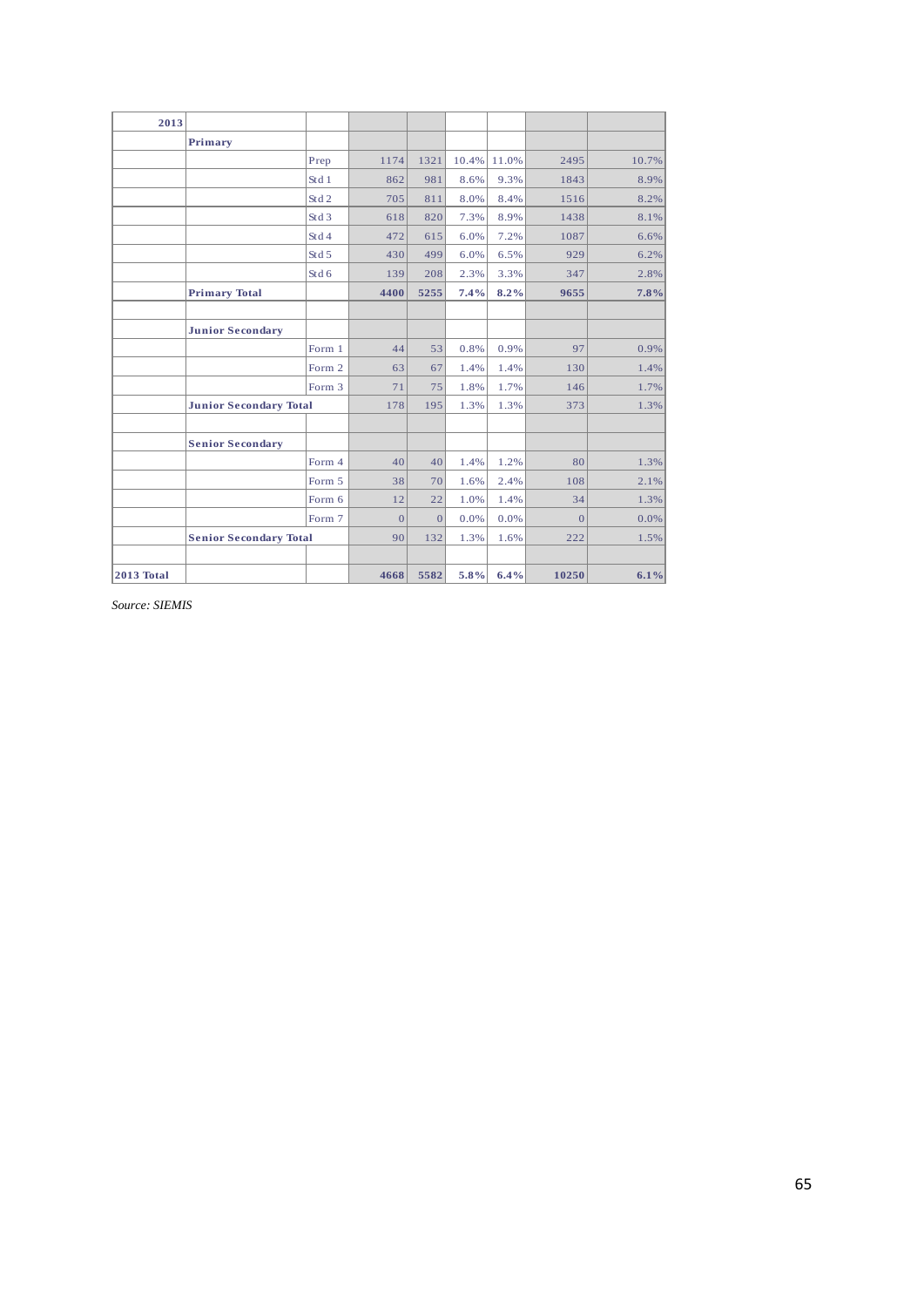| Table 3.5. Survival rate calculated using the reconstructed cohort method, $2006-2012^5$ |  |
|------------------------------------------------------------------------------------------|--|
|------------------------------------------------------------------------------------------|--|

| <b>Survey Year</b> |                    | 2006   |        |               | 2007   |              |                    | 2008      |        |                    | 2009      |        |                    | 2010   |          |                    | 2011                     |              |                       | 2012              |              |
|--------------------|--------------------|--------|--------|---------------|--------|--------------|--------------------|-----------|--------|--------------------|-----------|--------|--------------------|--------|----------|--------------------|--------------------------|--------------|-----------------------|-------------------|--------------|
| Level              | <b>Female Male</b> |        | Total  | Female   Male |        | <b>Total</b> | <b>Female</b> Male |           | Total  | <b>Female Male</b> |           | Total  | <b>Female Male</b> |        | Total    | <b>Female Male</b> |                          | <b>Total</b> | <b>Female</b> Male    |                   | <b>Total</b> |
| Kinder             | 101.6%             | 108.9% | 105.3% | 100.3%        | 105.2% | 102.8%       | 111.2%             | $13.0\%$  | 12.1%  | 96.5%              | 99.3%     | 97.9%  | 90.6%              | 93.0%  | 91.8%    |                    | 92.4% 90.6% 91.5%        |              | $96.0\%$              | $95.0\%$ 95.5%    |              |
| Prep               | 85.6%              | 86.8%  | 86.2%  | 86.4%         | 86.9%  | 86.6%        | 85.5%              | 85.5%     | 85.5%  | 82.2%              | 81.5%     | 81.8%  | 84.2%              | 84.2%  | 84.2%    |                    | 84.7% 84.3% 84.5%        |              |                       | 88.2% 87.6% 87.9% |              |
| $\vert$ Std 1      | 91.1%              | 93.9%  | 92.6%  | 96.9%         | 95.2%  | 96.0%        | 96.1%              | 97.9%     | 97.1%  | 92.1%              | $92.4\%$  | 92.2%  | 93.6%              | 96.5%  | 95.1%    |                    | 93.0% 92.0% 92.5%        |              | 94.5% 95.9% 95.2%     |                   |              |
| $\vert$ Std 2      | 92.8%              | 93.2%  | 93.0%  | 97.3%         | 95.7%  | 96.5%        | 100.0%             | 99.0%     | 99.5%  | 97.5%              | 96.9%     | 97.2%  | 97.9%              | 98.3%  | 98.1%    |                    | 94.6% 94.7% 94.6%        |              | 98.2%                 | 96.8% 97.5%       |              |
| Std3               | 92.3%              | 95.3%  | 93.8%  | 96.0%         | 94.7%  | 95.3%        | 94.0%              | 96.6%     | 95.4%  | 94.1%              | 93.6%     | 93.8%  | 94.9%              | 93.9%  | 94.4%    |                    | 93.5% 90.8% 92.1%        |              | 95.0%   94.9%   94.9% |                   |              |
| Std 4              | 91.3%              | 89.2%  | 90.2%  | 94.3%         | 90.8%  | 92.4%        | 97.1%              | 96.9%     | 97.0%  | 95.8%              | 94.2%     | 95.0%  | 93.8%              | 94.3%  | $94.1\%$ |                    | $91.5\%$   89.7%   90.6% |              | 95.3%                 | 92.9% 94.0%       |              |
| Std 5              | 89.0%              | 87.5%  | 88.2%  | 88.5%         | 90.0%  | 89.3%        | 90.7%              | 90.1%     | 90.4%  | 88.7%              | 88.1%     | 88.4%  | 92.3%              | 88.4%  | 90.3%    |                    | 88.2% 86.8% 87.5%        |              | 90.4% 88.1% 89.2%     |                   |              |
| Std 6              | 80.5%              | 85.0%  | 82.9%  | 82.6%         | 82.8%  | 82.7%        | 94.6%              | 95.4%     | 95.0%  | 86.3%              | 89.1%     | 87.8%  | 90.0%              | 89.6%  | 89.8%    |                    | 88.1% 89.9% 89.0%        |              | 90.0%   91.8%   90.9% |                   |              |
| Form 1             | 85.2%              | 88.3%  | 86.9%  | 88.6%         | 85.1%  | 86.7%        | 99.6%              | $104.1\%$ | 102.0% | 91.9%              | 91.5%     | 91.7%  | 96.9%              | 94.7%  | 95.7%    |                    | $92.2\%$   92.5%   92.3% |              | 88.1%                 | 89.0% 88.6%       |              |
| Form 2             | 88.6%              | 86.7%  | 87.6%  | 87.2%         | 93.4%  | 90.6%        | 101.3%             | 103.6%    | 102.5% | 91.0%              | 90.3%     | 90.6%  | 92.2%              | 95.5%  | 93.9%    |                    | $90.6\%$ 91.6% 91.1%     |              | 87.3%                 | 88.6% 88.0%       |              |
| Form 3             | 93.8%              | 133.4% | 115.8% | 97.2%         | 138.9% | 120.2%       | $103.1\%$          | 142.7%    | 125.1% | 86.9%              | $116.7\%$ | 103.0% | 83.8%              | 122.7% | 104.8%   |                    | 74.5% 81.7% 78.4%        |              | 74.1%                 | 75.7% 74.9%       |              |
| Form 4             | 82.0%              | 89.3%  | 86.2%  | 90.0%         | 91.5%  | 90.8%        | 101.2%             | 96.2%     | 98.4%  | 85.4%              | 92.5%     | 89.3%  | 87.7%              | 98.1%  | 93.3%    |                    | 88.9% 89.2% 89.1%        |              |                       | 82.8% 86.1% 84.6% |              |
| Form 5             | 32.3%              | 48.4%  | 41.9%  | 39.7%         | 45.5%  | 43.2%        | 45.2%              | 53.6%     | 50.0%  | 42.5%              | 56.0%     | 49.8%  | 46.1%              | 51.4%  | 49.1%    |                    | 41.9% 43.8% 43.0%        |              | 54.8%                 | 56.7% 55.8%       |              |
| Form 6             | 31.5%              | 35.9%  | 34.2%  | 33.4%         | 29.8%  | 30.9%        | 22.2%              | 30.7%     | 27.3%  | 30.3%              | $26.0\%$  | 27.7%  | 27.0%              | 34.7%  | $31.6\%$ |                    | $31.7\%$   30.3%   30.8% |              | 26.4%   29.3%   28.1% |                   |              |

<span id="page-65-0"></span>*Source: SIEMIS*

 $\overline{a}$ 

<sup>5</sup> The survival rate is only calculated up to 2012 because the survival rate for 2013 will depend on how many of the 2013 enrolled in a given grade are still in the system in 2014 which will be reflected as the survival rate for 2013.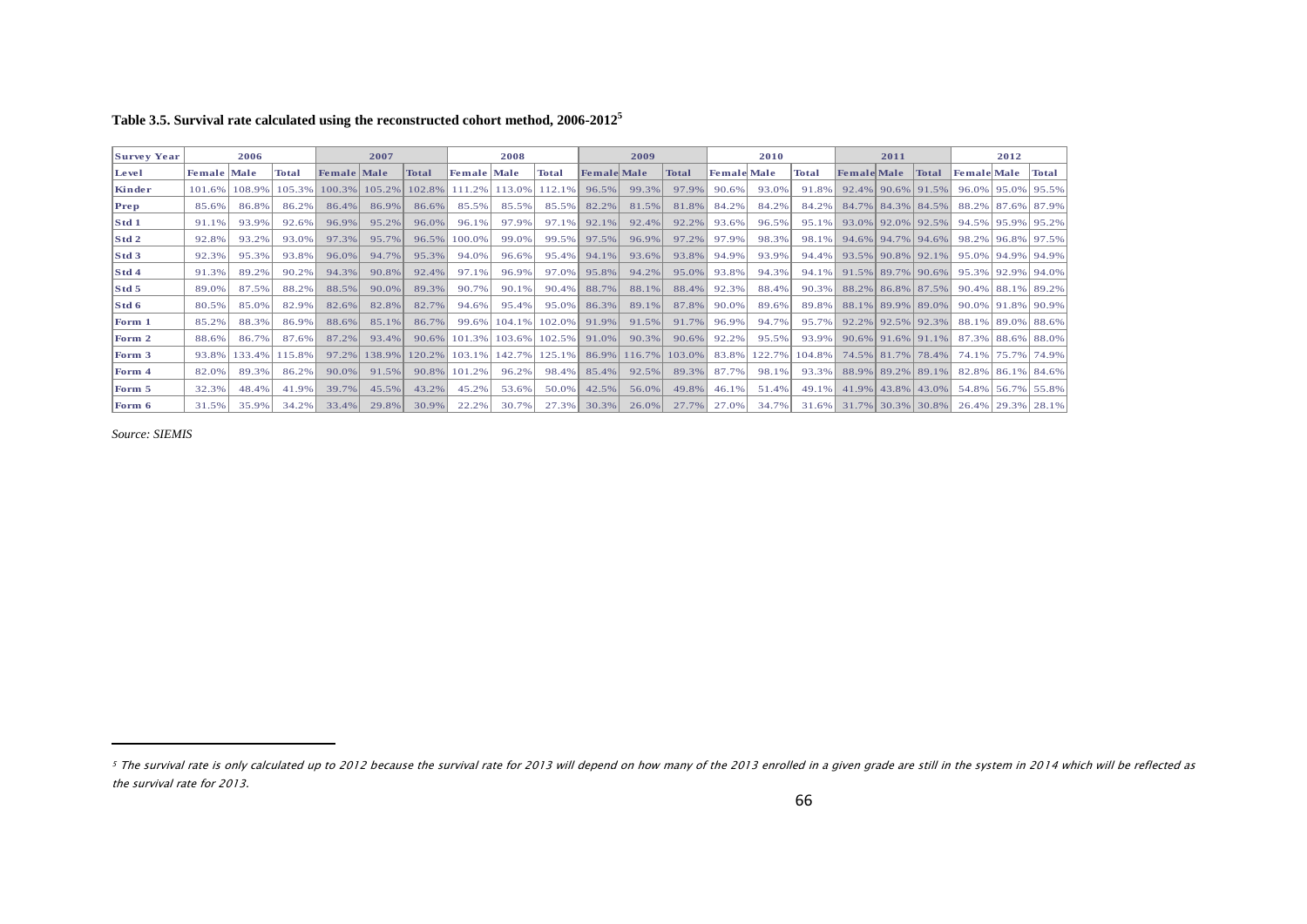# **Annex 3. Data tables on Strategic goal 3: Management**

#### **Table 3.6. Total SIG budget including Non-Appropriated, 2007-2012**

| <b>Budget Include</b> | 2007          | 2007          | 2008          | 2008          | 2009          | 2009          | 2010          | 2010          | 201           | 2011          | 2012                   | 2012          |
|-----------------------|---------------|---------------|---------------|---------------|---------------|---------------|---------------|---------------|---------------|---------------|------------------------|---------------|
| Non-appropriation-SIG | <b>Budget</b> | Actual        | <b>Budget</b> | Actual        | <b>Budget</b> | Actual        | <b>Budget</b> | Actual        | <b>Budget</b> | Actual        | <b>Adjusted Budget</b> | Actual        |
| 272-Recurrent         | 974,607,472   | 1.038.701.480 | .337.321.962  | 1.361.002.867 | 1.479.913.679 | .418.811.307  | 1.507.632.791 | 1.545.766.724 | .570.111.077  | 1.683.542.939 | 2.160.328.835          | 1.962.147.778 |
| 372-Budget Support    | 32,466,584    | 32.466.584    | 110.230.586   | 110.230.586   | 101,000,000   | 100.900.000   | 115,000,000   | 97.664.091    | 115,000,000   | 176.474.500   | 256,076,474            | 229,416,359   |
| 472-Development       | 1.887.271.177 | .887.223.769  | 1.981.339.809 | 1,835,652,106 | 2.435.357.933 | 823.199.082   | 1.636.738.905 | 243.275.221   | .965.884.791  | 436,361,728   | 800.525.210            | 658.349.106   |
| <b>Grand Total</b>    | 2,894,345,233 | 2.958.391.833 | 3.428.892.357 | 3,306,885,559 | 4,016,271,612 | 2,342,910,389 | 3,259,371,696 | 1,886,706,036 | 3.650.995.868 | 2,296,379,167 | 3,216,930,519          | 2,849,913,243 |

*Source: MoFT*

#### **Table 3.7. Total MEHRD budget share in total SIG budget including Non-Appropriated, 2007-2012**

| <b>Budget Include</b> |               |               |               |             |               |             |               |              |               |               |               |                |
|-----------------------|---------------|---------------|---------------|-------------|---------------|-------------|---------------|--------------|---------------|---------------|---------------|----------------|
| Non-Appropriation     | 2007          | 2007          | 2008          | 2008        | 2009          | 2009        | 2010          | 2010         | 2011          | 2011          | 2012          | 2012           |
| -MEHRD                | <b>Budget</b> | Actual        | <b>Budget</b> | Actual      | <b>Budget</b> | Actual      | <b>Budget</b> | Actual       | <b>Budget</b> | Actual        | <b>Budget</b> | <b>Actuals</b> |
| 272 - Recurrent       | 231,313,852   | 248,191,567   | 302.312.386   | 302,553,543 | 390.424.107   | 343.666.654 | 383.363.378   | 369,041,250  | 441.520.627   | 487.313.078   | 461.729.717   | 539, 532, 811  |
| 372 - Budget Support  | 32,466,584    | 32.466.584    | 30.230.586    | 30.230.586  | 41,000,000    | 40,900,000  | 55,000,000    | 38, 325, 273 | 55,000,000    | 61.341.137    | 115,000,000   | 80.541.983     |
| 472 - Development     | 174,069,706   | 125, 117, 142 | 152.864.793   | 111.889.366 | 181,563,495   | 88,428,142  | 143.537.987   | 10,638,404   | 199,812,895   | 37.131.533    | 134,601,315   | 49,276,207     |
| <b>Grand Total</b>    | 437,850,142   | 405,775,293   | 485, 407, 765 | 444,673,495 | 612,987,602   | 472,994,796 | 581,901,365   | 418,004,927  | 696, 333, 523 | 585, 785, 747 | 711,331,032   | 669,351,000    |

<span id="page-66-0"></span>*Source: MoFT*

#### **Table 3.8. Sector Expenditure in MEHRD total budget for 2007-2012**

<span id="page-66-1"></span>

| Sector Expenditure by |             |             |             |               |             |               |
|-----------------------|-------------|-------------|-------------|---------------|-------------|---------------|
| sector                | 2007 Actual | 2008 Actual | 2009 Actual | $2010$ Actual | 2011 Actual | $2012$ Actual |
| Admin                 | 162.310.117 | 177,869,398 | 179.738.023 | 71,060,838    | 82,010,005  | 87,015,630    |
| ECE                   |             |             |             | 4.180.049     | 11.715.715  | 13.387.020    |
| Primary               | 77,097,306  | 80.041.229  | 122.978.647 | 167.201.971   | 210.882.869 | 234,272,850   |
| Secondary             | 68.981.800  | 66.701.024  | 89.869.011  | 96.141.133    | 117.157.149 | 147,257,220   |
| <b>TVET</b>           | 4.057.753   | 4.446.735   | 4.729.948   | 8.360.099     | 11,715,715  | 20,080,530    |
| Tertiary              | 93.328.317  | 115,615,109 | 75,679,167  | 71,060,838    | 152.304.294 | 167,337,750   |

<span id="page-66-3"></span><span id="page-66-2"></span>*Source: MoFT*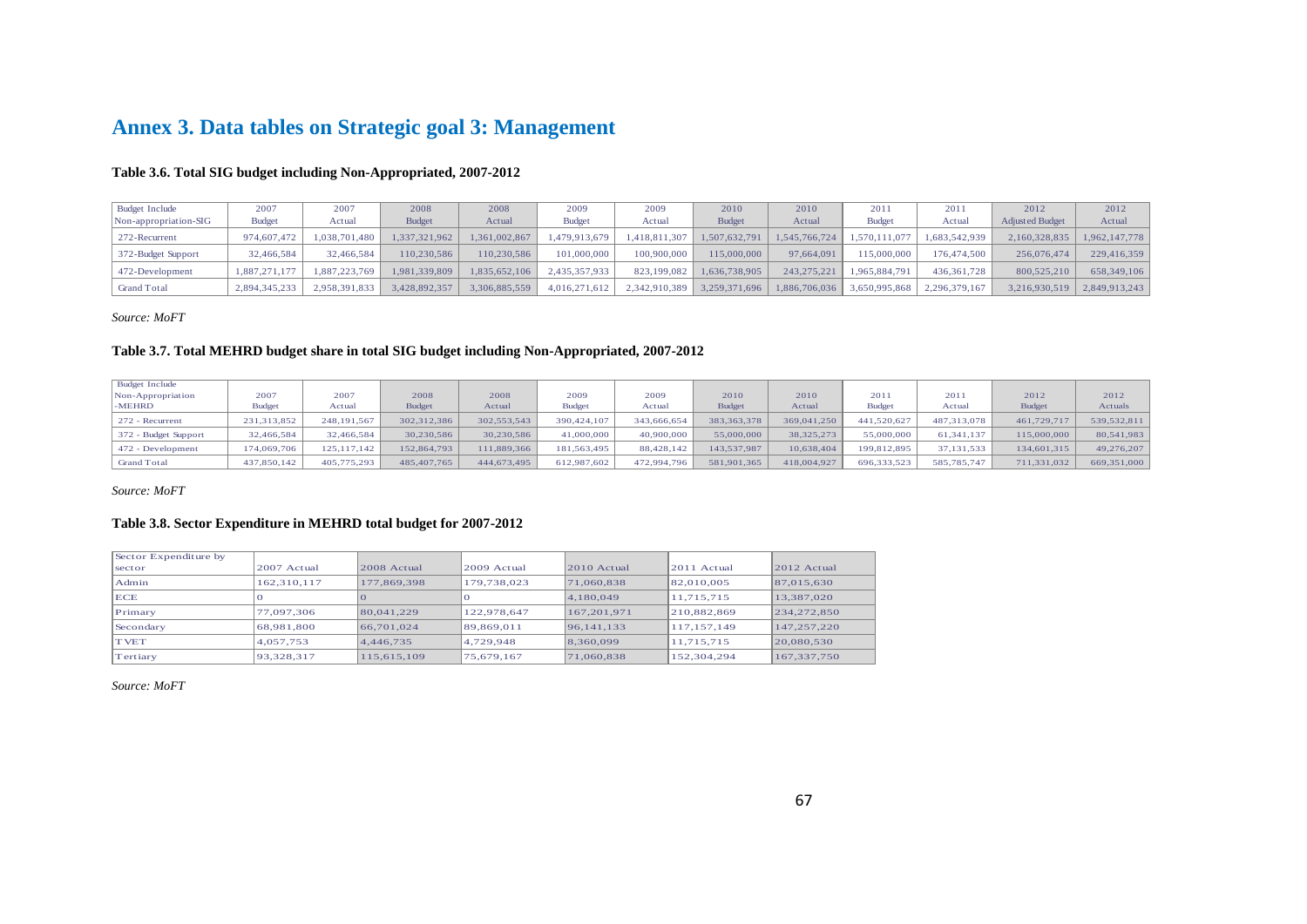#### **Table 3.9. MEHRD consolidated and non-appropriate donor funs, 2007-2012**

| MEHRD consolidated and    |         |         |         |         |               |        |         |        |         |        |         |        |  |
|---------------------------|---------|---------|---------|---------|---------------|--------|---------|--------|---------|--------|---------|--------|--|
| non-appropriated<br>donor |         |         |         |         |               |        |         |        |         |        |         |        |  |
| funds<br>2007             |         |         | 2008    |         |               | 2009   |         | 2010   |         | 2011   |         | 2012   |  |
| $(SBD$ millions)          | Budget  | Actual  | Budget  | Actual  | <b>Budget</b> | Actual | Budget  | Actual | Budget  | Actual | Budget  | Actual |  |
| Consolidated              | 21,874  | 29,901  | 51,335  | 15,322  | 45,950        | 35,060 | 30,700  | 10,638 | 49,850  | 30,428 | 47,740  | 22,492 |  |
| Non-Appropriated          | 152,195 | 95.216  | 101,529 | 96.567  | 135,613       | 53,367 | 112,837 |        | 149,962 | 6,703  | 86,861  | 26,783 |  |
| <b>Grand Total</b>        | 174,069 | 125,117 | 152,864 | 111,889 | 181,563       | 88,427 | 143,537 | 10,638 | 199,812 | 37,131 | 134,601 | 49,275 |  |

#### *Source: MoFT*

#### **Table 4.0. Development budget disbursement by month for 2011**

|              | <b>ROC</b> Training |           | <b>SIG KGVI</b> |         | SIG Waimapuru |         | <b>SIG</b> Publishing of |           | <b>SIG SICHE Transition</b> |                                                                                                        | <b>SIG Provincial</b> |                          | <b>SIG CDD Printery</b><br><b>Office Extension</b> |                                         |  |
|--------------|---------------------|-----------|-----------------|---------|---------------|---------|--------------------------|-----------|-----------------------------|--------------------------------------------------------------------------------------------------------|-----------------------|--------------------------|----------------------------------------------------|-----------------------------------------|--|
|              | Awards              |           | renovation      |         | Maintenance   |         | Teaching Mat             |           | to University               |                                                                                                        |                       | <b>Technical College</b> |                                                    |                                         |  |
| Month Budget |                     | Actual    |                 | Actual  | <b>Budget</b> | Actual  | <b>Budget</b>            | Actual    | <b>Budget</b>               | Actual                                                                                                 | <b>Budget</b>         | Actual                   | <b>Budget</b>                                      | Actual                                  |  |
| Jan          |                     |           |                 |         |               |         |                          |           |                             |                                                                                                        |                       |                          |                                                    |                                         |  |
| Feb          |                     |           |                 |         |               |         |                          |           |                             |                                                                                                        |                       |                          |                                                    |                                         |  |
| M ar         |                     |           |                 |         |               |         |                          |           |                             |                                                                                                        |                       |                          |                                                    |                                         |  |
| Apr          |                     |           |                 |         |               | 303,746 |                          |           |                             |                                                                                                        |                       |                          |                                                    |                                         |  |
| May          |                     | 6,561,038 |                 |         |               |         |                          |           |                             | 7,700,000                                                                                              |                       |                          |                                                    |                                         |  |
| Jun          |                     | 639,242   |                 |         |               |         |                          |           |                             |                                                                                                        |                       |                          |                                                    |                                         |  |
| Jul          |                     | 7,953,057 |                 |         |               | 260,713 |                          |           |                             | 6,450,000                                                                                              |                       |                          |                                                    |                                         |  |
| Aug          |                     | 2,697,483 |                 |         |               | 275,620 |                          |           |                             |                                                                                                        |                       |                          |                                                    |                                         |  |
| Sep          |                     |           |                 | 202,342 |               |         |                          |           |                             |                                                                                                        |                       | 12,604                   |                                                    |                                         |  |
| $ $ Oct      |                     | 5,001     |                 | 125,831 |               | 46,696  |                          | 7,039,830 |                             |                                                                                                        |                       | 135,985                  |                                                    | 108,275                                 |  |
| <b>Nov</b>   |                     |           |                 | 114,214 |               | 80,000  |                          |           |                             | 5,850,000                                                                                              |                       | 44,177                   |                                                    | 146,938                                 |  |
| Dec          |                     |           |                 |         |               |         |                          |           |                             |                                                                                                        |                       | 86,300                   |                                                    | 1,744,787                               |  |
| Total        | 16,700,000          |           |                 |         |               |         |                          |           |                             | 17,855,821 500,000 442,386 1,000,000 966,775 7,000,000 7,039,830 20,000,000 20,000,000 540,000 279,067 |                       |                          |                                                    | $\vert 2,000,000 \vert 2,000,000 \vert$ |  |

<span id="page-67-1"></span><span id="page-67-0"></span>*Source: MoFT and MDPAC*